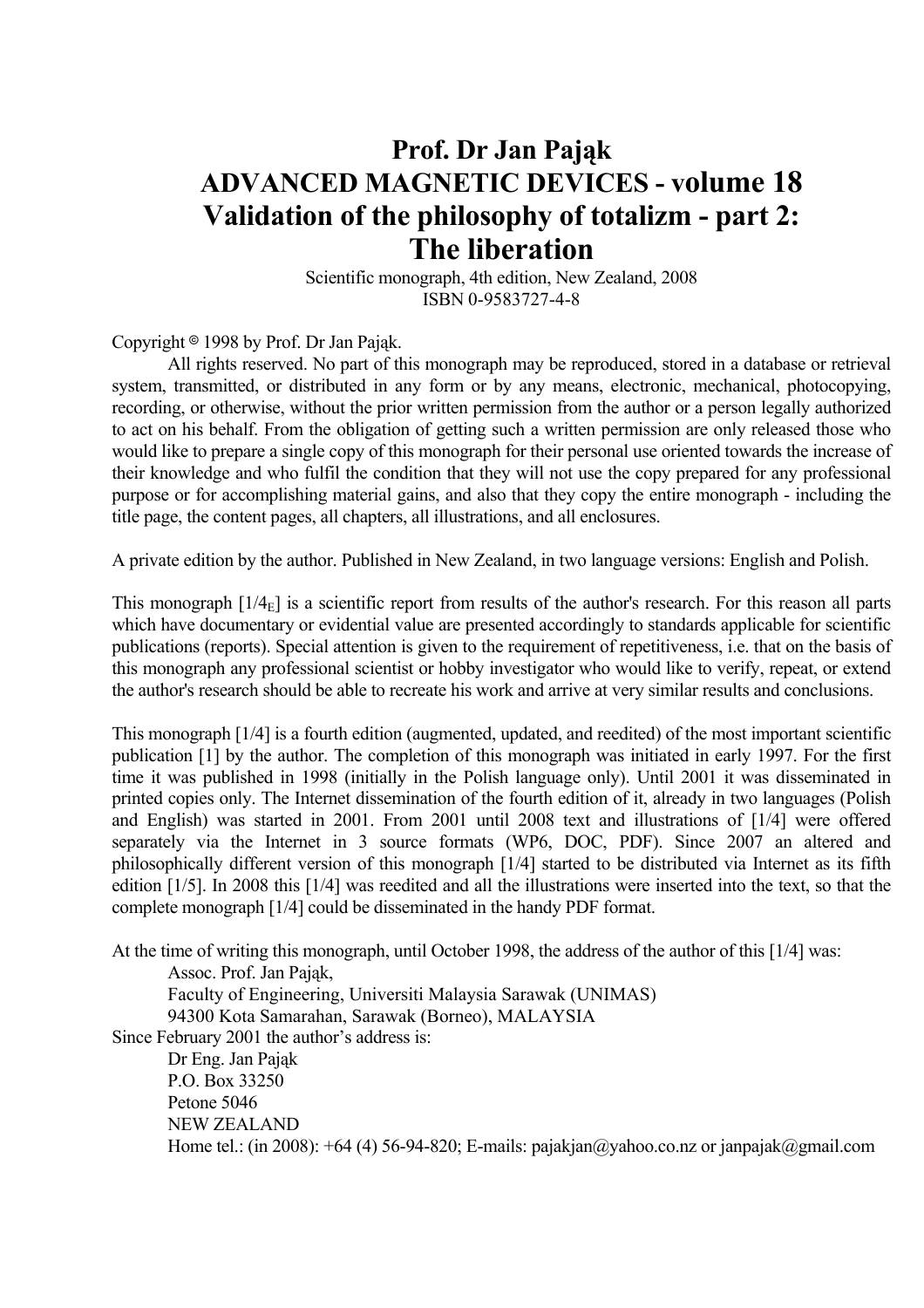#### ABSTRACT of the volume 18 of monograph  $[1/4_F]$  "Advanced magnetic devices", ISBN 0-9583727-4-8.

 As we know this from the history of our planet, a civilisation conquests other one either to rob it from some sort of assets, or to exploit it. If the conquest is for the purpose of robbing, then usually the side which looses the fight is annihilated. After all, in such a case important are only the assets that it has, not the civilisation itself. According to this principle, Hitler's Germans annihilated nations they managed to conquest - they were only interested in the land which these nations occupied. But when the conquest is for the purposes of exploitation, then the main asset is the enslaved nation. As such, this nation cannot be completely annihilated, although it must be thrown on its knees and terrorised. Invaders from the Middle East, for example Ottoman Turks, used to operate in this manner. (Actually, the philosophy of Ottoman Turks was almost an exact copy of the philosophy of UFOnauts that occupy us.) Of course, if a nation is not annihilated, then with the elapse of time it begins to liberate itself from the slavery. In the final effect it always turns against its oppressors and escapes further slavery. There is no even a single case in the history of Earth, when a given nation would allow to exploit itself for a longer than several hundred years.

 So how invaders must act, if they want to exploit a given civilisation for the period of time infinitively long. Well there is only one solution. They cannot allow that the enslaved civilisation learns that it is enslaved, nor is allowed to ever see the oppressors. According to what is explained in chapters U, V, and VB, this is exactly what UFOnauts do to us. Due to the continuous hiding their oppression, they managed to keep Earth enslaved for the last 40 000 years. They accomplished such huge success in their enslaving and exploitation of humanity, only because with an iron discipline they continually implement the strict rule, that they do not allow people to see them, and do not allow people to realise that someone occupies and exploits humanity. Methods with the use of which they accomplished this, are explained in chapters P to V.

 What in such a situation should do the civilisation that is enslaved and exploited by such an evil and shrewd cosmic parasite. Well, it must defend itself. But how to defend itself from someone whom we cannot see and who does not allow us to realise that it actually does exist. This volume, or more strictly chapter W, explains this. For example, the defence should be initiated by every person separately. Only then from individual fighters various defence institutions can be formed. In order to win with such a powerful enemy, we also need to find and attack the "Achilles heel" of this enemy. In case of UFOnauts this heel is already found and described in subsection V11 - it is their immorality. The skilful utilisation of the action of moral laws, as this is described in subsections W6.2 and W6.1, neutralizes this huge physical advantage that UFOnauts have over people. With the elapse of time, the most important component of the physical fight, becomes finding a way for seeing our enemy. Of course, in the first period of fight, this seeing does not need to depend on actual visual noticing the enemy, but can boil down to just learning how to detect the fact of the arrival of invisible UFOs, and how to identify signs of the nearby presence and activity of UFOnauts. Furthermore, a part of this seeing is the identification, and exposing to others, manners on which this cosmic parasite exploits people. Of course, as time progresses, the most urgent task of undertaking the defence against this invisible occupant, becomes the completion of technical devices which would allow to see UFOnauts visually, and later also allow to stun and to physically neutralise them.

 This volume is to show how we should begin our self-defence from invisible UFOnauts, which exploit humanity from the beginning of time. Such a defence is a difficult task. Thus this volume provides only starting points. It guides us through first methods, means, directions, and goals of our defence from UFOnauts that occupy Earth. Further methods and means we still need to seek together later. However, it provides the initial and already proven in action guidelines as to how our defence should develop, what methods we should use, where the defence should lead us, etc.

 This volume may serve as a resource publication for all these people who intend to familiarise themselves with matters of our defence from UFOnauts. But it is also highly useful to people who do not believe in UFOs at all. This is because in subsections W6.1 to W6.3 it presents very effective methods of our moral defence against immoral enemy that dominates over us in physical strength. These methods utilise the action of moral laws for neutralising the physical power of an immoral enemy. Therefore, they guarantee for us a victory in defence, even if our enemy is incomparably more powerful from us. So they are extremely useful both, during the defence from evil UFOnauts, and also during defence from immoral people. Every inhabitant of Earth is going to benefit, if he or she masters these methods practically, and then uses them in all defence battles of his or her everyday life.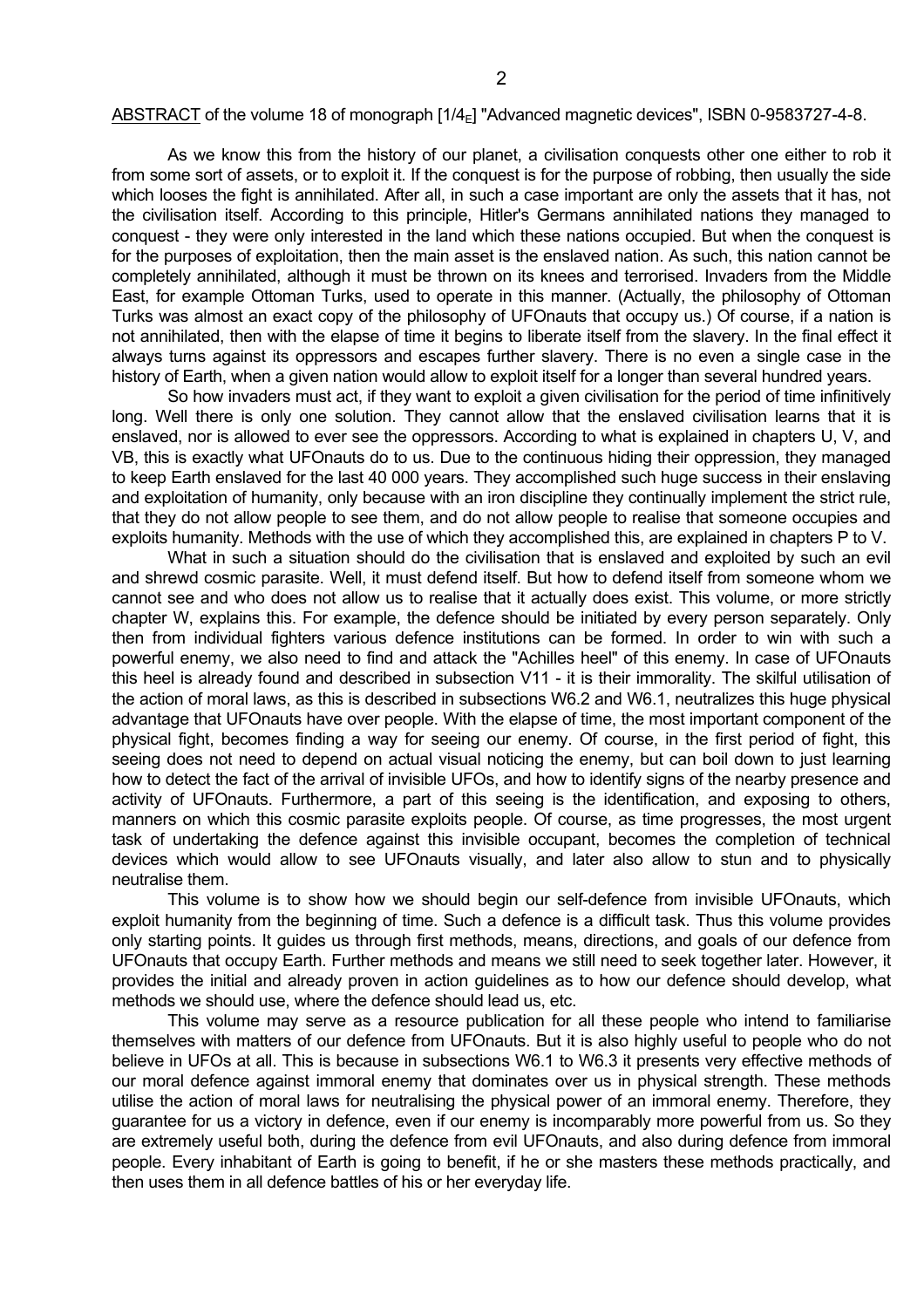### **CONTENT**

Page Chapter ─── ───── 1 Title page

of the volume 18 of monograph  $[1/4<sub>E</sub>]$  "Advanced magnetic devices", ISBN 0-9583727-4-8

| 2                                                                                   | Abstract of volume 18                                                                                      |
|-------------------------------------------------------------------------------------|------------------------------------------------------------------------------------------------------------|
| 3                                                                                   | Content of volume 18                                                                                       |
|                                                                                     | (notice that the complete content of monograph $[1/4E]$ is contained in volume 1)                          |
| <b>Volume 18:</b> Validation of the philosophy of totalizm - part 2: The liberation |                                                                                                            |
| $W-01$                                                                              | W. OUR DEFENCE                                                                                             |
| W-03                                                                                | W1. Call to arms                                                                                           |
| W-08                                                                                | W2. Requirements and conditions of engagement into<br>the defence fight with UFOnauts                      |
| $W-12$                                                                              | W3. Levels of aware engagement of individual people<br>into the defence from cosmic oppressors             |
| $W-15$                                                                              | W4. How to attempt the more effective defence of our planet                                                |
| $W-19$                                                                              | W5. How and with what we should defend ourselves against                                                   |
|                                                                                     | evil parasites from UFOs                                                                                   |
| $W-25$                                                                              | W5.1. The review of revealing and detecting devices                                                        |
| $W-26$                                                                              | W5.2. Ideas of new types of weapon against UFOnauts                                                        |
| $W-28$                                                                              | W5.3. Examples of defence activities that each one of us can undertake                                     |
| W-30                                                                                | W5.4. Ways of self-defending ourselves from UFOnauts,<br>that already proven their effectiveness in action |
| $W-32$                                                                              | W6. Strategy of our defence activities                                                                     |
| $W-40$                                                                              | W6.1. "Method of the blind samurai" for overcoming<br>obstacles placed on our path by UFOnauts             |
| $W-43$                                                                              | W6.2. "Method of Jesus" for winning confrontations<br>with a physically more powerful aggressor            |
| W-46                                                                                | W6.3. A "method of emotional blaming those truly guilty"<br>that effectively decreases our pain            |
| W-48                                                                                | W7. Our anonymous allies from space and forms of their assistance                                          |
| $W-52$                                                                              | W8. What most probably happens if we do not attempt to defend ourselves                                    |
| W-61                                                                                | W9. Resistance movement (RO) - the first institution for an<br>organised fight with UFOnauts               |
| W-69                                                                                | W <sub>10</sub> . To conclude                                                                              |
|                                                                                     | X-71 X. SUMMARY                                                                                            |

- Y-79 Y. REFERENCES COMPLEMENTING THIS MONOGRAPH
- Y-82 YB. ABOUT THE AUTHOR
- Y-83 YC. LIST OF ILLUSTRATIONS

Z-90 Z. APPENDIXES.

**Notes:**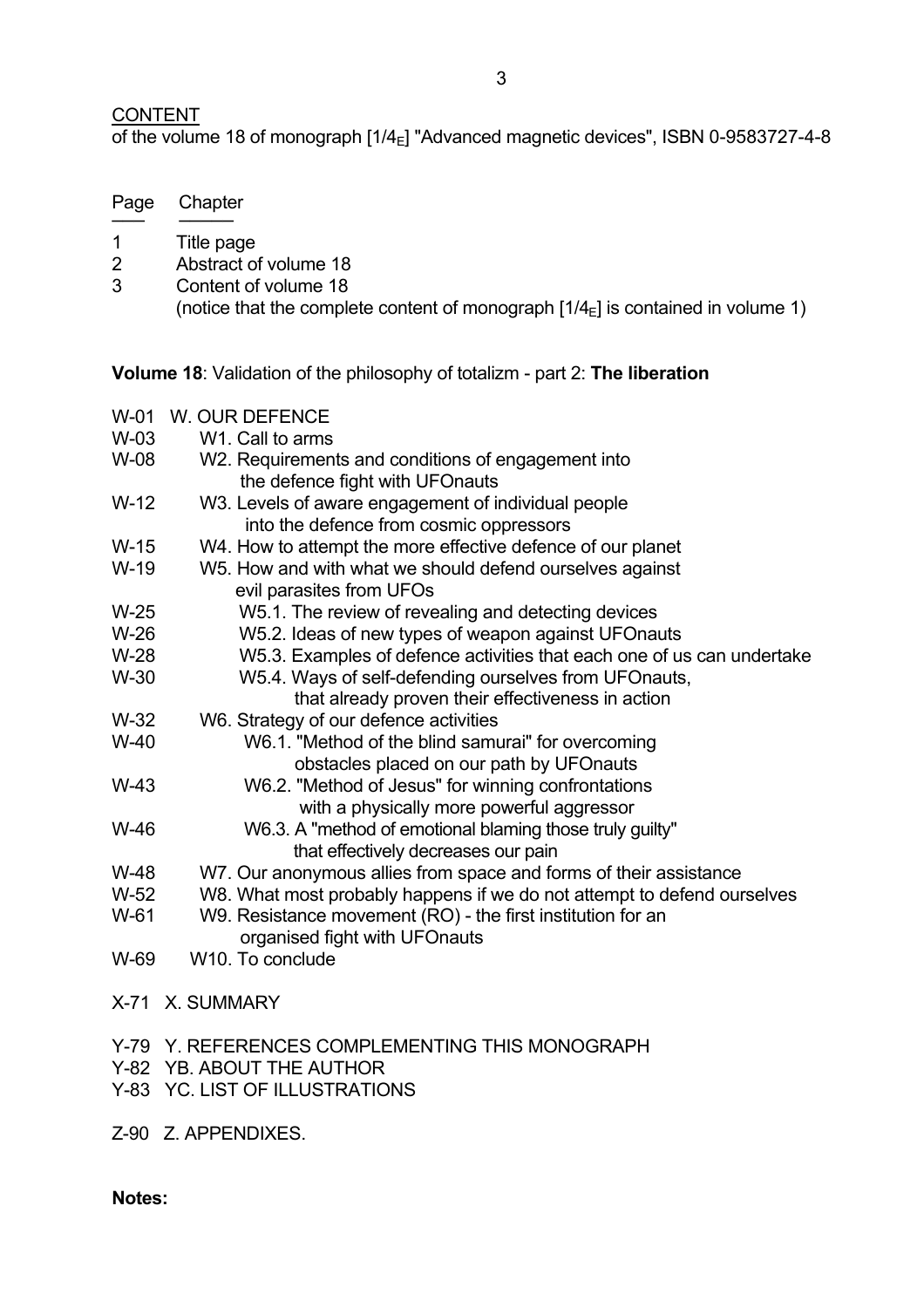(1) A Polish language version of this monograph [1/4] is also available. Therefore, in case there is any difficulty with accessing an English version of this monograph, while the reader knows the Polish language, then it could be beneficial for him/her to read the Polish version of this monograph.

 (2) Both language versions in this monograph [1/4], namely English and Polish, use the same illustrations. Only captions under these illustrations use a different language. Therefore, if illustrations for the English version are difficult to access or unreadable, then illustrations for the Polish version can be used equally well. It is also worth to know, that enlarged copies of all the illustrations for this monograph [1/4] are made available in the Internet. So in order to e.g. examine enlarged copies of these illustrations, it is worth to view them directly from the Internet. To find them, the reader needs to find any totaliztic web page which I authorise, e.g. by typing the key word "**totalizm**" to any search engine (e.g. to www.google.com), and then, after running a totaliztic web page, the reader needs to run from it the web page named "text 1 4.htm" available on the same server, or choose the option [1/4] from the menu of that totaliztic web page. Note that all totaliztic web pages allow also the uploading of free copies of this monograph [1/4].

 (3) In case of making a printout of the above list of content, the page numbers provided here not necessarily need to correspond to the page numbers that appear on subsequent pages. This is because the formatting of this monograph was made for the font "Arial" (size: 12 pt), and for the printer "HP LaserJet 5MP" controlled from the word-processor "Word for Windows XP". All other fonts and other printers are going to cause a different density of print, and thus also a different allocation of page numbers.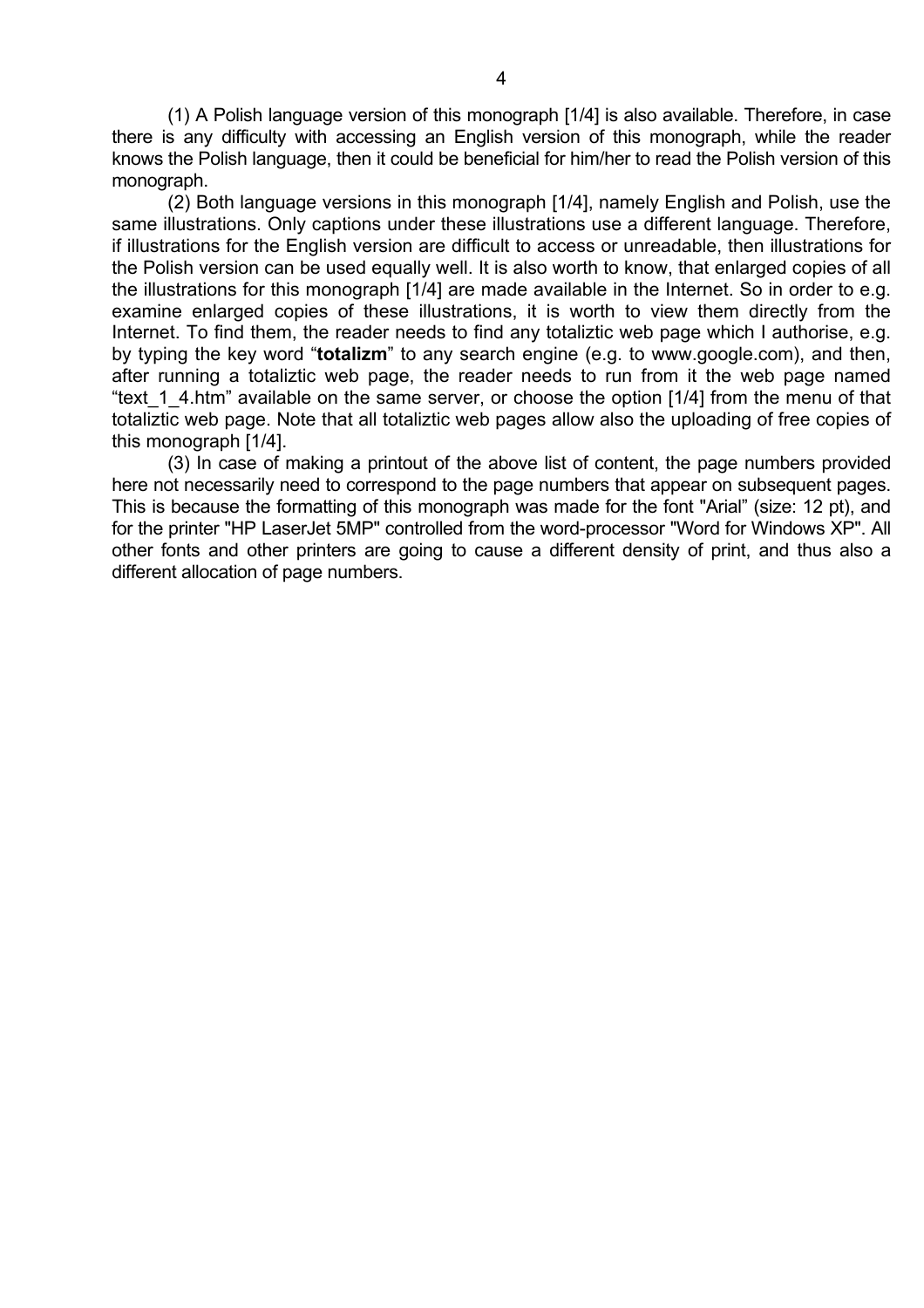# **OUR DEFENCE**

Motto of this chapter: "Each single one of us from the very birth is fighting with UFOnauts, only that does not know about this fight, because it is a fight of "a blind with a sadist". Invisible UFOnauts massacre us, while we do not return blows because we do not see who is hitting us. There is about time that each one of us stands up to this fight and begins to return the blows that is receiving."

 The content of this monograph revealed to us beyond any doubt, that Earth is occupied and robbed by technically highly advanced, although morally completely decadent, evil parasites from UFOs. These UFOnauts continually rob, oppress, harm, persecute, and frequently even murder us, in a hidden manner. So each single one of us, without being aware of this, is continually fighting with UFOnauts. Only that he or she is not returning the blows that is receiving from UFOnauts, because does not see the enemy. So this our fight so-far was only in a single direction, like the fight of "a blind with a sadist". UFOnauts massacred us as much as they wanted, while we did not return even a single blow. In the face of this our hidden massacre, we have no other option, than according to moral laws initiate our self-defence and start to return the blows that we receive. This chapter is aimed at explaining how we should undertake this our moral duty of self-defence, and in which direction we should carry it out. It is worth to realise, that this chapter does not ask us to do anything new. After all, each one of us is fighting with UFOnauts since the moment of birth. This chapter only adds to this fight a practical instructions, as to how we are able to return to UFOnauts successfully the blows that they so generously are serving to us.

 It is obvious, that the majority of people confronted with the need to undertake a defensive fight against evil parasites from UFOs, are not going to know where to start, and what their contribution should be. This chapter is aimed at explaining this problem. Our initial working out of the manner and the direction of our own contribution to this defence, I would advice to initiate from considering what we do everyday, and in what activities we are best. Then we should consider, how to include our defence efforts into these everyday activities. As it is revealed in this monograph, our defence efforts can go in a countless number of directions. After all, a defense is, amongst others, everything that is listed in subsection W5.3, and that can be implemented practically by almost each one of us.

 It is understandable, that everyone who considers himself/herself to be just an ordinary person, may have doubts whether there are any methods of fighting with UFOnauts, that turn to be appropriate for him/her, and whether he/she will be able to implement these methods personally. So I would like to reassure here, that amongst a large number of methods of our defence against UFOnauts which are worked out by now, there are also various methods of fight which are suitable for implementing by practically every person on Earth, means even by these most ordinary people in the world. For example, methods of fighting with UFOnauts that are addressed to "ordinary people" include, amongst others:

**#1. Transferring onto UFOnauts the pain and karma for dirty tricks that they play on us**. There is a very simple method of defence against pain that is caused by UFOnauts. (And believe me, UFOnauts instigate a lot of pain in every person on Earth.) This method is described in details in subsection W6.3. Practically everyone is able to implement it. Since the time when I started to use it practically, the total amount of the pain that I experience decreased by at least a half. The additional advantage of this method is that it passes to UFOnauts the karma for evil that they cause on Earth. In turn if UFOnauts receive from us sufficiently much of such karma for evil that they cause, their oppressive empire is going to collapse just by itself.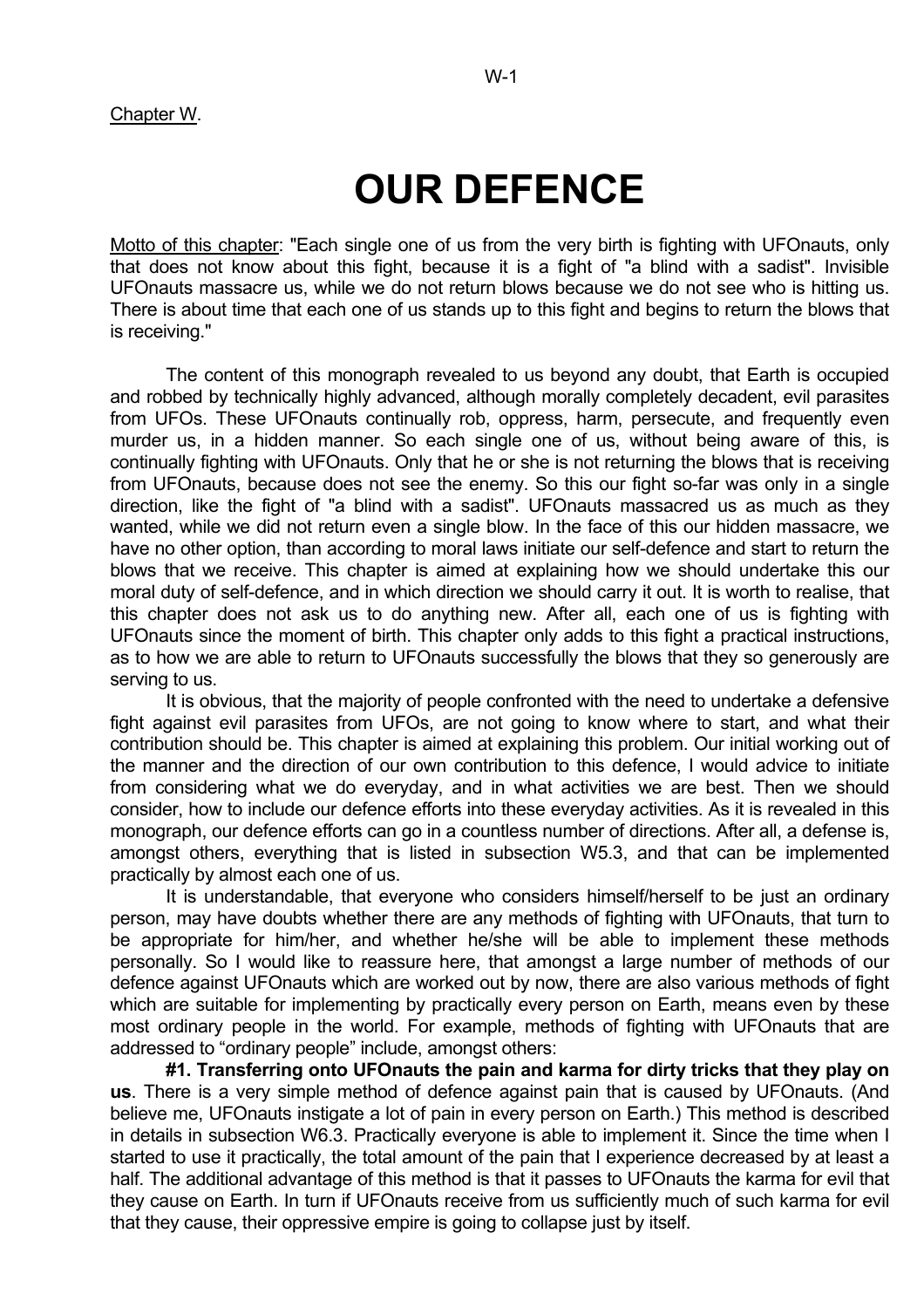**#2. Neutralising consequences of dirty tricks that UFOnauts continually play on us and on other people**. Such neutralising is simple. It is enough to master practically methods described in subsections W6.1 and W6.2, means the so-called "method of a blind samurai" and "method of Jesus". In turn the only reason why UFOnauts are able to keep us under control, is that we allow them to do to us all these dirty tricks, e.g. instigate one group of people against others, cause that one people destroy and kill others, spread evil and immorality, etc. If each single one of us refuses to carry out these dirty tricks on other people, and starts to defend himself/herself from effects of such tricks, UFOnauts loose their ability to control us any further.

**#3. Dissemination, supporting, and building devices of our self-defence**. These devices are described in subsection W5.1 of this chapter. Everyone is able to contribute towards their completion. Even if one has no conditions to do it by himself/herself, still he/she may inform family members and friends about the existence of these devices, may encourage others to build them, may also support efforts of others to build them. In turn by having these devices, we reach a technological platform to begin "armed" defence against UFOnauts.

**#4. Rejection of rotten and immoral philosophy of UFOnauts**. UFOnauts try to impose this philosophy on humanity. Everyone, even the most ordinary person on Earth, is able to reject this immoral philosophy and openly stand on the side of morality. After all, the moral behaviour is whispered to him/her by own conscience. In turn clear understanding of morality and moral behaviour is explained by totalizm described in chapter JA of this monograph. Simultaneously, if UFOnauts are unable to impose their immoral philosophy on us, then their plans to include us into their empire of cosmic robbers and oppressors must collapse with the elapse of time.

**#5. Dissemination of truth about UFOnauts**. Practically everyone is also able to disseminate the correct knowledge about evil UFOnauts and their oppressive occupation of Earth. Everyone may show to other people evidence of the occupation of Earth by UFOnauts (described in chapters O to VB of this monograph). Everyone may disclose disciplines of human knowledge that are blocked effectively by UFOnauts (these are described in subsection VB5.1.1). Everyone may disclose dirty tricks that UFOnauts are playing to people on Earth (these are described e.g. in subsections O8.1, VB5.2.1, VB5.3.3, VB3.3, And VB4.1.3). Etc., etc.

 More of such defence methods is presented in subsection W5.3. Examples of these methods of defence "for ordinary people" clearly document, that an effective fight with UFOnauts may undertake and carry out practically each single one of us almost immediately. In turn, if such a fight is undertaken by sufficiently many people, with the elapse of time UFOnauts are going to be defeated and completely removed from Earth.

 For many so-called "sceptics", doing what this monograph suggests may resemble an "attacking the Sun with a mattock". After all, it asks to initiate the defence fight against an evil aggressor, which so-far we are unable to even see. And we should begin this fight, when the majority of people, including into this number also governments of the largest super-powers of our planet, officially consider this aggressor to be non-existent. This monograph convinces also to initiate the construction of defence devices, about which the majority of orthodox scientists claim, that they have no rights to work. After all, these devices are based on theories and phenomena, the validity of which the majority of orthodox scientists does not even want to consider. Furthermore, the monograph recommends to oppose and to fight the intergalactic oppressor, whose technical capabilities and physical power cannot be even imagined. This our cosmic enemy from UFOs shows superiority over us in every possible aspect, except for morality.

 In spite of this enormous physical advantage of UFOnauts over us, I firmly believe in our success. And as subsections W6.2 and W6.1 disclose this, I have valid reasons for this belief. I would like to inspire also the reader with this my belief, through documenting to him or her, that UFOnauts have an "**Achilles heel**" via which we can defeat them. This heel is their immorality. I would also like to document to the reader, that on our side stands the most powerful of all allies. He, whose a single word is able to shake galaxies. Also He, in whose name and for whose laws this monograph is standing up. After all, with His assistance already one miracle did happen. For it is a miracle that all the theories, discoveries, and inventions presented in the content of this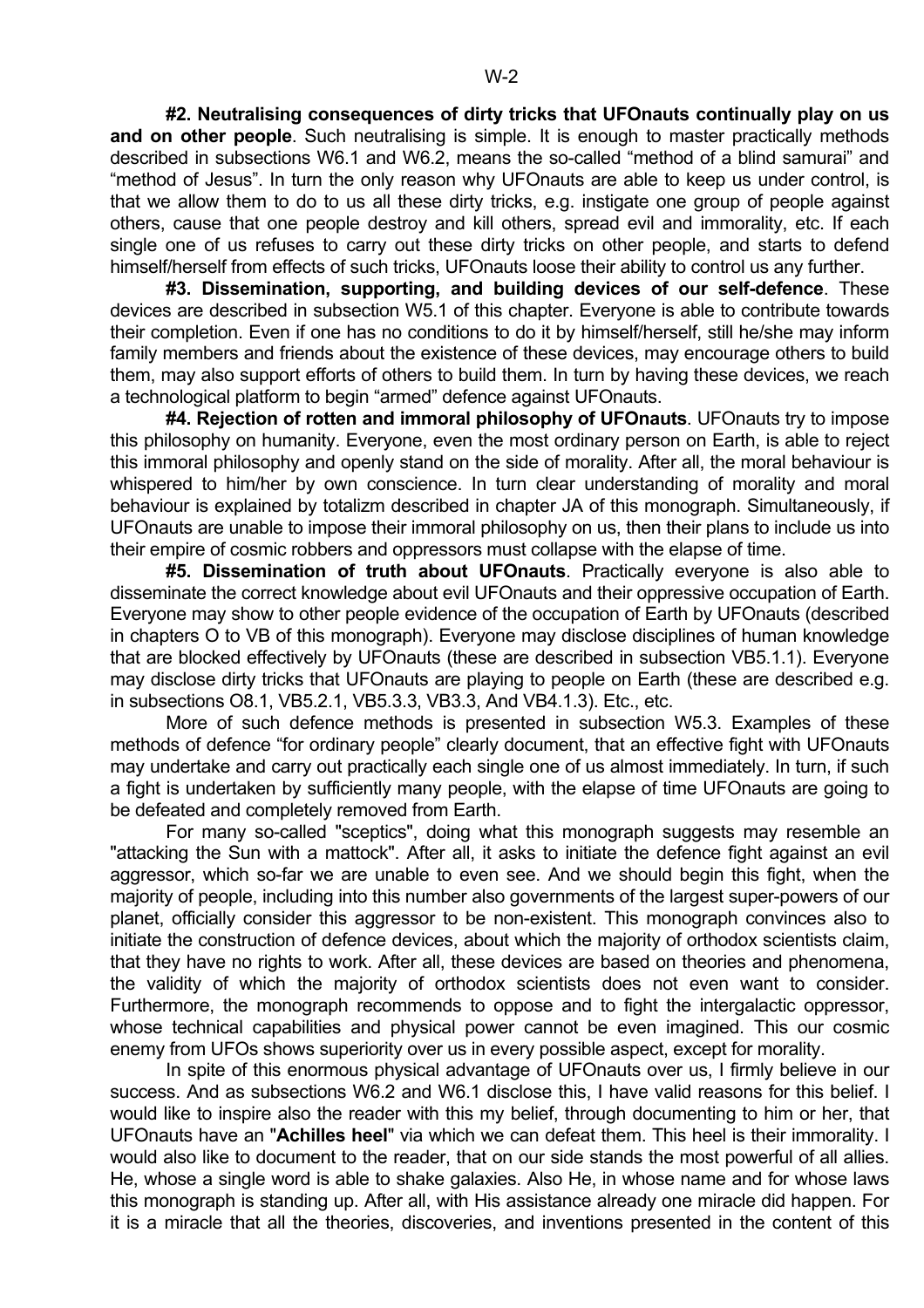monograph, did eventuate in spite of everything. To create similar theories, discoveries and inventions, the most powerful minds of our planet were sweating fruitlessly for hundreds of years. Also these were accomplished not by Sir from Oxford, not by Madam from Massachusetts, not by Messier from Sorbona, but by Jasiu from Wszewilki, who not long ago was grazing cows of his mum on the banks of the Barycz river. It is also a miracle, that in spite of all these persecution, discrimination and hysteria, kicking out from jobs, ignoring and blocking by orthodox scientists, forcing to do research in conspiracy and alone, pushing increasingly deep into the jungle and wilderness, cutting out from the link with the world, etc., this monograph still was written and is now available to interested readers. The Law of Maximal Teaching Effect described in subsection I4.1.1 reveals, that if the universal intellect chooses an instrument, He always does it in such a manner that everyone learns the most from it. So the lesson served has the maximal teaching impact. In turn the consequences of this lesson always concern many different moral aspects simultaneously. If someone considers all circumstances, implications, and consequences of this monograph, then he or she must arrive to the conclusion, that they introduce just such a multilevel moral significance. So let us trust the signs and encouragements that were already send to us with the aid of this monograph, and let us unite in the common effort. Although it is not going to be easy, if we really devote ourselves to the matter, our success and the significant improvement of our situation are possible to be accomplished.

 The essence of moral defence postulated in this volume, are two methods of defence described in subsections W6.3 to W6.1, for example under names of the "**method of Jesus**" or the "**method of a blind samurai**". These methods are extremely effective. This is because they are based on utilisation of moral laws for reinforcing our defence efforts. Their extraordinary effectiveness was already proven in real life many times. Furthermore, they are effective against every possible immoral enemy that dominates over us in physical power, not just against UFOnauts. So we can use them during a moral defence against e.g. our boss, employer, neighbour, a bureaucrat on a cosy governmental position, a band of hooligans that attacked us, or even an overseas aggressor that robbed us from land or from means of living. Because of the huge significance of these two methods of moral defence, I personally believe that it would be more beneficial to begin reading of this volume from just these two subsections, firstly from W6.3, then from W6.2 and W6.1. It would also be beneficial to read about two moral laws from subsection I4.1.1 to which these defence methods refer. Our later returning to this point and reading remaining parts of this chapter in a more systematic manner, would then give us a better understanding of the message that this chapter contains.

#### W1. Call to arms

Motto of this subsection: "Truth always insists that we look it straight into the eyes. Ignoring any truth, or putting heads into sand in face of it, not only that does not change the burning validity of it, but additionally increases the influence of it on our lives."

 "The extraordinary situation calls for extraordinary measures". When in the past a dangerous enemy invaded our house and land, someone in the position of authority called a "popular uprising". Then, mo matter how powerful the enemy would be, and how uneven our chances, on the moral power of all countrymen united in the common cause, such a popular uprising always in the final effect get rid of the enemy.

 From information and logical deductions presented in this monograph, it is obvious that the time of another such a trial just arrived. Subsections A3 and JD2.4, as well as chapters P to V. unambiguously prove, that our planet is in the power of an evil aggressor, which comes to us from the space. This invisible, although very brutal aggressor, occupies our Earth, parasites on our loved ones, and also keeps us in the darkness and slavery. The present situation of humanity is equally serious, as serious was the situation of Poles during German rides and during the battle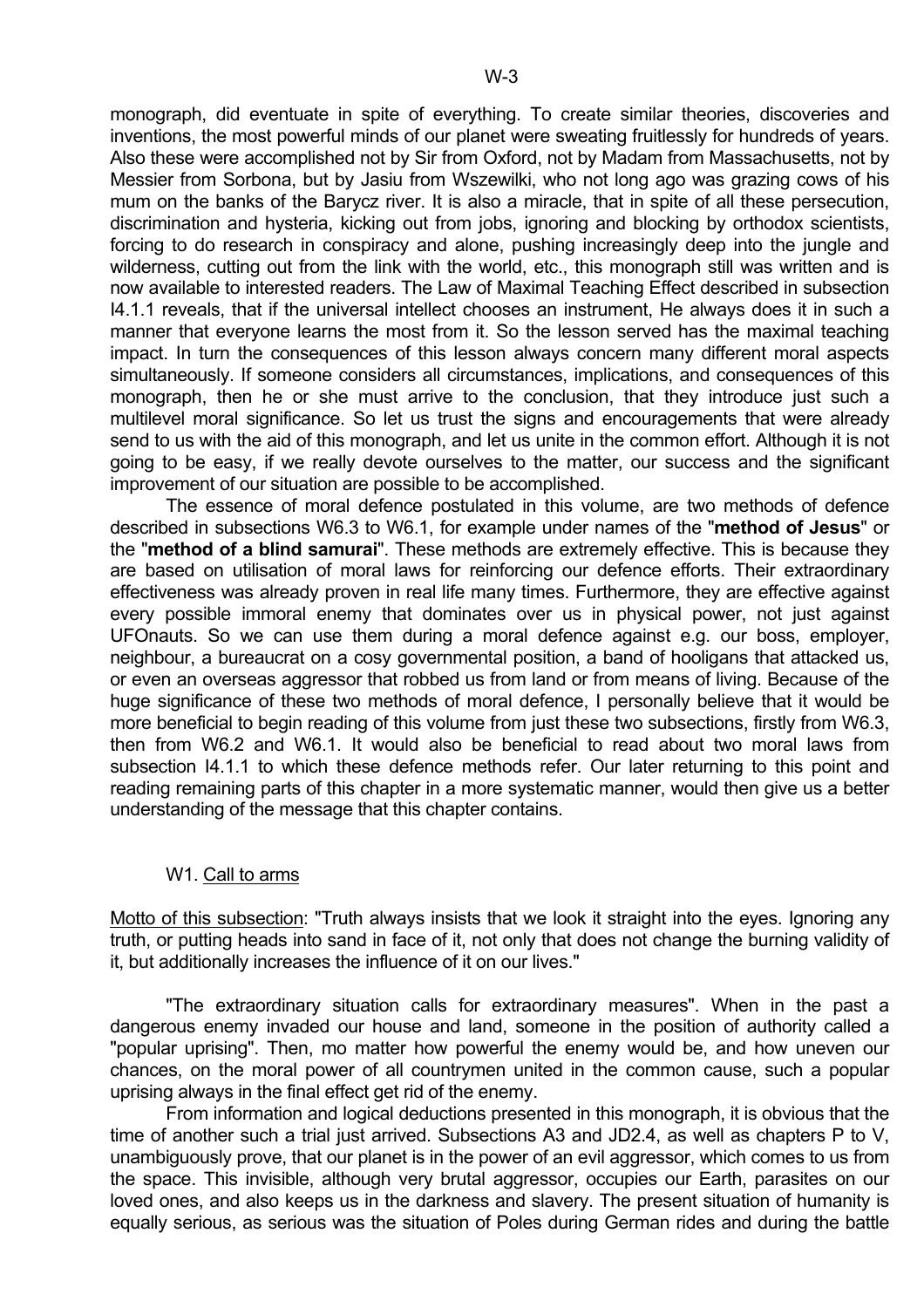on the "Psie Pole" (Dog Field), or during the Aggressions of the Teutonic Knights, or during Swedish Wars, or during Hordes from East, or during the Partition of Poland, or during the arrival of Hitlerism. In our homes cosmic vermin replenishes its nests. It is going to bite us, until we sweep it back to the bottomless pit of the cosmic space. So again there is a time of trial, when on each single one of us the moral duty of defending our homes and our land is resting. There is a need to call the "popular uprising" of all people, so we all grab our armours and start the fight with our cosmic enemy. Since this monograph raised the alarm, this chapter explains what, how, and why we should do.

 Please notice that the term "**popular uprising**" is used here to describe an unheard previously form of "levy in mass". According to it, each single inhabitant of Earth is called to arms to fulfil his or her moral duty of defending his or her land and house from evil UFOnauts. In response to this call for the popular uprising, each person on Earth has the moral obligation to personally contribute to our common goal of defending our planet and our civilisation.

 At this point in time, our cosmic enemy is already discovered and identified. The enormously destructive consequences of activities of evil UFOnauts on Earth, are already roughly revealed. In turn the evil methods of tormenting humanity that UFOnauts apply, are already disclosed - for details see chapters U and VB. So, as this was always the case in times of common threats, now there is a need that someone in the position of authority calls the popular uprising to fight this enemy. But who supposed to issue this call. After all, as a civilisation we just are undergoing through a crisis of authority, crisis of motivation to learn, crisis of realising our real situation, crisis of responsibility, and a crisis of courage.

 Because of the **crisis of authority**, currently in the entire world there is no person, organisation, or institution, which would have the authority and competence to call for a popular uprising against UFOnauts. So there is no-one, who could lead us to the defence battle with our evil aggressor. Also there is no-one for even an official initiation of any actions that would be aimed at the improvement of our situation regarding UFOs. So we cannot count, that anyone in the position of authority is going to even officially take a constructive stand in this matter, not mentioning about the initiation of our defence.

 Because of the **crisis of motivation to learn**, people responsible for finding out what is going on, actually do not want to know about our evil occupant from the cosmos. Means people who volunteered to undertake the profession of scientists, or who were asked to investigate our real situation and to warn us about dangers, are playing scorners. Instead of fulfilling reliably the duties which result from their functions, profession, or the position that they occupy, and to investigate what we still have not learned, they rather prefer to patronise others, and to tell the society that the problem of UFOs and UFO abductions does not exist at all. Instead of checking the real seriousness of our position, they try to convince us irresponsibly, that the entire matter of UFOs is a product of our imagination. Instead of directing, what the orthodox science, technology, and defence institutions supposed to do in order to overcome the cosmic aggressor, they teach us to concentrate our efforts on admiring what already was accomplished and on contemplating the greatness of these ones who assign to themselves the credit for these "accomplishments".

 Because of the **crisis of realising** our real situation, even many of these ones, who are especially viciously hurt by the cosmic aggressor, still seems to believe that UFOnauts arrived to Earth in order to help us. Somehow they are not able to understand, that UFOnauts who continually hide from us, could only arrive to rob us. Also it gives no result, if one tries to explain to such people the real seriousness of the situation. Does not help showing any evidence, like for example scars on legs described in subsection U3.1. Does not induce any thinking e.g. asking "if UFOnauts arrived to help us, then why they do not come out from hiding, but ride us at nights like robbers and thieves". Does not induce any reflections the revealing of evidence for a cosmic scale of human abductions to UFOs. Does not convince any argumentation, that if UFOnauts really arrived to help us, then our defensive getting them out of hiding does not make the situation any worse. But if they rob us, then getting them out of hiding may save us. Etc., etc. Unfortunately, minds of the majority of people are too much preprogrammed for the supporting of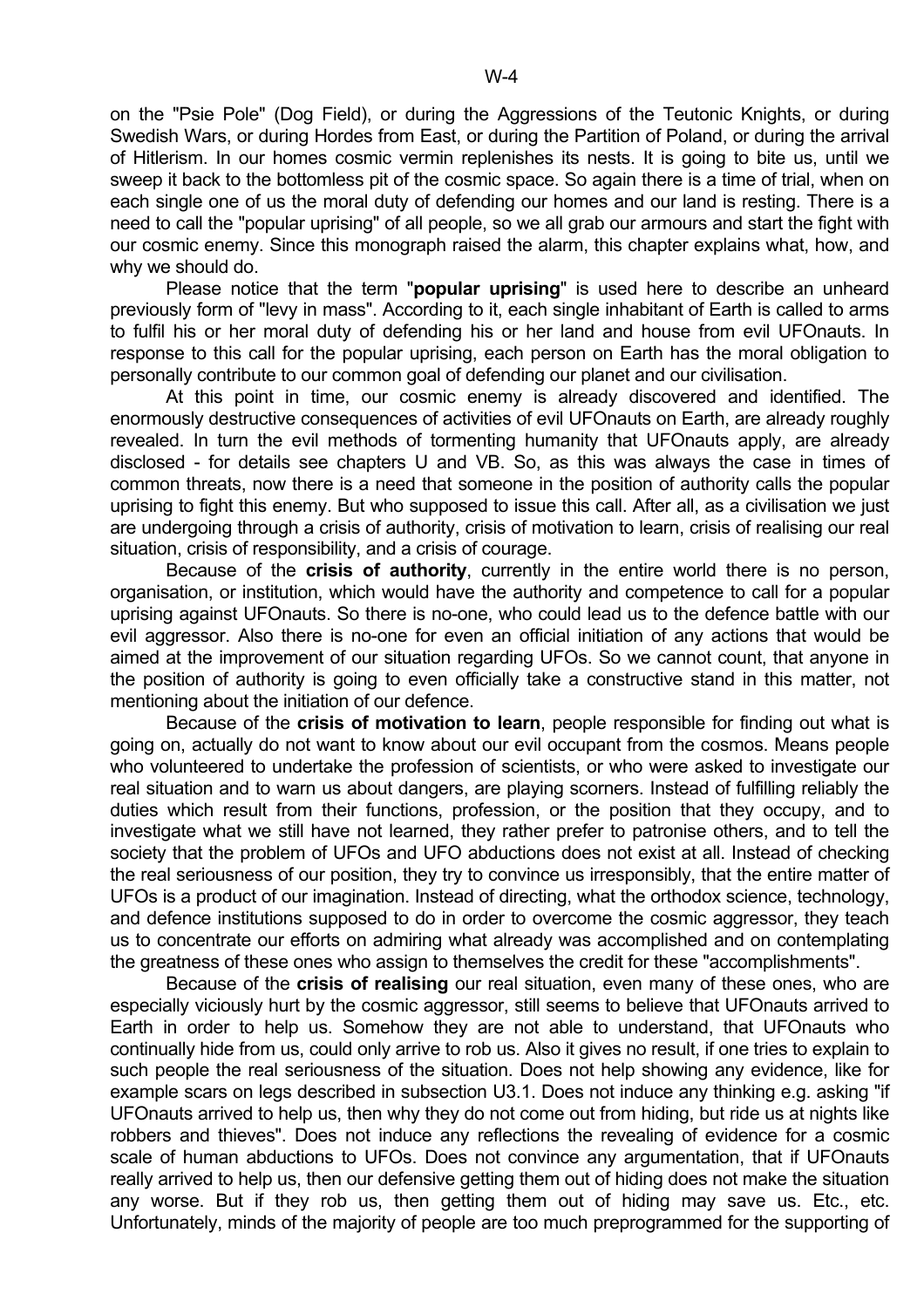interests of UFOnauts, to be possible to convince them on a rational level to undertake a defence. Our aggressor is the master of manipulations and illusion. In turn tricking people into wrong believes, is the most powerful skill of this enemy. In order to realise our real situation, it is necessary to have eyes which are able to see what is invisible. It is necessary to have ears, which are capable to hear someone's intentions. It is necessary to have an imagination, that is able to bring real shapes and motives from behind the barriers of hiding, misleading, and lying. Furthermore, it is necessary to have the mind, that is able to identify regularities and repetitive laws from a chaos of coincidents and circumstances. Unfortunately, no many people gifted with such abilities God gives into the service of our civilisation. As the final outcome of all this, the process of learning our real situation is progressing extremely slow. In turn the bulk of vital findings, is deafen down and destroyed by mannequins of UFOnauts. So even if there is anyone in the position of authority, who would have the courage to initiate our defence, how possibly such someone could start what is unimaginable. How he could call a popular uprising in the situation, when the majority of people do not believe that our cosmic aggressor does exist at all. In turn these sparse few, who believe in the presence of UFOnauts on Earth, are hopelessly convinced that these aliens arrived to help us.

 Because of the **crisis of responsibility**, almost everyone who is responsible for the undertaking or for initiating defence actions, quickly dismisses the need for them, shifts his responsibility on others, and returns to the thoughtless watching of television. Such a behaviour is caused by the spread of philosophy of parasitism in our society. Due to living according to this philosophy, presently almost everyone follows the line of the least intellectual resistance in areas involving public responsibility. So if someone manages to point attention of a different person to meaningful and omnipresent facts regarding the occupation of Earth by UFOnauts, instead of feeling co-responsible for pulling us out of this tragic situation, this different person shifts the responsibility to others. The present situation with the entire our civilisation tormented by UFOnauts, starts to gradually resemble a situation with many of our traffic accidents. In these accidents victims also bleed out to death, and then die, in sight of many passive witnesses. The reason is that every side witness treats the tragedy as a show in television. He quickly releases himself from the responsibility to help, and acts according to the parasitic doctrine "let it be done by some other person, who is paid to do this, or who was especially trained in doing this". However, moral laws state that the responsibility for pulling us out of the present situation lies on each single one of us. In turn, if each single one of us does not accept this responsibility and does not start acting, then our fate never is going to improve.

 Because of the **crisis of courage**, in my opinion in the entire world there is no-one in the position of authority, who would call for a popular uprising against UFOnauts. After all, such someone would then risk everything that he accomplished. No many people would be ready to sacrifice the entire past in order to initiate popular defence of all of us against a cosmic aggressor. If the reader does not believe in this my claim, I would suggest to consider for a moment, whether the reader himself would have the courage to stand in front of all people, and as the first person announce with the readiness to accept all consequences that are going to rise from this act:

 "Fellow humans! An invisible enemy and parasite, in the existence of which hardly anyone believes, is raging in our land and homes. It torments our loved ones and keeps us in the darkness and slavery. So herewith I am declaring a popular uprising to free us from this oppressor. I also charge every inhabitant of Earth with the responsibility of taking part in this defensive war."

 After all, knowing methods of our aggressors, it is not difficult to predict the response of UFOnauts. Almost for sure they so manipulate the society and decision makers, that such a person is going to be destroyed completely. So he is going to loose everything that he accomplished so-far - including into this the position of authority which would allow this person to make such an announcement. Furthermore, the entire future of such a person is also going to be ruined. So he is going to loose also everything, that he could accomplish in the future, if he would lead the life of acceptation and keeping far from such involvement.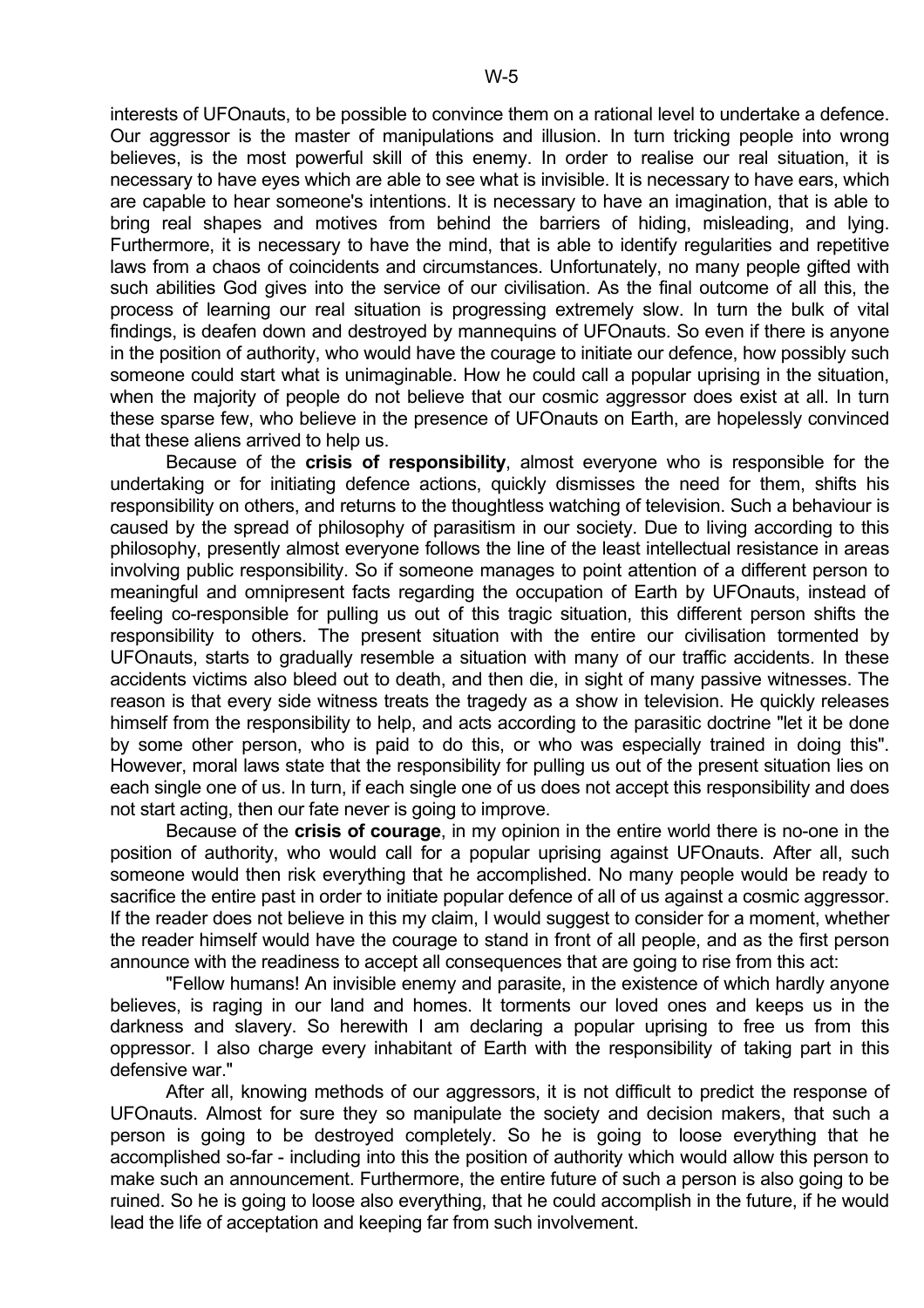In the face of such obvious lack of alternatives for coming out of the situation explained above, and simultaneously bearing in mind that:

 - I personally oversaw and fully comprehend the enormous seriousness of the situation in which our civilisation is.

- I am aware of the urgency of the immediate initiation of our self-defence,

 - I realise, that if we await with the initiation of our defense fight until someone in the functional position of authority calls us to arms, then such a defence never is going to be started,

 - I am aware of my personal responsibility for doing everything in my power to neutralise the evil, the existence of which becomes visible because of my research to-date,

herewith I decided to make myself the following declaration:

 "**On the moral authority of accomplishing what I already managed to accomplish, on the credit of trust that was open to me through making it possible to eventuate these achievements in such unfavourable circumstances, on the basis of my knowledge of the seriousness of our situation that results from the outcomes of my long-term research, and also being aware of the huge responsibility and far-reaching consequences of what I am doing now, herewith I am declaring the** *popular uprising* **against invisible cosmic occupant which oppresses, exploits, and pushes down our civilisation, our loved ones, and us ourselves. Each person to whose knowledge comes this declaration, has the moral obligation to find fast a manner in which he or she could contribute to our defensive war against the cosmic aggressor, and immediately initiate defensive actions without awaiting until others start such actions or until others indicate to him or her what should be done. In case of the need to learn the current situation better, or the need to find further directives as to what and how is to be done, appropriate information can be found in my newest monographs. From the title of this moral duty of defence, everyone should use the entire his or her knowledge, capabilities, skills, and opportunities, to accomplish as fast as possible the increase of the depth and spread of public literacy regarding: UFOnauts; the accuracy of our knowledge about motives, goals, and methods of action of UFOnauts; the identification of arrivals of UFOnauts to us; the systems for alarming us about the approach and activities of UFOnauts; the devices for bringing UFOnauts to the state of visibility; the devices for hearing and, if necessary, also for the neutralising their systems of telepathic communication; the understanding of the operation of technical devices that they use; and the building on Earth defence devices that would near us to the level of their technology. No-one should stop these defence efforts until in the final effect they are going to make impossible for UFOnauts to arrive to Earth, to abduct people, to exploit and rob people in a hidden manner. Means that this defence should be carried out until all activities of UFOnauts that concern or involve humans will require from UFOnauts getting our prior permission. Whatever a given defender decides to do, it should not have the character of personal revenge against UFOnauts or an inter-civilisation conflict, but it should boil down to just our impersonal defence against the philosophy of evil parasitism and against aliens who represent this philosophy, bring it to Earth, and force it to humans. The defence activities should be aimed exclusively at the defence and at removal of evil UFOnauts from our planet, thus should be deprived immoral components of aggression, should demonstrate the respect to our oppressors and the appreciation of whatever good they represent, should not hide our recognition of their physical advantage in every possible field apart from morality, must obey moral laws, should clearly indicate that our only aim and motive of the fight is to eliminate the occupation, robbery, and abductions of people, and to physically remove UFOnauts from Earth. Our defence should also reveal our absolute determination to finish the to-date era of slavery and forcing of people, and to replace this era with the next era of partnership, mutual respect, and non-interference. This declaration of the popular uprising will also cease by itself, immediately after UFOnauts stop their abductions of people and physically leave our planet, after humans learn to notice every movement of UFOnauts inside and outside of our territory, and when**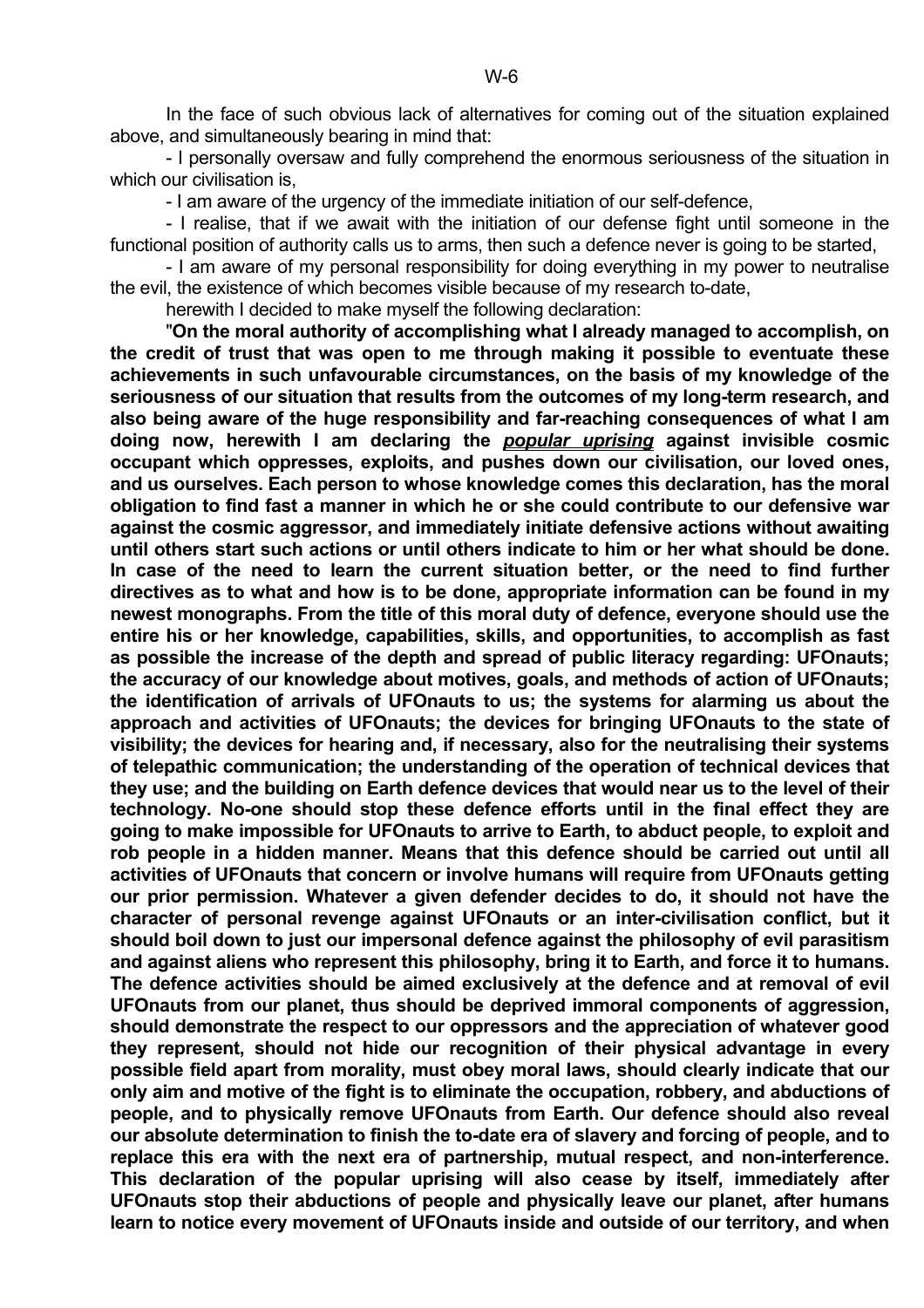**all actions involving or concerning people, UFOnauts are going to carry out exclusively with our knowledge, agreement, and approval. This declaration was made by Prof. dr eng. Jan Pajak. It was announced on 11 October 1997 in 7th Mile on the Island of Borneo.**"

The above declaration should be complemented by the information, that it:

#1. Calls to defend ourselves from evil UFOnauts, not to attack them.

 #2. According to it, this defence must **not** be against specific individual UFOnauts or even a specific civilisation. It should be against the parasitic philosophy and the consequences of spreading it on Earth. However, these are all UFOnauts that bring this philosophy to Earth and spread it amongst people. In turn by the fact of their occupation of Earth, they force this philosophy onto us. In turn our suffering is caused because we are painfully affected by consequences of this philosophy. Unfortunately, it is also obvious for us, that in order to defend ourselves against this philosophy and consequences of it, it is absolutely necessary to physically throw UFOnauts out from our backs, as they represent it. This philosophy stops being dangerous for us only when we manage to physically remove all evil UFOnauts from our planet, and send these UFOnauts back to the bottomless pit of the cosmic space from which they come out to us.

 #3. This declaration puts a stress onto acting according to moral laws. It disallows to be carried out by negative feelings. It asks to respect our enemies independently of the evil that they done and do to us. After all, objectively speaking, whatever physical UFOnauts do, they are very good in this, and even the biggest human experts in a given discipline are unable to compete with them. The only thing that UFOnauts decisively fail in every aspect, is morality. Furthermore, the above declaration asks to respect UFOnauts in spite of the fact, that we are forced to defend ourselves against them, and even sometimes kill them during this defence.

 #4. It aims exclusively at defending ourselves, and others in our position, from occupation of UFOnauts, at throwing UFOnauts out from our backs, and at removing them physically from our planet. Means, it does not aim to destroy UFOnauts completely, or to take a revenge on them for thousands of years of our suffering and tormenting.

 #5. It morally obliges every person to undertake the defence. So no-one on Earth may feel released from the obligation to fulfil his or her moral duty of contributing personally to the defence of our civilisation.

 In the above declaration very vital is also the final part explaining the conditions of the selfcalling this declaration off. According to this part, no-one, including myself, has the authority to call this declaration off. But it will cancel itself at the moment when UFOnauts are physically removed completely from our living space and planet. (Means at the moment when UFOnauts are thrown back into the bottomless pit of the cosmic space from which they arrived to us.) Such a formulation of this declaration results from the to-date learning of evil methods used by UFOnauts. According to these methods, if by any chance the situation starts to roll in the direction that is disadvantageous for UFOnauts, then they so manipulate on someone in the power or authority, that this person will invalidate this declaration or call it off. They may also try to put me in such a situation, that I will not have other option but to call the declaration off. Of course, such a forced calling this declaration off, independently of colliding with the content of it, would be also colliding with the Law of Counterpolarity. After all, this law states, that with the calling this declaration off must be identical as with making it. This is because, as it is explained at the beginning of this subsection, in the present situation there is no a person on Earth in the functional position of authority, that could declare the popular uprising against UFOnauts. This automatically means, that there is also no person on Earth, that would have the authority to call such a declaration off, once it is declared.

 It is worth to emphasize here also, that according to statements of totalizm explained in subsection JB5, all evil that UFOnauts spread on Earth is contradictive to moral laws and to a natural order of things in the universe. Thus the undertaking by us the efforts of self-defence is agreeable with moral laws, if only we are going to defend ourselves in a moral manner. As such, our defence fight is not just defending us, but it also stands up for the wellbeing, justice, and freedom of all beings and civilisations which presently are in our own situation. This means that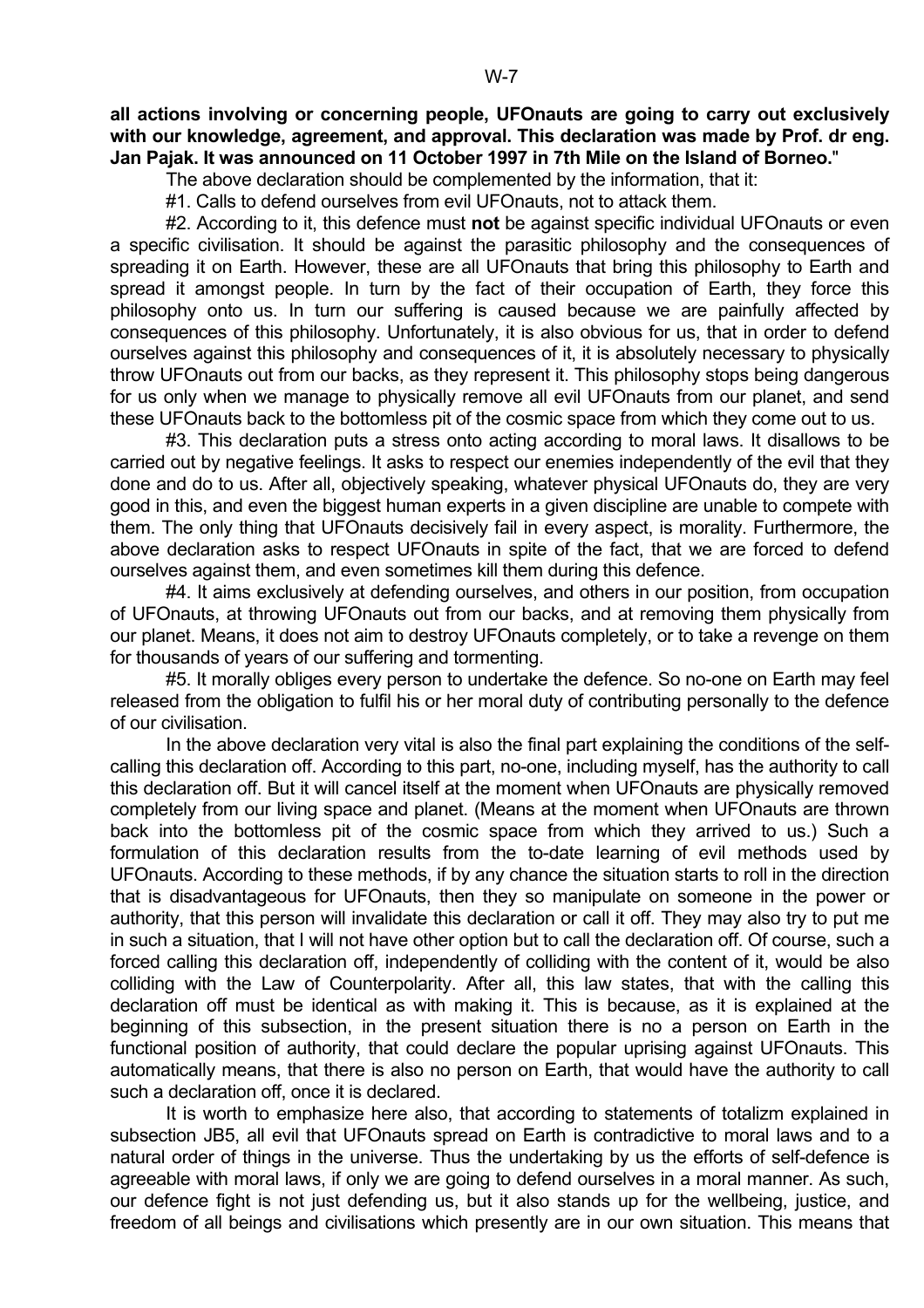our defence war is "for your freedom and for ours". In turn, remaining passive now and not undertaking any defence, is synonymous with the attitude of avoiding the moral duty that is imposed on us by moral laws. This is especially valid now, when my publications gave a chance to everyone to be informed about the seriousness of our situation. In turn, according to what we already know about the action of moral laws, every intellect which avoids to obey them, is reprimanded by them through the increase in the pressure to fulfil the moral duty, the fulfilling of which this intellect was avoiding originally. From the research to-date on the mechanism of action of moral laws, it is known that the avoidance of fulfilment of our moral duties, always brings the return and the increase of problems, the solving of which someone tries to avoid. In our case this would cause the increase in the intensity of exploitation, robbery, persecution, oppression, and tormenting people by the evil parasites from UFOs.

#### W2. Requirements and conditions of engagement into the defence fight with UFOnauts

 For a given fight to be victorious, it must fulfil a whole array of conditions. Thus everyone who decides to personally join the resistance fight against the occupation of Earth by UFOs, must remember about fulfilling these conditions. After all, in the history of Earth numerous attempts were already undertaken earlier, aimed at defending us against UFOnauts. But so far, these attempts always finished with physical defeats. The reason was, that these efforts did not obey the assigned conditions. A best example of these was the Inquisition. After all, the Inquisition was an institution especially created on Earth to fight with UFOnauts. Only that in the times of it UFOnauts used to be called "devils" or "witches". The fact that the Inquisition was fighting with exactly the same enemy, with which now we are forced to fight, reveals the formal proof from subsection V9.1 that "the religious devils are present UFOnauts". The Inquisition in its fight did not obey the first and the most vital condition from the list provided below, namely that **the fight with UFOnauts must be carried out in a "moral" manner**. In the result, by using immoral methods of fight, the Inquisition discouraged people to itself and to what is doing. This in turn caused that it lost the fight. So in order to avoid committing again the errors committed before by the Inquisition, and also by others who battled with UFOnauts, let us now list and discuss the main conditions, that our fight with UFOnauts should fulfil. We should notice that there are three classes of such conditions, namely: (A) the condition of the "moral" carrying our fight through, without breaking moral laws, which we compulsory should fulfil, (B) conditions which at this stage make our fight more effective and more safe, thus which it is desirable to fulfil, and (C) conditions of typical fights, which currently is better to not fulfil.

 (A) **The condition of making our fight "moral"**. This condition we must fulfil, if we wish to win. It decides about the final outcome of our fight. According to it, our defence fight with UFOnauts should primarily be:

 **#1. Moral**. Generally speaking, undertaking and carrying through with a defence fight, typically is agreeable with moral laws, and thus typically is "moral". The moral character of a defence is not spoiled even by the fact, that in our defence fight we are frequently facing situations explained in subsection JC8, when we must kill and destroy the enemy. After all, by the definition the defence fight automatically puts us in the situation "you or me". But in some situations there can be a case, when the defence fight turns out to be immoral, because of the methods of fight that we use. Especially frequently this occurs in cases, when the fight must hit our countrymen that stand on the opposite side, or that are suspected of supporting the enemy. For example, in times of the Inquisition, this took place when the Inquisition was accusing people of witchcraft. In turn in defence wars it happened when civilians happened to be in the area of military operations. Other circumstances when the moral side of the fight emerges, include our taking prisoners of war and treatment that we give these prisoners, our treatment of non-fighting relatives of enemies - e.g. whether we kill or persecute parents, wives, or children of enemies, and the ways in which we carry out the fight itself, e.g. whether we use immoral traps, deceit,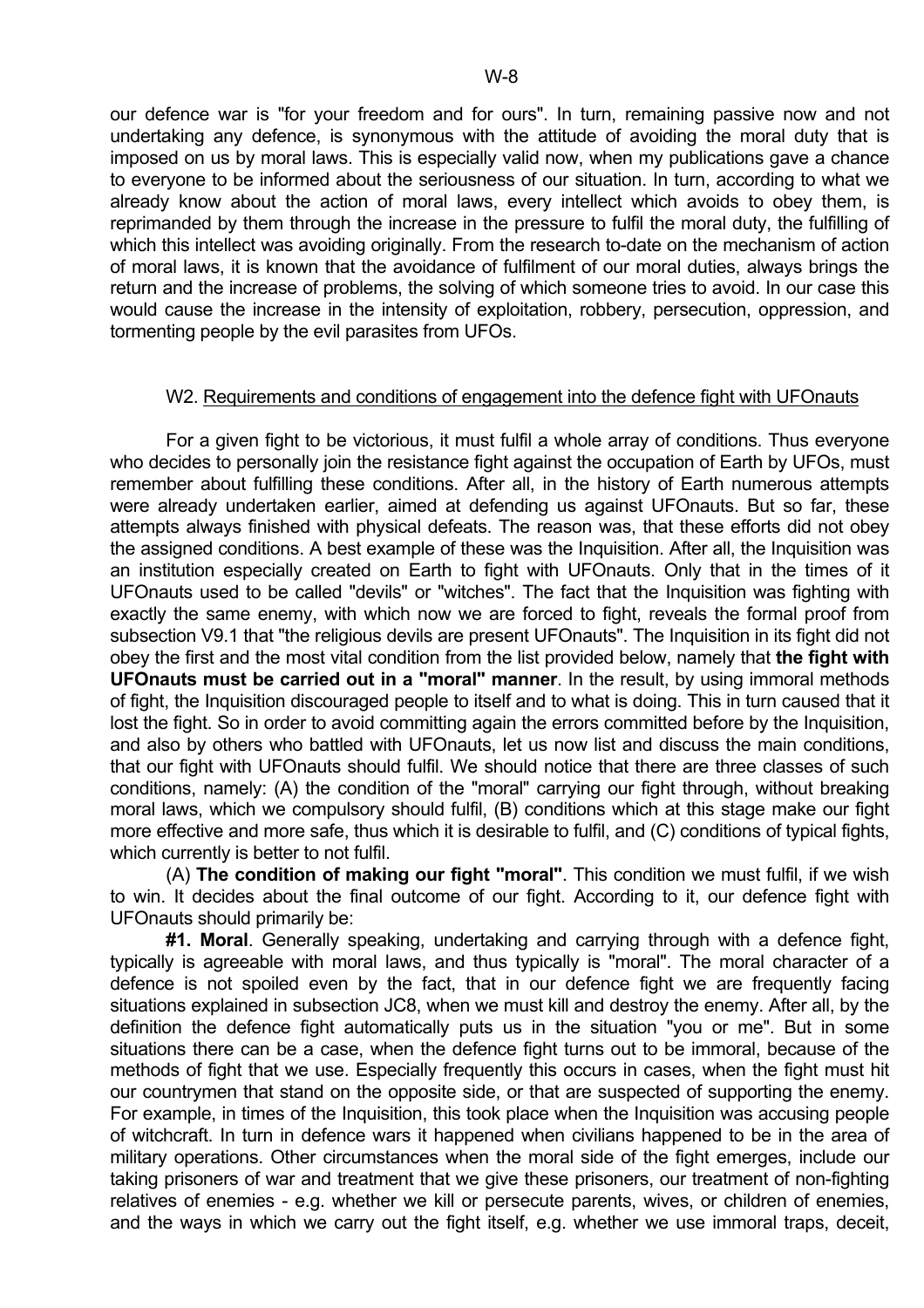Such carrying through our defence fight with UFOnauts exclusively in a moral manner, gives to our hands an extremely powerful source of our advantage over them. After all, morality is the only field in which humans from the very beginning have the advantage over UFOnauts. Morality is also the field where UFOnauts have their "Achilles heel" described in subsection V11. This our advantage is additionally increased through the aware choice in our fight, only these activities which are "moral". After all, carrying out exclusively moral fight introduces the following effects to it:

 **#1a. Neutralising the advantage of UFOnauts**. UFOnauts dominate over us in every possible matter, except for morality. So if we start fight with them physically, then we do not have a slightest chance for a victory. But if we shift the fight into the area of morality, then we eliminate everything that gives the advantage to UFOnauts. Actually then we gain an advantage over UFOnauts. After all, we then start to get to their "Achilles heel", which for them is their immorality.

 **#1b. Gaining the support of the universal intellect** (God). At this point it should be clearly realised, that our consistency in the "moral" way of fighting with UFOnauts, will gain the discrete support of the universal intellect (God) for our cause. In turn the gaining this support will decide about our final victory.

 **#1c. Moral winning of our personal fight independently what is the physical outcome of it**. If the fight that we carry out is fulfilling the condition of being a moral one, and simultaneously fight of our enemies is immoral, then we actually win this fight independently what is the physical outcome of it. This is because even if UFOnauts manage to defeat us physically, still our moral behaviour will cause, that with the elapse of time our moral victory will be transformed by moral laws themselves into a physical victory. This is because just in this way works the moral law in subsection I4.1.1 described under the name "the law of automatic transformation of a moral victory into a physical victory". A best example of the moral winning of a fight that physically was lost, is the fight of Jesus with UFOnauts. UFOnauts managed to murder Jesus physically, but his cause and behaviour defeated them morally. So with the elapse of time this moral victory of Jesus was transformed by moral laws into the physical victory. Less drastic examples of the same principle of the action of moral laws everyone knows from everyday life. This is because an actual victory is always a moral victory. After all, moral laws automatically transform with the elapse of time every moral victory into a physical victory. So in our everyday life frequently we see that someone defeats someone else physically, but simultaneously is defeated morally. In turn, if someone wins physically but looses morally, then this moral defeat with the elapse of time is turned also into a physical defeat. Similarly is going to be in our struggle with UFOnauts - we always become winners in every case when we only manage to bit them morally.

 **#1d. Earning moral rewards for moral behaviours**. As it turns out, the defence fight with immoral enemy is appreciated the most in the hierarchy of moral activities. Therefore, when we carry through our moral fight with such immoral enemy as UFOnauts, we are going to earn various moral rewards described in subsections JB2.1 and JA2.4.

 (B) **Conditions, the fulfilling of which is desirable**. These make our defence fight to be more effective and safe. So it is good to stick to them. However, in special circumstances we do not need to fulfil them. According to them, our defence fight with UFOnauts should be:

 **#2. Aware**. In our war with UFOnauts we should be aware with whom we fight, why, in what manner, and also why we do it with just such methods not with other ones. In order for our fight to be aware, the participants of it should familiarise themselves with at least the content of this monograph.

 **#3. Personal**. The fight with UFOnauts we need to treat as our personal struggle, which we do for ourselves and for our loved ones. As such, it needs to be planned and carried through in our personal capacity. In such case, it has no significance what other people are doing, or whether they join us. Although it is good if others join us and support us, still we really fight with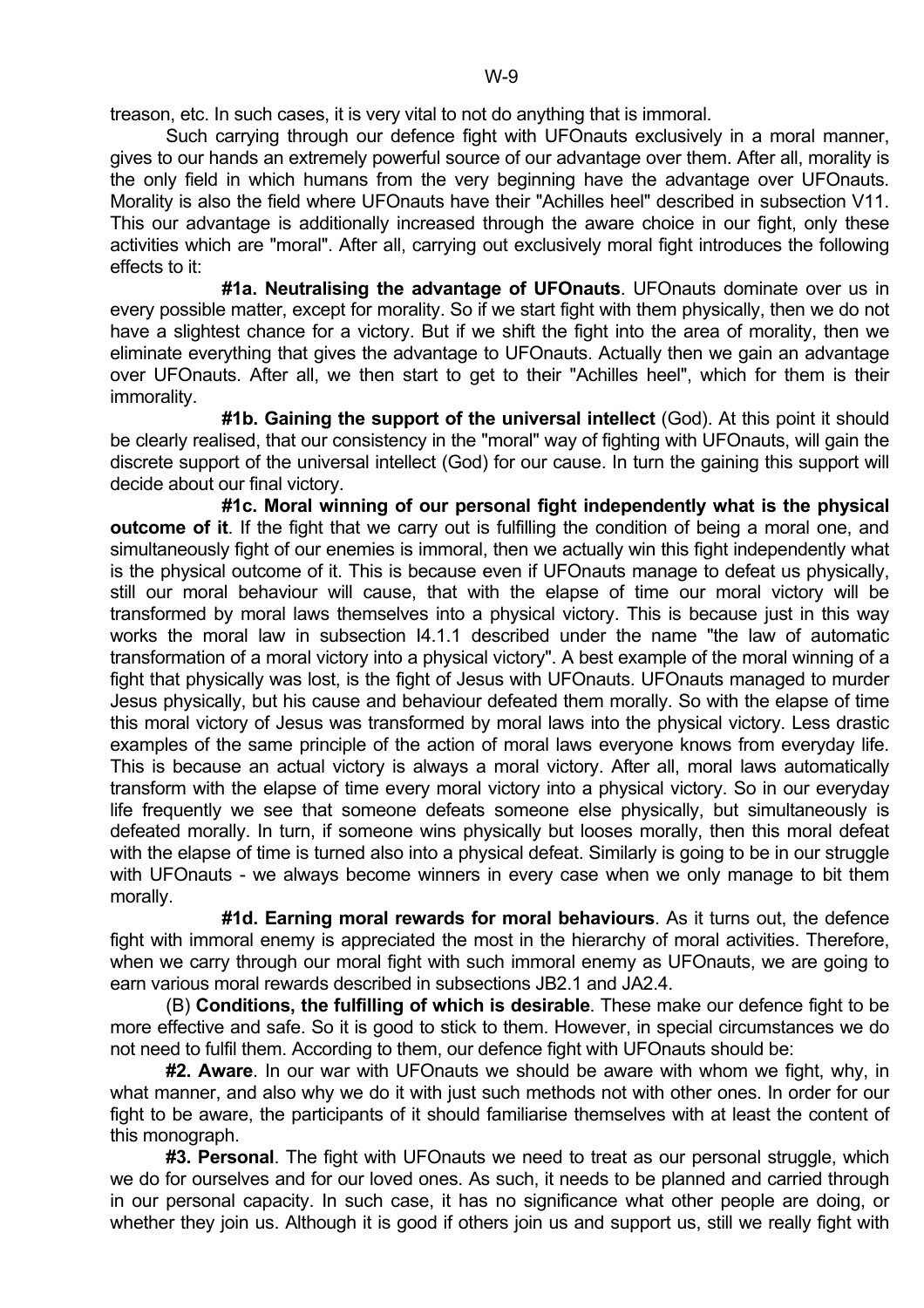UFOnauts for our personal sake and for the good of these ones who depend on us. So it does not matter for us, even if we are the only ones in the entire world, who undertook this fight and actually continue it.

 **#4. Included into our everyday activities**. Our war with UFOnauts is going to take many years. It is not possible to win it "on the run", means through fighting it today and abandoning it tomorrow. Therefore, the development of the manner in which we contribute to this defence fight for humanity, should always be initiated from considering what we do everyday, and in what activities we feel the best. After all, doing such everyday activities that we already mastered perfectly, is going to continue for many years to come. Then we should consider, how to incorporate our defence efforts into these everyday activities. The point is, that in order to fight with UFOnauts for a long time, it is necessary to include our defence efforts into whatever we do everyday, and thus what we are going to do for many subsequent years to come. Only then any manipulations of UFOnauts are unable to discourage us to the continuation of these defence efforts. After all, whatever we do everyday, we are going to be forced to do anyway. So in such a situation our personal fight never is going to get boring for us to the extend that we may wish to abandon it. Furthermore, we also must remember that the fight with evil UFOnauts requires undertaking activities, which according to the criteria of totalizm are "moral". Thus the continuation of such moral fight during our everyday activities, is going to enhance our everyday life into much more moral and more fulfilled. So even if we do not win with UFOnauts physically and do not cause their removal from Earth, still just the process of carrying out such a moral fight in every day, will turn us into personal winners. After all, it will make our lives more moral, more noble, and also it adds more sense to our lives.

 **#5. Coinciding with our own long-term ambitions and goals**. In order to fight with UFOnauts even more effectively and for a longer period of time, our defence activities should coincide with our ambitions and life goals. Only then we will be able to continue them for many years to come. After all, they are going to lead directly to the fulfilment of our life ambitions and goals. And for example, if our life ambition or goal is to become a politician, then it is recommended that we either create our own political party based on principles of totalizm, or join the activities of already existing such a party. A description of such a party is contained in subsection W5.3. In turn, if our life ambition is inventiveness, then we can work on technical devices described in this monograph that are blocked by UFOnauts, such as telekinetic batteries, telepathic transmitters and receivers, telepathic projectors, telepathic detectors of earthquakes, oscillatory chambers, etc. If our ambition is farming, then we should work on the development of telekinetic farming. If our ambition is sport and body building, then we should earn the totaliztic nirvana for ourselves through a physical effort, and later share with other people the information as how to get into the state of nirvana. Etc., etc. The general rule is here, that if we merge our long-time goals and ambitions with the fight with UFOnauts, then we will be able to continue this fight for many years without a break. Simultaneously in the meantime we start to collect fruits of our moral defence. And please believe me, these fruits are always especially satisfying. After all, they are generated by moral laws as rewards for participation in especially appreciated morally defence against immoral aggressor.

 **#6. Continually perfected, as well as based on our newest knowledge and technology**. In order to defeat UFOnauts also physically, we continually must perfect our methods and tools of fight. Means that we must improve technical devices which we use for fight. We must also continually complement our knowledge about the enemy, and about tools which we use in the fight. Such a continuous improvement of our fight, not only that is going to keep us ahead of UFOnauts, but also improve our knowledge of tools that we use in our everyday activities. After all, our fight is included into our everyday activities. Thus by perfecting methods of our fight, we simultaneously improve tools that we use in our everyday activities for accomplishing our ambitions and goals.

 **#7. Resisting of distractions and distortions manipulated by UFOnauts**. In my fight against UFOnauts to-date, I observed scores of other people, who joined the resistance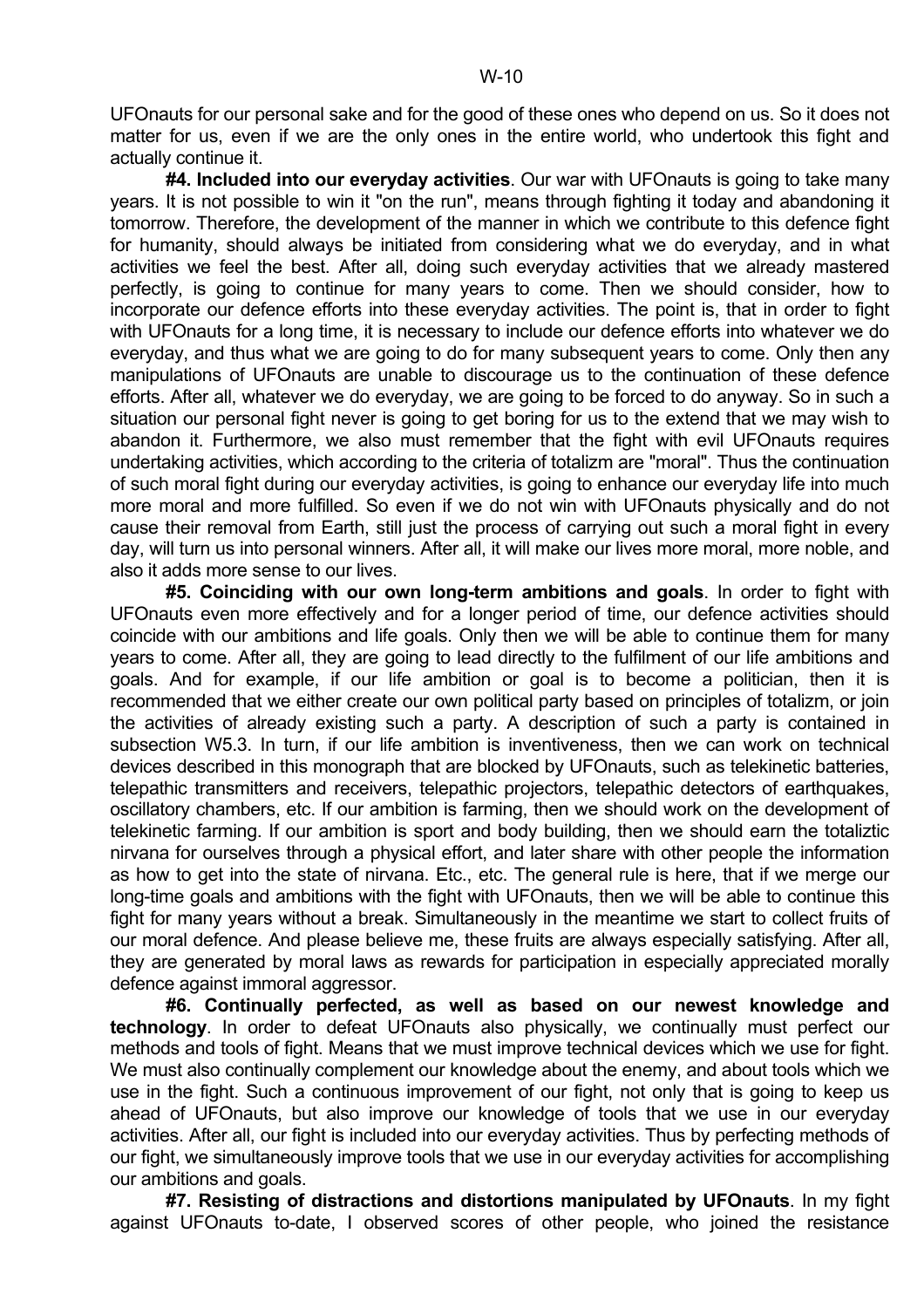movement and initially fought the enemy. But after some time they get distracted by telepathic persuasion of UFOnauts, and redirected their interests from the fight into various strange subject areas. So from the initial fighting our enemy, they gradually deviated into helping this enemy. UFOnauts are masters in distorting human beliefs. It is necessary to have the strength and the will to "stick to our guns", and to persist all the time in reaching the same goal. And this goal is very simple: **we must physically get rid of UFOnauts from our planet**. Any deviation from this goal is the treason against our cause. And this treason is easily noticeable by both, ourselves, and all around us.

 (C) **Conditions of typical fights, which in our situation may be better to leave unfulfilled**. Apart from conditions that we must or should fulfil, almost the same important in the fight with UFOnauts is our knowledge of conditions and rules of typical fights, which we do NOT need to fulfil this time. The point is, that according to totalizm, if the fulfilment of a given condition or rule for sure is going to cost us exclusively the loss of a significant amount of moral energy without a chance for a later generation of even a larger amount of this energy, then moral laws release us from the duty to fulfil it. This enables us to learn from our enemies, means from UFOnauts. If we discover that UFOnauts have a good method of fight, we have a right to adopt it also for ourselves - of course only when this method can be used in a moral manner. And, a large number of methods of UFOnauts turns out to be based on not fulfilling typical conditions and rules.

 Generally speaking, all conditions and rules that we do not need to fulfil during the fight with UFOnauts, are all these the not obeying of which does not cause immoral actions. Therefore everything that does not lead to breaking of moral laws, is permissible for us. An example of this can be a case of not revealing and keeping silence. After all, according to totalizm we are permitted and even obliged to keep silent and to refuse to reveal the information, which in case of being revealed would dissipate moral energy from someone. So let us now list here most common examples of typical rules and conditions of fight, that we do not need to fulfil in our fight with UFOnauts.

 **#I. Openness**. We do not need to carry our fight with UFOnauts in an open manner. For example, we do not need to place a banner on our desk or doors, which declares "I am fighting with UFOnauts". This particular fight we are allowed to carry out in a hidden manner, or even in a complete conspiracy, means in same cases not admitting it to anyone around us. After all, it is our personal fight. In turn, when other people manipulated by UFOnauts do not know officially about this fight, then they are not able to punish us for carrying it through, even if they are suspecting that we are involved in it.

 **#II. Calling things by their real name**. We also do not need to call our fight with the real name of the "fight with UFOnauts". After all, we can learn here from successes of UFOnauts themselves, who win many matters only because they call these matters with fashionable names and in the manner that perfectly masks their real content. So, for example, we can state that we form a political party of totalizm, or that we join activities of such a party, because this party is able to improve fate of many people. The fact that from the definition this party will be forced to constantly defend itself from aggression of UFOnauts, thus that it is going to constantly fight with UFOnauts, we do not need to advertise at the present stage of our fight. We can also state that we build telekinetic batteries in order to create a new industry and to earn a fortune. The fact that due to building such batteries we also beat UFOnauts, because we implement an advanced technology that UFOnauts block on Earth, we do not need to mention in public at the present stage. We can also write or publish totaliztic books about UFOs, stating that other people are interested in them and will buy them. We do not need to advertise, that such books are to disseminate the truth about UFOnauts. Etc., etc. Of course, such not calling things by their real name, does not mean at all, that we compromise our fight. This is because under different and publicly more accepted names, we still fight out UFOnauts as effectively as we only can.

 **#III. Sacrificing**. Totalizm states that we should avoid sacrificing ourselves. In critical moments it is better to bend, but later to restore the resistance, then to e.g. die and be totally lost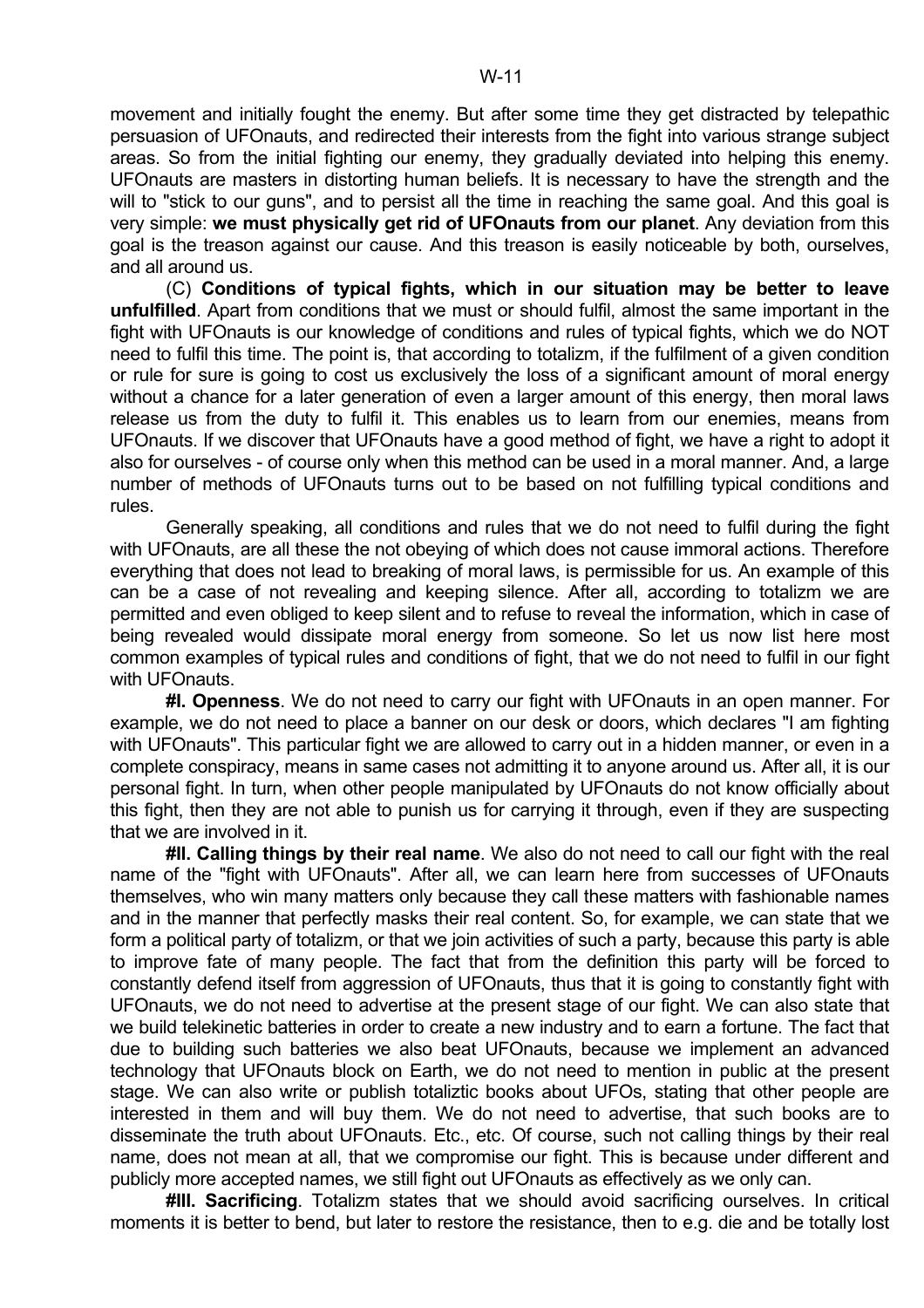for the cause. Of course, the avoidance of sacrifices should not be confused with a coward behaviour. If this is absolutely necessary, we must also have the courage to accept any risk and to confront any danger. Still, in our fight with UFOnauts we need to intentionally and skilfully avoid sacrifices. If this is needed or desirable, sometimes we are allowed to withdraw, to avoid losses. But then we should hit the enemy again whenever we only have an opportunity. Also, it is completely OK to e.g. earn millions within frames of our fight with UFOnauts, through e.g. building our own factory of telekinetic batteries. It is also OK to e.g. become a president of our country, because it somehow happened that the political party of totalizm, in the work of which we participate, just won elections.

#### W3. Levels of the aware engagement individual people into the defence from cosmic oppressors

 Unfortunately for us, our cosmic parasite in average is around 20 times more intelligent then an average human. Furthermore, it also has all this advanced technology. However, in spite of this, each individual person on Earth can undertake a fight for the independence of himself, and for all of us. Even everyone has a unavoidable duty to immediately join this fight. Of course, breaking free from such a physically powerful enemy is not going to be an easy task. But it is possible. After all, in every war the intelligence and technology is not winning the war, although it can be the reason for a defeat if someone ignores in enemy these qualities.

 As this was explained in chapters U and V, every individual person on Earth is already taking a part in this invisible war with our parasitic cosmic invader. However, so far our fight was unaware, therefore many people simply supported the enemy side. Furthermore, every fight can be characterised by different levels of someone's engagement. This subsection is to explain how to turn our defence into aware action, to illustrate possible levels of our engagement, and also to signal initially what methods of active participation someone could use at each level of our defence.

 #1. The **first** level of someone's aware engagement in this war with our cosmic invader, is to **become aware of the existence of our cosmic parasite**, as well as being aware that this parasite is present on Earth in enormous numbers (i.e. around one UFOnaut per each 25 people - see estimates from subsection U3.1.1). Unfortunately this enemy is invisible, because it constantly hides from us.

 This first level is achieved if someone wakes up from the hypnotic trance that the majority of people on Earth are still living in, starts to accept the reality, and recognizes the bitter fact of our occupation by morally degenerate cosmic invader. Such acceptance is converting his or her fight from an unaware one, to the aware one. Therefore to initiate the aware participation in that invisible war, simply depends on our learning and accepting facts described in this chapter. For when we know and accept these facts, our manners of acting become more selective and more consistent.

 #2. The **second** level of the aware engagement in that war is **to find a convincing proof that we ourselves are affected and exploited**. The propaganda of our parasites from UFOs enforced a popular believe that even if UFOnauts do exist, they are interested in some important or exotic people who live in distant countries. However the reality is that each single person on Earth, including you - i.e. the person who just reads these words, is heavily affected and exploited by them, in the same manner as each single cow is constantly being evaluated and completely milked out by its farmer. The only problem is that so far people do not know that they personally are also affected. Therefore the next level of involvement in the war with our invisible parasite, is to find a convincing proof that we ourselves are the subject of exploitation, and that exploited are also all those whom we love the most (i.e. our partners, children, parents, etc.). Such a proof is necessary, because without seeing with our own eyes that we are the ones who are also being exploited and personally affected, we are rather reluctant to take decisive steps in our own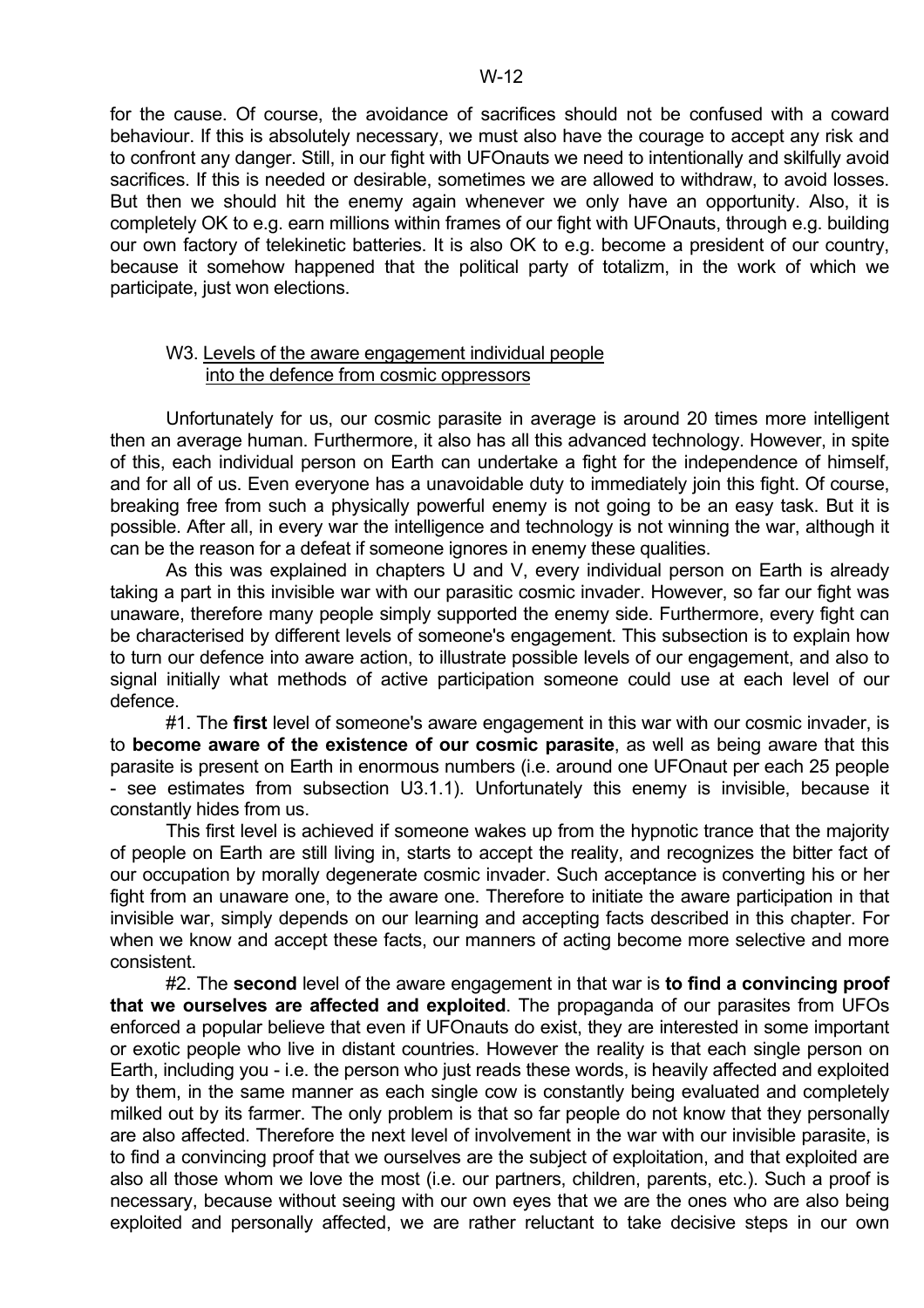defence. On the other hand, the proof of our personal exploitation by UFOnauts is easy to get, because every person on Earth is examined and exploited by them not less then once in each 3 months. Thus if someone knows what to look for, there is always an opportunity to find such a proof. How to obtain such a proof, it is explained in various parts of subsection U3. In turn, if we take a notice of evidence documenting our personal involvement, we can prepare a timetable of alien arrivals, which is the first step towards preventing our exploitation. We also start to realise, that we personally are being hit by UFOnauts. This in turn is a first step towards returning these hits.

 #3. The **third** level of the aware engagement in this defence war is **to consistently stand on the right side**. In order to stand on "our side", one needs to begin from realising that actually there are two sides, i.e. "our side" and "enemy side", and that depending on the stand taken in life, every person is surely contributing towards one of them. Such realising requires putting a conscious effort. This is because even the majority of those who believe in the continuous presence of UFOnauts on Earth, are not aware that these UFOnauts are actually our enemies. As I mentioned earlier, because of satanic methods with which our parasites from UFOs push us down, there is no such thing as being neutral. Thus just by being passive, one is already manifesting his or her support to our enemy. This supporting of our parasites from UFOs is further intensified, if one adopts parasitic philosophy, if he or she supports anything that suppresses someone, if he or she holds back any kind of truth needed by others, etc. Therefore, in order to switch a side into the right one (ours), apart from realising that there is "our side", one needs also put an intentional effort into adjusting towards our side his or her motivations, way of thinking, philosophy, behaviour, etc. (This can be accomplished by gradually developing his or her awareness, and by realising that every form of suppression, robbery, injustice, and intellectual prejudice actually supports interests of our cosmic parasite. Also by avoiding every action which would somehow support our enemy. By starting to promote ideas which are connected with our fight for freedom. Etc., etc.)

 #4. The **fourth** level of the aware engagement in this invisible war, is **to initiate our passive defence**. Actually a "passive defence" is a humble name for the process of waking up from a terrible misconception, which our parasite managed to lure us into. This waking up realises to us the overpowering dependency of our fate on moral laws, and on influence that other people exert on our own lives. For example, at this level we are to learn that the quality of our own living is simply a reflection of quality of living of people around us. We are to realize that other people's lives are as precious as our own, because if we immorally take someone's life - we are going to pay with our own one. We are also to discover, that other people's misery is also our own misery, because if it is caused by our own action then at a later date we are going to experience every tinge of pain that we are responsible for.

 A passive defence is implemented practically via the gradual embracing selected components of the philosophy of totalizm in our lives, while simultaneously starting to expose and to eliminate from our lives all behaviours which represent the parasitic philosophy. This level of engagement is called "passive defence", because it does not include any hostile actions or intentional fight aimed against our cosmic parasite. However it represents the resistance against the most essential fabric of alien invaders, namely against their philosophy. Theoretically speaking embracing the philosophy of totalizm may appear to be very easy. After all, it only involves becoming intentionally moral. (I.e. doing what moral laws ask us to do.) This boils down to selecting only these options in all our choices, which increase, not decrease, the amount of moral energy. (I.e. in all our actions we need to always choose only these options, which run against the line of least intellectual resistance, and therefore which go upward in the moral field.) However, the embracing of totalizm in practice turns out to be a difficult task, because one needs to increase his or her education. For example, one needs to learn more about moral laws, about the new Concept of Dipolar Gravity, about totalizm, about universal intellect, about moral field and moral energy, about karma algorithms, etc. Also one needs to strive to obey moral laws in his or her life. For example one needs to always climb upwards in the moral field. (I.e. develop the habit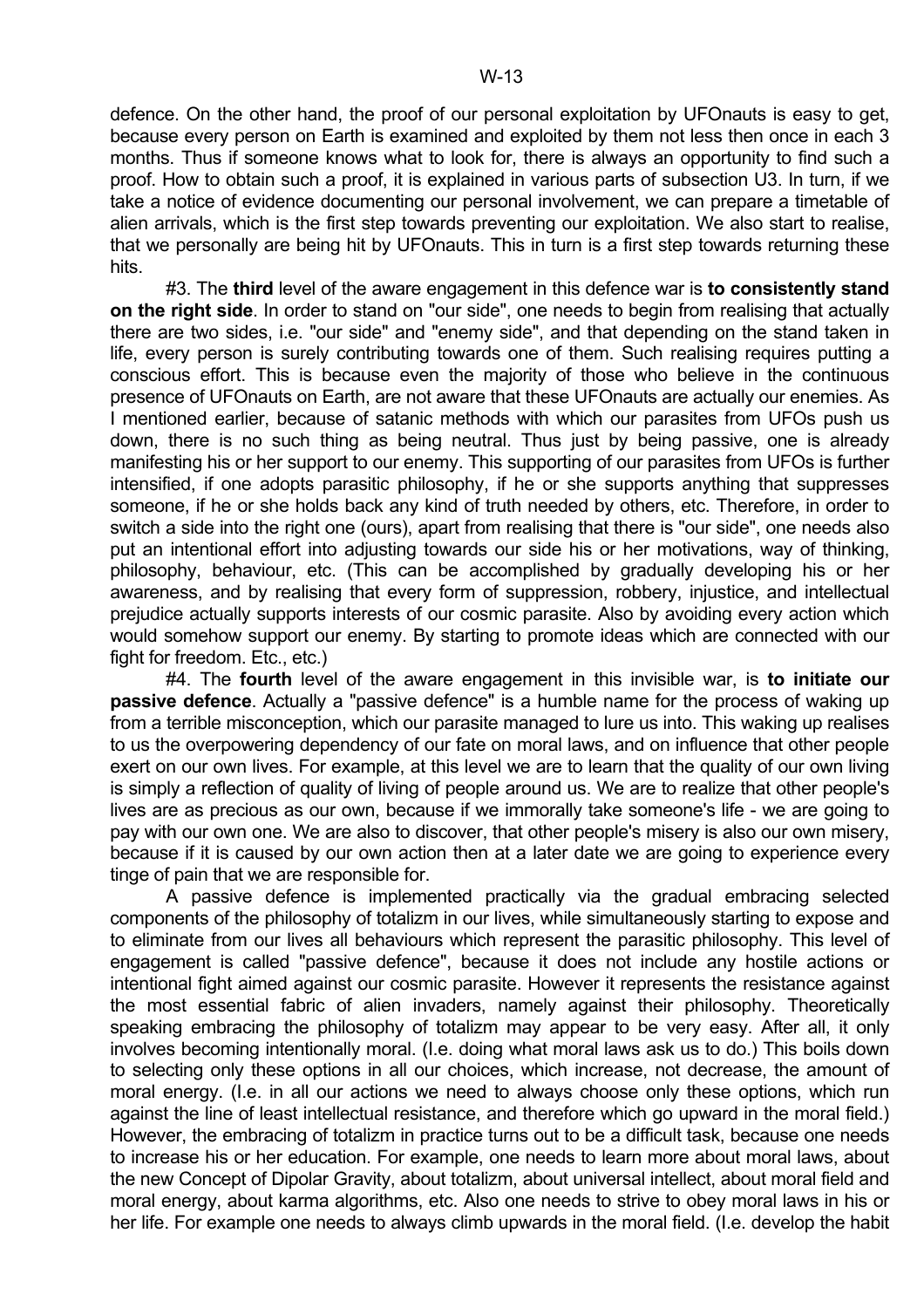of overcoming our natural laziness, natural tendency to comfort.). One needs to always do to others what one wishes to be done to him or her, etc. But no-one needs to be a perfect totalizt from the very beginning. Therefore it is possible to gradually learn moral laws, and thus start to obey them, one by one. (For example, at the beginning just trying to obey only the Boomerang Principle outlined in this monograph, only then gradually obey further moral laws.) Also one may gradually increase the number of actions, which in the everyday life one takes against the line of the least intellectual resistance.

 #5. The **fifth** level of the aware engagement in this invisible war, is **to carry out sporadic active defence**. One of the most simple method of such sporadic participation in our defence, is to harden our own resistance in all those cases, when the parasite from UFOs wants to hold us back in something. The other simple method depend on helping those who currently are hold back by this parasite. To explain the above more precisely, almost every person on Earth at some stage of his or her life is doing something that runs against interests of our cosmic parasite. Thus, without knowing this, he or she is completing a project, that is strategic to humanity. Therefore our cosmic parasite will try to block this project with the use of these hidden methods that it always uses. In such cases, the parasite creates thousands of strange obstacles and unusual "coincidents", which hold backs such a project or intention. Simultaneously it manipulates minds of those involved, trying to implant them with the idea of abandoning the project, because it is having such "bad luck", because it encounters so many obstacles, is so troublesome, is so slow, etc. Therefore, if anyone completes a realistic and rationally sound project or intention, but this project runs as if the whole universe was against it, while there is this persisting telepathic inner suggestions about it, that for some reasons it should be abandoned, this project is blocked by UFOnauts. Then it is vital to seriously consider, that this is actually such a strategic project, that runs against interests of UFOnauts. In such cases, the person who completes this project should harden in determination to make sure that this particular project or intention is completed with a success. (This method of our defence from obstructions imposed by UFOnauts, who know the future and thus who know earlier then us which our projects or intentions are to be successful, is called the "**blind samurai method**" - for details see subsection W6.1. It fights out the strategic areas of enemy's oppression, by firstly detecting where this enemy tries to block our own actions, and then walking skilfully around these blockades.) It should be stressed here that insisting on the completion of our projects, which in action prove to be unusually difficult, or helping others in the completion of such projects, is always morally beneficial. One of moral laws states that "the more morally correct is something, the more difficult it is to complete".

 #6. The **sixth** level of the aware engagement in this invisible war is **to undertake an indirect active defence**. It takes place when someone initiates an activity, which tries to repair the damage that the cosmic parasite is causing, but openly nor directly does not stand up against this parasite. An example of such indirect defence would be to devote ourselves for the protection and repair of our natural environment, which currently is being intensively destroyed under the telepathic guidance and orders from our cosmic parasite - for details see subsection W8. Other example would be an active participation in development of any invention that is suppressed by our cosmic parasite. (E.g. in the development of free energy device, renewable energy resources, telepathy, etc.) It would also be a revitalisation of any discipline of knowledge, which is on the list of disciplines suppressed by UFOnauts. (E.g. that researching UFOs, hypnosis, telepathy, paleoastronautics, folklore, unorthodox medicine, giants, etc.) An indirect active defence would also be to actively disseminate the philosophy of totalizm amongst other people, to teach other people how to achieve some special benefits provided by totalizm (e.g. the state of nirvana), and many more similar innocent and moral activities.

 #7. The **seventh** level of the aware engagement in this invisible war, is **to plan and to carry out a direct active defence**. It takes place when someone clearly tells himself or herself that is determined to give his or her own contribution towards direct defence of humanity from the cosmic parasites, and then intentionally plans something and carries it through, to give this contribution. There are thousands of ways of active fighting with our cosmic parasite, starting from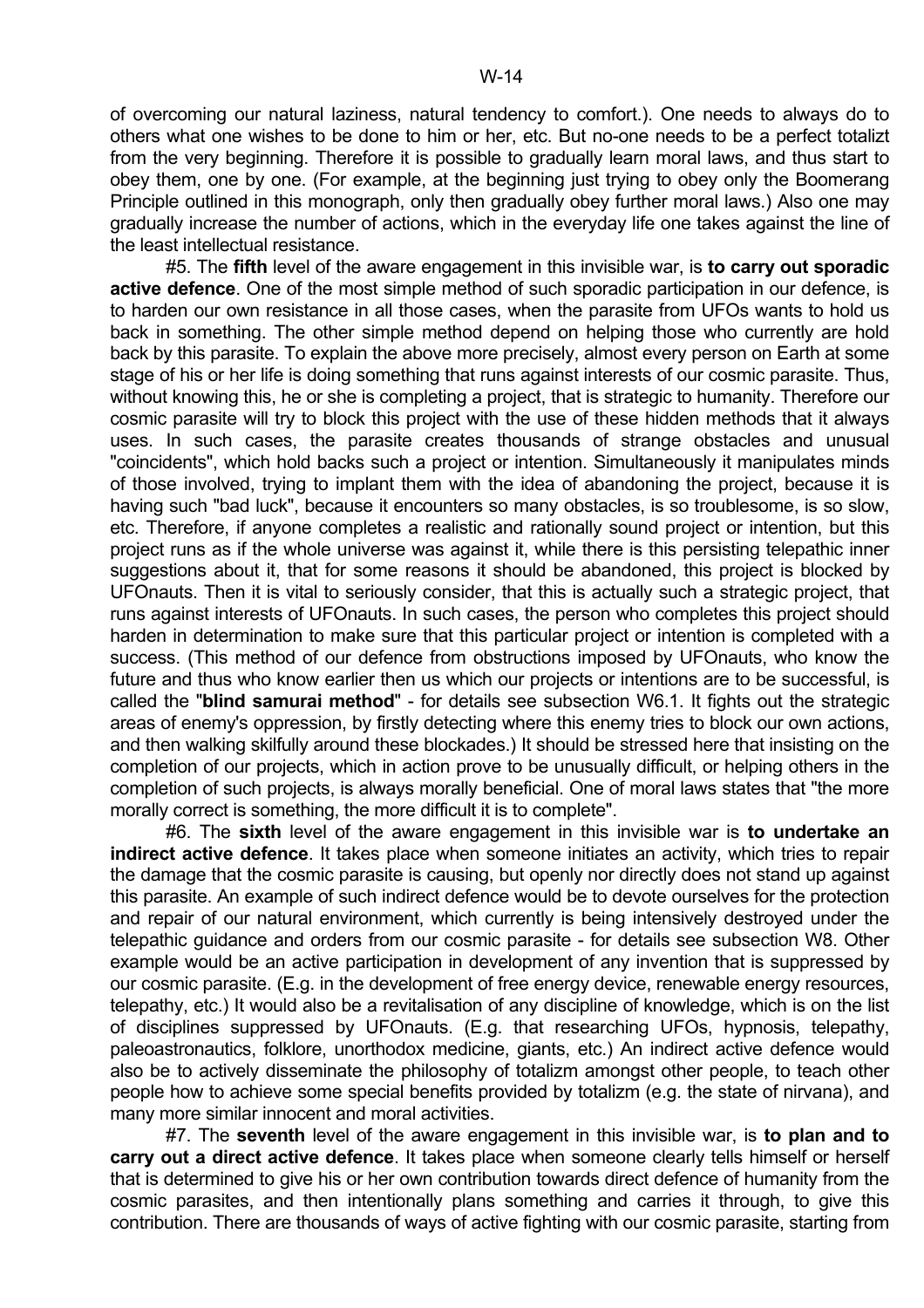opening eyes of our friends and other people, organising internet pages to disseminate knowledge about our fight for freedom, or fighting back those collaborators who implement the oppressive policies, through searching for truth or completing UFO research, and finishing with building technical devices to back up our defence. An example of the most urgent present need, is to initiate building on Earth various self-defence devices which are to assist in our fight for freedom. (Such self-defence devices include various UFO detectors, telepathic communication devices, free energy devices, new propulsion systems, etc. - as described in subsection W4.)

 The above description, amongst others, illustrates that every effort of reviewing evidence on UFOnauts occupation of Earth, or contributing towards building defence devices, is not only a form of our self-defence from this cosmic parasite, but also is a form of obeying moral laws. This is because it exposes those who disobey these laws. It also represents a service to the universal intellect - as it disseminates the scientific knowledge about the existence and operation of this intellect. Therefore, through the effort of learning the evidence and deductions contained in next subsections, one also fulfils moral laws and climbs upward in the moral field.

#### W4. How to attempt the more effective defence of our planet

 Theoretically speaking, we could invent many different ways on which we could persuade UFOnauts to leave us alone and get out of our planet. However, practically there is only one such a way, which for sure will turn effective. This way is to physically kick UFOnauts out from our planet, back to the bottomless pit of the cosmic space from which they arrived to us. In turn, in order for such a physical kicking UFOnauts out from Earth is possible, it is necessary to **lift our science and technology to such a level, that further hidden activities of UFOnauts on our planet become impossible**. In case of accomplishing by people such a level of science and technology, UFOnauts would be forced to recognise our status equal to them. In the effect, they would be unable to do any harm to us without our knowledge and agreement. Therefore, this lifting of the science and technology on Earth above the level that currently is blocked by UFOnauts, becomes our most important strategic goal. The present stage of our battle with UFOnauts is devoted to accomplishing this our first strategic goal.

 The main problem at the present stage of our defence fight with UFOnauts, is how to advance our level of science and technology above the level, in which UFOnauts would be forced to recognise us as being equal to them. After all, on this initial stage of our fight, we firstly need to overcome a whole array of barriers, which block our defence efforts, and which are imposed on us by these cunning bandits from cosmic space. In order to make our overcoming of these barriers even more difficult, UFOnauts skilfully disallow us to approach the level of our knowledge, at which we could initiate the tackling of these barriers. How UFOnauts do this, is explained in subsections O3 and VB5.1.2. Here are the most important such barriers (for descriptions of the remaining ones of them - see subsection O3):

 **#I. The barrier of awareness of our real situation**. In order to overcome it, a significant proportion of people must be familiarised, amongst others, with facts presented in this monograph. Thus readers who are skilled in this direction, and wish to contribute their share to our defence, are encouraged to support overcoming of this barrier. The overcoming of it depends on realising to people, with all means available to us, facts described in this monograph.

 **#II. The barrier of initiation of constructive research in areas blocked by UFOnauts**. These areas are described in subsection VB5.1.1. In order to overcome this particular barrier, increasingly larger number of totaliztic researchers must start to join research in such forbidden disciplines. These researchers must be fully aware, that they research these disciplines in spite of numerous obstacles that on purpose, although in a hidden manner, are to be piled on their paths by UFOnauts. Only then they are going to have the will to fight in order to overcome these obstacles.

 **#III. The barrier of developing methods of defence that are based on moral laws**.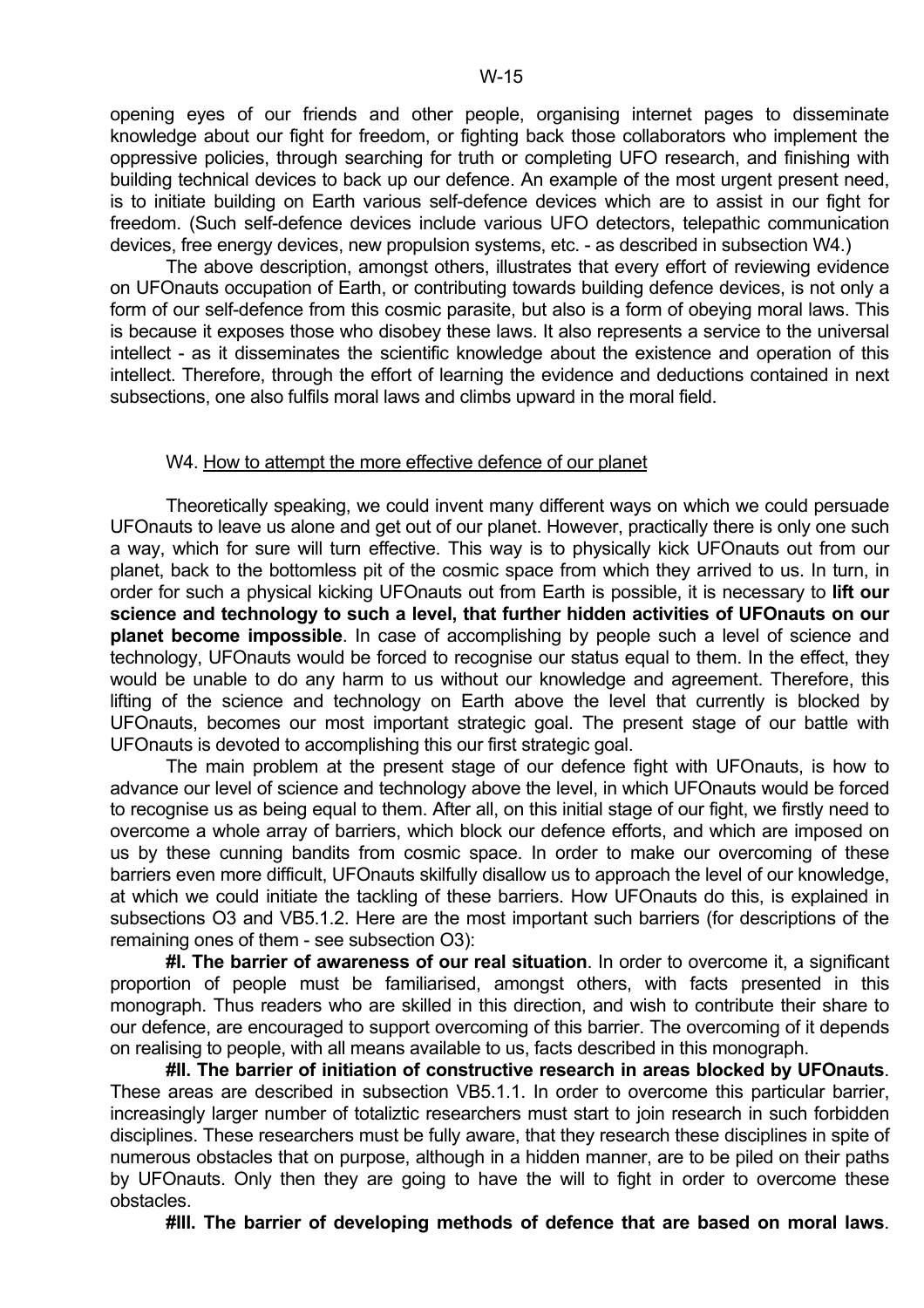UFOnauts enormously dominate over us in almost all areas except for morality. The most vital areas of their domination are described in chapter V. Therefore, almost every spontaneous defence initiatives against UFOnauts completed with traditional methods of fight, which we know from human defence efforts, are destined to fail. This is excellently demonstrated by the medieval Inquisition, which was officially defending us against UFOnauts - then called "devils". As we all know this, the Inquisition was defeated badly. Similarly is going to happen with us, if we do not develop for ourselves effective methods of defence based on the "Achilles heel" of UFOnauts, means on morality. So in order to really defeat UFOnauts, and in order to physically kick them out from our planet, it is necessary to develop methods of our defence that are based on the operation of moral laws. Such methods neutralise completely this enormous physical advantage that UFOnauts have over us. So if we begin to utilise these methods in our fight, then we have a real chance to defeat UFOnauts pretty fast. Unfortunately, our civilisation previously had no idea that such methods of moral defence do exist at all. Therefore we need to develop them specifically for the defence against UFOnauts and their Earthly mannequins. Fortunately for us, this barrier is already partially overcome. Already now we have in our disposal two very effective methods of our defence that are based on moral laws. These methods are described in subsections W6.1 and W6.2.

 **#IV. The barrier of undertaking the construction of forbidden defence devices**. The overcoming of this barrier is the most vital to our self-defence. In order to overcome it, a program of building of defence devices described in the further part of this subsection must be initiated. So if someone has skills and opportunities that are required for such a development, and would like to contribute his or her share to our defence efforts, then in the first priority he or she should begin with attempting the construction of any of such devices.

 Amongst all barriers described above, the most urgent for us at the present stage of fight, and thus also in the final count the most vital for freeing ourselves from these cosmic bandits, is to overcome the "barrier of undertaking the construction of forbidden defence devices". After all, only when we build such devices, we are going to be able to oppose to our cosmic oppressor in a really noticeable manner.

 Let us now proceed to a more detailed description of the manner in which we can overcome the "barrier of undertaking the construction of forbidden defence devices". If we analyse the technology that is in the disposal of UFOnauts, then it is easy to distinguish several such strategic devices of our defence, the construction of which would lift our technology to the level at which UFOnauts would be forced to consider our opinions. These devices simultaneously represent the most forbidden areas of our progress, already discussed in subsection VB5.1.1. They represent the scientific core of this monograph. It is these areas that UFOnauts try to hold back with all means available to them. Here they are:

 **#1. Telepathic transmitters and receivers**. My observations completed according to the "method of a blind samurai" described in subsection W6.1, indicate that one of such transmitters and receivers have the most vital strategic meaning for us now. It is the "telepathic pyramid". The description of this pyramid is provided in subsection N2 of this monograph. Out of all devices of our defence that await their construction, this one displays the most beneficial proportion of the usefulness, to the labour required to build it. This is because the development of this pyramid opens doors for us to a mastery of telepathic communication devices, telekinetic batteries, and basic phenomena of the counter-world. Simultaneously, it allows us to listen to the communication system of UFOnauts, and to intercept their messages. So it will make completely impossible for UFOnauts to operate on Earth without being noticed by us. It will also finish the todate period of their unnoticeable manipulation on human views, that so-far escaped the attention of our orthodox scientists and decision makers. So the mastery of the construction and operation of these devices allows people to initiate the active physical defence against telepathic manipulations on our views. It may stop the intentional inducing by UFOnauts various illnesses in people. It may also disallow the further tormenting of humanity with the selectively acting telepathic noise that so-far was undetectable for our science and technical devices, while it has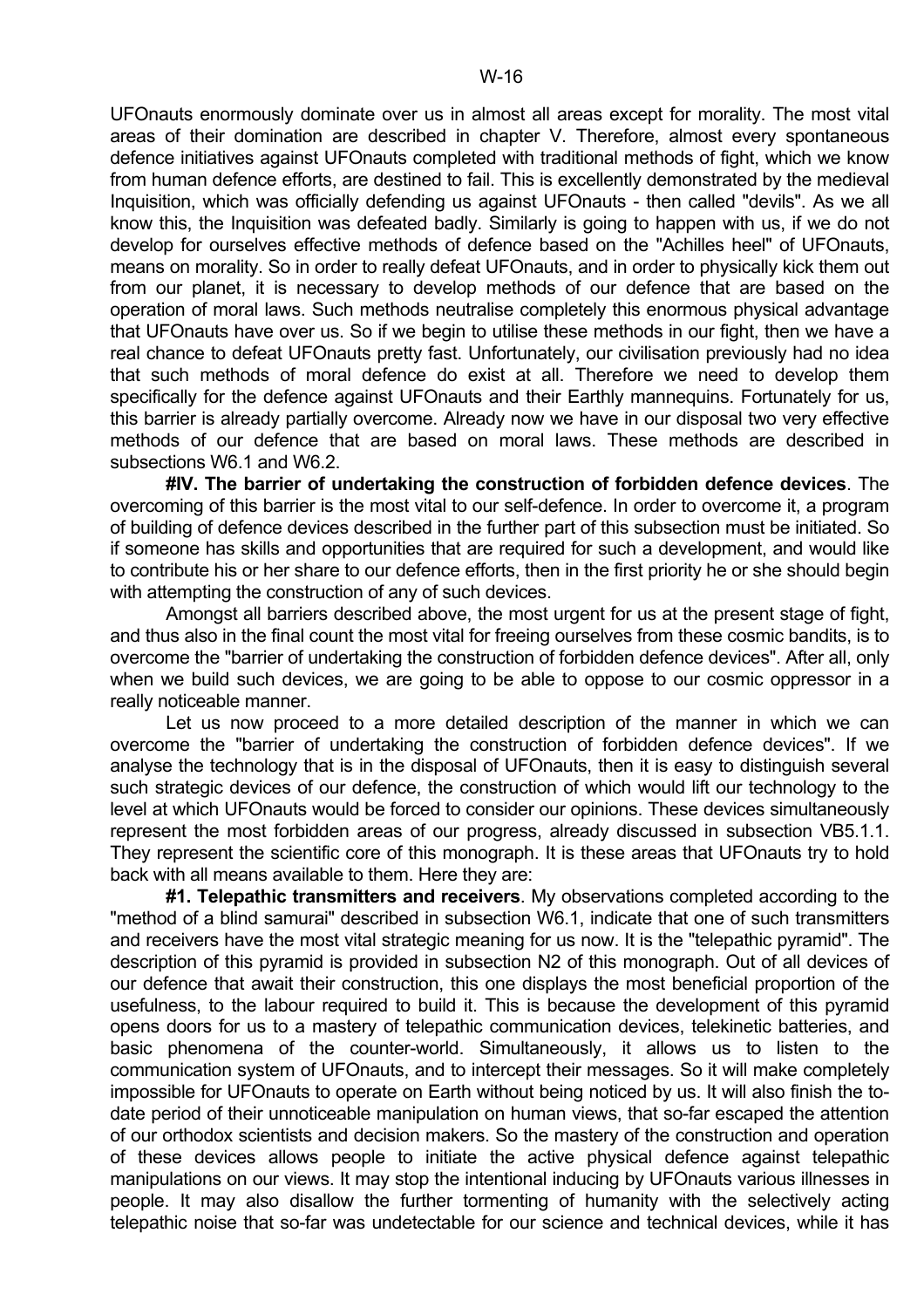the potential to e.g. systematically decrease the sperm count in human males. Our defence with the use of this device could also depend, for example, on silencing the hidden telepathic commands that are send to Earth by UFOnauts. It could depend on deafening these commands through emission of e.g. telepathic music on frequencies used by UFOnauts for the purpose of manipulation on our views. In drastic cases it could even resort to the emission of our own counter-commands. Such counter-commands could e.g. suggest to people to display deep interest in UFOs, to report all cases of observation of UFOs, to undertake a fight with UFOnauts that occupy us, to research details of our past, to be interested in all unexplained phenomena, to develop methods of our moral defence, to deepen their knowledge and obedience of moral laws, etc., etc.

 **#2. Devices for the production of unlimited amounts of energy**. These are described in subsections K2.4 and N2.4.1. Their most effective version is called a "telekinetic battery" or a "telekinetic cell". The development of these devices allows humans to accomplish the same level as UFOnauts already have, in the power, range, and capabilities of technical devices that humanity builds. In addition to this, it also dismisses the danger of ecological catastrophe that is intensifying recently. After all, it eliminates the majority of the present sources of pollution of the natural environment. It is worth to add, that the "telepathic pyramid" discussed earlier can actually operate as an efficient "telekinetic battery" - as this is explained in subsection N2.4.1.

 **#3. Devices for our self-defence against UFOnauts**. At the present stage of our fight, these devices are also needed very urgently. In this monograph a number of them is described. Let us list here the most important out of these:

 **#3a. Revealing devices**. These are needed the most urgently. Simultaneously, they are quite simple to develop. They allow to show to us the invisible UFOnauts that hide from our sight due to entering the state of telekinetic flickering. These devices may operate on many different principles, e.g. through the utilisation of flashes of stroboscopic lamp, through the ability of pulsating magnetic fields from UFO propulsion systems to cause the extraction glow, through the emission of infrared radiation by UFOnauts, etc. - see topic #9 in Appendix Z. One of principles of their operation, which I developed, is described in subsection L1 and in topic #8 from Appendix Z. In the form described there, such a device produces a sequence of fast flashes of stroboscopic lamp. These flashes are synchronised with the frequency of telekinetic flickering of invisible UFOnauts or UFOs. In this way they "bring" them out from the state of invisibility, in a manner similar as flashes of such a lamp synchronised with the fast spinning aeroplane propeller also would bring out this propeller from invisibility. But a simplest construction of revealing devices, the design of which represents one of the "supply of weapon" given to humanity by our cosmic allies from stars, is described in the Polish treatise [7B]. Briefly it is also described in subsection N5.1.1 and in topic #10 of Appendix Z.

 **#3b. UFO detectors**. These warn us about an invasion of UFOnauts into our house, or inform and register that such an invasion took place not long ago. From the point of view of their significance to our self-defence, they are next in the priority, just after revealing devices. But they are much easier for constructing. Also, some of them already now can be purchased in a ready for use form. Therefore practically every inhabitant of Earth, that seriously considers his or her self-defence, should purchase or build at least one such a device. Their description is contained, amongst others, in subsections U3.8 and N5.1.1.

 **#3c. Devices for impeding UFO systems of communication**. These are quite complex, although they are also very needed for us. Their descriptions are contained in subsections N4 and U3.2.1. They produce telepathic noise of the above threshold level. This noise in turn impedes devices of telepathic communication of UFOnauts build into their implants. This blocking occurs through activation of the system of automatic switching off, which is a part of their implants. It causes automatic switching off these implants, in order to protect their carriers from telepathic noise. In the result, our devices for impeding UFO communication systems disallow UFOnauts to communicate inside of a given flat. Thus, these devices disallow, or at least make difficult, carrying out a UFO abduction. So they provide a verified in practice method of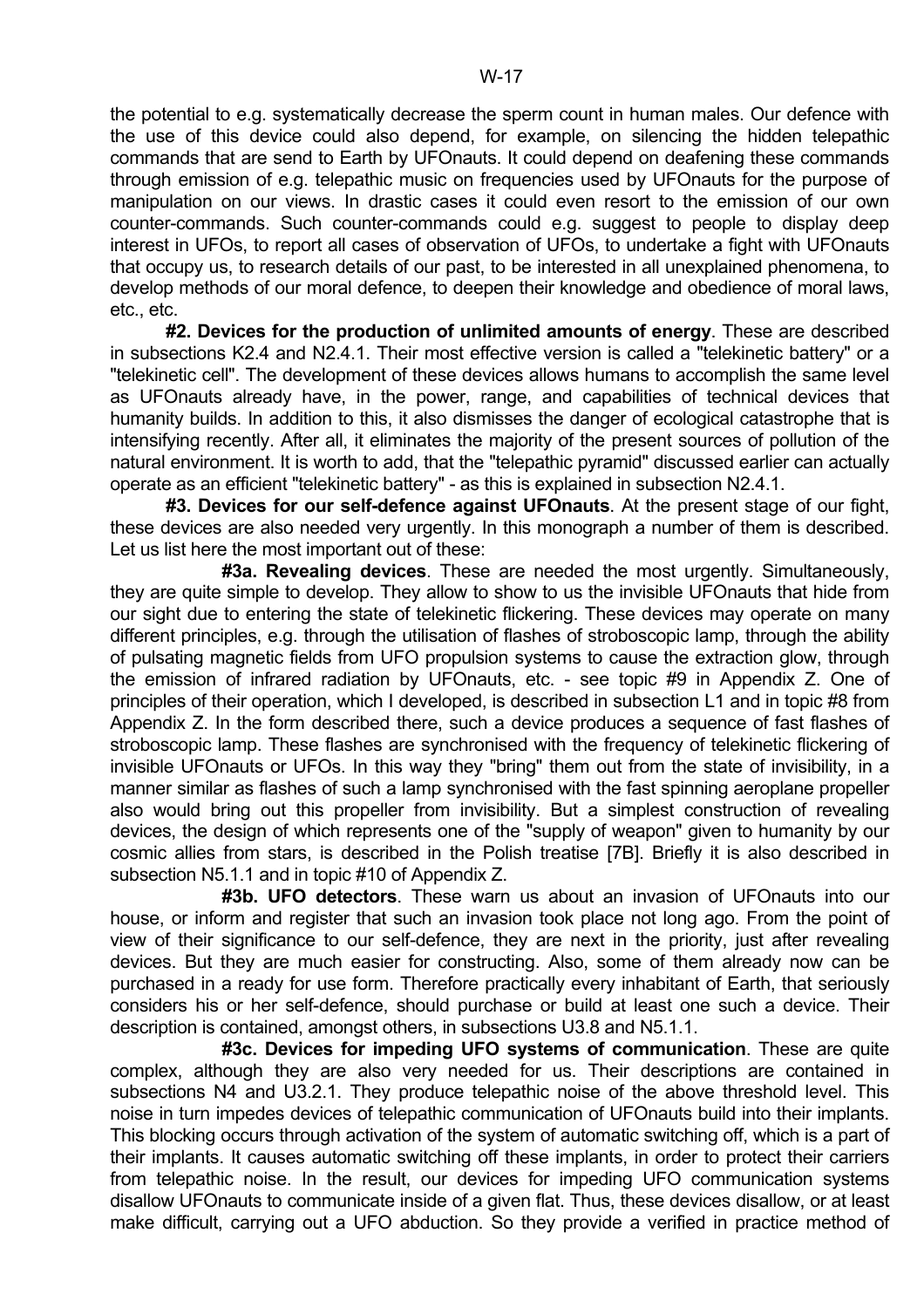temporary defence from UFO abductions, as it is explained in subsection W5.4.

 **#3d. Stunning devices**. These are the most complex out of all devices of our selfdefence. However, on the more advanced level of our self-defence, they are equally needed as currently are the revealing devices. These devices are described in subsections W5.2, L1 and in topics #11 and #12 from Appendix Z. One type of them that is the most easy to accomplish, produces a stream of powerful electric sparks, capable of stunning and paralysing an adult person. These sparks must be synchronised with the frequency of telekinetic flickering of invisible UFOnauts. This synchronising causes, that they hit bodies of UFOnauts always at the moment when UFOnauts are in the material state. In this way the devices cause an electrical stunning of UFOnauts. In turn for stunned UFOnauts their safety system is going to work. This system brings them out from the state of invisibility. So these UFOnauts are going to fall down to feet of the user of such a device. In the result, they can be stunned again, taken to prison, stripped of their equipment, questioned, etc. Thus, the stunning devices represent the first active weapon of our self-defence. After this weapon is constructed and disseminated on Earth, it is to begin spreading a terror amongst UFOnauts, which so-far were able to harm people unpunished. In turn, after further improvements and the increase in the range of these devices is accomplished, they become our first step in the direction of physical removal of UFOnauts from our planet. After all, the final effect of the common use of such weapon, is to gradually discourage UFOnauts for carrying out abductions of people.

 All devices of our self-defence described in this monograph, we actually are able to construct immediately, if we decide so. A part of them can already be purchased in shops. They make difficult, and sometimes even make impossible, the unnoticed abduction of people to UFOs. Therefore their construction and improvement should be supported, the distribution make easier, while the information about their existence and operation should be make available to the information of possibly the largest number of people.

 **#4. Devices for generating super-powerful magnetic fields**. These are described in chapter C of this monograph under the name "oscillatory chambers". They allow humanity to enter the highest level of development, through gaining a key to many technologies and propelling capabilities, which currently are unavailable for us.

 **#5. Magnetic propelling devices**. These include Magnocraft, four-propulsor vehicle, and magnetic personal propulsion system. They are described in chapters F, D, and E. Their construction allows humanity to lift the technical capabilities of human propulsion systems to the level of propulsion systems currently used by UFOnauts.

 **#6. Telepathic telescopes and projectors**. These are described in subsections N5 and F1.6 of this monograph. Their development allows people to observe creatures that live on distant planets. Also it allows to see objects that are hidden from human sight behind various barriers, for example to see UFO vehicles that hover above clouds. It also allows for a two-way communication at large distances with practically any creatures.

 In order to make more difficult for UFOnauts to manipulate on views of people who are doing research connected with our self-defence, all such research must be carried out in an open and transparent manner. Especially vital this is for the research on UFOs, for research on UFO abductions, and for the development of devices of our self-defence. Making any part of this research secret for other people, especially conceal their results, would miss the goal to which they supposed to serve. It would create a situation identical as currently is experienced by Thesta-Distatica described in subsection K2.3.2, when this device is working and could be in service of our civilisation, but UFOnauts managed to skilfully block it with hands of their devoted traitors from being used for the good of humanity. In turn making this research, or the outcomes of it, secret for UFOnauts, is completely impossible. This is because UFOnauts systematically abduct to their vehicles every person who carries out such research. After abducting such a person, UFOnauts learn under hypnosis directly from him or her, what this person does, what results accomplished so-far, where is going, and how, or with whose hands, it would be most easy to block this research - for details see subsection U4.4. Therefore, the unique attribute of our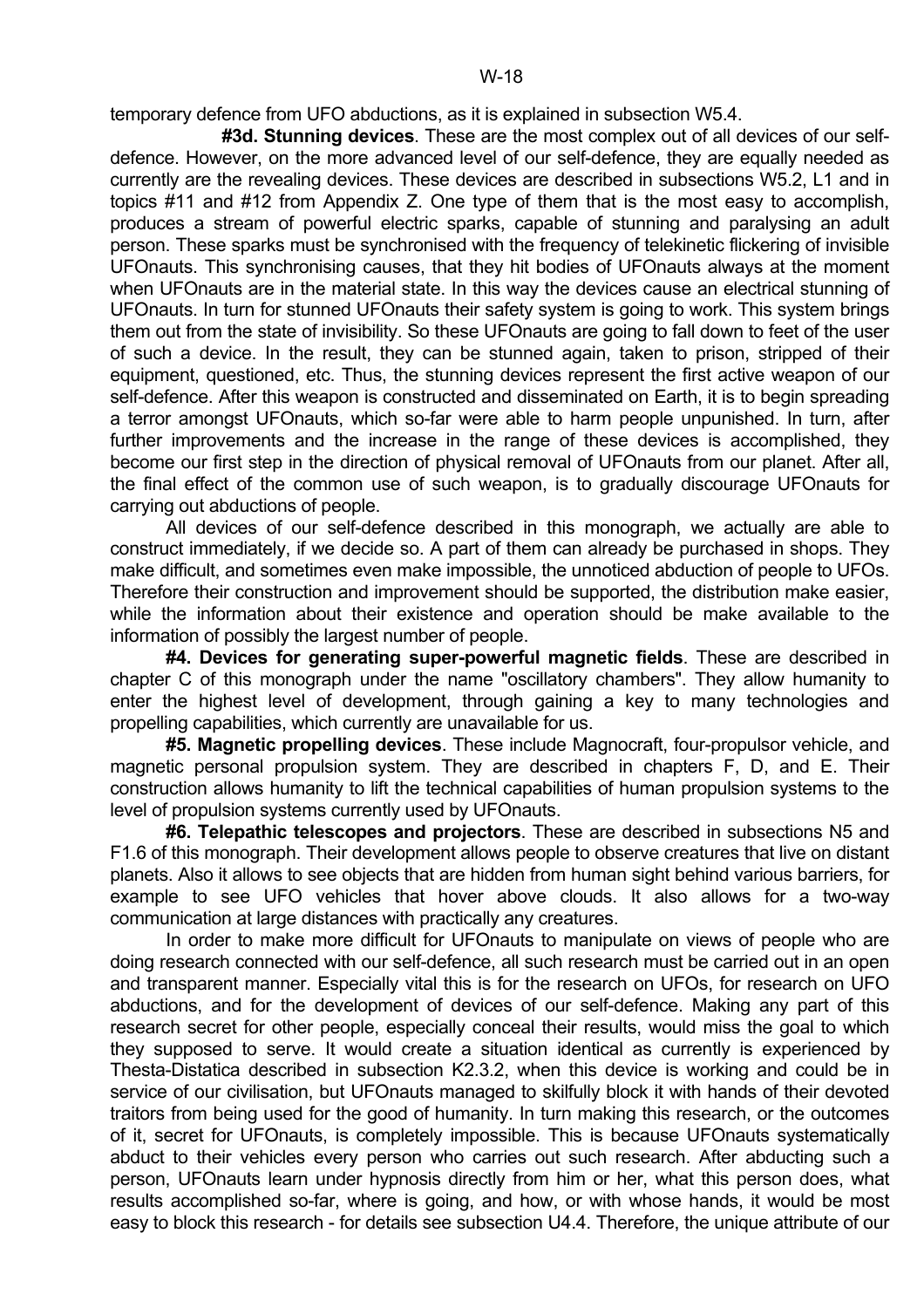struggles for independence is that UFOnauts excellently know about each our move. In turn we ourselves know almost nothing about moves of UFOnauts that they make in response to our actions. Exceptions are here only these sparse cases, when actions of UFOnauts can be detected with the use of the "method of a blind samurai" described in more details in subsections W6.2, and mentioned also in subsection V5.

 Our defence situation is going to change drastically at the moment when the level of our science and technology overcomes finally the "barrier of undertaking the construction of forbidden defence devices". After all, then at least one amongst defence devices described above is going to be build, produced in an industrial manner, and gets into the common use. Our gradual regaining freedom from the UFOnauts that presently occupy us, finally will gain then the required technical backup. This backup in turn will allow that - depending on the devices that we manage to build, for example we start to monitor all movements of UFOnauts. Or listen to their thoughts, and if necessary also deafen down their communication system or neutralize their telepathic commands. Or we implement in the fight systems that warn us about the arrival of invisible UFOnauts and even displaying their appearance. Or we start to painfully stun UFOnauts that will stubbornly try to enter our homes and try to harm us. In the final effect we reach the ability to resist their attempts to abduct us, and resist other forms of their exploitation. Furthermore, we will gradually be able to kick them out from our homes and from our planet.

 Because of the present lack of any institution or organisation that would carry out our organised defence against UFOnauts, almost all defence activities in the first stage must be carried out by individual people. But with the elapse of time it becomes necessary to create an institution or organisation, that starts to coordinate and direct this defence. Of course, already now it is possible to imagine how huge difficulties encounters the creation of such an institution or organisation. After all, it will be necessary to form it against the manipulation of UFOnauts on minds of our decision makers. In addition to this, present generation has forgotten how to create defence institutions. After all, every organisation and institution known to us is inherited from our ancestors. So in fact there are no people in our generation who would have any experience that is required for the formation of such defence institutions. Also there is no many people that have the required knowledge and the familiarity with the enemy. This certainty, that the organising of such defence institutions is to meet significant difficulties, introduces several consequences. For example, this is because of such certainty that at this moment we are not allowed to wait until these institutions are formed, but we must initiate our defence immediately as a multitude of individual fighters. Only later we may think of creating appropriate organisations. After all, then our self-defence becomes vigorous. Also subsequent people will prove themselves in fight, and will check their abilities and devotion to our freedom. Of course, such an institution may help, but is not capable of winning the fight for us. The outcomes of this fight will depend on the participation of each single one of us. Thus our "independence" may come only when our philosophical maturity reaches the required level. It will be manifested by us uniting together in the common will to gain the independence. Simultaneously, our moral situation and moral knowledge reaches the level, in which we become ready to take the responsibility for our planet in our own hands. Only then we prove in action, that we are able to act unanimously and responsibly.

#### W5. How and with what we should defend ourselves against evil parasites from UFOs

 As it is quite obvious from the content of this volume, the planet Earth is strongly infiltrated by UFOnauts of various calibre, and also by a whole range of agencies and organisations that represent our cosmic oppressor. For example, almost every person on Earth, without knowing this, at nights is exposed to evil activities of invisible UFOnauts, who systematically abduct him or her to UFO vehicles. Then, on these UFOs, vital biological resources are robbed from him or her. He or she is programmed there hypnotically. Also receives post-hypnotic suggestions. Etc., etc. Furthermore, almost everyone in his or her life, without knowing this, is encountering cosmic spies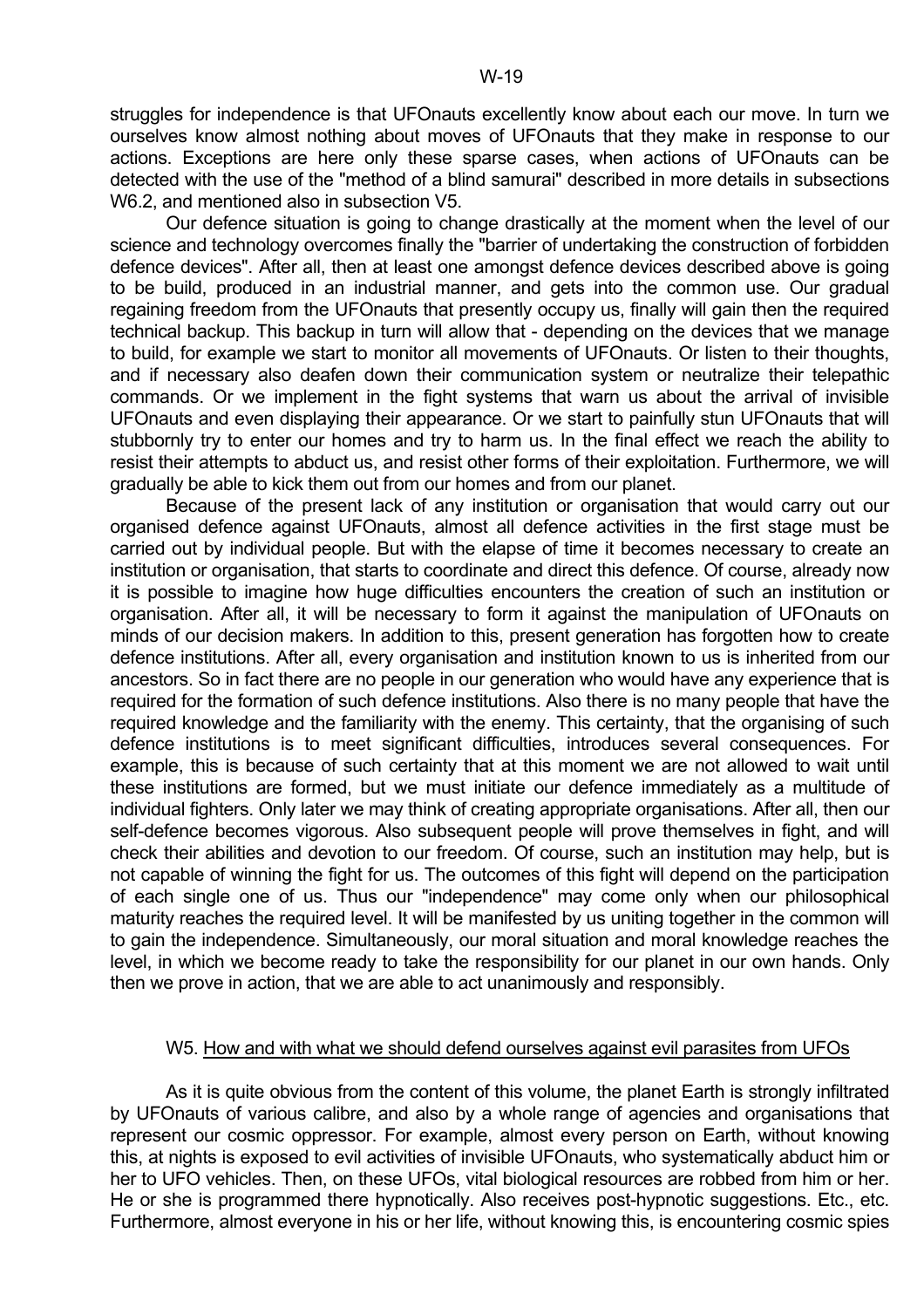and saboteurs, who try to destroy him or her, but who pose that they are humans. Everyone is also affected by various forms of destruction, that are spread on Earth by UFOnauts and by collaborators of UFOnauts acting on their behalf. Furthermore, everyone is bombarded by telepathic propaganda and by orders from UFOnauts. (E.g. of the type "scoff and attack everything constructive that is stated on the topic of UFOs, and act as if research on UFOs is offending you personally".) Many people have implants in their heads, which modify their views. Etc., etc. In this situation, an enormous significance should receive the matter of undertaking an effective defence against these parasitic UFOnauts, and against the various forms of their intervention into our lives. This subsection presents the initial information, how we should attempt this defence, and how we should manage it. It also puts together the most important information about effective methods of defence from UFOnauts, that so-far we managed to develop and to identify.

 Of course, the defence from evil UFOnauts is not just a requirement of our own survival as a race of beings. It is also an expression of morally correct behaviour. After all, moral laws order us to defend ourselves actively when we are attacked. (For details see subsection JC11.1.) Furthermore, our defence is an introduction to a moral and honourable task, that the future puts onto shoulders of humanity. This task states that we defend from UFOnauts not only ourselves, but also all other civilisations that suffer similarly to us. Furthermore, humanity has the duty to restore the natural state of things in the universe, that was abolished by evil parasites. For example, in all these unfortunate female-only civilisations, from which UFOnauts removed males in order to secure for themselves the never-ending exploitation, we have the duty to restore the natural state of coexistence of two sexes.

 In order to facilitate the understanding of what our defence should involve, how to start it, and how to carry it out, firstly, in this subsection, we need to learn the most elementary approaches, which almost all people who implement such a defence are already able to undertake. These approaches utilise our present knowledge of UFOnauts, and devices of selfdefence known presently. Then, in two separate subsections to follow, we are to discuss two basic classes of technical devices, which we are forced to gradually develop, construct, and test on UFOnauts, in order to make our self-defence effective. These include UFO detectors, and weapon against UFOnauts. Here are the most important approaches in our self-defence. (These not necessarily must be implemented in the order in which are listed here. Still each one of them should be implemented at some stage.)

 #1. **Defence via our awareness**. It depends on understanding by ourselves, and on explaining to other people, that the UFOnauts who currently occupy our planet, are the primary source of all evil on Earth. This also includes all misfortunes that affects each one of us personally. Generally this stage of defence depends on overcoming in ourselves the barriers of awareness that are described in subsection O3, and then on implementing activities which are outcomes of overcoming these barriers. Here are the most important thresholds in our awareness that we must overcome in this defence.

 **#1A. Everything that happens around us is controlled by UFOnauts**. We need to understand, that the planet Earth is a huge farm of slaves. This farm is supervised by UFOnauts in an invisible although very precise manner. This threshold in our awareness actually represents the overcoming of the first barrier described in subsection O3. The realizing of this bitter fact reveals to us, that according to the rule of a good farm management, UFOnauts do not allow that on Earth anything happens without their approval and supervision. This includes also all unpleasant events that constantly affect us. So, it is not true at all, that UFOnauts do not have any responsibility for the course of events on Earth - as UFOnauts hypnotically and telepathically try to convince people, and as our mass media and experts are repeating after them like parrots.

 **#1B. Each single one of us is affected**. This means understanding, that not only humanity as a whole, but also each individual person on Earth - including us, and all our loved ones, are brutally exploited by UFOnauts. This means overcoming the second barrier of awareness also described in subsection O3. In turn our understanding of this bitter fact realizes,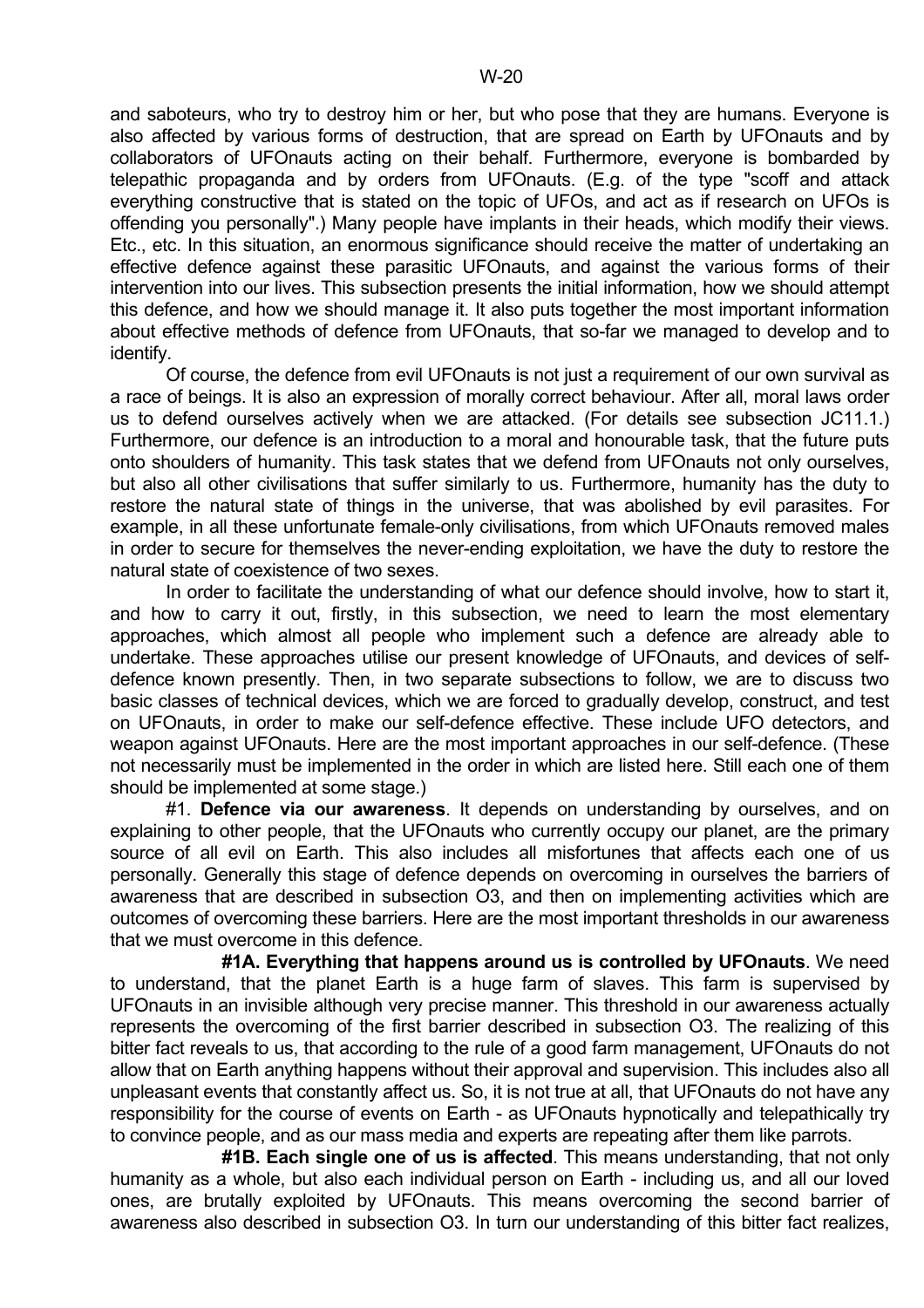that the exploitation by UFOnauts do not omit us, nor our wives or husbands, mothers or fathers, sisters or brothers, daughters or sons. From this is only a short step to realizing, that we have no other choice, but to start defend ourselves.

 **#1C. We can prove that we ourselves are exploited**. This means finding a first evidence in support of the fact, that we ourselves, and also all those that we love, are exploited by UFOnauts. The evidence which is going to realize this fact to us, is described in various parts of subsection U3.

 **#1D. We understand the necessity of undertaking the defence**. The consequence of this is going to be, amongst others, the adoption of totalizm as the expression of undertaking our individual moral defence.

 **#1E. Joining the RO**. ("RO" stands for the "resistance movement" against the cosmic oppressors of humanity). This joining gives to our defence efforts the organised character. It also allows the exchange of ideas and experience with other RO participants and fighters, who also similarly to us are starting their self-defence against cosmic oppressors.

 **#1F. Initiation of the aware fight with UFOnauts**. This means the increase of rational knowledge about UFOs in ourselves and in others. Finding and identifying cosmic spies and saboteurs that operate in our vicinity. Dissemination of the rational knowledge about UFOnauts. Etc., etc.

 An interesting observation regarding the behaviours of UFOnauts is that as soon as we identify and publish any method of attack of UFOnauts, UFOnauts cease to attack us with this particular method. This is because they are afraid that their method of attack is going to be identified and publicised further. Therefore, one of the more effective methods of the aware selfdefence against UFOnauts, is to publish and to disseminate the thorough descriptions of methods with which UFOnauts attack us, and which we managed to identify.

 #2. **Karmatic defence**. There are two kinds of karmatic defence from evil parasites who oppress humanity. The first of them depends on the acquiring of ability to send our own karma, which we emit in each case when we are affected by some disasters or bad experience, to the primary source of our problems, means to UFOnauts. (Because of our to-date lack of knowledge about the responsibility of UFOnauts for all disasters that happen on Earth, so-far our karma for the majority of these disasters brought to people by the manipulation of UFOnauts, was still omitting UFOnauts and went to people. Thus it is about time that we change this situation.) Therefore, one of the most important breaks through in our karmatic defence, is to charge with the karma the original culprits, means charge UFOnauts - not other people, for all disasters and unhappiness that take place on Earth. Such emotional directing our unwanted karma to the original perpetrators of the evil, means to UFOnauts, is immensely important for our group defence (for details see subsections JB7.1 and I5.8). The reason is that so-far we always bind this karma with someone, who lives on Earth. Therefore our karma was "bounded" to Earth and never reached UFOnauts, in spite that UFOnauts were responsible for our disasters. Another form of karmatic defence depends on making impossible for UFOnauts to push on us the karma that they earn, but do not want. (Because of our lack of knowledge about karma, so far UFOnauts used people as the "dumping containers" into which they dumped all unwanted karma.) The karmatic defence includes such activities as:

 **#2A. Learning laws that govern karma**. These laws are described in subsections JA3 and I4.4 of this monograph. These laws reveal to us, that karma always is send from us to those ones whom we charge with the responsibility for sufferings and disasters that we experience currently. This charging is done with our thoughts and our feelings. Thus, if we do not charge UFOnauts with the suffering which we experience, then they are not getting any karma for the evil that they are doing to us.

 **#2B. Sending karma to UFOnauts**. This involves the utilization of laws that govern karma, for intentional sending to UFOnauts the karma for all suffering that affects us. The principle and method that should be used here is quite similar to that described in subsection I5.7 for the implementation of magic. In order to summarise it here briefly, in order to direct our karma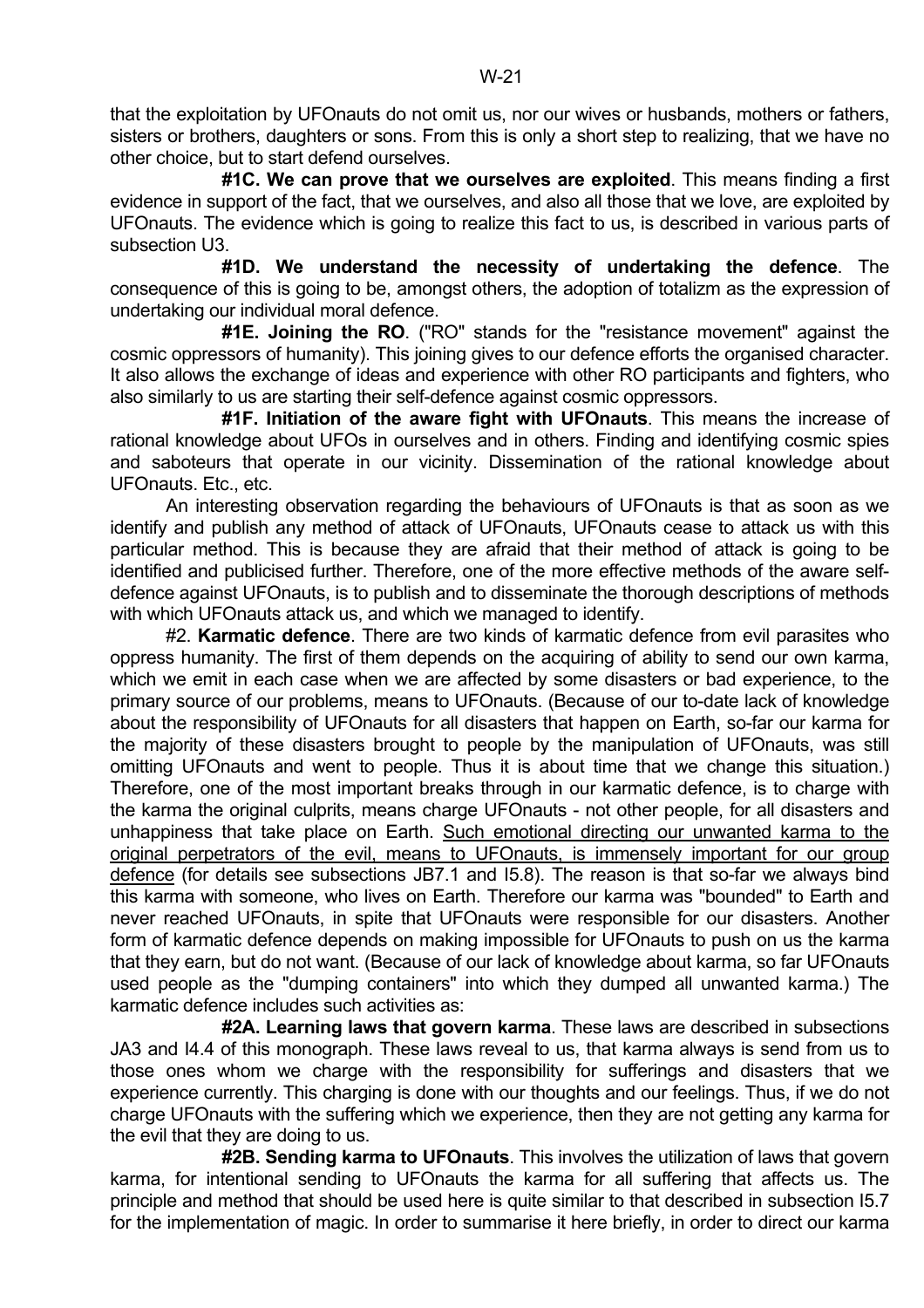to UFOnauts, we firstly need to choose a single individual UFOnaut, who in our thoughts and in our feelings is going to represent all cosmic oppressors that are hurting us, and because of whom we are suffering. This UFOnaut is going to be the recipient of our karma, that is going to be generated in the result of suffering that we experience because of the manipulations of all UFOnauts. This UFOnaut should be known to us, thus he or she must be someone with whom we had a previous contact. For example we can remember him or her from some "supernatural" events that happened in previous part of our life. Or we pick him or her from a vivid dream that we remember in the morning, and that from subsection U3.7.1 we realise that it was a "smoke screen dream". This UFOnaut can also be chosen from a contact at a distance, e.g. through the discussion list of totalizm described in subsection A4. Because of this previous contact, on the level of counter-world we already have a communication link with this UFOnaut. We only need to indicate this link to our feelings. Then we need to illustratively imagine this UFOnaut, in order to tide with him or her the address for our future karmatic parcels. (I.e. we need to karmatically connect with him or her on the level of counter-world.) Our imagining of this UFOnaut is later going to perform the same function for the flow of karma, as the "**affiliating**" doll is performing during so-called "black magic" for the flow of magic commands. (See subsection I5.7 for understanding the idea of "affiliating".) It does not matter whether the actual appearance of this UFOnauts really corresponds to our imagining of him or her, similarly as it has no significance whether a doll used in black magic is really looking as the person who is "affiliated" by this doll. Thus, the UFOnaut can be imagined exactly as in subsection V8.1 an appearance of a typical UFOnaut is described. Finally, each time when we are affected by a disaster or a suffering, or when we experience something very bad, we should intensively send all our feelings to this particular UFOnaut. For this, we may make ourselves believe or feel, that this UFOnaut, with his evil manipulations caused this unpleasant experience. In order to accelerate the fulfilment of this karma, it is good to imagine in such moments, that also this UFOnaut is going to experience soon exactly the same suffering that we experience.

 **#2C. Defend ourselves against dumping of karma on us by UFOnauts**. This involves the utilization of laws that govern karma, in order to prevent ourselves from accepting the undeserved karma, that UFOnauts are trying to push on us. How to do this is explained in subsection I4.4.

 #3. **Moral defence**. Moral defence is the most vital condition of our victory over UFOnauts. This is because it hits directly in the "Achilles heel" of our enemy, as described in subsection V11. The goal of this defence is to shift the fight with UFOnauts to the strategic for us field of morality. This field so-far is the only one in which we have a decisive advantage over immoral UFOnauts. Our actions in this field are reinforced by the action of moral laws and also by a discrete support of the universal intellect (God). After all, the universal intellect discreetly supports only this side, which acts according to the laws that it established, means morally - for more details see subsections W6.2 and W6.1. The principle of moral defence depends on understanding, that everything that UFOnauts and their mannequins do on Earth, is highly immoral. This is because their actions are intended for our destruction, suffering, and to push humanity down. In turn such immoral activities of our enemies are going to be automatically fought down by moral laws and by the universal intellect, if only our own defence is agreeable with the action of moral laws. Therefore our moral defence must depend on undertaking always such activities, which are moral, which are oriented for the good and growth of people, and therefore which are contradictive to the intentions of UFOnauts. Furthermore, we must utilise defence methods that are based on moral laws and that are described in subsections W6.2 and W6.1. Expressing this in other words, because UFOnauts are devilishly immoral, everything that we do during our defence must be opposite to whatever UFOnauts are trying to force us into. In this way, in the most strategic for us area, namely in morality, we start to accomplish victories over UFOnauts. In turn such moral victories, with the elapse of time become transformed by the action of moral laws into physical victories - for details see subsection W6.2. The moral defence includes, amongst others: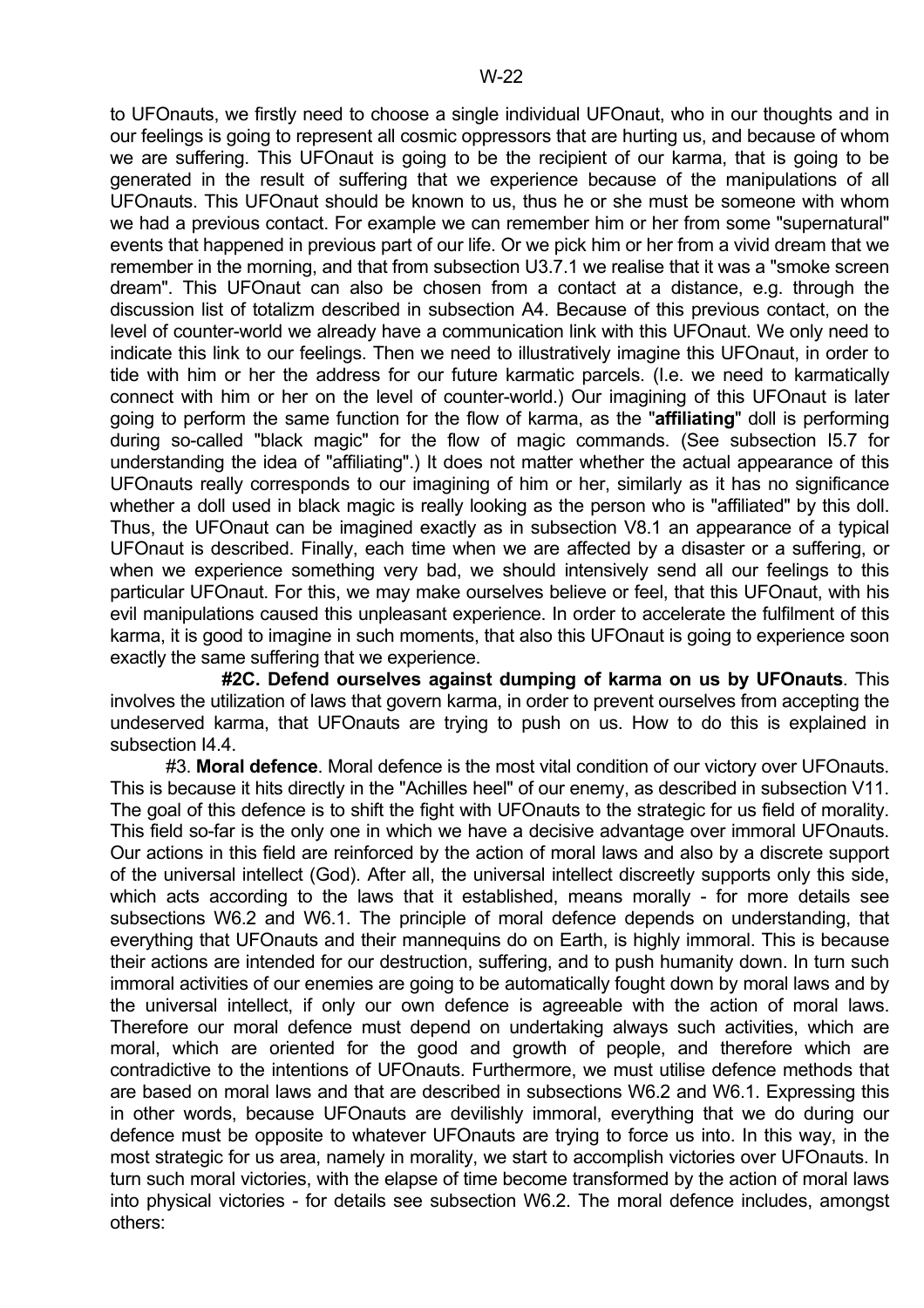**#3A. Recognising the authority of the universal intellect**. This involves the acceptance of the fact, that the universal intellect (God) does exist, and that it established moral laws the action of which can be used for our advantage during the fight. Then continuous undertaking the moral behaviour - means the behaviour that is coinciding with the intensions of the universal intellect, and with the direction indicated by moral laws.

 **#3B. Help moral laws to help us**. This involves the initiation of the use of methods based on the action of moral laws in our fight with UFOnauts and with their mannequins. The first of these methods is the so-called "**method of a blind samurai**", described thoroughly in subsection W6.1 of this monograph. The second is the "**method of Jesus**" described in subsection W6.2.

 The "method of a blind samurai" states approximately, that for every case of a fight between someone moral and someone immoral, if the immoral is pushed into a situation with no exit, then moral laws create a safe exit from this situation just by themselves. But this exit must be searched, because it is always well hidden. Due to the use of time vehicles, UFOnauts know the future. Therefore they always block these directions of our action, which collide with their occupational interests. So when we discover such an obstacle placed on our path, we must immediately find this path around the obstacle prepared especially for us by moral laws. This path around the obstacle always exists and awaits for us patiently, only that it is always well hidden and we must find it through intentional searching. The finding of this path always allows us to walk easily around any obstacle that blocks our path, and to accomplish in our life, whatever UFOnauts are trying to prevent from happening.

 The "method of Jesus" states approximately, that if there is a confrontation between someone standing for a side of good, and someone standing for a side of bad, and the good looses physically but wins morally, then moral laws with the elapse of time invalidate the physical win of the bad and change it into the win of the good. Because UFOnauts always represent the side of an evil, the action of moral laws always is going to invalidate their physical victories, if only we manage to defeat them morally. So it does not matter that UFOnauts physically dominate over us so much. After all, our victories over them in the moral field, with the elapse of time will be transformed automatically by moral laws into physical victories for us and physical defeats for them.

 #4. **Emotional defence**. There is several versions of it. The most important version of emotional defence depends on charging UFOnauts at the feelings level with the direct responsibility for all suffering and evil that affects us. (For details see subsections JB7.1 and I5.8.) Because of the mechanism of operation of moral laws and karma, which is described in subsections JB7.1 and I5.8, such a direct and specific charging of UFOnauts for the entire evil that affects us, causes the gradual shifting of the group karma for this evil to the planet of UFOnauts. In turn this is equal to the initiation of giving back to UFOnauts what they well deserved through torturing our planet for thousands of years. Other important method of our emotional defence depends on blocking the manipulation of UFOnauts on our feelings. As it is already established, UFOnauts are masters in "playing" on human feelings. Due to a skilful manipulation on our feelings, they defeat us with our own desires, they vampire our moral energy, they push us to activities that serve them, etc. The emotional defence depends amongst others on:

 **#4A. Socialising mainly with moral people**. This involves cutting off completely, or limiting, contacts with all these people, who clearly cause the fall of our moral energy, thus who clearly vampire on us. Even if they are not evil parasites by themselves, most probably they are collaborators of UFOnauts. Means they implement programs that were hypnotically implanted in their sub-conscience by evil parasites.

 **#4B. Charging UFOnauts with karma they deserve**. This involves the emotional charging UFOnauts with the responsibility for all suffering that affects us. This charging should be done with a deep inner conviction. It is even more effective if we imagine a specific UFOnaut, whom we get to know and see at some stage, and whom we specifically charge emotionally for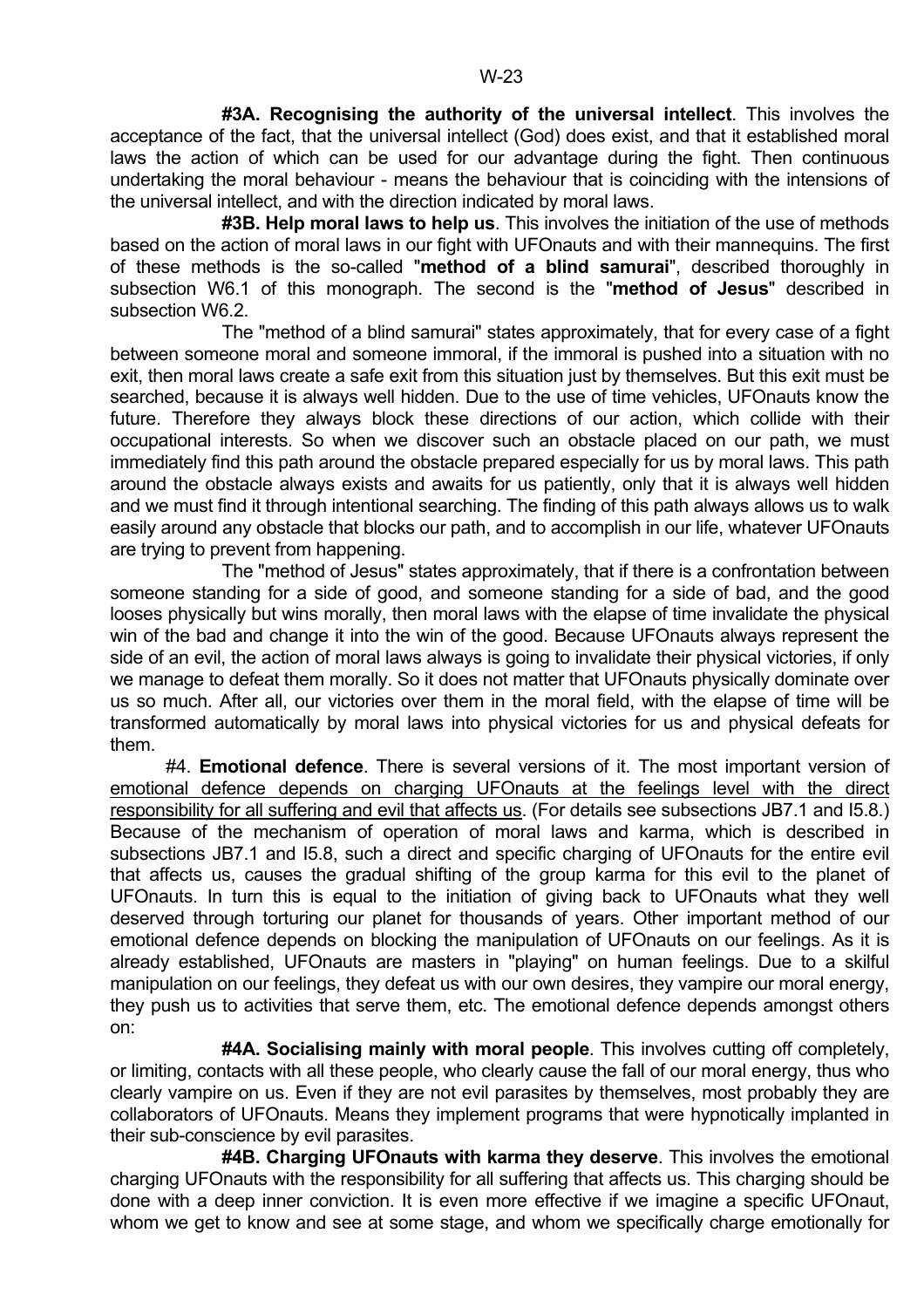all evil that affects us.

 #5. **Physical defence**. It depends on causing that UFOnauts are going to have the increasingly more difficult access and manoeuvre capability, each time when they intend to hurt us, or hurt someone from our vicinity. It puts a requirement on the appropriate orientation of all our methods of acting towards defence. Furthermore, it is requiring to increase the number of devices and activities, which in various ways make more difficult for UFOnauts to operate freely in our environment.

 **#5A. Use UFO detectors**. This involves a purchase, or building by ourselves, devices which perform a function of "UFO detectors". We should have in our environment such a number and such kinds of UFO detectors, that we are alarmed each time, when invisible UFOnauts intrude our living space. In turn, when we are alarmed, we should start to run various defence devices - e.g. electric spark generators. It is worth to remember, that if we cannot afford building or purchasing devices described in subsection U3.8, than we should use for this purpose at least the ready-made devices and methods described in subsection U3.4.

 **#5B. Keep handy generators of electric sparks**. It involves a purchase or building first devices of our personal defence. At this stage the only such a device that proved to be effective in action, is every powerful electric spark generator, which produces large and frequent electric sparks - and thus which also generates powerful telepathic noise. (For example, each "Wimshurst electrostatic machine", each generator Van De Graff, each Tesla Coil, each spark coil dismantled from an old car and connected to a spark plug, etc.) This telepathic noise is blocking the telepathic communication of UFOnauts, that in the invisible manner invaded our home. In this way it forces UFOnauts to temporary abandon the purpose for which they arrived. This in turn disorganises their schedules and inclines them to make mistakes.

 **#5C. Disallow to infect ourselves**. One way to make our infecting more difficult, is to learn breathing at nights mainly through our noses. (This is useful especially when we notice that we keep falling sick each time when we try to do something that runs against parasitic interests of UFOnauts on Earth.) Although this may sound unscientific, as it turns out, this breathing through our noses at nights makes for UFOnauts much more difficult to infect us during the sleep with germs, through spraying these germs in front of our mouth when they wish to make us sick. Another way of making for UFOnauts the task of infecting us more difficult, is to decrease humidity in our bedroom through using a dehumidifier. The reason is that many infections that UFOnauts spread, are based on exotic funguses, which tend to die automatically when the humidity of air is low.

 **#5D. Work in the presence of other people**. One of the favourite methods of holding back, which UFOnauts use towards these people who work against their parasitic activities on Earth, is to accelerate the speed of elapse of time for such people. Thus when a hour is passing, these people are able to do work, which is an equivalent of, let say, just only a half of hour. In the result, the efficiency of work against UFOnauts is decreased by a half for such people. In order to defend from such change of elapse of time, all activities which UFOnauts are willing to slow down, should be carried out in the close proximity of other people. In such case UFOnauts would need to slow down time for all these people. But for various reasons they are not allowed to do this.

 **#5E. Constantly improve our fight**. This involves constant tracking of the progress of our knowledge about the methods and devices of our self-defence, and the implementation of the newest findings and developments in that area. Also carrying out our own experiments in this area. (E.g. identification and checking of cosmic spies and saboteurs from our area.)

 The above list of our defence activities is incomplete, because it assumes that it should be achievable on our present level of our development and with the use of our present technical devices. But in the future, one more immensely important defence activity must be undertaken, namely:

 $\star \star \star$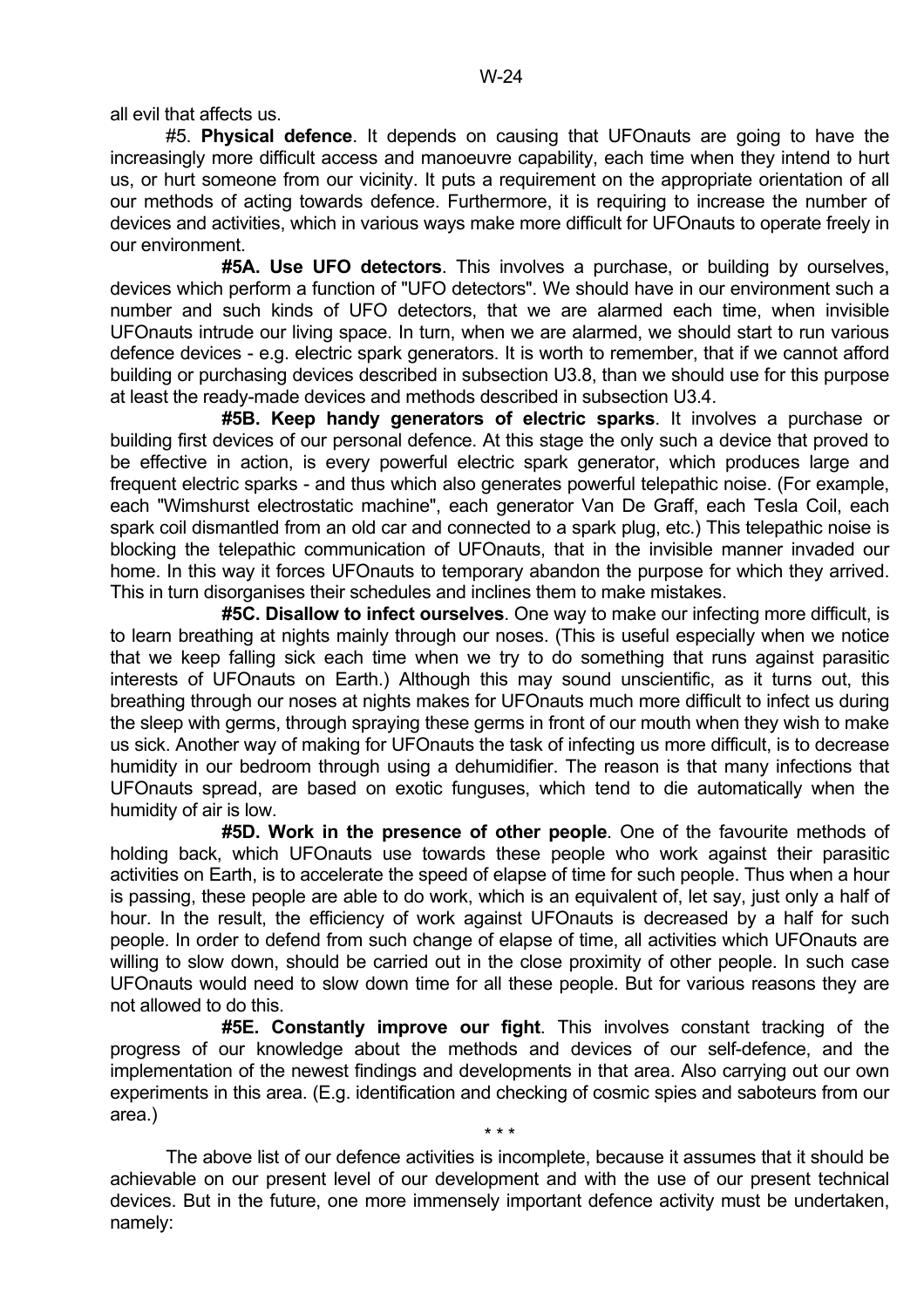#6. **Armed defence**. It must be aimed at physical killing and hurting UFOnauts who invade our living space. For this is the only way we can force them to cease our exploitation, and to leave our planet. An armed defence can be initiated only after we build devices which will be able to kill UFOnauts. (Currently we do not have such devices.) Also only when we learn how to actually exterminate UFOnauts with the use of these devices. This defence, in almost each phase, must be carried out by a larger defence institution or organisation established especially for this purpose. (Means by a type of "interstellar partisans".) It cannot be accomplished just by individual amateurs, or by individual members of RO. I am listing below what such an armed defence is to involve, so that it is clear that because we are in a desperate situation, we also need to resort to desperate measures. An armed defence is to involve:

 **#6A. Manufacturing of our weapon**. This requires the development, construction, building, and testing the first defence weapon that would be effective against UFOnauts. Examples of this weapon include devices described in subsection W5.2, for example "throwers of liquid air". (In case of lack of them, perhaps even just ordinary "snow extinguishers for fires".)

 **#6B. Learning to reliably identify enemies**. This involves learning how to find UFOnauts on each our wish, and how to precisely distinguish them from humans. (See descriptions from subsection V8.1.) For example, at this moment, even if we have defence devices able to kill UFOnauts, still we would not be able to kill them, simply because in their invisible state we are not able to see them, while in their visible state we are not able to distinguish them from people. In turn requirement of carrying out a fully "moral" fight, disallows us to kill humans, nor to even kill UFOnauts when we are not absolutely sure that they really are UFOnauts. This is because we must NOT repeat old errors committed by the medieval Inquisition.

 **#6C. Understand that killing immoral enemy in a defence situation is actually rewarded by moral laws**. This involves a better understanding the intelligent manner in which the universal justice works. It boils down to the understanding, that UFOnauts puts our civilisation in the situation "us or them", and that all the time UFOnauts murder people without any moral hold backs. Thus our only chance for survival and for freedom is to return this killing and to kill UFOnauts back as this is them who invade our living space. For more details see subsection JC11.1.

 **#6D. Carrying out the armed combat battles with enemy**. These are to accomplish three goals. The easiest goal of such armed battles will be to eliminate from Earth all these cosmic spies and saboteurs. All aliens that are identified as operating amongst people, must be eliminated, or taken prisoners of war. A much more difficult goal of these battles will be to also eradicate all these UFOnauts, who invade human homes to abduct people. But the most difficult goal of these armed battles are going to be the detection, shooting down and liquidation of all UFO vehicles, which invade our space. Unfortunately, we are not able to prevent these armed battles from being very bloody, and costing a lot of lives. After all, in the initial stage of combat, our side fighting with UFOnauts will be like a group of medieval knights fighting with their swords and clubs against well trained modern soldiers with their machine guns, grenades, and night vision goggles. So at very beginning, when our weapon will still is not very effective, in order to kill one UFOnaut, probably many people must die. But eventually we will prevail. As we gather experience, while our weapon is improved, the situation will gradually change and improve for our benefit.

#### W5.1. The review of revealing and detecting devices

 The devices for detecting or revealing UFOnauts, are the first type of our defence equipment against the cosmic invaders. Our self-defence we need to initiate from the development of principles of their operation, and the development of their construction. An excellent indicator of some principles on which these devices can be based, are observations of the type presented in subsection N5.1.1.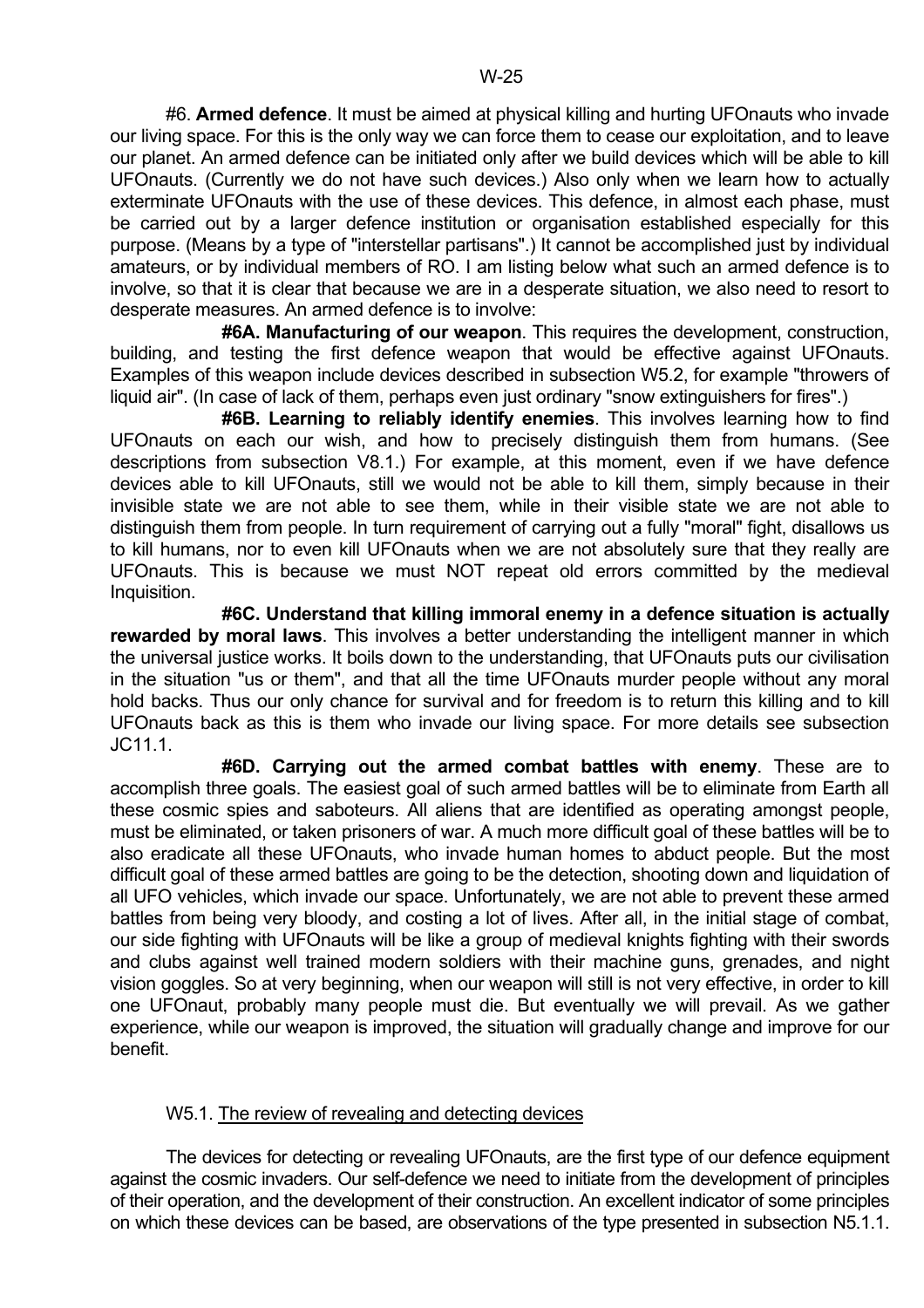So far hundreds of principles of operation and designs of such devices are already developed. In this subsection we review just only few the most simple out of them. Several further ones are described in subsections N5.1.1 and U3.8 of this monograph. An interesting revealing device is also described in the Polish treatise [7B].

 UFO detection devices, also called "UFO detectors", are designed to detect the fact of an invasion of our home by an invisible UFO vehicle, or UFOnaut. In turn the "revealing devices" are designed to actually show to us how this invisible to our sight UFO looks like, and where exactly it hovers in a given moment of time.

 The most simple UFO detector is composed of a long magnetic needle (like that one in a magnetic compass), which is located in the centres of magnetically neutral gates. These gates are either sticky, or conduct electricity. Whenever an invisible UFO is nearby of such a needle, the field of this vehicle is slanting the needle from the natural position, this either causing this needle to stick to glued surfaces of gates, or it triggers an electric circuitry.

 The more technically refines UFO detectors contain various precise sensors (see descriptions from subsection D5.1.1 of treatise [7/2]), e.g. magnetic, inductive, photoelectric, for the infrared light, for rapid changes of temperature, etc. The signal from these sensors is then amplified and forwarded to a circuit that registers it or that triggers an alarm.

 The explanation requires the problem, which I frequently encountered in connection with the matter of detecting invisible UFOs with the use of technical devices. The evil parasites are very intelligent (in average around 20 times more intelligent from an average Earthling - see the calculations provided in subsection JE9.2). Furthermore, each person is exploited by the same team of evil parasites, who know almost everything about their human slaves, and who under hypnosis ask these slaves for everything that seems to be different. Therefore, when under the hypnosis they ask this person, whether he/she uses UFO detectors, this person is going to confirm "yes", and is going to explain to UFOnauts everything about these devices. In such cases evil parasites are going to learn where these UFO detectors are located, and how they work, and - of course, are going to make sure that they do not leave them triggered. I personally had a case, when going to the toilet I noted flickering one of my radio-alarms, which I use as UFO detectors. But the next morning this radioalarm was not flickering any more. Because this device is not able to return to work by itself, and because apart from me no-one had an access to it, this means that at night some cosmic creature put it back to a proper work. Therefore it is recommended that we continually install new UFO detectors, and change positions of old ones, shifting them around the home to different positions and trying to not remember where this time we left them (although carefully checking each one of them every morning). In this way evil parasites loose their count regarding their number, location, type, principle of operation, etc. - by a chance overlooking and triggering some of them.

#### W5.2. Ideas of new types of weapon against UFOnauts

 Because evil parasites puts us into the situation "us or them" which is described in subsection C8, the enormously important meaning has the development of principles, on the basis of which we can construct effective weapon against our cosmic invaders. As this is described in subsection E8, this principle was disclosed to us by UFOnauts themselves. During the attack at WTC, they demonstrated to us, that in the state of telekinetic flickering, extreme temperatures introduce to them a serious threat. This subsection is going to describe briefly a weapon against UFOnauts that can be based on this principle of extermination with the extreme temperatures.

 The weapon which can be build on the principle of acting with extreme temperatures, can be called "throwers of plasma", "throwers of flame", or "throwers of liquid air". The principle of operation of this weapon is utilising the fact, that in the "state of telekinetic flickering", bodies of UFOnauts and their technical devices wrapped into this flickering, exchange heat with the surrounding objects - for details see subsection L2. Thus, if through the body of an UFOnaut a stream of some substance is flowing, which has a high thermal capacity and extreme temperature, such as the hot plasma or liquid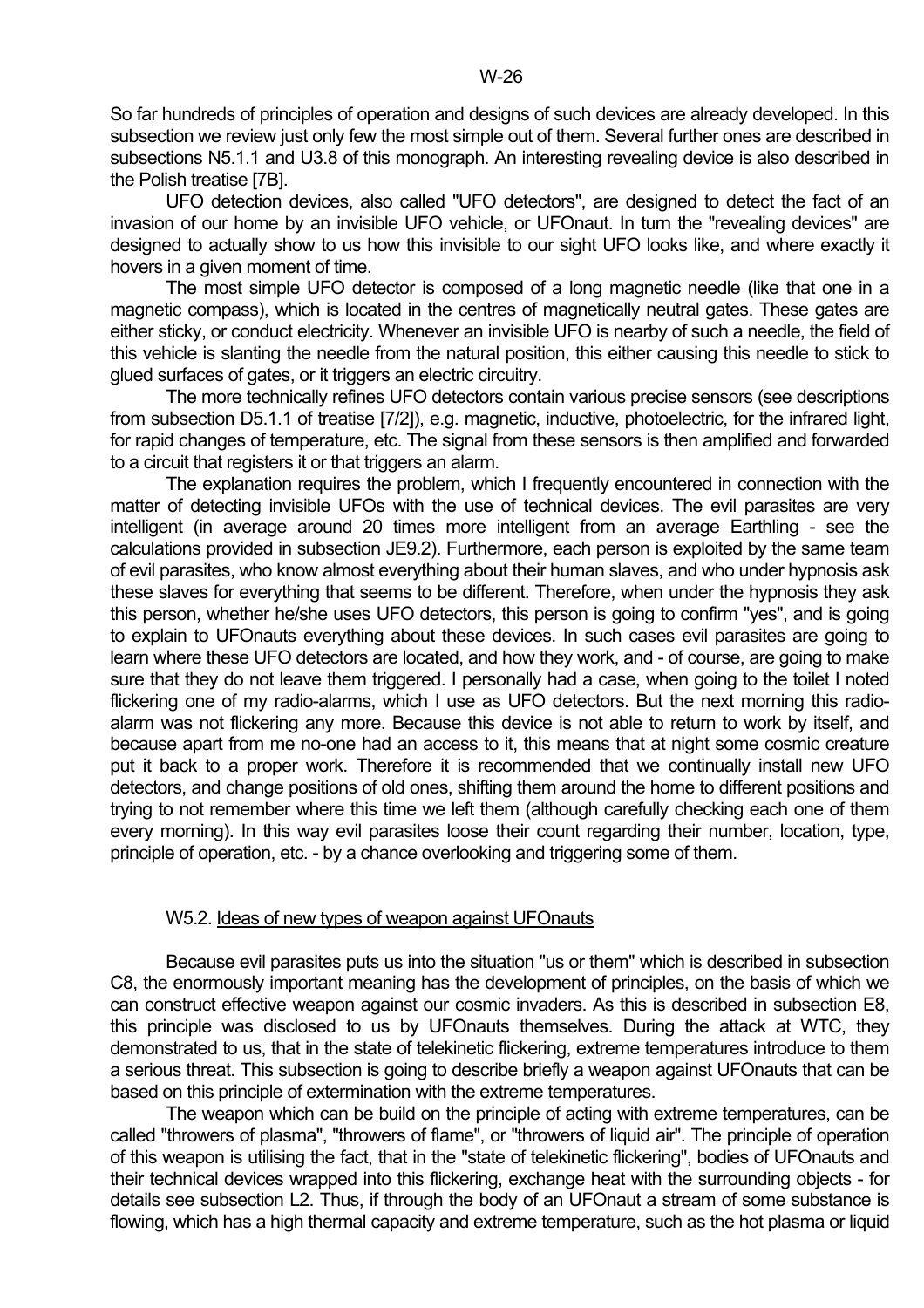air, than this substance exchanges heat with the UFOnaut that is flickering telekinetically. Thus it can destroy the body and equipment of this UFOnaut.

 According to my personal opinion, the use of "throwers of plasma" and "throwers of fire" is only possible when the confrontation of UFOnauts takes place in the open air. After all, inside of buildings such throwers would cause fires and significant destruction. Therefore, only our special units organised for battling the space invaders are going to be equipped with such throwers of plasma and throwers of fire.

 A different case is with "throwers of liquid air", into which could be supplied all citizens of a given country. In this way everyone would receive a chance for self-defence against cosmic invaders inside of his/her own house or flat. After all, the throwers of liquid air do not cause too much destruction in our houses, although they will be able to kill UFOnauts, which secretly are going to invade these houses.

 A "thrower of liquid air" is going to be a kind of device similar to present "water pistols", or to fashionable in some countries devices for "war games" - means a type of weapon, which throws streams of colourful paint to large distances. (This paint - if it hits the enemy, "paints" him/her into clearly visible colour, in this way eliminating from the further war game.) But instead of water or paint, throwers of the liquid air would throw a stream of frozen air in the liquid form, mixed with heavy lead spheres. On the barrel of such a thrower, instead of a gun telescope, a "revealing device" described in subsection N5.1.1 and in treatise [7B], would be placed. Such a revealing device would allow the fighters that use this weapon to see invisible normally UFOnauts, in spite that these UFOnauts are going to hide from being seen into the state of telekinetic flickering. After an UFOnaut hidden into the state of telekinetic flickering is aimed at with this device, and after the outflow is triggered, such a thrower is going to shoot with a stream of liquid air mixed with lead spheres. This stream, penetrating through the body of a UFOnaut, is going to exchange the thermal energy with this body, locally freezing the fragment of this body into a kind of fragile glass. But simultaneously the lead spheres are going to hit this frozen to a glass body, breaking it onto small pieces. The outcome is going to be similar to a situation when a UFOnaut's body is in the "normal state", i.e. in such a state as human bodies are, and it is hit with a series from a heavy machine gun. In fact the weapon discussed here is not going to be just a scary toy - it is going to kill UFOnauts very effectively. The building and successful testing of this device is going to finish the period of time, when we were completely defenceless against our cosmic invaders. It also will finish the period of time, when UFOnauts were completely untouchable for us. Finally we are going to be able to effectively defend ourselves from them.

 Of course, for the period of time when we still do not have such "throwers of liquid air", but when we still would like to defend somehow from the cosmic invaders, we have in our disposal devices which partially are able to replace these throwers. A most simple one of them is an ordinary "snow fire extinguisher", which is capable of forming a blow of temperature down to even  $-70^{\circ}$ C. Thus, such a fire extinguisher should be able to effectively extinguish even the most hot UFOnaut that is hiding from us in the state of telekinetic flickering. For the more technically advanced people (who know also the safety measures that should be undertaken during work with low temperatures) there is a possibility of using a chemical freezing mixture, means the mixture of ether and dry ice (solid  $CO<sub>2</sub>$ ), which allows to decrease the temperature to -95 $^{\circ}$ C.

 The weapon against cosmic invaders described here, is only one of many possible defence devices, the construction of which I am proposing in various publications, especially in monograph [1/3] and in treatises [7/2] and [7B]. These devices are aimed at providing us with means of effective defence from the cosmic parasite, and thus at reversing our present fate of defenceless and backward victims of an aggression of highly advanced evil parasites. Other defence devices from this series include: stunning devices (means ones which only paralyse, but not kill), a whole series of UFO revealing and detecting devices, devices for switching off the communication system of UFOnauts, telepathic listening and communication devices, and many more.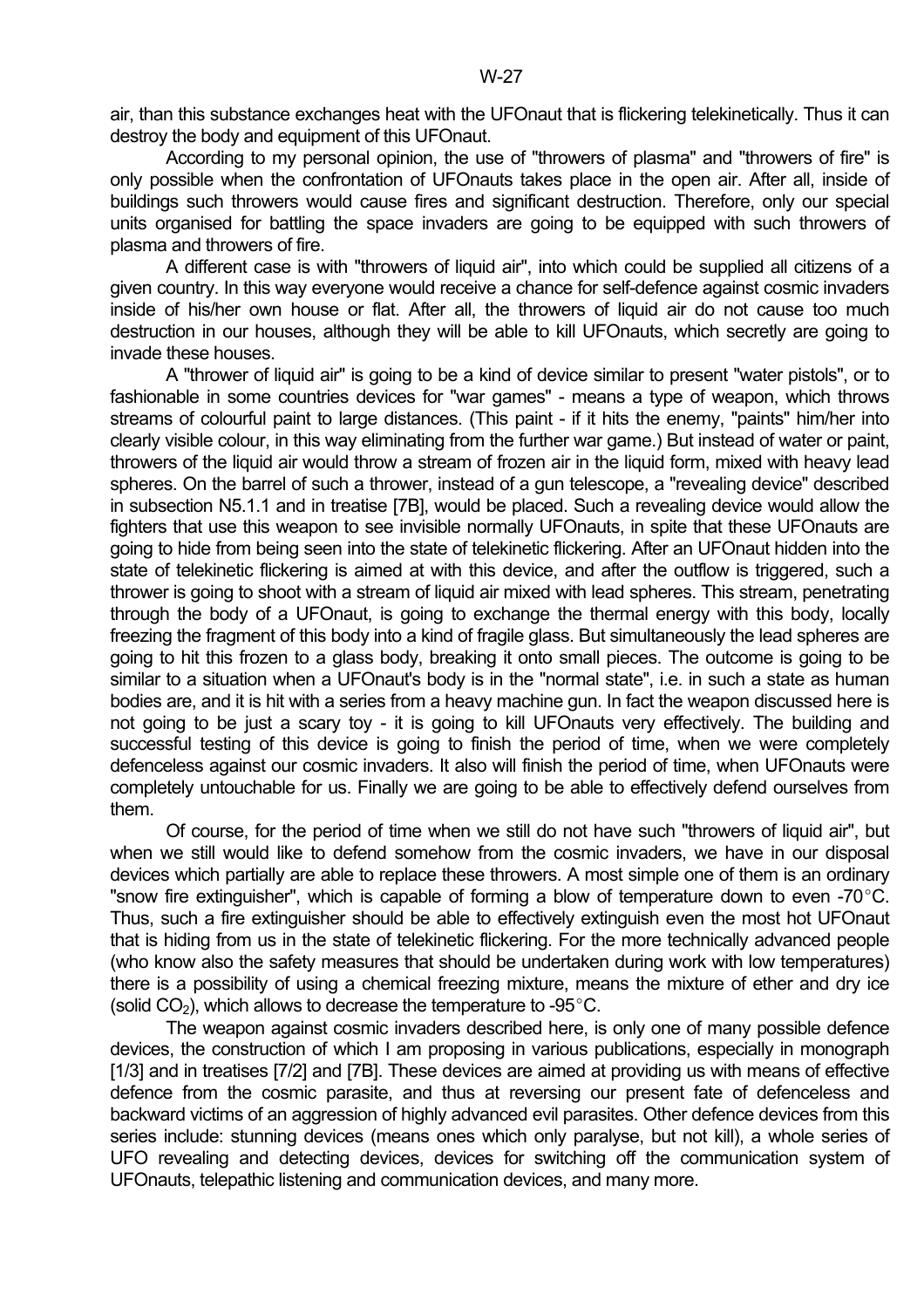#### W5.3. Examples of defence activities that each one of us can undertake

 In subsections W1 and W2 is explained, that every inhabitant of Earth has a moral obligation to immediately commence a defence of our planet from UFOnauts. So every person who begins the practical implementation of this moral duty, at the very beginning faces a task of choosing a specialisation for defence activities, that later this person is going to pursue. After all, the defence fight against UFOnauts is like every other war. It requires carrying out defence activities in various specialisations. Apart from these people who are going to directly fight by tracing and destroying the enemy, there are also needed these ones who provide fighters with the required weapon and ammunition, who take care of wounded, who trace movements and intentions of enemy, who invent and develop new types of weapon, who manufacture uniforms, etc., etc. So practically every person on Earth is able to find for himself or herself some kind of a defence specialisation, that is going to meet requirements of subsection W2, and simultaneously is going to serve well for our victory over evil UFOnauts. This subsection is listing and describing several such examples of defence specialisations and activities against UFOnauts, which can be carried out by an average person from amongst us. Unfortunately, this list does not exhaust completely all possible defence activities, because simply there is a large number of these. But it gives a good idea as to what kind of activities these can be at the present stage of our fight. In this way it allows everyone to find a personal specialisation in our defence efforts.

 Subsection W2 explains, that it is good to so select our defence specialisation, that it coincides with whatever we are doing everyday, and what we are going to do for many years to come. After all, through such a selection we guarantee, that once selected specialisation in our fight with UFOnauts we will be able to carry out through a required length of time. (Although, if we initially choose incorrectly, it is not going to do any harm to change later our defence specialisation into something else that is going to suit us better.) For example, many people who work with computers, usually as their contribution to the defence against UFOnauts choose web sites of totalizm. They develop, update, improve, and register in search engines these web sites. In this way, when they prepare, or register in search engines, some internet pages that they developed for their clients or for employers, they also improve, update, extend, or register in search engines, these web sites on totalizm that they developed as their contribution to the defence of our planet. This is because of them, that the philosophy of totalizm is already now promoted in the internet on so many web sites. Of course, there is never enough of such promotion, while many further topics of totalizm and our defence against UFOnauts still awaits to be presented on their own internet sites. In a similar manner like such computer programmers, also every other inhabitant of Earth may choose his or her own defence specialisation. In order to defend Earth, it is enough to do for totalizm and for promotion of truth about UFOs, almost exactly the same that we do for everyday choirs, or for our job. Here is a list of several examples of specialisations in our defence against UFOnauts, that could be chosen by ordinary bread eaters:

 **#1. Promoting amongst people a totaliztic picture of reality, including the truth about our current situation**. For example, such a simple defence activity for people who are able to formulate their thoughts nicely in writing, could be just an ordinary writing of totaliztic discussion letters or brief articles to editors of various newspapers or periodicals. These letters or articles could be written under pseudonyme, and their author could use own post office box for the return address. In this way they are not going to endanger his or her professional or personal life. In turn in these letters or articles, the attention of society could be convincingly pointed out at various issues connected with our defence. These issues could include, for example: moral laws, totalizm, the "method of Jesus" described in subsection W6.2, operation of magic, etc., etc. These letters and articles could also e.g. interpret correctly evidence of the occupation of Earth by UFOs currently discussed in mass media. Or they could e.g. describe how the existence of God was proven formally. After all, if such a letter or an article is written with a passion and skilfully, it would have a chance to be later published either in the section "letters to the editor", or even in the content of a given newspaper or periodical. In turn, the sole fact of being read by even a small proportion of readers of a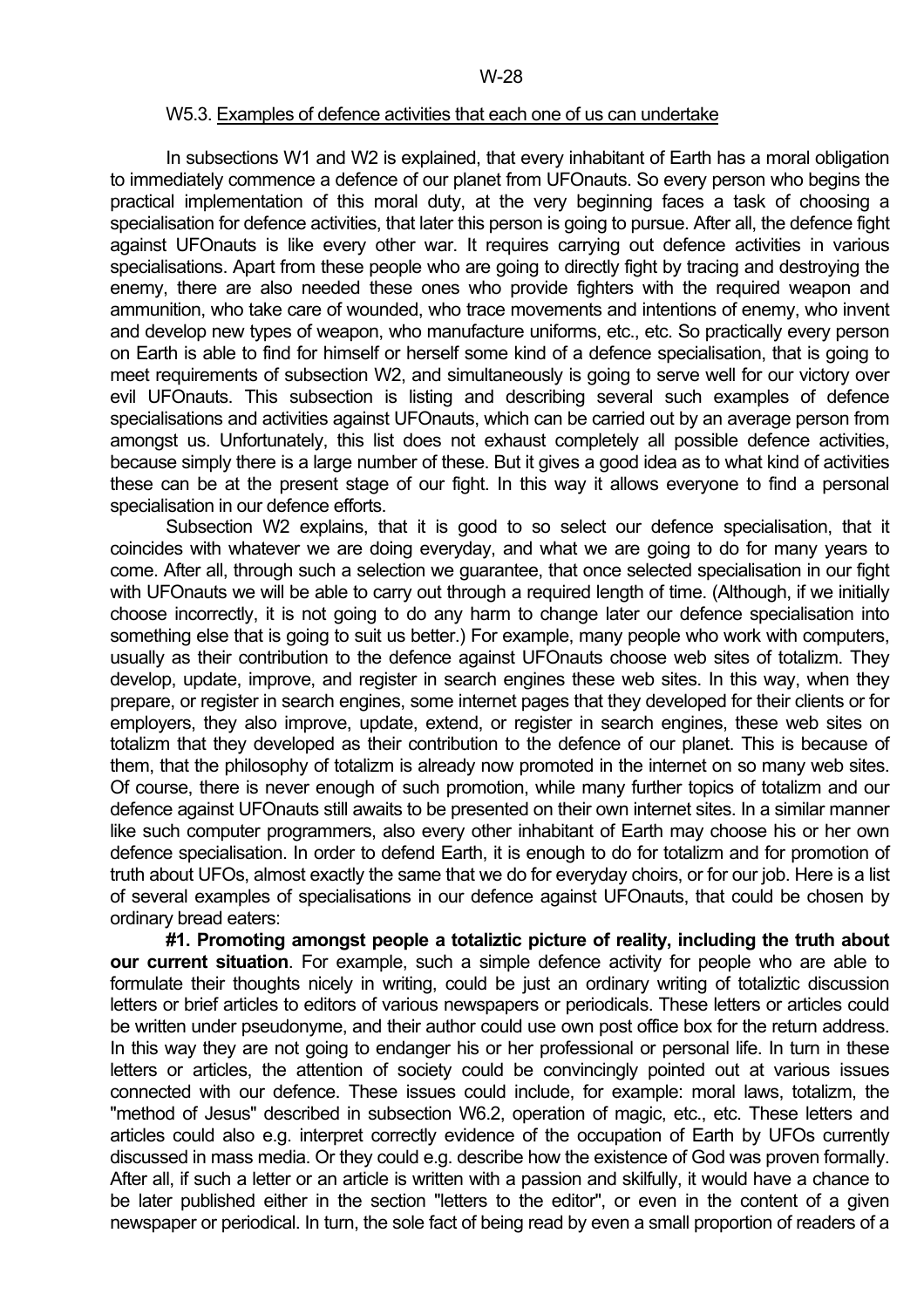universal intellect, etc. Means everything that is included into the content of this monograph.  **#2. Counterbalancing the lying propaganda and manipulations of minds by UFOnauts**. A defence activity could also be for example just an ordinary making and distributing a logo of totalizm. Or directing a discussion, whenever there is an opportunity for this, onto this logo, on interesting aspects of totalizm, on the mutual contradiction of totalizm and parasitism, on the need to create and support a political party that is based on the philosophy of totalizm, etc., etc. A defence is also just an ordinary realising to various people, that according to signs that are present on their bodies, they are systematically being abducted to UFOs and robbed there from their biological resources. Or pointing out to them the evidence of their own UFO abductions which they overlooked earlier - e.g. this scar on their legs that is described in subsection U3.1. A defence is also a dissemination of the internet address of any totaliztic web site which distributes a newest version of this monograph free of charge, or just encouragement to read this monograph. A defence is also every other form of counterbalancing and correcting the lying propaganda of UFOnauts, which disseminates a distorted picture of reality around us.

 **#3. Allowing to get to know by people a truth about UFOnauts**. This includes all possible manners of disseminating reliable knowledge and truth about UFOnauts. Especially about their lies, biological identity to people, continuous presence on Earth, formal proof that "religious devils are present UFOnauts", their parasitic motives of arrival to Earth, their continual hiding from people, raising "biorobots" from human sperm and ovule, their blocking of our science and technology, murdering people, etc., etc. For example, just an ordinary analysis of any reports from UFO abductions, from the point of view of a better getting to know our cosmic oppressors, concluded with later publishing conclusions, is also a defence activity.

 **#4. Inspiring to, or reviving, totaliztic UFO research**. A defence is also undertaking, or intensification, of totaliztic research on any areas listed in subsection VB5.1.1. For example, a defence activity would be researching UFO tunnels, development of defence devices described in treatises [7/2] or [7B], working out principles of a totaliztic political party, and many more.

 **#5. Implementing futuristic devices and technologies**. Especially vital direction of defence against UFOnauts, is the development of devices and technologies that are blocked on Earth by UFOnauts. Their example could be the completion, and the starting of production, of any device described in this monograph. A defence activity would also be the formation of a hobby group, that would experiment on producing any device described in this monograph or in other totaliztic treatises - e.g. in [7/2] or [7B].

 **#6. Implementing progressive ideas**. For example, a defence is everything that is aimed at implementing in everyday life any idea described in the content of this monograph. In this number also ideas that are so distant from UFO occupation, as e.g. the implementation of principles of totalizm in real life. After all, principles of totalizm counterbalance the most essential product of UFOnauts - namely their parasitic philosophy. A defence is also the working out of a totaliztic nirvana for ourselves. After all, our earning of such a nirvana, allows us, and allows also other people from our environment, to visually see the correctness of totalizm and the overwhelming outcomes of actual implementing it in our lives.

 **#7. Directing the society into a totaliztic path**. One of the most promising form of defence against UFOnauts would be to support efforts of directing our society towards a totaliztic way of life and towards the obedience of moral laws. For this, it would be desirable to join a group of people that try to create a political party based on principles of totalizm, and then lead this party to assuming political power in our own country. After all, our civilisation with a hope awaits a political party, all members of which would not lie, would not spread false promises, on which nation could count, and which would oversee the good of all people. A defence would also be to organise and to lead any morally correct, legal, constructive, and crystal transparent action of gathering funds or gaining sponsors for the activity of such a party of totalizm. Or joining a group of activists of such a party. Or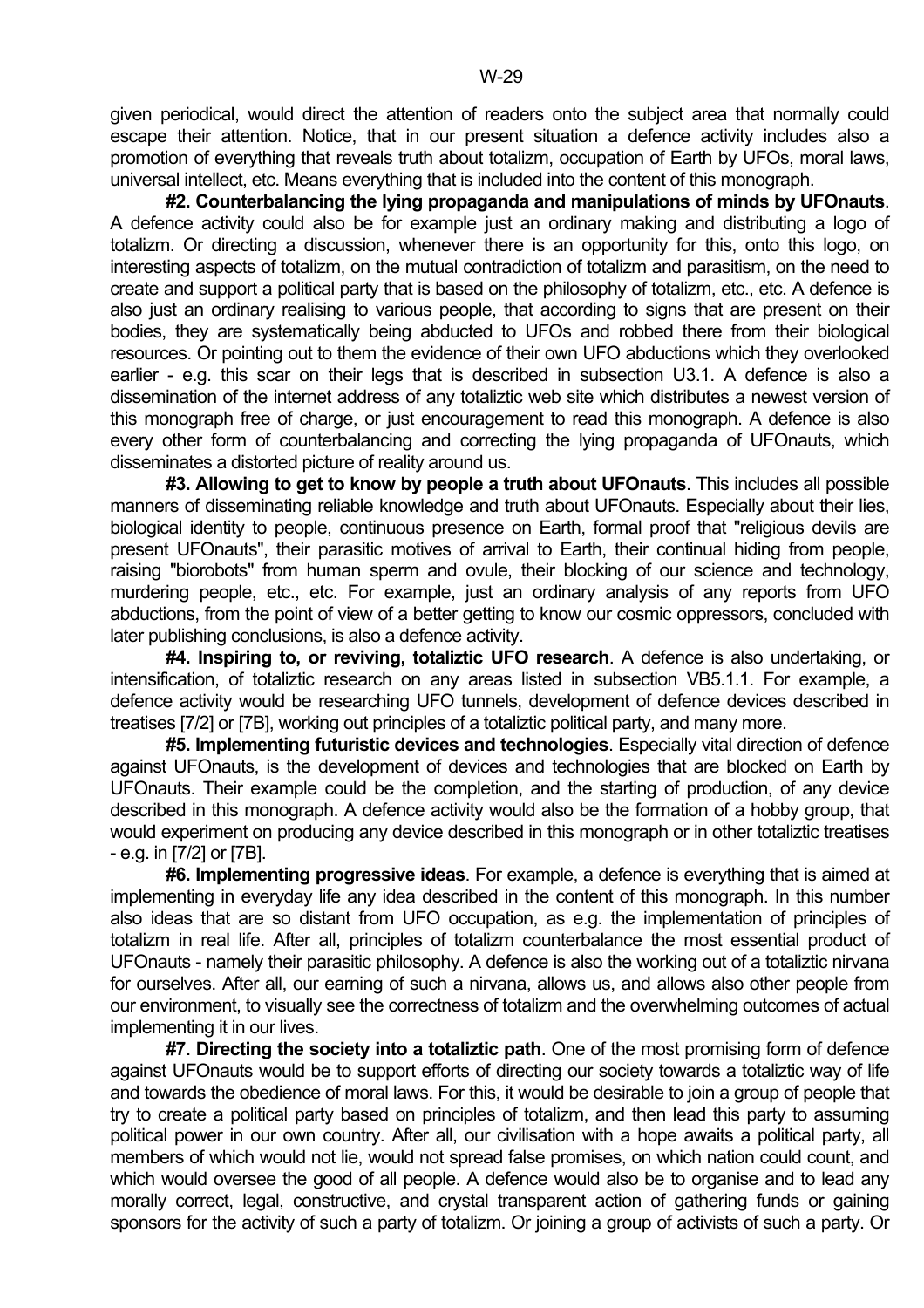undertaking a task of such development of mechanisms of such a party, that neither the entire party, nor individual members of it, would be allowed to break moral laws in any public activities.

 **#8. Organising and running defence institutions**. In order to completely remove UFOnauts from our planet, at some stage of the fight it will be necessary to begin an institutional defence. But in order such an institutional fight could be undertaken, it is necessary to have a defence institution that would carry it out. Presently such an institution does not exist. It needs to be created practically from the scratch. For this, people talented in organising, could undertake attempts of creating such an organisation. In order to make it permanent, it must take appropriate form, that still awaits to be worked out. Also, from the very beginning it must carry out a defence activity that is going to be sufficiently interesting to attract new volunteers.

 Of course, the above list is not exhausting of what could be done for our defence against UFOnauts. Examples further such activities include also carrying out any research that is suggested by this monograph. For example research described in chapter C, U, or in appendix Z. A defence would also be to arrange a pressure on government, to start education on totalizm, or to establish a formal research group on this philosophy. Or to officially initiate a development of the Oscillatory Chamber and the Magnocraft. Etc., etc. There is a lot of activities that could be done for our defence. Every person for sure can find something that is going to suit him or her the best. The most important is to actually start doing something, and to cease the to-date sitting on our own hands and doing nothing in this immensely important matter.

#### W5.4. Ways of self-defending ourselves from UFOnauts, that already proven their effectiveness in action

 Every single inhabitant of Earth, is attacked by UFOnauts many times in his or her life. But because such attacks are done from hiding, no many people actually know what really hit them. So until today, almost no-one was undertaking any fight with UFOnauts. In the medieval times there was the Inquisition which was trying to fight with "devils" and "witches" that represent the old understanding of present UFOnauts. But it did not attempted to get to know the enemy. So the Inquisition was unaware with whom exactly it fights, nor with what methods it can win this fight. Therefore now, almost all methods of fight, defence devices, and institutions that fight with UFOnauts, still await to be developed.

 The first aware battles with UFOnauts were started by me. Since the first time I began them, I exactly knew with whom I am fighting, and what methods of fight I am using. As a scientist, I also carefully watched these details of fights with UFOnauts, that for a normal person would escape attention. In the result, until now I managed to develop several effective methods and means of defence fight against UFOnauts. So here I would like to share these with the reader. After all, in appropriate situations the reader may also resort to them. These subsection is listing only these amongst methods of our defence against UFOnauts, which already proved their guaranteed effectiveness in action. So it is sure, that if the reader implements them correctly, then for certain they provide the expected results. Here they are:

 #1. **The "method of Jesus" for winning confrontations with the enemy that dominates us physically**. This one is the unreplaceable in all direct defence fights. It automatically replaces our physical defeat into a physical win, if only we win morally a given defence fight. In turn the moral winning of a given defence fight is not so difficult. After all, our aggressor from the very beginning is placed in a lost position. So all what is needed, is to act pedantically "moral" in all our defence activities. Also, it does not have any significance how much our aggressor dominates over us physically. So this method allows to win with even as powerful enemy as UFOnauts are. An extensive description of this method is provided in subsection W6.2.

 **#2. The "method of a blind samurai" for overcoming obstacles raised on our path by UFOnauts**. This one is the most victorious method used in my personal fights with UFOnauts. I use it in every case when I discover that UFOnauts piled up some sort of obstacles on my path. And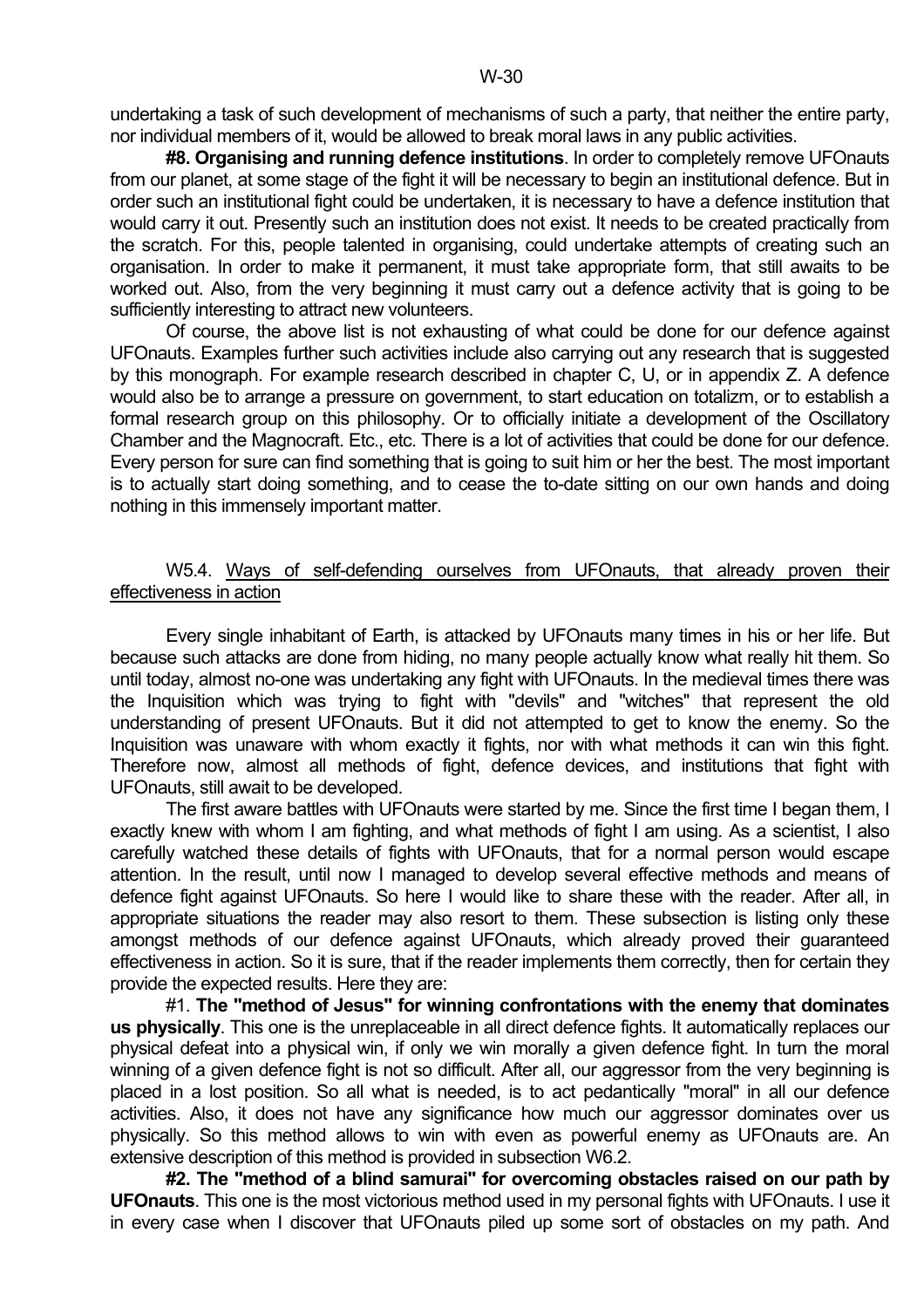UFOnauts do pile such obstacles very frequently - actually creating obstacles in front of people seems to be the most favoured by UFOnauts method of accomplishing their evil goals. Whenever I use this method properly, it always beats UFOnauts. But in order for it to prove its superiority over actions of UFOnauts, we always must act immediately after we detect a new obstacle that UFOnauts raised, without giving to UFOnauts any time for reaction. Furthermore, we should not try to use a difficult way of breaking with the force through obstacles raised by UFOnauts, but in each case it is more beneficial for us, and thus more recommended, to find an easy manner of a careful walking around these obstacles. I already confirmed a countless number of times during my fights, that such an easy manner of walking around obstacles created intentionally by UFOnauts for immoral purposes always does exist, thus it is only a matter of finding it quickly. I even believe that moral laws purposely secure the existence of such a manner of quick walking around immoral obstacles, as a part of their intelligent fighting with immorality. A comprehensive description of the "method of a blind samurai" is provided in subsection W6.1. I highly recommend it, as the most simple, effective, and victorious out of all methods of fight with UFOnauts known to me.

**#3. The "method of emotional blaming those truly guilty" for decreasing our pain caused by dirty tricks that UFOnauts played on us**. It is a very simple and simultaneously perfectly effective method, described in more details in subsection W6.3.

 **#4. Temporary stoping abductions to UFOs, through deafening of UFOnauts with telepathic noise**. This method of defence is described in subsection N4. It prevents us temporally from being abducted to UFOs, through deafening the telepathic communication system of UFOnauts. The use of it is recommended in situations, when for some reasons we do not want to be abducted a given day or night. Or when we do or think something, that we do not want UFOnauts learn. Unfortunately, it is not able to save us permanently from being abducted to UFOs.

 **#5. Preventing of being raped by UFOnauts, through eating large amounts of garlic**. This is a method of defence discovered already in medieval times, and by various people used practically since then. UFOnauts, similarly like people, do not like powerful smells. So the smell of garlic, or the smell of oriental spices such as ones used in India and the vicinity of India, turns them off. Unfortunately, such a powerful smell does not stop UFOnauts from robbing someone's sperm and ovule, as these are robbed by a machine. However, it is sufficiently unpleasant for them to stop their rapes of a given person.

 **#6. Preventing the sabotaging of computer equipment by UFOnauts, through locking this equipment in boxes made of ferromagnetic panel**. This method turns out to be effective against sabotages of such equipment as floppy disks, hard disks, etc. But it prevents only active sabotages, means these that take place at the moment when we use this equipment. It is unable to prevent sabotages carried out by UFOnauts later, e.g. at nights, through taking this equipment out of such steel boxes and telekinetising it. As it turns out, locking and keeping these disks in closed ferromagnetic boxes made of a thick steel panel, does not allow invisible UFOnauts to act on these devices with their telekinetic beam. Unfortunately, UFOnauts still are able to sabotage these devices later when we do not use them, through secretly taking them out of these boxes and telekinetising them when we do not see these activities. But in such cases, we usually already have backup copies of our work made, so that such a sabotage is not so dangerous for us as it is at the moment when we just are working on something.

 **#7. Discouraging UFOnauts against enthusiastic hurting us, through a systematic directing karma to them**. Methods of immoral acting of UFOnauts are so designed, that the karma from these acting falls on people, not on UFOnauts. Because of this mastery of karmatic impunity, UFOnauts so-far had no any breaks in hurting people as much as they wanted. But there is however, a method of emotional directing the karma to UFOnauts. In the sense of principles used, this method is slightly similar to a principle of magic. It boils down to visualising a UFOnaut which caused our suffering, and then sending karma to him with the aid of our strong feelings. I described this method more exactly in subsection W5, while I mention it also in subsection JB7.1. I highly recommend the use of it in every case when any unpleasant feeling gets us. After all, everything that bad happens on Earth, is caused by UFOnauts. So the emotional directing karma for every such unpleasant feeling to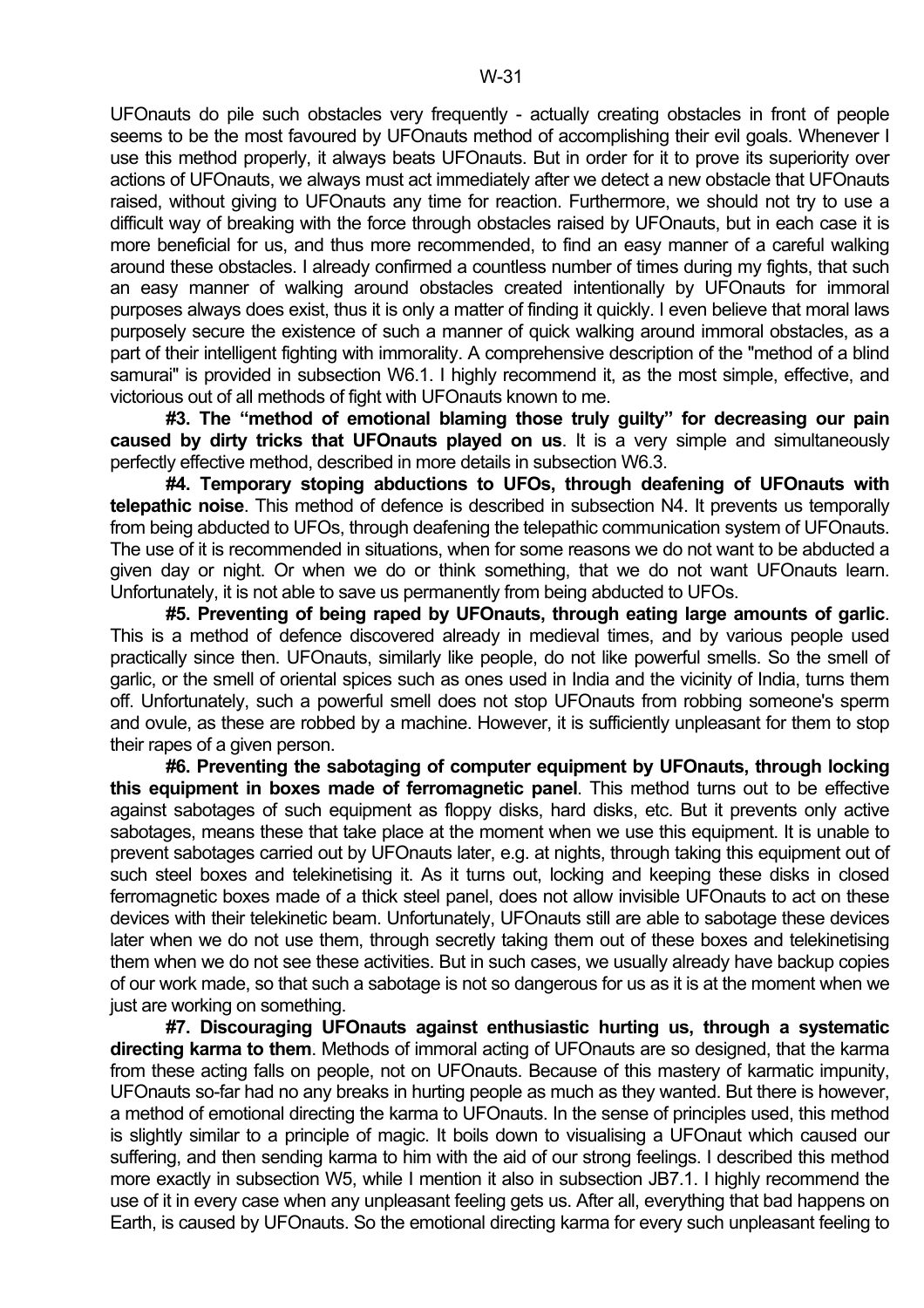UFOnauts, starts to charge with punishments these ones, who are originally responsible for causing a situation that induced such a feeling in us. In the result of using this method, the karma for all bad events that affect us, is poured back to UFOnauts. This in turn from one hand improves the karmatic situation of entire humanity, removing from the circulation amongst people karma for crimes of UFOnauts. On the other hand it scares individual UFOnauts against unstoppable harming just us. After all, soon after we start to use this method, individual UFOnauts who deal with us, start to notice effects of it. In the result, they start to feel a clear "worsening of their fate" because of it. So during a next occasion to hurt us, they think twice whether it is worth to receive from us any more of such unwanted karma. This in turn starts to act on them as an effective break and scare against unjustified hurting us whenever that have a taste for it. So instead of hurting us spontaneously, out of their own will, and almost continually, UFOnauts start to hurt us only when absolutely necessary, means when their superiors force them to do such a harming. Also they immediately use any excuse or obstacle, to stop this harming.

 **#8. Showing UFOnauts out from our room through detecting their presence**. If we decisively detect, that UFOnauts are just present in the same room as we do, and we are able to determine in which point they are and what they currently do, then UFOnauts leave our room. The reason is that they do not want to allow us to continue our research on them. After all, if we are allowed to continue, we could learn much more about them, or establish some repetitive rules that later we could use in our fight.

 **#9. Preventing activities of UFOnauts that we learned about, through publishing detailed descriptions of these activities**. In my battles so-far with UFOnauts I also noticed, that UFOnauts always cease to use on us methods and manners of acting, which we managed to work out exactly and publish them for the knowledge of other people. Thus, if we discover that UFOnauts harm us in a specific way, then it helps to find out exactly what, when, how, and where they do, and also in what manner other people recognise this particular activity of UFOnauts. Then we need to publish detailed descriptions of all these evil activities of UFOnauts that we identified. UFOnauts stop further use on us the activities of this type, because they know that we research them, and that after identifying them we are going to publish them for the knowledge of other people.

#### W6. Strategy of our defence activities

Motto of this subsection: "Every attack of our enemy reveals his and discloses weak spots."

 Our extraordinary situation requires undertaking extraordinary measures. So what these measures should be in our own case of defending ourselves against an invisible aggressor, which dominates over us in everything except for morality. Means against an aggressor, which is decadent morally, but still dominates over us with the intelligence, knowledge, technology, mastery of time travel, ability to become invisible, etc. In this subsection we are going to identify at least the most vital out of these means of our defence.

 My analyses indicate, that our means and manners of defence against UFOnauts can be subdivided into three separate categories. So let us describe now each one of these categories separately.

 **#I. Means of our defence that utilise the "Achilles heel" of UFOnauts**. As this was explained in this monograph, especially in subsection V11, UFOnauts have their own "Achilles heel". This is their immorality. So whenever we only are able to do so, we always should push our fight with UFOnauts to the area of morality, and over there bit UFOnauts through taking advantage of the support that in response to immorality of UFOnauts moral laws are giving to our hands. How exactly we should do this practically, this is explained in subsections W6.1 and W6.2.

 **#II. Means of our defence, which utilise weak spots, limitations, and sources of defeats of UFOnauts**. Previous descriptions of this monograph, especially from subsection V7, revealed also that UFOnauts have a whole range of weak spots, limitations, and potential sources of defeat. These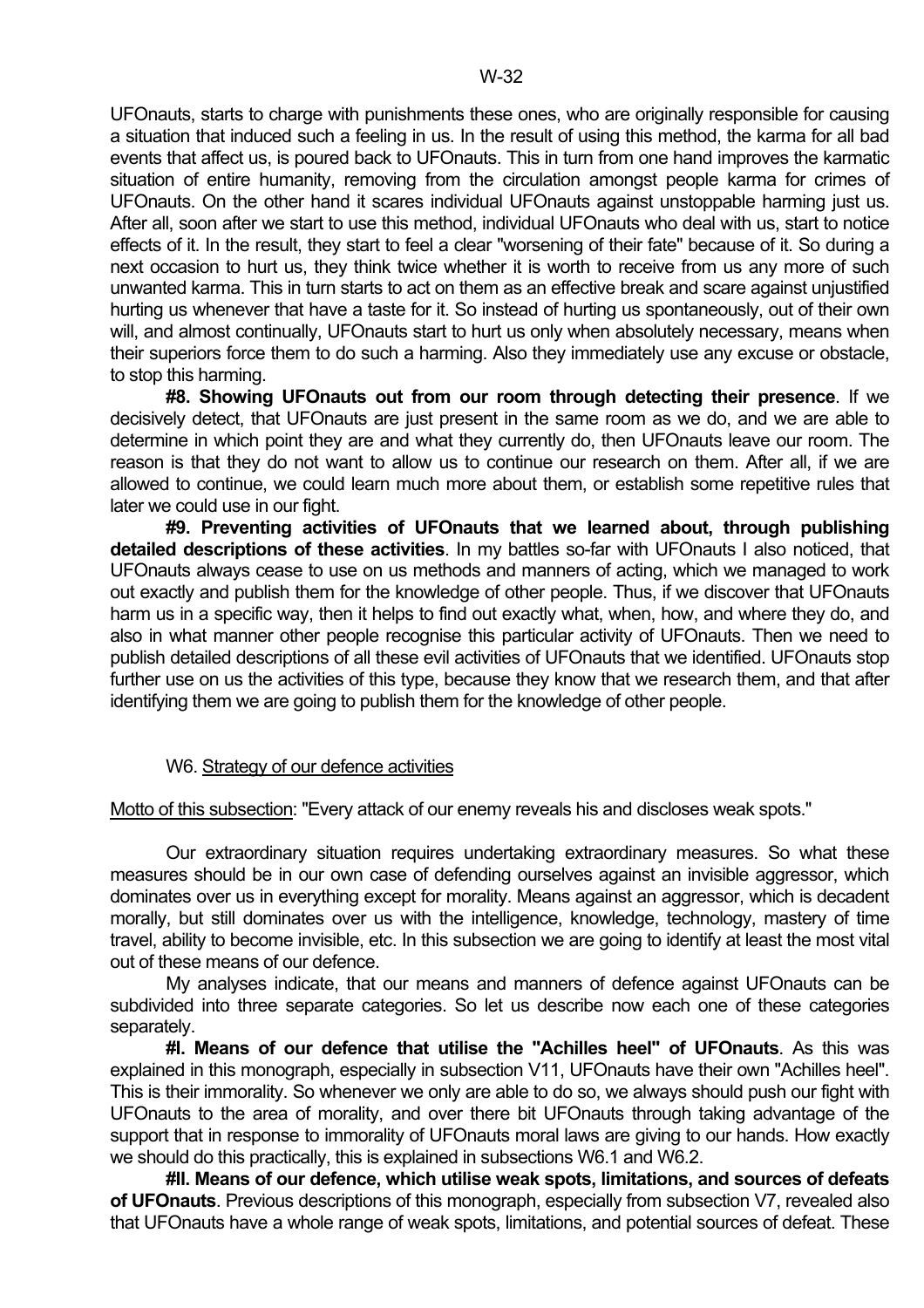results from the fact, that in their attempts to enslave people, UFOnauts must obey certain "rules of the game", which bind their hands. Also they display numerous weaknesses, areas of imperfection, and normal human limitations. If we learn these well, then we are able to use them for our defence. So let us repeat now briefly these rules and weaknesses of UFOnauts presented in subsection V7, which was possible to identify so-far, listed in the order of their limiting power:

A. The requirement of not revealing their presence on Earth.

B. Karma.

C. The action of the moral law of counterpolarity.

D. Cooperation of human traitors.

E. Universal public opinion.

F. Own weaknesses and imperfections of UFOnauts.

 Knowing the above factors that limit our occupants, it is going to be easier to develop our own means of defence on the basis of these factors. All that we need to do to accomplish this, is to increase the power of these limitations to such an extend, that UFOnauts practically will be unable to implement their intentions. Here is several examples of our prevention measures that we should undertake in connection with every above limitation.

 **Re. A. The requirement of not revealing their presence on Earth**. We should seek and let to know other people every manifestation of activities of UFOnauts on Earth. In this manner we accomplish a situation, that in spite of remaining invisible, still we gradually learn to detect effects of everything that they do to us.

 **Re. B. Karma**. Our reaction to the binding of hands of UFOnauts by karma, should depend on learning manners in which UFOnauts avoid breaking moral laws. We also should learn how they act with hands of human traitors in all matters that form unwanted karma. Furthermore, we should identify and study techniques with the use of which UFOnauts dump unwanted karma on people. Then we should avoid allowing the situation, when these techniques are implemented on us. Notice here that these techniques of dumping of unwanted karma on people are described in subsections I4.4, VB4.5.1 and T4. For example, it is already known to us, that one of such methods for dumping of unwanted karma on naďve people depends on **affiliation** of these people with UFOnauts. This is explained in subsections I5.7 and T4. So if all potential victims of this method knew what it is all about, they would refuse to agree for being affiliated with a UFOnaut that just is doing some immoral crime. For some people it may appear to be exciting to be affiliated with a UFOnaut that just is carrying out a rape. But the consequence of this will be, that then we accept the karma for this rape of the alien - as this is explained in subsection T4. This in turn means, that one day in the future we ourselves are going to be raped. So it would be good if all this is know to various "star people", who strongly believe that not long ago they were UFOnauts themselves. This is because usually such their belief is an external manifestation that they are just being exploited by UFOnauts as a kind of rubbish tin for throwing into it the unwanted karma of UFOnauts.

 A powerful weapon gives to our hands the fact, that so-far UFOnauts know only a method of dumping individual karma. Almost nothing they know about the group karma. Therefore, we have the chance to initiating the task of systematic returning to UFOnauts the group karma for their crimes committed on Earth. The key for this dumping is the use of feelings for charging UFOnauts with karma. The exact method how to do this is described in subsection W5.

 **Re. C. The action of the moral law of counterpolarity**. In our reaction to actions of UFOnauts, we should also utilise the outcomes of the moral law of counterpolarity to reach our goals. So in our moral defence, whenever we are affected by something that is undesirable for us, we should concentrate on discovering the positive consequences that this brings to us, and then maximise effects of these positive consequences with all means available for us. For example, I am carrying myself such maximisation in one of the following manners.

 (1) Through a detailed analysis of methods and manners of acting of UFOnauts who occupy us. These methods manifest themselves in every sabotage that affects us, in every holding back, or in every counter-action of UFOnauts which is directed against research that I am carrying on.

(2) Through a systematic disclosure of these methods later, and thus letting other people to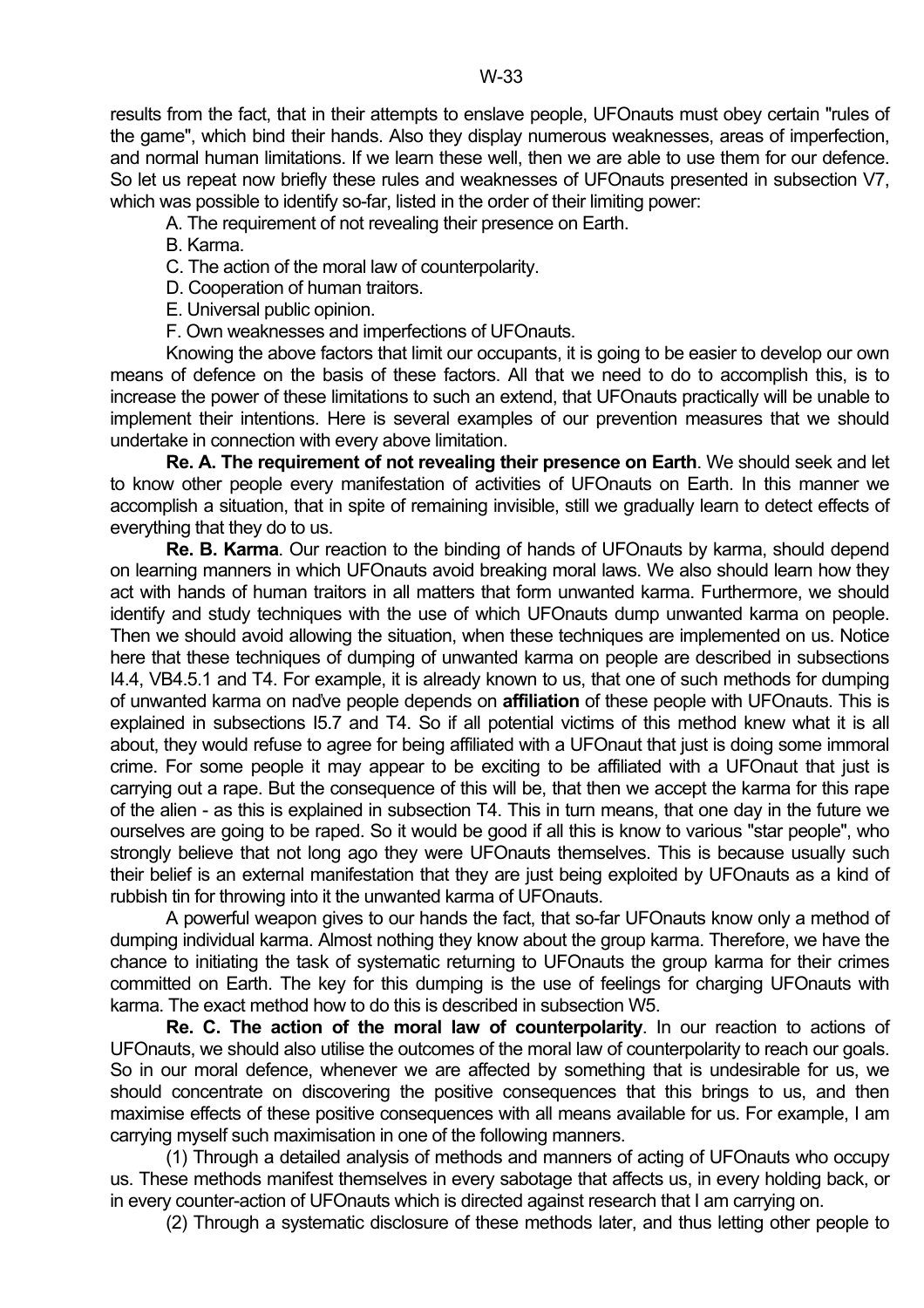know them via my publications.

 Of course, this my manner is not the only one on which the action of the moral law of counterpolarity can be utilised. Other effective such a manner could depend e.g. on concentrating on detecting and utilising positive for us consequences of immoral acting of UFOnauts on Earth. For example, one of such consequences is that it is not difficult for us to win morally every battle with UFOnauts and with their mannequins - as this is described in the "**method of Jesus**" from subsection W6.2. Other is that through the use of advanced technical devices UFOnauts demonstrate for us the operation of these devices, thus making easier for us the subsequent completion of these devices on Earth. Now we only need to maximise for ourselves, for someone else, and for humanity, the benefits that stem from these positive consequences.

 **Re. D. Cooperation of human traitors**. In order to not break moral laws, the majority of immoral activities UFOnauts carry out with the hands of Earthly collaborators. We should utilise this fact through refusing to cooperate with UFOnauts in everything that they do. Of course, in order to accomplish such a refusal, we firstly need to be aware, that in a given direction of our action, we act accordingly with intentions of UFOnauts. Such an awareness is very easy to accomplish - we simply must stop doing anything that is immoral. Furthermore, it would be desirable if everyone learns goals and methods of action of UFOnauts. This in turn means that we should increase our knowledge of UFOs. Especially the fragment of it presented in chapter VB. For example, if someone is aware of the role of "pushers" described in subsection VB4.5.1, then he or she should not insist on putting a life of anyone in a danger. After all, it is already known, that UFOnauts murder the "pushers" devoted to them together with victims of these "pushers".

 **Re. E. Universal public opinion**. People should refuse to help UFOnauts in carrying out their crimes on Earth. For example, people should not serve UFOnauts, by acting as human traitors. In this manner UFOnauts would be forced to commit by themselves all crimes on Earth. This in turn would not get away of attention of the universal public opinion.

 **Re. F. Own weaknesses and imperfections of UFOnauts**. For example, in critical moments, when we suspect their invisible presence, we could play on their low feelings. After all, in such a way we would trigger their impulsiveness and vindictiveness. This in turn would cause, that they commit errors that destroy major goals of their strategies and methods of action - as this is described in subsection V7. For example, they may reveal to us their invisible presence. So far I managed to notice several cases, when myself I managed to induce a rage of UFOnauts. Then I observed various impulsive their actions. These cases revealed to me, what is able to make them very angry. And so, they are deeply disturbed, amongst others, on every occasion when we say in their presence, or write, about the obvious evidence of their inferiority and smallness in comparison to people. Especially, if this evidence of their inferiority is based on an event just being observed, which they themselves feel that is valid. It is worth to notice, that such revealing of their inferiority gives them back exactly what they are serving to us so generously - for details see subsection VB4.7.1. By hitting their over-inflated pride, and playing on their low feelings, usually their impulsive actions are triggered. As I managed to experience, UFOnauts for some reason hate, when with the logical argumentation we affiliate them with religious devils. After such assigning behaviours of devils to them, sometimes they get into a rage and try to take a "revenge" somehow. This in turn usually finishes with them stepping outside of the guidelines for their behaviour. So by us becomes easily noticeable.

 A funny case of enraging UFOnauts just through such comparing them to devils, took place on Saturday, 3 January 1998, at 1:30 in the morning. I was then in Kuala Lumpur. Together with the person with which I was staying then, I returned quite late at night from the Friday visit to friends. This other person is frequently abducted to UFOs, and feels unaware need to discuss about UFOnauts. But always shows a hard-core scepticism. Because in the tropical heat my shoes were burning my feet, the first thing after returning to the flat was to take off the shoes and to cool down feet in the stream of cold water from the tap. The shower was joined to this tap, while the switching water to the tap from the shower was accomplished through pushing down the leaver that was quite resisting to any movement. So while explaining to my companion the methods of acting of UFOnauts, I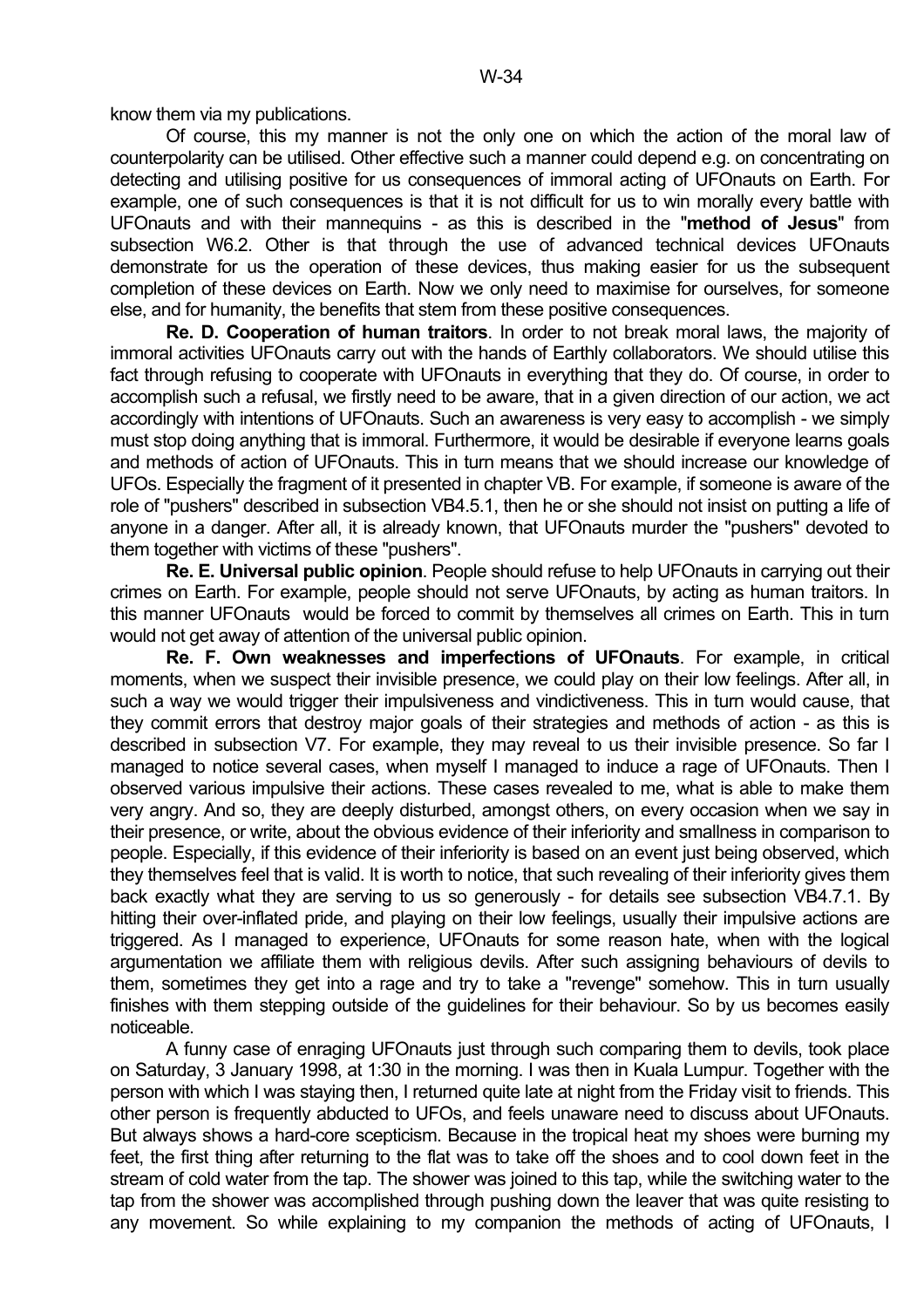simultaneously pushed the leaver down, to switch the tap, and to pour water on my feet. In my description of UFOnauts I compared their methods to methods of action of religious devils. Both, myself and my companion, we were still looking at the leaver near the tap. But words stacked in my throat when on my sight, and also on the sight of my companion, some invisible hand slowly pushed the leaver back into upper position. I was so astonished by the action of this invisible hand, that I forgotten what is going to happen next and did not jump out from the shower. Of course, a moment later a stream of cold water poured on my head and clothes, drenching me completely. Although no acoustic effect could be heard, in my head I heard like a telepathic feeling of a blast of laughter of several creatures satisfied with their action. Probably UFOnauts on purpose switched on the reception in my implant in head, so that they could get their "revenge" on me. The trials with the tap that I carried out later, indicated that the leaver works with such a resistance, that it was absolutely impossible that it could move upwards just on its own. Anyway, such moving upward would run against laws of physics. Also the person who used this shower every day, could not recall that something like this ever happened before.

 Unfortunately, as in every other case of a subjective acting on someone's feelings, such "moving" UFOnauts has a random effectiveness. It depends on circumstances, availability for UFOnauts of some handy manner of immediate getting at us, current mood of UFOnauts, their susceptibility to feel offended, their attitude to the person who makes remarks about them, the correctness and painfulness of the words that they take offensive, etc. Thus, in spite of my numerous public comparisons of UFOnauts to devils, so-far only twice I managed to induce their rage through this particular comparison. This other case is described in subsection V7. However, it is worth to know that in some occasions UFOnauts are carried out by their feelings. In such cases they always commit errors, which reveal to us their invisible presence.

 **#III. Means of defence, which we should implement in cases of using by UFOnauts their strong sides and sources of their advantage**. Independently from factors described previously that limit effectiveness of action of UFOnauts, there are also numerous factors that provide these aliens with their power and decide about their physical advantage over us. These powerful ideas and sources of power of UFOnauts are discussed in subsections V4 and VB4. Here is the list of the most important of these, the most complete description of which is contained in chapter V:

 **1. Knowledge of the future**. This is described in subsection V5. The most vital advantage of UFOnauts in everything that they do, results just from this their knowledge of the future. This in turn is the outcome of their ability to travel in time. Also it is outcome of the system they use, that UFOnauts acting in given times, always cyclically move to the past to inform UFOnauts who operate in there, which actions must be taken in order that the future shapes according to their wishes and acts for their benefit. Thus, in their actions UFOnauts can afford to be selective and to limit their efforts to make impossible only these human accomplishments, that bear an unwanted influence onto the future of UFOnauts.

 More information about manners in which UFOnauts learn the future, and then utilise this knowledge for keeping us enslaved, is provided in subsection V5.

 **2. The ability to shift time backward**. This allows UFOnauts to incapacitate people against doing anything that acts against interests of UFOnauts. As I had opportunity to experience this myself, especially frequently this ability of UFOnauts is utilised for photographs of UFOs. Due to practical utilisation of it, UFOnauts make impossible taking of every photograph of a UFO, that is later published, and the author of which they manage to find. Of course, UFOnauts manage to make impossible this photo to be taken, only if: (a) during publishing a given photo the real details of the author of it are provided, as well as the place and date of taking it, (b) UFOnauts are able to shift the author of this photo back in time, and (c) in a new course of time UFOnauts are able to obstruct somehow the taking of a given photo. A practical example of just such a case is discussed in subsection P2.3. I experienced or noticed several times on myself just such cases of making impossible of taking a photo. I described them in subsection V5.1.

 **3. Ability to change events that already took place**. This also results from the mastery by UFOnauts of the ability to travel in time. So if an event is accomplished, which in a significant manner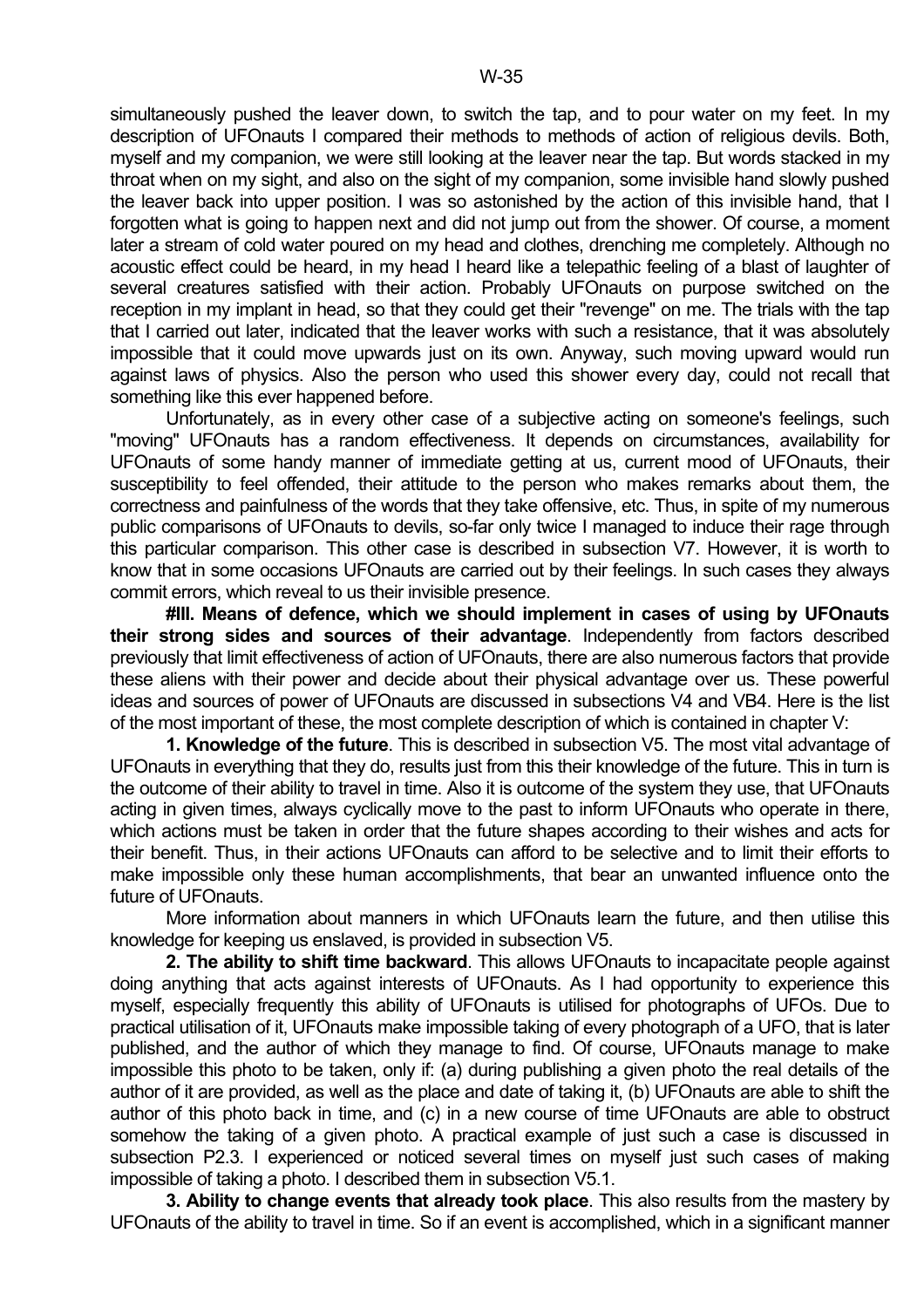acts against interests of UFOnauts, then they shift time backward and invalidate this event with one of their cunning methods. For example, they make impossible for this event to happen, or they initiate another event that neutralises it, etc. At this point I should add, that similarly like the reader now, I also was believing at some stage that "whatever already happened it cannot be undone". Thus, in spite that in my life I was confronted with many cases of invalidating of events that already took place literally on my sight, for a long time I was not accepting such a possibility. The breakthrough point was this change of the expression "baby business" that I translated with a great effort, and that was contained in the report of Miss Nosbocaj, into the expression "baby thing". This change is explained in subsection V5.1 of this monograph. After I noticed it, I finally accepted that UFOnauts actually are able to shift time back to past, and then change in this past events that already took place.

 **4. The technical and scientific advantage of UFOnauts**. It is explained in subsection V6.1. It results from the advantage in age of civilisations of UFOnauts, over our civilisation, and also from their intentional actions that hold back our own development - as described in subsection VB5.1.1.

 **5. Invisibility**. This is described in subsection VB4.1. It provides UFOnauts with capability to get into our houses and offices without being noticed. The most frequently used by UFOnauts manner of becoming invisible, is through switching the state of telekinetic flickering on - as described in subsection L2.

 **6. The ability to learn every single our thought**. This is described in subsection VB4.2. In order to know what someone intends, UFOnauts can e.g. abduct this person to a UFO and interrogate it there under hypnosis. Under hypnosis this person tells exactly what is actually doing, how intends to accomplish this, what are potential dangers for the outcome, who can prevent it, etc.

 In order to free ourselves from this cosmic invaders, we need to limit their physical advantage that results from the above factors. A simplest method of such limiting is to neutralise phenomena that provide UFOnauts with this advantage. Here is what for this neutralising we should do for each of the above areas of their advantage:

 **Re. 1. Knowledge of the future by UFOnauts**. We should learn to act in such a manner, that we become resistant against sabotages and obstacles caused by UFOnauts in the result of their knowledge of the future. After all, there is several ways for accomplishing this. A simplest one of them is to act according to the "method of a blind samurai" described more exactly in subsection W6.1. In spite of the simplicity, this way of neutralising advantage of UFOnauts is extremely effective. I am utilising it effectively since around 1999 in almost all cases of my actions being blocked by UFOnauts. Another manner of neutralising the insight of UFOnauts into the future, is to disperse our defence activities onto possibly the greatest number of people. This means to implement the "popular uprising" described in subsection W1. UFOnauts are only capable to keep eyes on just several participants of the Resistance Movement (RO), whom they consider to be the most dangerous for them. But they do not have unlimited forces and resources. So they are unable to watch everyone. In this manner even if they know the future, they technically are unable to hold back all people, if these people start to transform the future into our benefit.

 **Re. 2. Ability of UFOnauts to shift time backward**. In order to neutralise it, all illustrations and evidence that could significantly lift our awareness and the knowledge of UFOs, should be published on an anonymous principle. For example, through putting these materials together with the required description to an envelope without the sender, and then sending anonymously these materials to me, or to several other UFO researchers. In this manner UFOnauts are later unable to find the source or the photographer for a given evidence. So they are also unable to shift time back. Also, in the new course of time, they are unable to prevent the taking of this photo, or the giving of this evidence. So if anyone takes, or finds in friend's hands, a clear photo of a UFO, I appeal not to reveal the details of the author of this photo, when it is send for publishing. Rather it should be send completely anonymously to someone trusted, about whom it is known that he or she for sure is going to publish it. After all, according to totalizm, such an anonymous sending still is going to provide equally much moral energy, as an open sending. But it makes impossible for UFOnauts to shift time back and to prevent taking and then publishing a given photograph.

 **Re. 3. Ability to change events that already happened**. According to my research to-date,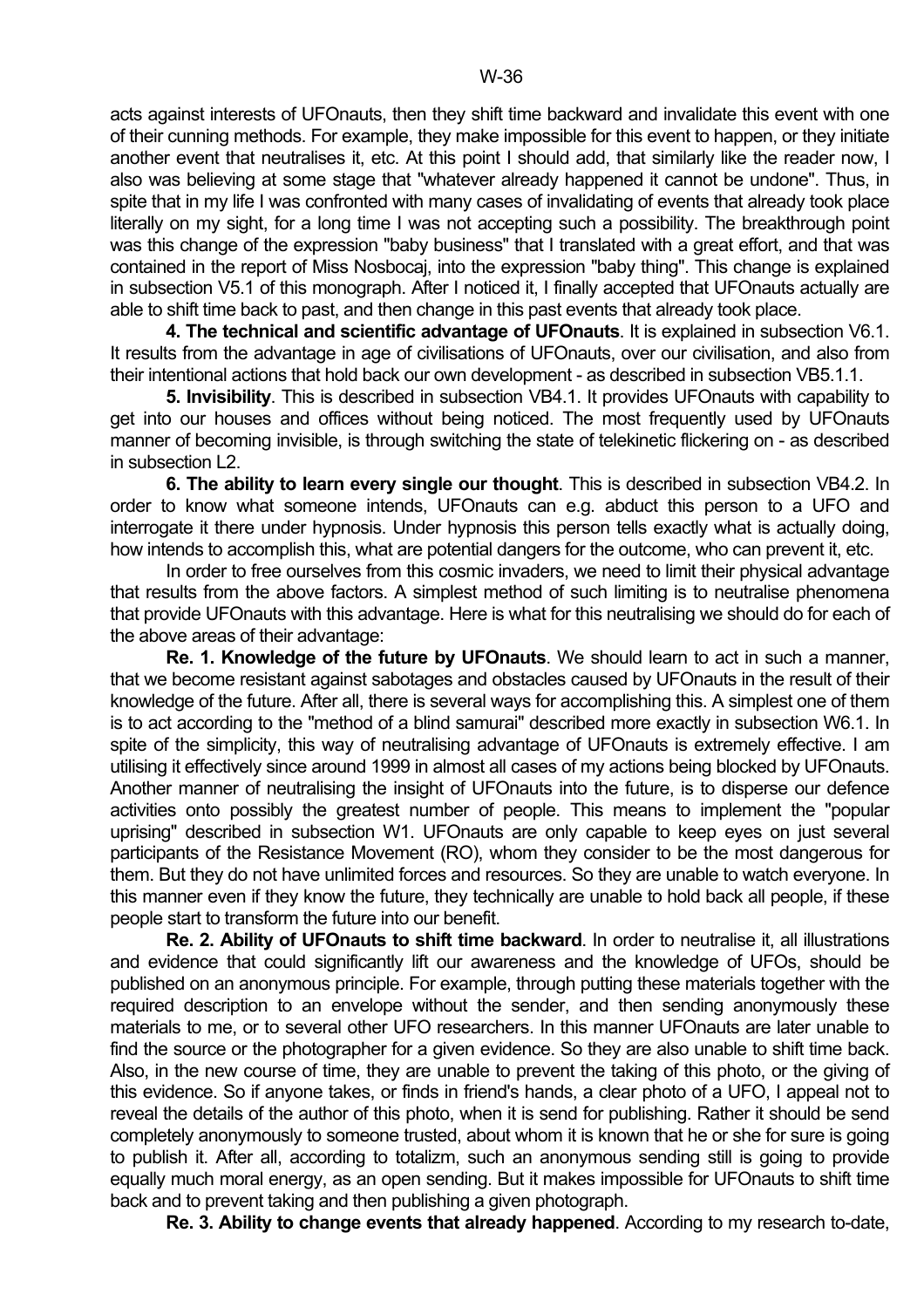the more a given event is overgrown with the karma of other people, the more difficult it is to be changed. Thus one of the methods of our defence against such changes that invalidate our past, is to bind the karma of possibly the largest number of people, with events that UFOnauts most probably are going to invalidate. For example, judging from the course of events to-date, I suspect that after my personal karma is fulfilled, UFOnauts will attempt to invalidate the entire accomplishments of my life. The most easily they accomplish this through waiting until my karma is fulfilled, means waiting until my life finishes. Then they probably will shift time back, and try to cause that in a new course of time I am not born at all. But such their acting becomes impossible, if before this attempt of invalidation appears, other people bind their karma with my accomplishments. Mens, when other people start to build and apply devices that I invented, quote me in their books and publications, etc. So in order UFOnauts are able to carry out such invalidating my accomplishments in the future, currently they must persuade other people, to not bind their karma with my accomplishments. This is dome by manipulating on their views, discouraging, creating obstacles, etc. This in turn explains why about my research almost no-one is writing. It also explains why almost no-one is researching or completing devices that I invented. It realises why almost no-one is completing experiments and checking whatever I suggest. Also it justifies why, in spite of over a quarter of century activities in UFO research, and availability of my monographs in a huge number of libraries and UFO organisations, so far almost no journal ever referred to my publications. If the reader does not believe, I would suggest to check this shocking fact in any periodical devoted to UFOs. So if the present society does not mobilise itself to break through this blockade, one day it will turn out that Prof. Pajak never existed on Earth. Simultaneously, his Concept of Dipolar Gravity, Magnocraft, Oscillatory Chamber, telekinetic battery, TRI, telepathic telescope, etc., were not developed yet and known to people.

 **Re. 4. The technical and scientific advantage of UFOnauts**. Our defence depends here on minimisation of the technical backwardness of humanity. This in turn can be accomplished through carrying out intense research in "forbidden" by UFOnauts areas. These include UFO, Magnocraft, telepathy, telekinesis, free energy, etc. - for their almost complete list see subsection VB5.1.1.

 **Re. 5. Invisibility of UFOnauts**. In order to break through it, we need to build and to use the so-called "revealing devices". These are described in subsections B5.1.1, W4, L1, and in item #8 from Appendix Z. Additionally we need to build and use "UFO detectors", as well as learn to recognise effects of the nearby activities of UFOnauts described in subsection U3.6. Furthermore, we can also provoke UFOnauts to commit errors, through acting at their low feelings - as this is described in previous item "Re. F".

 **Re. 6. Ability of UFOnauts to learn every our thought and intention**. This ability we can neutralise by learning how to diminish effects of our interrogation under hypnosis. I am continually affected myself by various consequences of learning my thoughts and intentions by political police forces of UFOnauts. These UFOnauts continually try to make impossible all activities that run against their interests. Of course, such activities represent practically a large proportion of everything that I do. From my experience to-date, gathering of facts, and analyses, it appears that UFOnauts try to control strictly since my childhood everything that I do. Thus in my activities to-date I developed several prevention measures. These may turn to be useful as well, for other people and for participants of the Resistance Movement, who by UFOnauts are also considered to be dangerous. Such people can easily recognise their own confrontation with UFOnauts, because of "epidemics of unfavourable coincidents" that are going to pest them continually, and prevent from happening everything that acts against interests of UFOnauts. Furthermore, they are going to be troubled by epidemics of events of the type explained in subsection U3.6. In turn the appearance of such manifestations are proofs that people who experience them, are already placed on a strict list of these ones who are persecuted by police forces of UFOnauts. My prevention measures mainly boil down to:

 **(a) Making our successes independent from other people**. For this we must try to undertake mainly such actions, the success of which depends on a perseverance, devotion, and decisive action of a single person. In best case ourselves, according to the saying that "most depend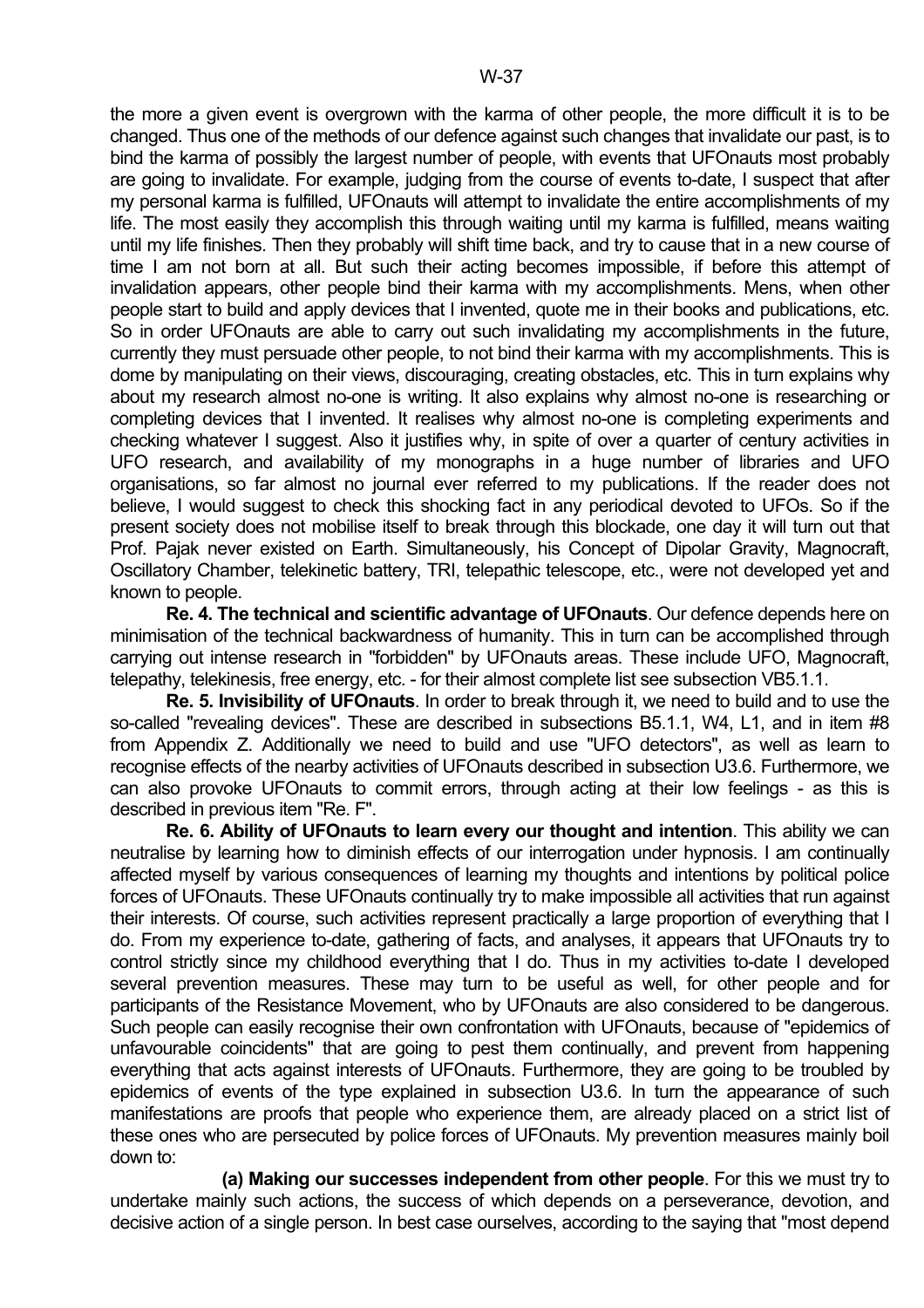on yourself". In cases when final results depend on many other people, UFOnauts always find amongst them several obedient collaborators, who on their command make everything impossible for us. But UFOnauts usually are unable to prevent accomplishing actions, the outcome of which depends exclusively on a single person, e.g. on ourselves. After all, in such cases this single person may insist to carry out a given task to a successful end, in spite of obstacles created by UFOnauts. Especially that the "method of a blind samurai" described in subsection W6.1, practically allows to walk around any obstacle that UFOnauts raise on our path.

 **(b) Show a significant speed of actions, moveability, and activity**. In order to prevent anything, UFOnauts need time. From my experiences stems, that to prevent our strategic successes, such as a promotion, or a good atmosphere at work, usually takes UFOnauts from a half to a whole year. In turn putting a new obstacle on the path that we intend to choose, takes them from an hour to a whole day of time. So due to continuous change of the method and the channel of our actions, change of workplace, place of living, etc., their methods become unreliable and can be defeated.

 **(c) Avoid long planning combined with a slow acting**. Every plan - even if it stays only in someone's head, is learned by UFOnauts, who can make it impossible. So in case of our slow actions, according to some plan, UFOnauts always are able to prevent them. But UFOnauts are completely powerless in facing fast movements, implemented immediately after we work them mentally out.

 **(d) Avoid making secrecy**. Especially avoid making secret everything that we learned about UFOnauts. After all, everything that is already commonly known, UFOnauts are unable to prevent.

 **(e) Use multi-channelling**. Everything needs to be completed through several channels simultaneously, so that if UFOnauts manage to block one of them, remaining are still working. As an example consider the blocking of my correspondence. If the main channel is blocked, still other channels partially work. Each more vital product must be prepared in several copies. Otherwise always something "happens" to the only copy - for examples see subsections K2.3.3 and VB4.4.

 **(e) Base the defence efforts on friendship and on personal contacts**. This is because UFOnauts most frequently block such efforts through manipulation on views, and through instigating traitors against such a defending person. But this blocking becomes difficult for them, if someone is friendly with a given person and knows this person for a long time.

 **(f) Allow that moral laws fight for us with UFOnauts**. In everything that UFOnauts do to us, they act against moral laws. But their immoral actions go unpunished only in cases, when we also do not obey moral laws in our own actions. After all, in the situation when both sides act immorally, moral laws have no side which they could support. But the situation changes drastically, when we start to act morally, while UFOnauts typically for themselves still act immorally. Then immediately to the action rushes the Principle of Rewarding Moral Behaviour and Punishing the Immoral Behaviour, which is explained in subsection I4.1.1. This principle, through moral laws that result from it, starts to help us in an open manner, neutralising simultaneously intentions of UFOnauts.

 $\star \star \star$  The strategy of our defence discussed in the entire previous part of this subsection concerns our active defence. However, in our defence activities we should also use a passive defence. Such a **passive defence** depends on creating conditions, in which it becomes increasingly difficult for UFOnauts to accomplish their evil intentions. Examples of such passive resistance include, amongst others, the undertaking of the following activities:

 **#1. Elimination of traitors**. Moral laws described in subsection I4.1.1, and also the universal public opinion described in subsection N5.1, restrict hands of UFOnauts who occupy us. Thus whatever they try to do to us, they always do it with hands of human traitors that cooperate with them. Therefore by identification, pointing out, and elimination of the most notorious such traitors, we would deprive UFOnauts of their hands for doing the evil work. In turn such elimination of notorious traitors,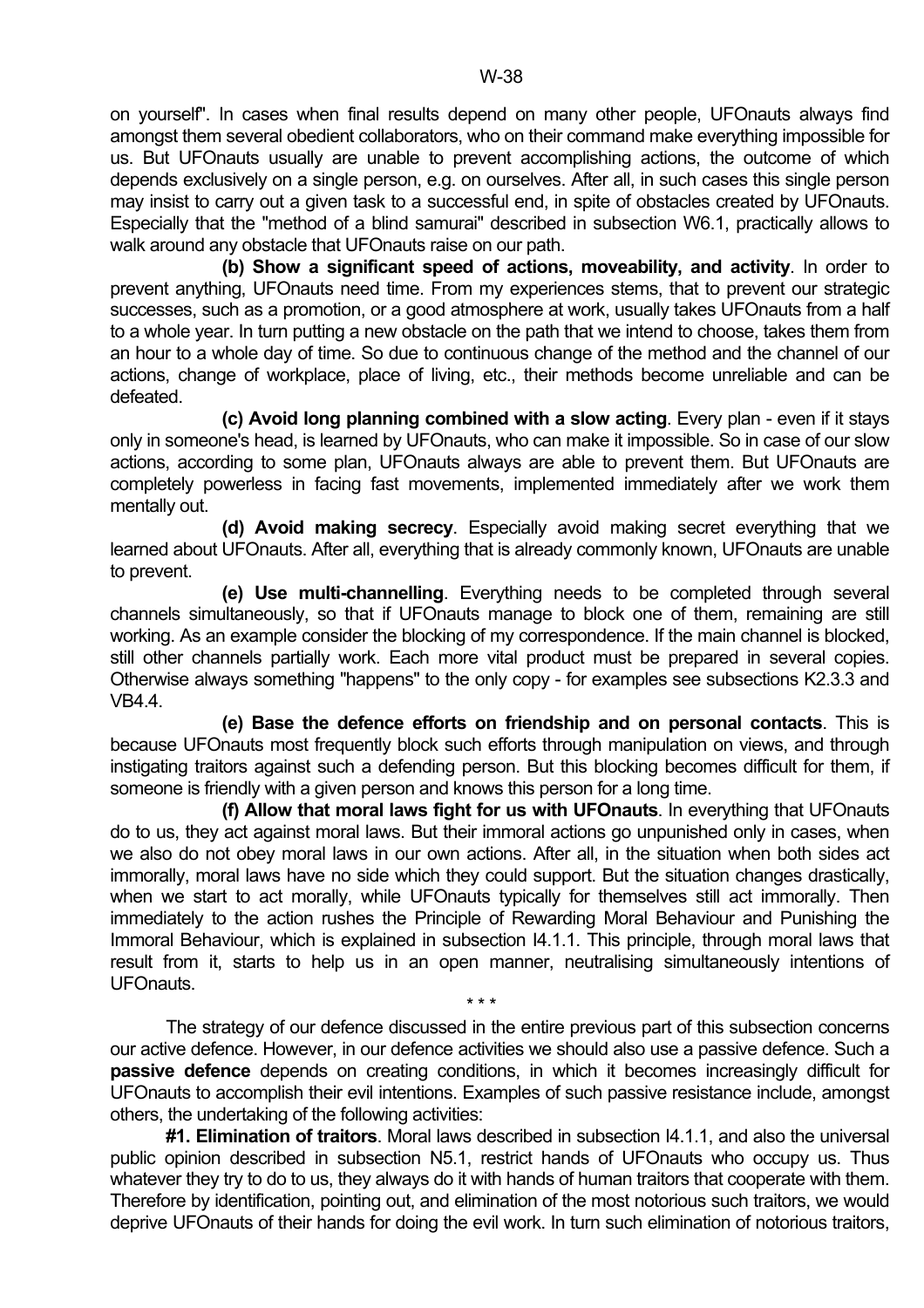requires the increase of awareness in the society of their existence and role. It also requires the directed and open indication, means pointing out with our fingers, all these people who serve UFOnauts for such traitors. For example, traitors are all these people, who publicly claim that UFOs do not exist. Because such traitors are always people in the advanced stage of parasitism, their putting back into the line of defence requires a public punishing some of them, to give an example to others. After all, reasons for such their punishing these traitors provide continually. This is because they act for the destruction of humanity, and even allow to be caught on this. They hold back the progress of research and silence the reliable information of people. They resort to vandalism, frequently being caught on destruction of signs of UFO activities. They destroy crop fields to fabricate UFO landings. Etc., etc. After a public publishing several out of them as an example for others, these others would be forced to think twice whether to follow the path of these punished ones.

 **#2. Disallow to manipulate our views**. The success of UFO occupation of Earth in large proportion depends on the enthusiasm with which many human decision makers allows to manipulate their views. But this manipulation, according to what is explained in subsection VB4.7.2, becomes impossible if the person subjected to it refuses to cooperate. Means the views cannot be manipulated against the will and personal inclinations of the carriers of these views. Thus, if the growing number of people starts to be aware that their views are manipulated and stops allow this manipulation to happen, then activities of UFOnauts become even more impeded.

 **#3. Not hiding the seriousness of our situation**. Entire our society has the right to a full information and knowledge about the situation, role, prospects, available prevention measures, implications, means, etc. According to totalizm, hiding truth from people is a crime committed against their free will, and also the breaking of moral laws. Thus the access of all those interested to informative publications about UFOs, UFO reliable eduction, advisory, cancelling, etc., should be maintained open for people all the time.

 **#4. The initiation of intense UFO education**. As readers are invited to check this for themselves, every person on Earth is abducted systematically to a UFO not less that once every three months. Evidence for these abductions are provided in subsections U3 to U3.7. Thus the number of people harmed by UFOs every day, manyfold exceeds the number of people that in this time are using the health service, or that are using the educational system. But as we know, health and educational services have their own universities and high schools, with hundreds of lectured subjects, millions of students, and thousands of scientists. But opposite to these, about UFO abductions in almost no country on Earth is lectured officially even a single subject. Also even a single student is not studying officially UFOlogy. Even a single strategist on Earth is not considering professionally our defence against UFO occupation. Not mentioning that almost in no country in the world, the problem of UFOs is researched officially by even a single scientist. This is a huge paradox of our educational, scientific, social, and defence systems. This paradox cannot be explained in any other manner than by a full success of the strategy and occupational activities of UFOnauts. So it should be corrected as fast as possible. In my opinion, every student of a higher educational institution should during his or her studies compulsory listen to at least one subject devoted to our defence against UFOnauts. This subject should realise to students the fact of our occupation by UFOnauts. It should provide technical, scientific, philosophical and moral information about UFOnauts and UFOs. The studied subjects should include at least such information from this monograph, as the design and operation of the Magnocraft and the Oscillatory Chamber, formal proof that UFOs are already operational Magnocraft, Magnocraft and UFOs of the second and third generation, devices for telepathic communication, occupation of Earth by UFOs, devices of our selfdefence, the Concept of Dipolar Gravity - including into this also moral laws and totalizm. Only through starting a common and open education in UFO matters, we increase the understanding of the true situation in which humanity is, and thus we also reinforce the effort and cooperation of all people to repair this serious situation.

 **#5. The full unanimity in the will of defence**. As this is indicated by every historic analysis, nations that are entirely devoted and unanimous in their will to be free, never can be subdued and enslaved. Thus the strategy of every occupant, depends on dividing a given nation into several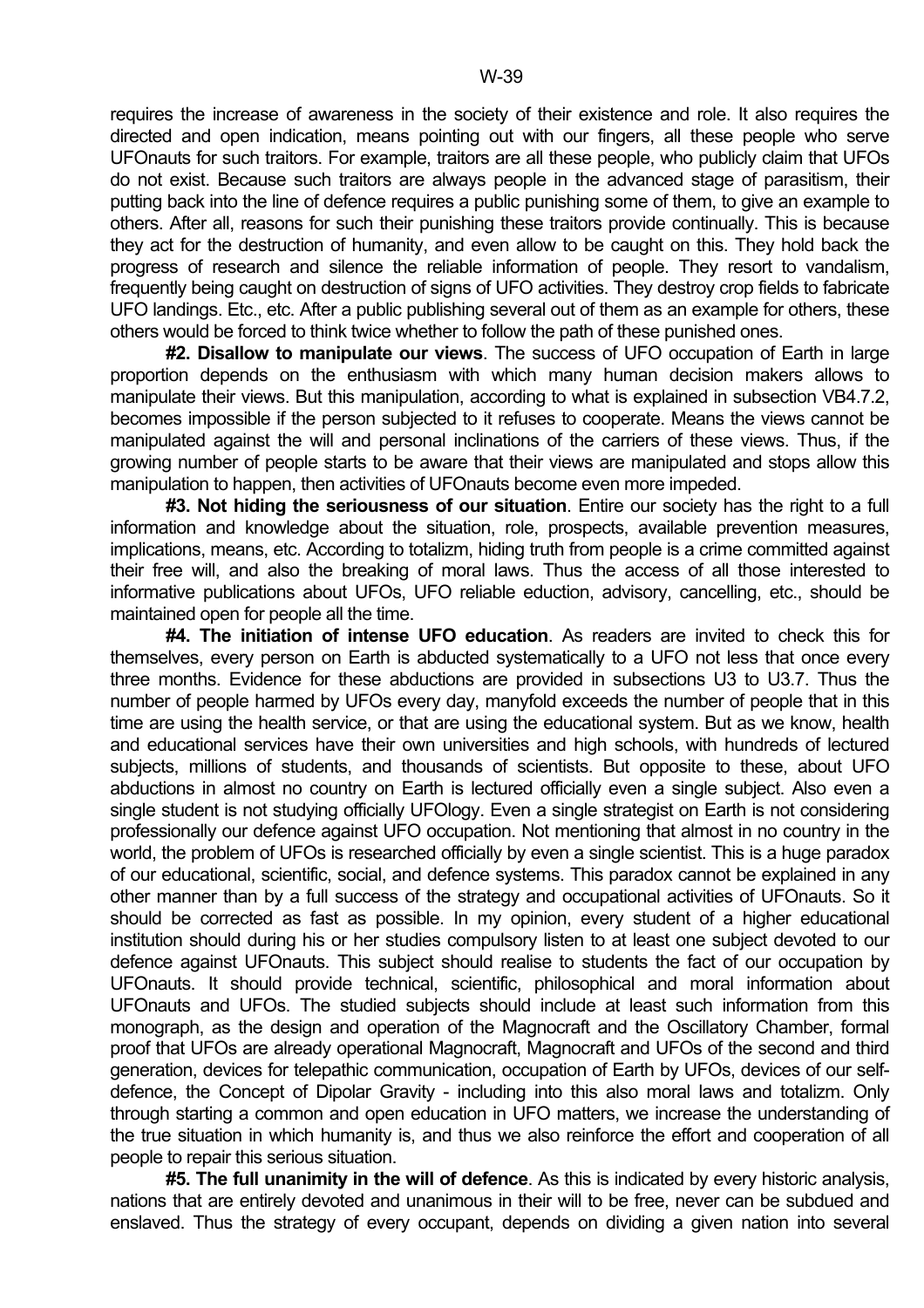mutually hostile fractions, and then ruling it through mutual instigating of one of these fractions against another one. In other words, occupants always use the famous Roman doctrine "divide and rule" - for details see subsection VB4.7.2. For this reason, every nation which was able to mobilise itself to a real "popular uprising", in which all its members unanimously united in the will to become free, in the final effect always thrown the aggressor from its back. It had no significance how powerful physically was a given aggressor. It is enough to look into any history textbook, in order to find numerous examples for this. A newest example in this area is Vietnam, where even such a superpower as the USA was defeated by hands of a starved and small nation. So if now we all manage to accomplish an unanimity, and we all take the part in "popular uprising" against our aggressor from UFOs, then this cosmic occupant has no chances for keeping us enslaved. Thus after some time we must accomplish the freedom from UFOnauts.

 **#6. The release of supporting action of moral laws**. Moral laws have the unimaginable power. The Bible states that in order to guarantee the exit from a difficult situation, they even formed a dry path through the Red Sea for people in troubles in the moral cause. But these laws are unable to help us, if we act immorally. So in our defence efforts against UFOnauts we must allow moral laws to start helping our side. All what for this purpose is required from us, is to begin acting in a decisively moral manner.

# W6.1. "Method of the blind samurai" for overcoming obstacles placed on our path by **UFOnauts**

Motto of this subsection: "our personal success always is also the success of the entire humanity, while the success of the entire humanity is also our personal success".

 UFOnauts know the future. Therefore all their actions directed against people are mainly based on this knowledge of the future. This knowledge of the future gives to UFOnauts one of the most powerful points of physical advantage over people. After all, knowing from the research of the future what we are going to do, or what we accomplish, they are able to build obstacles on our path, which obstacles make for us impossible to accomplish what we intend. In turn by encountering these obstacles, we are hit by them without even knowing who actually hit us. Fortunately for us, there is a method of our defence actions, which neutralises this point of advantage of UFOnauts. This is because it allows to effectively go around obstacles that UFOnauts place on our path. Simultaneously it indicates to us, which our actions are so vital and so effective, that UFOnauts are forced to resort to blocking them for us. So we may concentrate on accomplishing just these winning activities. This most effective method of our fight with the invisible occupant from UFOs, is the principle of our operating, which can be called the "**method of a blind samurai**". It is presented in this subsection, and also mentioned in subsection V5 of this monograph. The name of it originates from the Japanese film which I saw some time ago, and which was showing a blind, but extremely effective samurai. His stronghold was, that to perfection he developed a system of reactions to nonvisual signs induced due to the actions of its opponents. Our lack of knowledge of the future turns us into something like this samurai who could not see. In turn the knowledge of the future that UFOnauts have makes them a kind of seeing opponents of this blind samurai.

 In order to be effective in our actions, we must learn to notice and to interpret reactions and behaviours of invisible UFOnauts, which they take in response to our actions. Because UFOnauts know the future, their behaviour is always appropriate to the future consequences of our every action. Because they adhere to the philosophy of parasitism which makes them enormously lazy, they undertake action only when they are forced to it, i.e. when our own activities directly endanger their interests on Earth. Because their interests on Earth, and also their methods of acting, are extremely immoral, also all their actions are directed onto our harm, means are versions of sabotage, spoiling, destruction, intrigue, etc. Thus, if in our lives we undertake anything that is going to act against interests of UFOnauts, then they are going to obstruct it. So they are going to run their cunning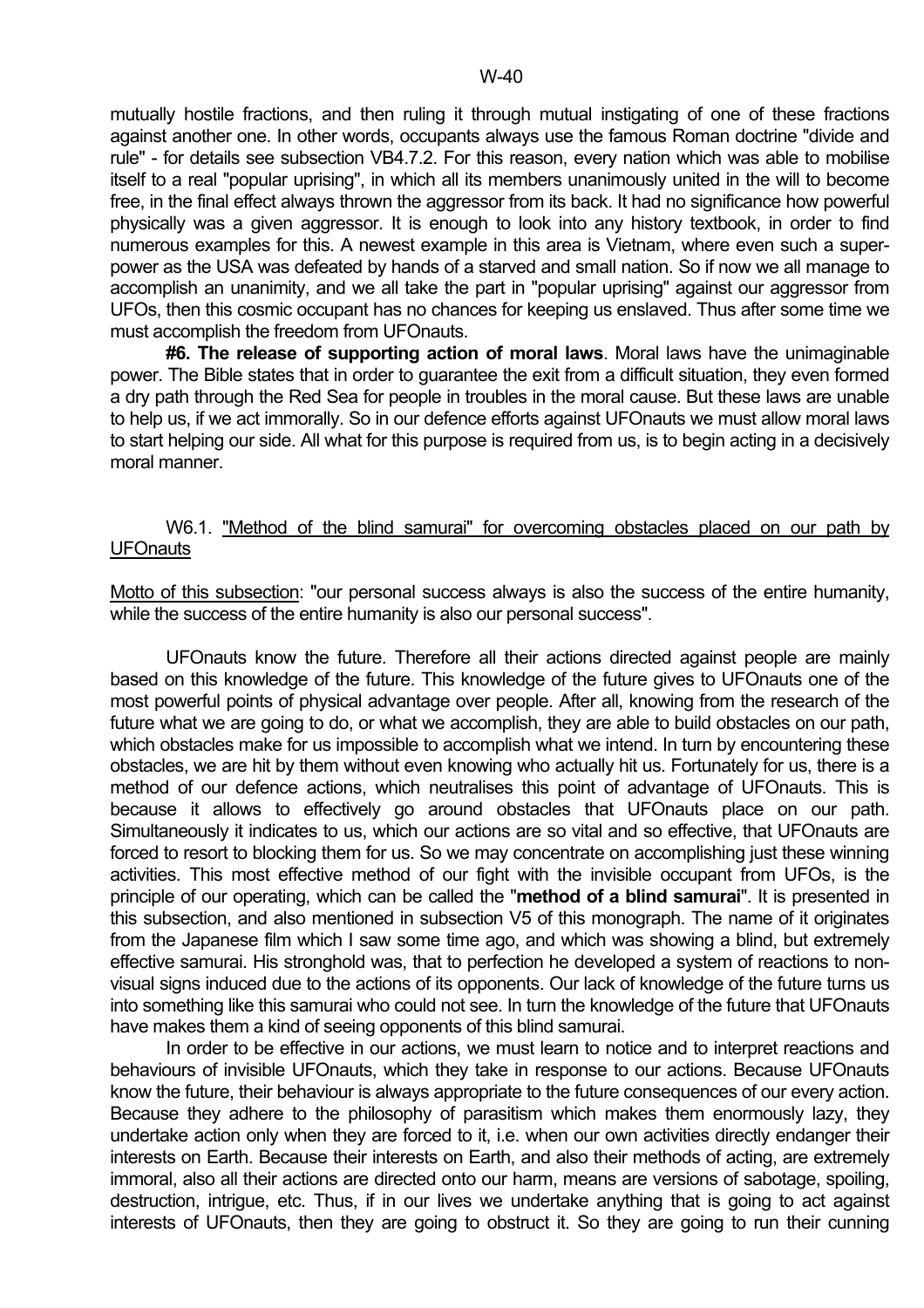obstructing apparatus, i.e. unusual disturbing "coincidences", unexpected obstacles, breaking, delays, negative and discouraging feelings, activities of human collaborators that are programmed to create obstacles, destructive "forces of nature" released technologically, etc. (For further examples of such obstructing actions see subsection VB4.7 of this monograph, or chapter A from treatise [7/2].) Therefore, when we notice, that against any our action this kind of obstacles starts to emerge, which intensely try to make impossible the implementation of this action, then we must do everything humanly possible to carry out this action until the final success.

 If we are to define the method of the blind samurai, then the essence of it could be expressed in the following manner: "**in our life we always should carry out to the successful conclusion all endeavours about which we realise that something is intensely trying to obstruct their completion**". (Although we do not see who actually is obstructing such our endeavours, if the obstacles holding us back act consistently and selectively, then always behind these impediments hide invisible evil UFOnauts who occupy Earth.) If we all unanimously implement this method, then UFOnauts are not able to stop us all. Thus people then will consequently work in the direction of our freeing from these cosmic bloodsuckers. This will happen in spite, that UFOnauts know the future, and thus are able to concentrate their holding back efforts exactly on these individual people, the actions of whom is the most inconvenient for them, and on these our actions, which work against them most intensely.

 Principle of operation of the "method of a blind samurai" is based on a moral law, which in subsection I4.1.1 is described under the name "**law of a highway through a sea**". The name of this law refers to the well-known case described in the Bible, when Moses and Israelites crossed the Red Sea through a path that was created especially for them, after water stepped aside (e.g. see Bible, Psalms 136:13-15, Psalms 106:9, and Joshua 24:6-7). This moral laws states that "if in the situation of a conflict between two sides, one of which acts morally while other one immorally, the side which acts morally is put into a situation without exist by the side that acts immorally, then moral laws automatically form a safe exit from such a trap, even if for this purpose they need to form a highway through a sea". Notice, however, that this safe exit from the trap situation formed automatically by moral laws for the use of the side that acts morally, is always well hidden. Therefore, in order to use it, the side that acts morally must firstly put an effort into finding this exit. This exit never is allowed to be used by the side which acts immorally. The essence of the above moral law is also expressed by various proverbs. Their examples include proverbs: "all roads lead to Rome", or "if a devil shuts doors for us, God always opens small window that we could use". These proverbs realise to us, that every goal can be accomplished even if someone immoral shuts for us the path that we just follow. After all, then powerful moral laws established by the universal intellect come to action and open for us another way, which allows to walk around a given obstacle.

 During the completion of any our actions, which are hold back and sabotaged by UFOnauts, we always must remember about the above moral law. So if UFOnauts sabotage and block for us the way to our goal, that we just follow, then moral laws are creating especially for us another way of accomplishing the same effect. Thus we should neither give up, nor try to use our brut force to overcome the blockade of UFOnauts. The giving up would jeopardise our success. In turn insisting on overcoming this blockade with our brut force would unnecessarily waste our energy. After all, positions that UFOnauts managed to fortify for themselves, usually are extremely difficult to crush. Therefore, instead of fruitlessly attack positions that just were fortified by UFOnauts, we rather should immediately walk around these fortified positions with a fast "**encircling**" manoeuvre through the path that was just open especially for us by moral laws. So we should press towards our goal, not by braking through obstacles, but by gentle walking around them. This means that we should find fast another way around, which encircles the obstacle that was created by UFOnauts. This way around is especially created for us by moral laws, we only need to find it and then use it. In spite of obstacles placed on our path, this way still leads us to the successful conclusion. After we find such an encircling path, we should immediately use it, before the inertial UFOnauts find also another manner to block for us this other way as well.

The source of the extreme effectiveness of the "method of a blind samurai" is twofold. It stems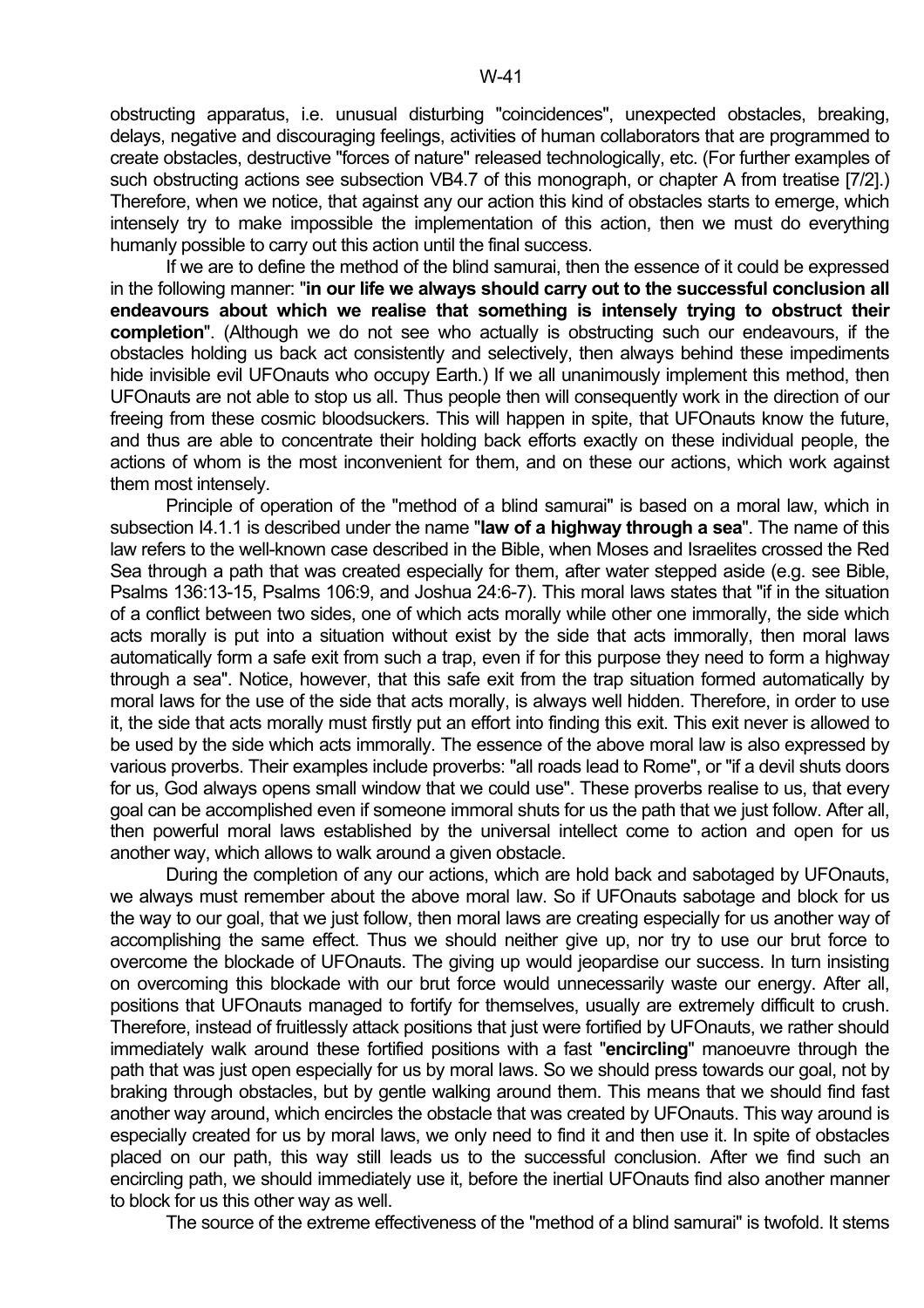from an easy path around obstacles, that moral laws always create especially for us - as explained before, and also from the so-called "deadlock time". The "deadlock time" always appears during learning the future by UFOnauts. This "deadlock time" is simply a period of time which elapses from the moment when UFOnauts change the natural elapse of time by creating against us a given obstructing sabotage, until the moment of time when UFOnauts are able to shift again to the future and see in there, what our reaction for this obstructing sabotage is going to be. If our reaction for a given UFO sabotage is faster than this deadlock time, then UFOnauts are completely powerless and are not able to block for us also this our reaction. Therefore the method of a blind samurai stresses: **if you meet in your life any obstacles which you suspect are created by UFOnauts (devils), then you must find a path around them and use this path immediately - because when you postpone this encircling manoeuvre for later, UFOnauts will create further obstructions which will make for you impossible also such walking around these original obstacles**.

 How this deadlock time works, I will try to explain on the example of a UFO sabotage which actually took place, and which I managed to encircle. On Monday, 3 February 2003 I tried to send on the internet discussion list of totalizm@hydepark.pl an email which contained a vital information. It informed about a series of powerful sabotages to which UFOnauts subjected all internet sites which revealed the surprising truth, that "totalizm flashed throughout the world from the East to the West" as I explained this more exactly in subsection A4 of this monograph. But UFOnauts who know the future realised that I am going to write this vital email. So they arranged a series of sabotages, which make impossible for this particular email to be written and then send to people who were interested in it. One of these sabotages depended on damaging software in the only server from which I could send this email to the totalizm discussion list. (This is because the list accepted only my emails send from this particular server.) So when I tried to send this email, it turned out that, amongst others, my internet account has intentionally destroyed by UFOnauts command "paste". Normally this command would allow me to copy the content of this email from a diskette - I prepared this content earlier in my house. (Note that the command "paste" is a reversal of the command "copy".) It meant that from research on my future UFOnauts already discovered, that I am going to copy this particular email from my diskette, and thus for posting it the most vital is this "paste" command. In order to make impossible for me this sending, they destroyed this one command. Fortunately for us, but unfortunately for UFOnauts, while preparing this sabotage, because of the "deadlock time" UFOnauts could not find out what my reaction will be when I discover the obstruction that they just created. After all, this my reaction was NOT a part of the original course of time. In the original course of time this sabotage of UFOnauts was absent, thus there was also no information in the future about my reaction when I discover this sabotage. This means that while preparing this sabotage UFOnauts were unable to read from the future, what I am going to do, when I discover this sabotage. So they also could not prepare their counter-action to my reaction. When I discovered the destruction of the command "paste", I decided to immediately walk around this command - as this is recommended by the method of a blind samurai. After all, moral laws already prepared for me a path around this obstacle - I only needed to find this path. I quickly managed to find this path. It turned out, that instead of trying unsuccessfully copy my email with the use of this damaged "paste" command that refused to work, I can send this email to this damaged server from another my internet address which I had and in which the command "paste" still worked well. So I did so. Because this my reaction was not a part of the original course of time, and also because I completed it instantaneously after I detected the original sabotage of UFOnauts, UFOnauts had no way to prevent it. After all, in order to learn about it, they needed to travel to the future after their previous sabotage was detected by me. But in order to do it, they needed a bit more time than the time which I needed to walk around their obstacle. This additional time, which UFOnauts needed to discover from the research on the future what is going to be my reaction to their original sabotage, is this "deadlock time" that I am trying to explain here. But I was not waiting with my reaction until this deadlock time finishes. Thus UFOnauts had no chance to prepare a next sabotage that would make impossible also my reaction to their original sabotage. What the above example is trying to realise, is that during the use of the method of the blind samurai, our walking around obstacles created by UFOnauts must be carried out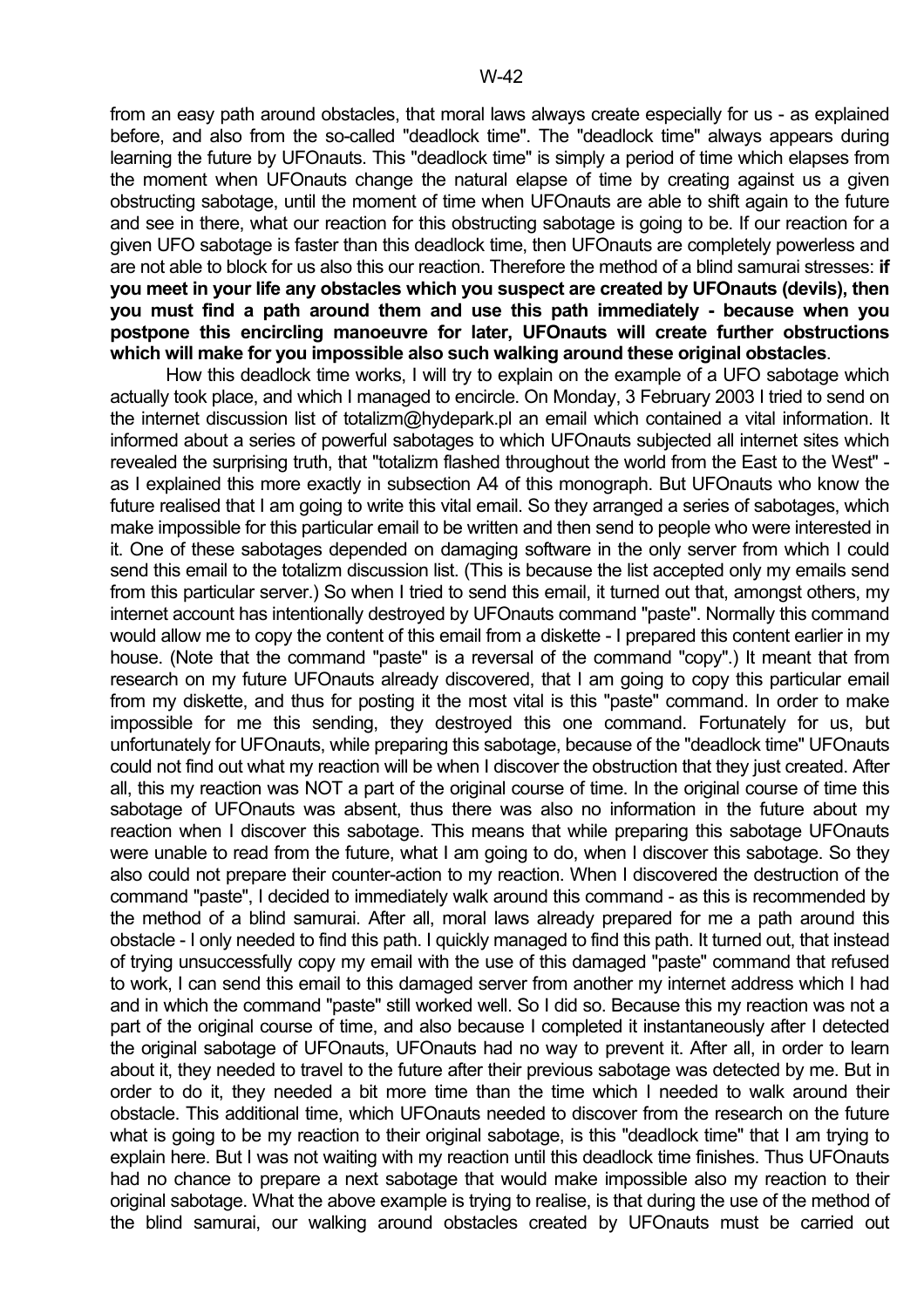immediately after we discover these obstacles. Only then this "deadlock time" does not allow UFOnauts to develop a manner of counter-acting against whatever we are going to do.

 Since the time when I developed the method of the blind samurai, I always try to use it consequently. Practically this method is my most frequently used method of defence against UFOnauts. It works reliably all the time - if is used properly. The interesting observation that I make while repeating it many times, is that for every obstacle that UFOnauts create immorally on my path, moral laws simultaneously create an easy path around this obstacle. Only that this path is always well hidden, and needs to be seek actively. So practically every such an immoral obstacle created by UFOnauts can be easily walked around, if only I put an effort to actively seek this easy path around it. In many cases I was shocked to discover, that such an easy path around an immoral obstacle of UFOnauts, was created by moral laws especially just for a given obstacle. As soon as I solved a given case, the path disappeared. The more I observe the work of moral laws in action, the more sure I am, that behind the operation of these laws a powerful intelligence hides, which behaves rather like a living super-intelligent creature, than like a force of nature.

## W6.2. "Method of Jesus" for winning confrontations with a physically more powerful aggressor

 UFOnauts are extremely aggressive. They attack each one of us continually. Only that they do it in a hidden manner. Means frequently they attack us indirectly with hands of human traitors programmed by them hypnotically. So, from the point of view of frequency of appearing, the confrontation of such aggressive attacks of mannequins of UFOnauts, or UFOnauts themselves, takes a second place just after overcoming the obstacles placed on our path by UFOnauts. This means, that our defence fights against such aggressive attacks, we are forced to carry out continually during our invisible struggle with UFOnauts. In the quantitative sense, they are second in frequency of appearing, after the discussed in previous subsection need to overcome obstacles placed on our path by UFOnauts. In order to win these continuous confrontations with mannequins of UFOnauts, and with UFOnauts themselves, we need a knowledge of another effective method of our moral defence. After all, the "method of the blind samurai" described previously looses a lot of the effectiveness in the situation of a direct conflict or confrontation. This subsection describes such a simple and highly effective method of moral winning confrontations with a physically more powerful aggressor. This method is already proven in action, and sure in outcomes. It is called here the "method of Jesus", because Jesus was the first who used it practically on Earth, and who demonstrated to us how it should be applied properly.

 The principle of operation of the "**method of Jesus**" is based on the action of the moral law, which in subsection I4.1.1 is described under the name of "the law of automatic transformation of a moral victory into a physical victory". This moral law was programmed by the universal intellect just in order to make chances even for people who are undertaking an uneven defence fight against an aggressor that exceeds them with the physical force. It works in a very amazing manner. Namely, in every fight or confrontation, which finishes with a physical defeat of the moral winner, this law causes an automatic transformation of the moral victory into a physical victory. This transformation is carried out by moral laws themselves. So it occurs even if the moral winner does not want, or for some reasons is unable, to struggle further with the enemy that just defeated him or her physically.

 Let us now explain the operation of the moral law utilised in the "method of Jesus". We start from reminding ourselves, that according to totalizm every confrontation is simultaneously carried out in three dimensions. Namely these are dimensions: physical, emotional, and moral or intellectual - for details see subsections JE3 and JC11.8. Therefore, the outcomes of every confrontation are also three separate wins and three separate defeats, namely physical, emotional, and moral. Unfortunately, in normal circumstances we overlook two of these, concentrating our attention on noticing only the physical win and the physical defeat. Of course, these physical ones are the most visible to everyone, and the most counting. After all, they decide what happens to both sides of a given confrontation or fight, immediately after the fight is concluded. For example, if the confrontation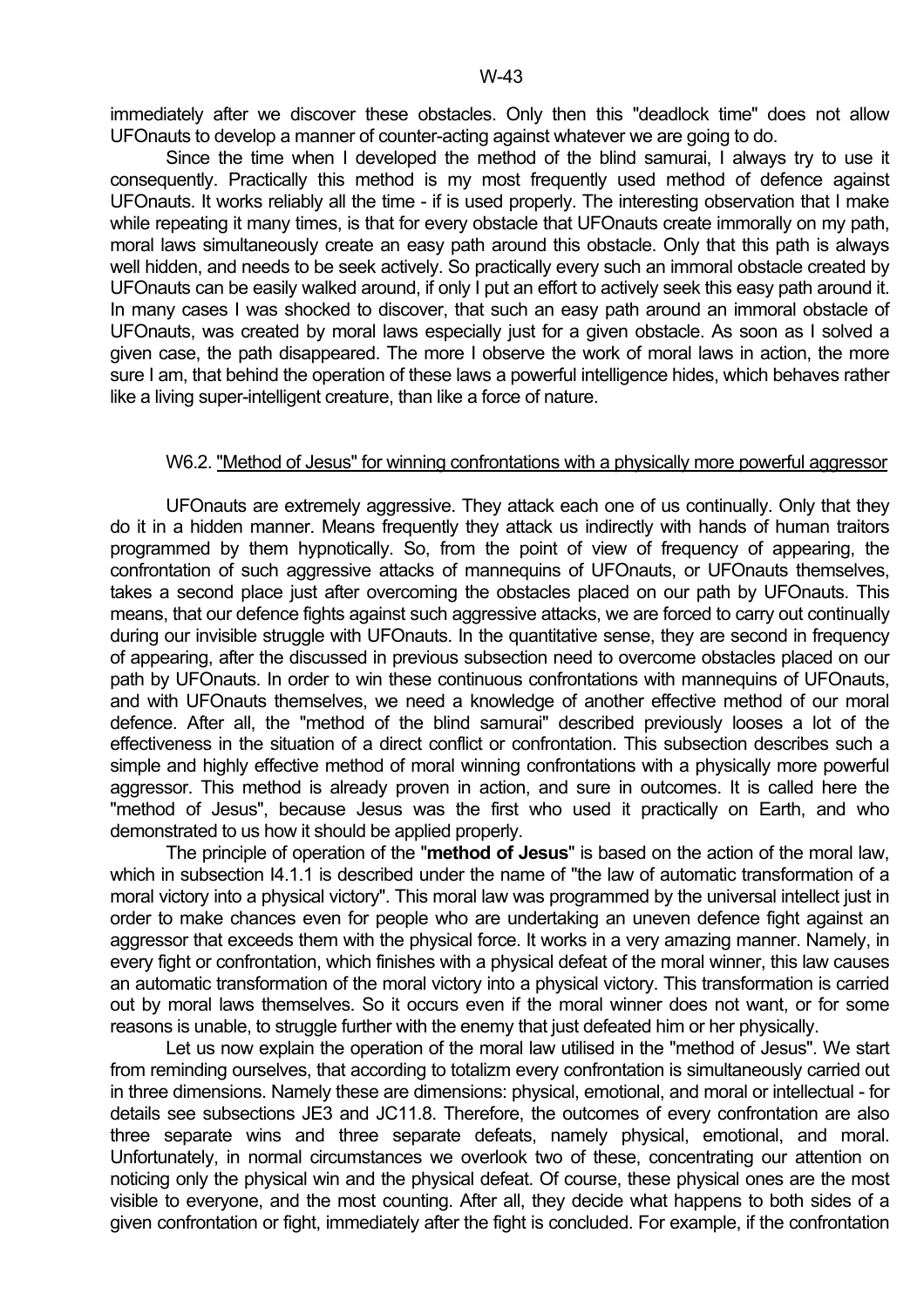has a military character, then the physical winner usually simply kills the looser. But there is a problem with this physical win. In order to secure it for ourselves, we need to decisively dominate over the opponent in e.g. physical power, techniques, weapon, skills, wisdom or cunningness, etc. Unfortunately, in situations when someone is attacked and forced to defend himself or herself, this decisive domination is usually on the side of an aggressor. The attacked side usually has only the moral advantage over the aggressor. So in order to make chances even in every defence fight, the universal intellect established this moral law, which in subsection I4.1.1 is described under the name of "**the law of automatic transformation of a moral victory into a physical victory**". What this law actually does, is to invalidate in all conflicts the physical win, if this win does not coincide with the moral win. So if for example in a situation of defence, physically wins the aggressor, but morally wins the defended, then moral laws invalidate this physical victory. They do it automatically, exclusively through their own action. With the elapse of time they transform the moral winner into the physical winner. Simultaneously the physical winner which is also the moral looser, becomes a physical looser.

 Just such an action of the moral law discussed here is documented by numerous examples, both current and historic ones. If we look carefully around us, then we find a huge number of situations in everyday life, when this moral law works exactly in the manner described here. A best amongst these examples is the one presented in subsection I4.1.1, when Jesus lost physically, but won morally. So with the elapse of time his physical defeat was transformed by moral laws themselves into the physical win. The action of this law is expressed in proverbs as well. For example, in a simplified manner it is described by the proverbs "out of something bad always something good comes out" or "nothing so bad in which there is not something of good". The actual work of this moral law is also displayed by almost all aggressions from human history. Whenever there was an aggression in human history, and the physical winner of this aggression was simultaneously the moral looser, this law went into the action. So during analysing of our history, we can notice work of this law in outcomes of almost every aggression. Unfortunately, so far this law was unknown to people to the full extend. So people were unable to use it routinely in their confrontations. After all, it includes several additional conditions, which must be fulfilled in order this law works for someone in practice. The most vital of these conditions is, that the moral victor must display a "moral" behaviour during the confrontation. Just because this one condition was broken, for example the medieval confrontation between the Inquisition and "devils" - as then UFOnauts were called, finished with a physical victory of UFOnauts. And this physical victory of UFOnauts was not transformed into their defeat, simply because the Inquisition was behaving "immorally".

 Let us explain now, how practically keep winning our defence fights and confrontations with mannequins of UFOnauts, or with UFOnauts themselves, through the practical use of the "method of Jesus" described here. For this, our defence actions during such moral defence confrontations should follow subsequent steps of the following procedure:

 **#1. Accept the defence fight**. We confront our enemy without any fear, because moral laws are with us. So we act and behave as if we are of equal force as our enemy is, and as if we are able to win also physically. We are not allowed to become scared by the fact, that the enemy is dominating us with the physical power. The reason is, that for the moral law applied in this method do the actual work, we must accept the fight, defend ourselves actively against our enemy, and carry the fight through to the final conclusion. If we surrender without any fight, this law is not going to work for us. Also, during this confrontation we must do everything in our power, to try to win the fight physically. We are not allowed to accept in advance, that we are going to be defeated physically, and therefore to not undertake the fight, or to carry it through below our real capabilities.

 **#2. Secure witnesses of our defence fight**. This means, that we must find our witnesses, who are going to see our defence fight, know details of it, and report later everything to other people. Jesus in his defence fight had 12 witnesses - his disciples. In our case we should try to have as many witnesses as it only possible in our particular circumstances. The more witnesses we have for a given confrontation, the faster moral laws will act, changing our physical defeat into a win. Our witnesses cannot be the same people that attacked us. All these witnesses must be informed by us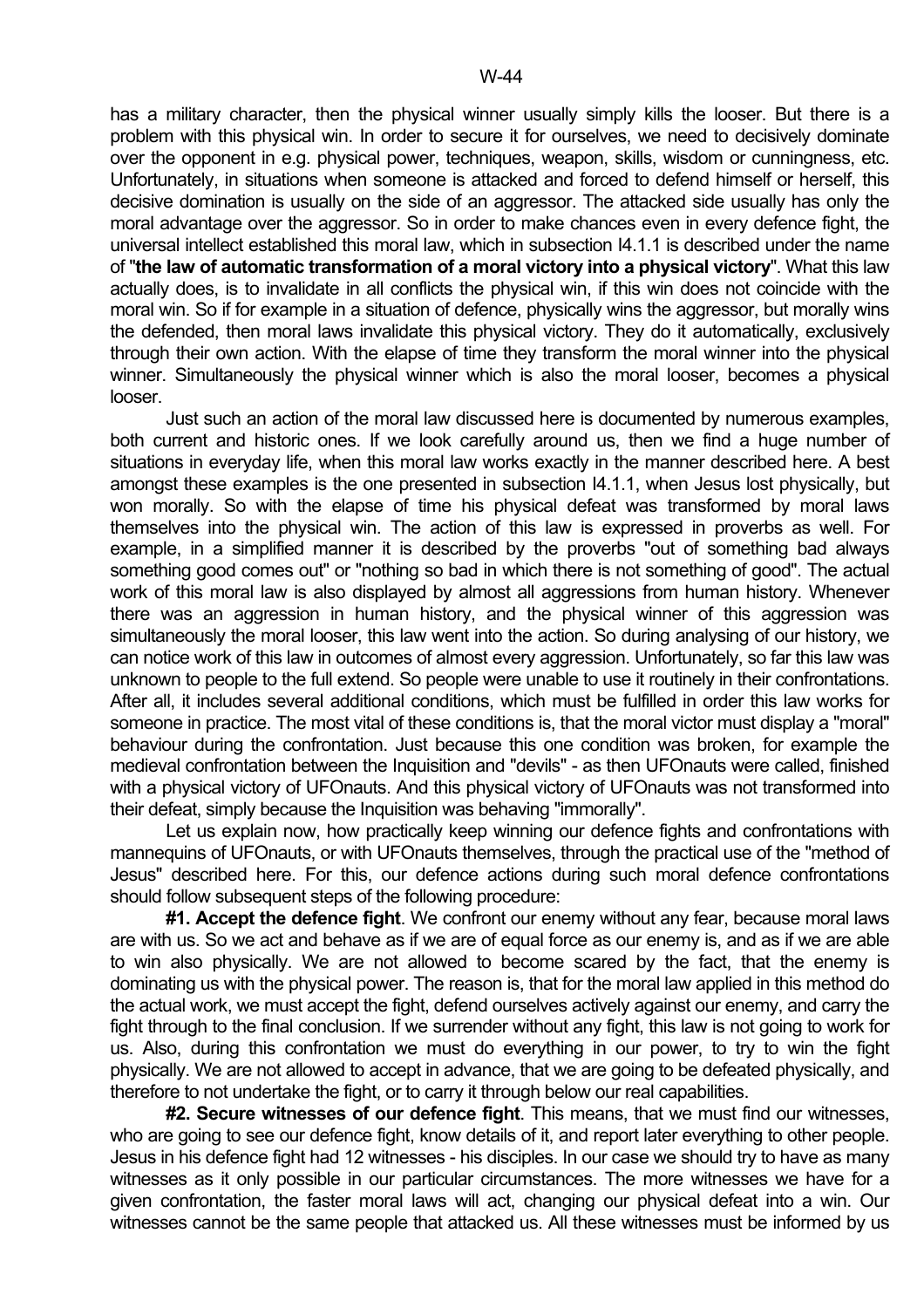exactly and honestly about all details of our fight. No part of the fight should be kept secret. Furthermore, we must also make sure, that our fight is carried out in public, means in the presence of at least one our own witness. When our enemy insists that the fight is carried out without witnesses, we must find a way to have our witness with us. For example, when in past my superiors manipulated by UFOnauts ordered me to meet with them, and I knew in advance that these meetings become arenas to attack me, I make sure that either representatives of trade unions, or my professional colleagues are present with me.

 **#3. Shift the fight to the moral arena and win it on this moral arena**. This step means, that to both, our enemy, and our witnesses of the fight, from the very beginning until the end of fight, we document thoroughly and convincingly, that it is us that stand on the side of morality and justice, while it is our enemy that insists on immorality, harm, and injustice. If our fight has a defence character, then we do not need to be geniuses to win morally after shifting the fight into such moral arena. After all, the enemy who attacked us, breaks for this attack a lot of moral laws, principles of ethics, rules of moral behaviour, etc., etc. Furthermore, moral laws and the universal intellect (God) always in such a case are going to be with us, passing to us discretely various ideas and ammunition that we need in order to morally win our defence.

 **#4. Extend our moral fight also to physical and emotional fields**. As I explained it at the beginning of this subsection, we always carry out a fight on three fields: physical, emotional, and moral. The larger is the number of such fields and directions in which we accomplish a moral win, the faster, more clearly, and more deeply, moral laws transform our physical defeat into a physical victory. Therefore, apart from the moral field, we should also try to win the moral side of our fight in the remaining two fields, i.e. physical and emotional, even if we loose the same fight in these two fields. And so, in order to win the moral side of the fight in the emotional field, we should show during the confrontation a respect to our enemy, we should also treat the enemy friendly, polite, without a hatred, we should not swear at enemy, etc., etc. In turn to win the moral side of the fight in the physical arena, we should use only the allowed means of fight, we should not fight dirty, we should not use traps, treason, blackmail, hitting the close ones of our enemy, etc., etc. In other words, whatever we do during this fight, it must be done in a "moral" manner - means done in an exactly opposite manner as UFOnauts always do it. We are not allowed to do anything that could break moral laws. Of course, when we defend ourselves, it is an easy task. After all, moral laws are on our side. Furthermore, on every occasion we must emphasize and make clear to everyone, that we act morally, that we stand up for a moral cause, and that the morality is on our side. This is because only in that way we accomplish and emphasize our moral victory in all fields, that accompany our physical loss. Some time later, moral laws are going to automatically transform this our moral victory into a physical victory.

 **#5. Help moral laws to accelerate the transformation**. After the confrontation finishes with our physical defeat but moral victory, we should try to help moral laws to accelerate the transformation. Although in case of a moral victory, our physical defeat is going to be changed automatically into a win, moral laws just by themselves work rather slowly. So in normal cases, when we depend exclusively on their own action, the transformation of the defeat into a win may take the same amount of time as the fulfilment of karma. But this slow process can be significantly accelerated if we help moral laws. So if for example our physical defeat depends on the loss of job, then instead of waiting until the action of moral laws finds for us a new job, we rather should ourselves start to actively look for another work. Then the job will come about much faster. What more interesting, the new job always turns out to be much better than the job about which we had our confrontation. It looks almost as if moral laws compensate for us not the situation from before a fight, but a situation that would exist if we physically win this fight. If the defeat depends on destruction of something, then instead of waiting until moral laws cause that it is rebuild for us, we should ourselves start this rebuilding. Again, after we rebuild it, always turns out that it, and us, are much better off than before the confrontation. Etc., etc.

 In situations of being attacked somewhere far from a copy of this monograph, in the heat of battle we can forget subsequent steps of the above procedure. After all, there is several of these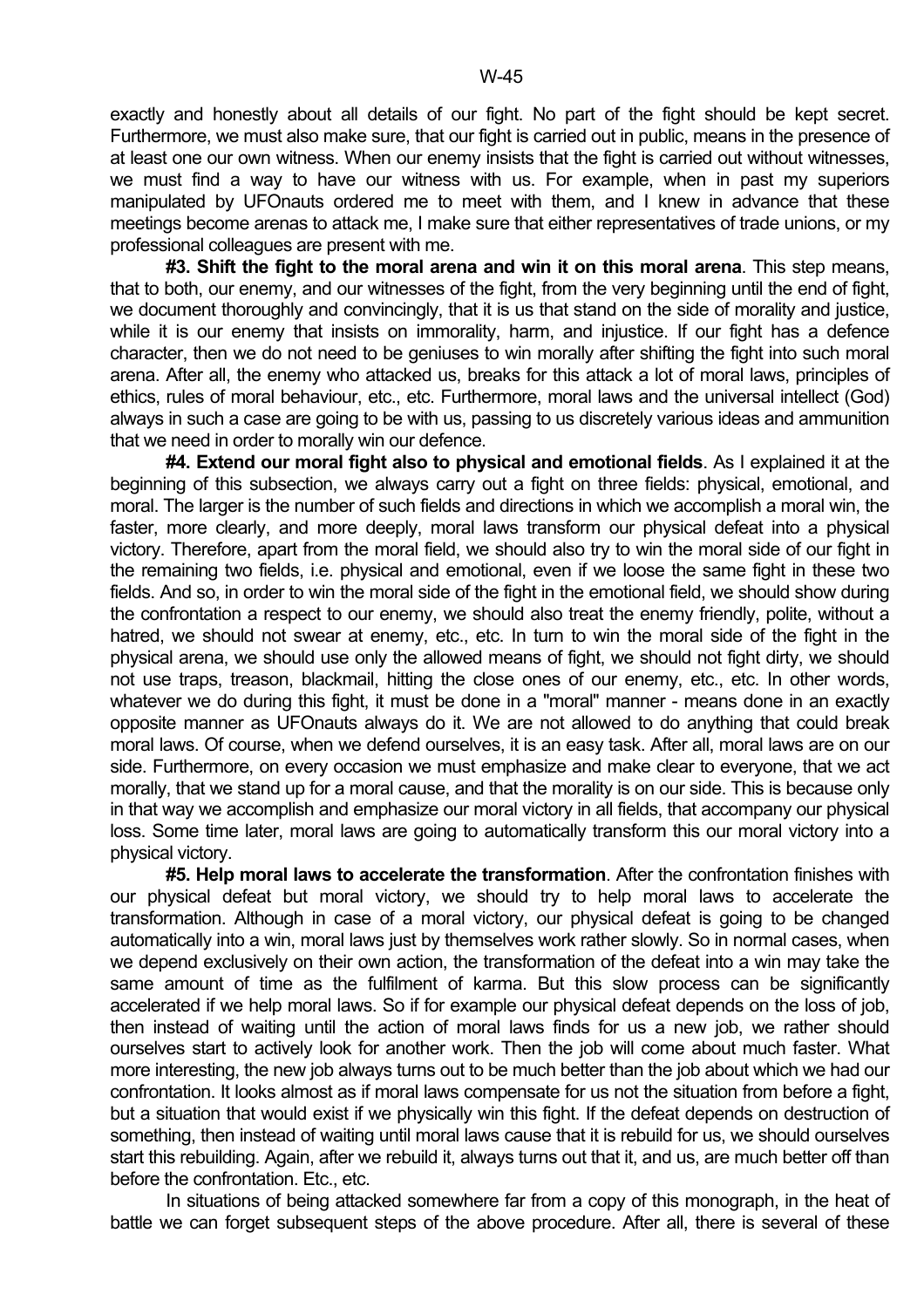steps. Then it is worth to remember, that in order moral laws work for us, important is to fulfil only three key conditions, namely (a) to stand up against our enemy and to carry the defence fight through, (b) to have our own witnesses of this fight, while these witnesses must be people other than the ones who attacked us, and (c) to win the moral side of the fight in eyes of our witnesses. These three conditions are usually being prompted to us anyway by our own organ of conscience during every defence fight. So even in the heat of a battle we are not going to forget them. Thus, the skill of moral defence fights boils down to just making the effort of actual implementing these conditions.

 The final outcome of an actual work of the above procedure, is that with the elapse of time a quite amazing transformation of situation takes place. This transformation invalidates the physical win of the side which was defeated morally. This in turn means, that some time after a given confrontation, we always are rewarded by landing in circumstances, as if we won physically a given confrontation or fight. In turn our enemy is going to be punished by landing in circumstances, as if this enemy lost the fight physically. Of course, moral laws will not eliminate the memories of the fight itself in all participants and witnesses, the memories of feelings that the fight produced, the physical consequences of the fight, nor the moral lessons that a given fight provided to all involved. All these are permanent. The only thing that this rewarding transformation carried out automatically by moral laws restores to the state from before the fight, is the situation of the side which physically lost the fight but won it morally. But this rewarding restoration will be limited to only the matter about which the fight was carried out. In turn the side which wins the fight physically but looses it morally, is going to be punished by moral laws through automatic shifting to the situation in which would be if the fight was lost also physically. This punishing shifting to the situation of the defeat, is also limited to only the matter which a given fight concerned. The most amazing in this "method of Jesus" is, that in spite each time such an automatic transformation of the physical loss into a win, while the physical win into a loss, is carried out in a different manner and in a different span of time, still it always definitely takes place, and we are allowed to count on it, as on an absolute certainty.

## W6.3. A "method of emotional blaming those truly guilty" that effectively decreases our pain

 In subsection I4.1.1 described is a moral law, which I call there the "**law of punishing those who blame unjustly**". The work of this law causes, that "if the blame for causing our pain we push onto someone completely innocent, then we are going to feel this pain twice as intensely as we would feel it if we push the blame onto someone who is truly guilty of this pain". The mechanism of acting of this law is based on the action of karma explained in subsection I4.4. Namely, in each case when we emotionally blame someone for our pain, the karma for this pain is sent to registers of this someone. But if this person is innocent, and receives this karma without actually deserving it, the organ of karma management of this person is sending to us back an exact copy of what we just sent out. In turn this copy duplicates our pain and escalates for us consequences of it.

 Just such and no other action of this moral law obviously was designed by the universal intellect to inspire people for searching the true causers of every their pain, and also to discourage people from thoughtless or vicious blaming for each their suffering nearest "escape goats" which happen to accidentally found themselves nearby. Furthermore, this moral law forces also people to keep open minds. After all, the great majority of the pain that everyone experiences on Earth, originates from dirty tricks played on people by UFOnauts. So to get rid of the pain that originates from such dirty tricks of UFOnauts, one firstly needs to believe that UFOnauts do exist at all. This means, that only people who do not close their minds to the existence of UFOs and UFOnauts are able to truly benefit from this moral law. In turn just typical sceptic and close-minded people never are able to even try finding out whether and how this moral law works.

 The moral law discussed here gives to our hands a very simple but extremely effective method of defending ourselves from painful tricks that are played on us by UFOnauts. After all, in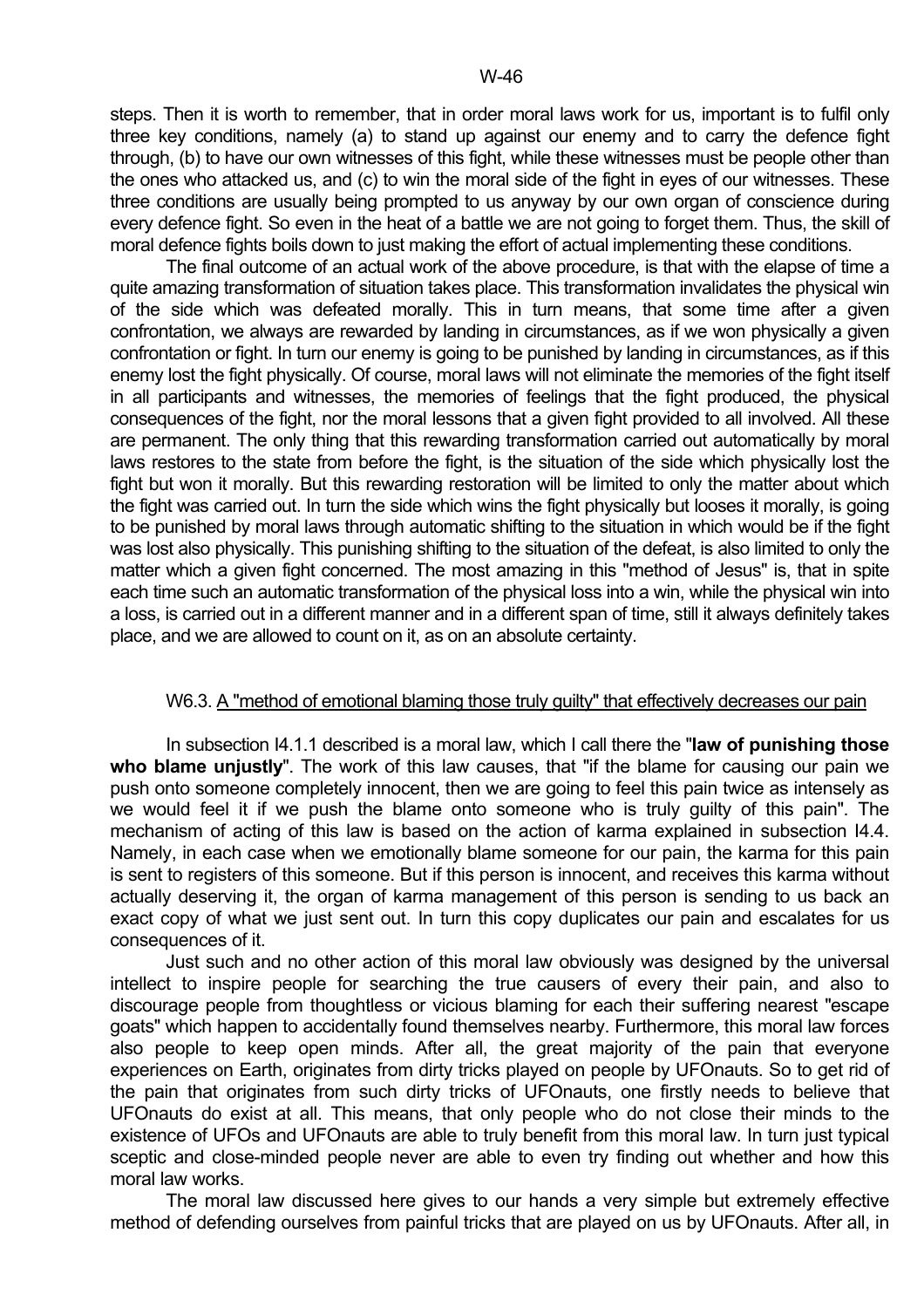order these dirty tricks are only painful half as much, it suffices that the blame for causing them we emotionally push on UFOnauts, not on people whom UFOnauts try to use as "escape goats" for taking the blame for these tricks. So from the moment when I discovered the action of this moral law, each time something costs me a lot of pain and I know or suspect that it originates from UFOnauts, I immediately activate this method. In order to activate it, I simply sit for a short while in some quiet place where I am able to concentrate, I close my eyes, and in my imagination I like take my pain and "transfer" it to someone who in my imagination symbolically represents a UFOnaut that originally caused this pain. Usually I imagine this UFOnaut in my mind as an anonymous creature with a UFOnaut mask covering his face, similar to the mask shown on the front cover of the book "Communion" or shown on my web page "evil.0me.com". In this action of "transferring my pain" onto this imagined UFOnaut I put the entire charge of feelings that at a given moment I am able to generate in myself. (According to what I explained in subsections I5.7 and JE5.3, in order my transfer of the pain and karma to a UFOnaut is effective, I must generate in myself the so-called "above threshold level of feelings".) In this mental sending of my pain to this UFOnaut it is not important whether I know and clearly are able to imagine this UFOnaut to whom I am sending my pain. It is enough when I imagine him or her just symbolically in a manner that then is coming to my mind. After all, my organ of karma management knows exactly which UFOnaut is really guilty, and without any error charges with my pain that guilty one. If my pain persists also some time later, each time when I conscientiously feel, I direct it to the same UFOnaut with whom after the first concentration I already have the karmatic link regarding this particular pain. In such a simple manner I accomplish transferring on a guilty UFOnaut karma for a given pain – as I described this exactly in subsection I4.4 of volume 5 of this monograph. Also I always notice, that almost immediately after the first transferring to UFOnauts the karma for a given pain, my own suffering and pain clearly decreases by at least a half.

 The method of decreasing my own pain described here I utilise with really shocking success starting from last months of 2003. Since I implemented it, I noticed that the total volume of the pain that for various reasons I experienced, decreased by at least a half. Most effective the method described here turned out to be in all these cases, when previously I used to blame myself for the pain that I used to experience. In my own case examples of such cases include: night dislocation of a disk in my back spine and the powerful pain that I felt next day, morning pain on the back of my neck (previously I thought that it originates from sleeping on a wrong pillow), pain in joints (of rheumatism like), migraines, sore throats, and unexpected tooth aches. In past, whenever one of these pains got me, I always used to blame myself for it. So I used to tell myself, that e.g. I should not lift heavy objects in a previous day (in case of the back pain). Or that I should buy myself a softer pillow (in case of the pain on the back of my neck). Or that I should not jump or walk fast (in case of the pain in any joint). Or that I should not work so hard (in case of a migraine). Or that I should not eat fried food or have cold drinks (in case of sore throats). Or that I should not eat sweets (in case of tooth aches). But later I discovered that each one of these pains appears in the morning, after the night during which I was abducted to a UFO. So according to the method described here, I started to transfer to UFOnauts the karma for these pains. The effect was astonishing. After I transferred the karma with my feelings, the pain not only that rapidly decreased, but in many cases almost immediately disappeared completely. So this transferring of the pain to UFOnauts turned out to be equally effective as some miraculous method of self-healing. My later analyses of the mechanism of such immediate self-healing led me to a conclusion, that it resulted from not directing to myself any more the karma for causing a given pain. When instead of directing this karma to myself, I started to direct it to the actual culprit from a UFO, a given pain ceased to be self-sustained by my recycled karma and stopped to be escalated that way. Thus it immediately disappeared. So now I have an experimental basis for strongly recommending to the reader to try on himself or on herself this method of "karmatic like self-healing". After all, the practical implementation of this method requires only a small period of concentration when we send to UFOnauts the karma for our pain. In turn effects of this method are truly astonishing.

When I described this method here, I was aware that for people who are sceptical about evil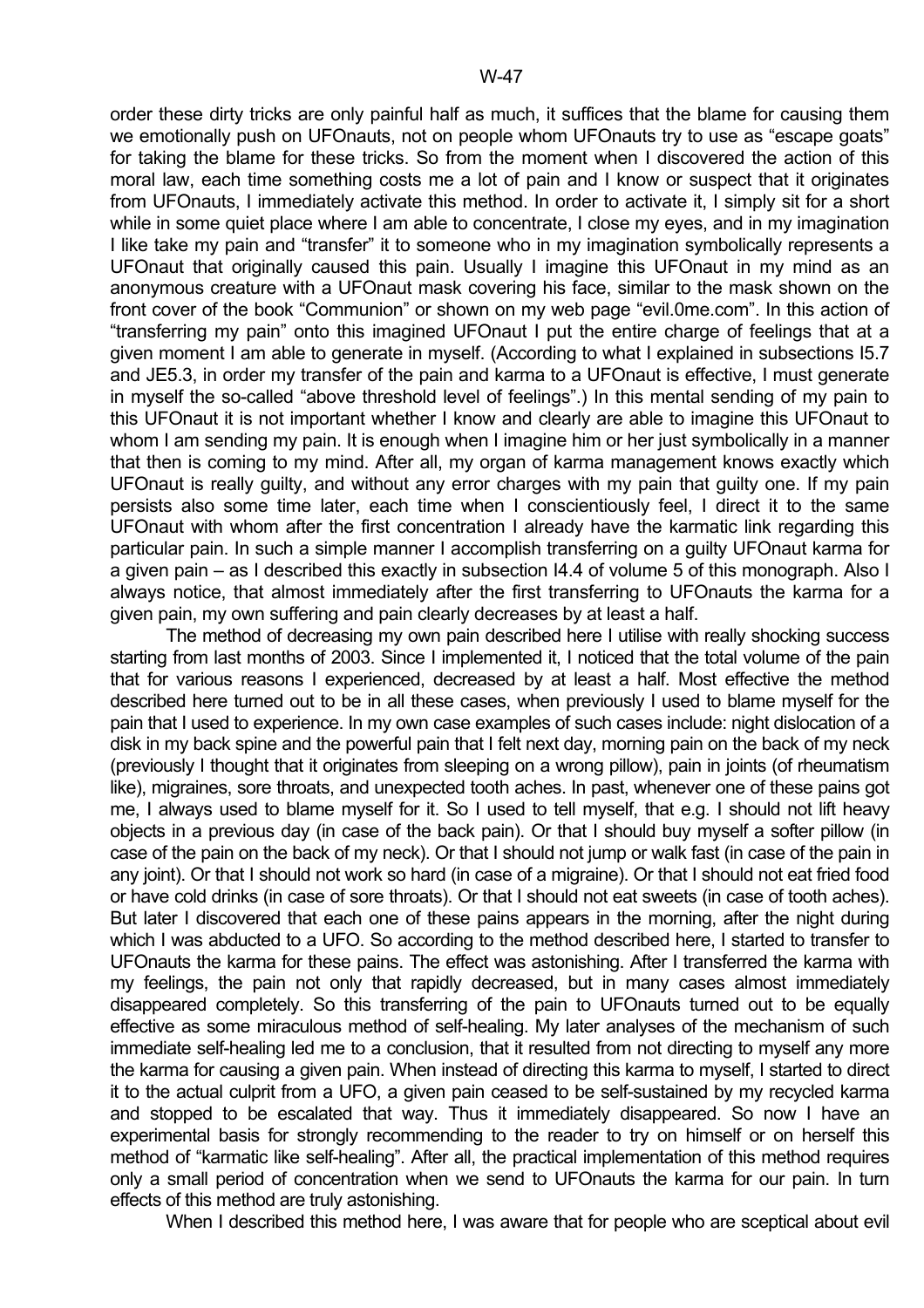deeds of UFOnauts, it is going to sound like a description of effects acupuncture to someone who does not believe in the "chi" energy. But independently how incredible this method may sound, it actually works in practice and was already proven in action many times. So instead of speculating whether this method has a sound and scientifically justified foundation, just simply use it, and see for yourself that it really works.

#### W7. Our anonymous allies from space and forms of their assistance

 To complement the information from previous subsections, there is a good time to mention now our totaliztic allies from stars. This is because numerous facts indicate, that without knowing about this, independently from a parasitic occupant and enemy oppressing us here on Earth, we also have anonymous totaliztic allies helping us from somewhere in the huge cosmic space. These allies are cosmic civilisations, the appearance nor origin of which we did not learn to distinguish from the appearance and origin of our parasitic occupant. But the philosophy of these allies is clearly coinciding with the totalizm described in chapter JA. This subsection is to provide a summary of whatever was possible to establish so-far about these our totaliztic allies from stars.

 Our totaliztic allies from space continually carry out activities on Earth, which are clearly aimed at providing help and support for humanity. Their intense and systematic supporting activities, try to accomplish the following goals on Earth:

 (a) Realise to us the fact of the existence of UFOnauts, and their continuous occupation of Earth.

(b) Improve our view of the universe, and spread the totaliztic philosophy on Earth.

(c) Lift moral standards of humanity.

 (d) Help humanity in accomplishing the level of technological and scientific advancement, at which we would become even to UFOnauts that occupy us.

 (e) Organise "supplies of weapon" for us, described in subsection P3.2. For example, from these allies originate the "supply of weapon" in the form of the telepathic pyramid described in subsection N2 and in treatises [7/2] and [7]. Also from them originates the revealing device described in subsection N5.1.1 and in the Polish treatise [7B]. The UFOnauts that occupy us are trying to suppress vigorously the completion of both these devices on Earth. The existing evidence indicates also, that from the same anonymous allies originates the "supply of weapon" in form of the telekinetic influenzmaschine described in subsection K2.3.1. Unfortunately for us, UFOnauts already managed to block and prevent the dissemination of this wonder device on Earth. For this purpose UFOnauts used manipulations on minds of members of the religious community Methernitha - for details see subsection K2.3.3. Furthermore, it is highly probably that our anonymous allies gave to us designs of many further advanced devices, which exceeded their times, for example the alarming device for warning about incoming earthquakes, which is described in subsection N6.1.

 Unfortunately, for reasons that are not verifiable for us, these our well-wishing allies from stars have serious technical problems in communication with people. I deduced, that UFOnauts which occupy us, must refuse to give them a physical access to our planet, and probably threaten with a military attack if the allies try to help us physically. However, all signs indicate, that they used to arrive to Earth in ancient times. After all, it must be them from whom e.g. the philosophical foundations originate for the only religion on Earth, which has a decisively totaliztic orientation, means Christianity. Because of this lack of a physical access to Earth, our cosmic allies intervene rather rarely into our affairs. Their interaction with us does not have a physical character, and is always carried out at a distance. Their actions do not have the effectiveness that is required to get through the thick skins of humans and our lack of finesse. In turn their methods are not so direct, so well aimed, nor so effective, as the counter-acting methods of UFOnauts. So it looks, that because of the physical cutting off their vehicles from the direct access to Earth, they are forced to act exclusively at a distance. Thus they contact us only with the use of telepathic telescopes and projectors described in subsections N5.1 and N5.2. This in turn means, that they act without sensing the exact situation on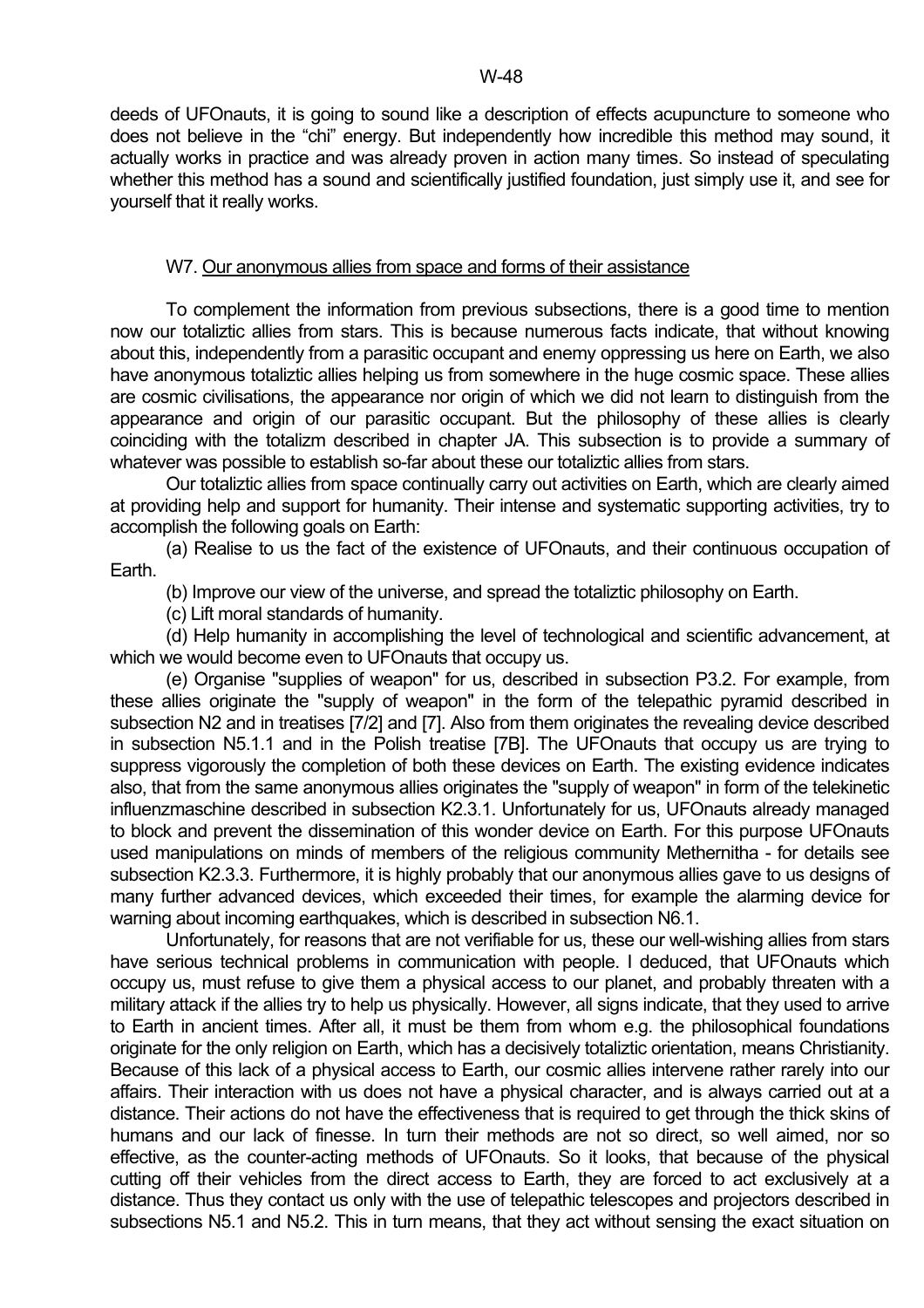Earth. Unfortunately for us, sympathetic for our fate activities of these totaliztic aliens, are quite effectively neutralised by UFOnauts. Thus their efforts of giving us a helpful hand, so-far seem to be rather not so successful.

 One of the vital tasks in our self-defence against the cosmic aggressor from UFOs, amongst others should also be to increase the effectiveness of the assistance given to us by these cosmic allies. In order to increase this effectiveness, we need urgently address at least two problems. These are:

 **#I. A reliable system for the technical implementation of their supplies of weapons**. We must introduce on Earth some kind of effective system of a fast recognising and implementing "supplies of weapons" received from these anonymous allies from stars. A first idea for such a system is described in the Polish treatise [7B].

 **#II. Manners of distinguishing between our cosmic allies and our cosmic enemies**. We also must learn how to distinguish precisely cases when we have a contact with our cosmic allies, from cases when we deal with hostile UFOnauts that only impersonate our allies. The problem boils down to the fact, that UFOnauts know about the existence of our cosmic allies, and are aware of "supplies of weapon" that these allies organise for us. Therefore our occupants from UFOs try to vigorously neutralise the assistance given to us in that manner. This neutralising depends, amongst others, on organising by UFOnauts similar sessions of distant telepathic communication, as these sessions that are arranged by our authentic "suppliers of weapon". But during these false "supplies of weapon", UFOnauts pass to listeners on Earth streams of complete rubbish. Only that the absolute meritorious emptiness of these false supplies of weapon is well hidden behind a nice dressing with scientific jargon and impressive declarations. Many people on Earth have insufficient expertise to distinguish between these true and false "supplies of weapon". So they easily are lead on, by such scientific jargon and impressive declarations of UFOnauts. Therefore amongst people a lot of such false streams of rubbish currently circulates. Some of us take them seriously, thus deepening only the confusion.

 The above emphasizes, that people on Earth are exposed to the activities of aliens from two different "camps" with completely opposite philosophies. Out of these, the parasitic camp currently occupies and exploits humanity. In turn the totaliztic camp tries to help us in our struggle to free ourselves from this occupation and exploitation. Just because of these mutually opposite intentions, the messages and recommendations that arrive to us should be thoroughly checked from the point of view to whose interests they intend to serve. After all, under the smoke screen of helping us, they can originate from hostile, UFOnauts and be intended for our destruction. With regard to information and recommendations which clearly originate from UFOnauts and serve their interests, we must show a high caution and restrain. Similarly with regard to people who disseminate them. In turn this information which is aimed at our good and at freeing ourselves from the occupation of UFOnauts, we should give to it the highest priority of implementation. This concerns, amongst others, also "supplies of weapon" that are send to us by them, including the revealing device described in subsection N5.1.1, as well as the telepathic pyramid from subsection N2 and from treatise [7/2].

 There is an additional difficulty in recognising and in distinguishing between our allies and UFOnauts. This difficulty is the fact, that the access to Earth has not just one, but many different races of UFOnauts. After all, we are occupied by an entire parasitic confederation of aliens. Many different planets and civilisations are included into this confederation. Their representatives differ between themselves in practically every aspect. For example, they differ by their appearance, anatomy, manner of moving, environmental adjustment, level of technical advancement, equipment used, dress, etc.

 Until now I already managed to glean several identification attributes, which can be used to distinguish between UFOnauts who adhere to parasitism, and our allies from space who adhere to totalizm. Here are these attributes:

 **#1. Philosophy**. This is the most vital identification key, which allows to clearly qualify the category to which belong aliens with whom we deal in a given case. In turn this philosophy of specific aliens can be qualified by checking how it coincides with attributes  $(\#)$  and  $(\S)$  listed in subsection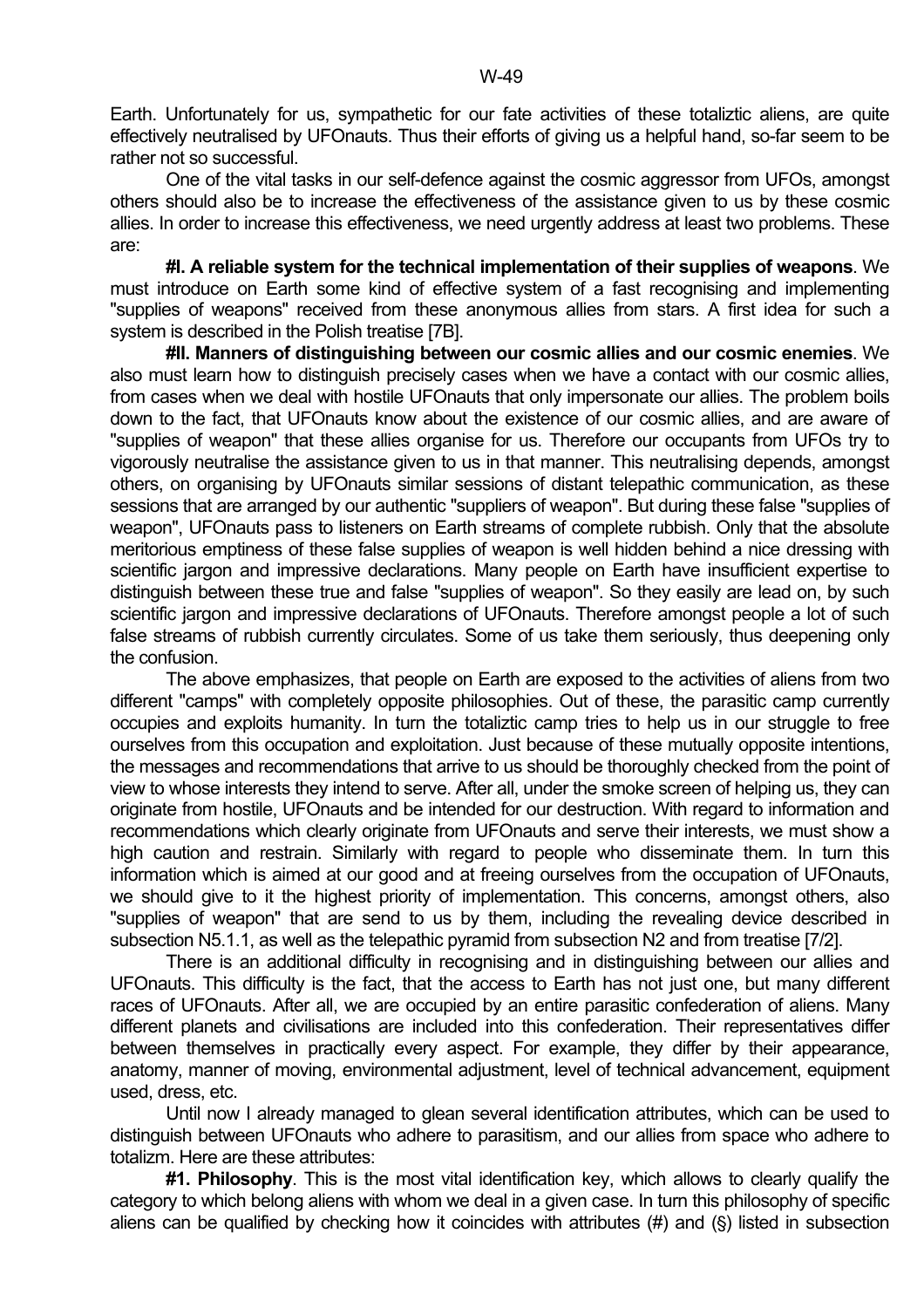JB6. However, in order to be able to use the philosophy for distinguishing between our allies and UFOnauts, it is necessary to get to know quite well whomever we deal with in a given case. An example of such distinguishing with the use of philosophical attributes, is provided in subsection P5.

 **#2. Erasure of memory**. A next attribute which also allows to roughly distinguish between UFOnauts and our allies, is either the erasure of the memory of an encounter, or leaving this memory intact. Our occupants from UFOs never are able to refry from erasing at least a part of our memory. So even if they abducted us just for propaganda purposes, and almost an entire abduction is an arranged theatrical spectacle, still they erase a part of the memory of this encounter. In such a case the erasure of this memory is aimed at perfecting the details of their propaganda, that is left in the aware memory of a given person. Examples of such "propaganda abductions" carried out by UFOnauts, are described in subsection R5 of this monograph, and also in Appendix Z to monograph [2], as well as in the Polish treatise [3B]. In turn our allies from stars with totaliztic philosophy, never erase the memory of a person with which they had a contact. Furthermore, they do not have a physical access to Earth. So even if their philosophy would allow them to carry out such an erasure, still they would not be able to abduct people and force them to their vehicles.

 **#3. Manipulation on details of a meeting**. Another attribute, which allows to distinguish between both camps of aliens, is the lack or the existence of alterations of details from a given encounter, accomplished through the manipulation on the elapse of time. Our totaliztic allies from stars do not carry out any corrections of a contact that once took place. However, if parasitic UFOnauts allow someone to see them for propaganda purposes, then later they alter the course of this meeting almost continually. They do it through repetitive returning to this meeting by shifting time backward, and then correcting these aspects of it, that start to work against their interests. Usually corrected are details, for making available of which a given encounter was actually arranged by UFOnauts. So through just an ordinary analysis of what was corrected, we may discover the propaganda goal for which a given encounter was arranged. Such correcting is visible the most clearly, if someone prepares a report from a given encounter, writing it on paper or recording it on a tape. In case of propaganda encounters with our occupants, this report is going to show an unusual attribute. Namely with the elapse of time the content of it will change in relationship to how we remember it from our previous analyses. These changes can be noticed by almost everyone, who knows this report well. As an example see the change of report of Miss Nosbocaj described in subsection V5.1.

 **#4. The state of nirvana**. There are also people who are able to distinguish totaliztic aliens by an unique feeling of happiness that emanates from them. According to what I wrote in subsection JF6, every person in civilisations practising totalizm is continually maintaining the state of "totaliztic nirvana". In turn people who currently are in the state of such nirvana, radiate towards others with an unique feeling of happiness. This feeling is easily noticeable by someone who knows what is to be noticed. The description of it is contained in subsection JF5. In turn the illustration of it is well presented on the drawing of such a totaliztic alien from Figure C1 of treatise [7/2]. This happiness radiating from totaliztic aliens clearly contrasts with the feeling of coldness and seriousness that emanates from UFOnauts who occupy us. For external observers UFOnauts are just cynical morose creatures, deprived of moral energy and any signs of happiness.

 There is one aspect of out cosmic allies and their "supplies of weapon" carried at interstellar distances, which requires emphasizing here. This is that they **hearten up our morale**. Even if these supplies of weapon are not too effective, still they confirm the fact of the sure existence in the cosmic space of our anonymous totaliztic allies. They confirm that these allies are totaliztic aliens, which try to help us in our struggle for freedom. Thank God that such allies do exist! Although their help, because of our philosophical immaturity to accept it, so-far has more moral than actual significance. Still it is extremely heartening up to be aware, that in the huge universe there is someone who sympathises with the dreadful fate that our cosmic parasites from UFOs prepared for us. Of course, our allies are unable to stop UFOnauts from murdering even the entire our civilisation, if these bandits decide to do so. Still it is good to know that we have an ally, for whom our fate is not completely indifferent. Means who tries to help us as much as his capabilities allow. Presently, when a resistance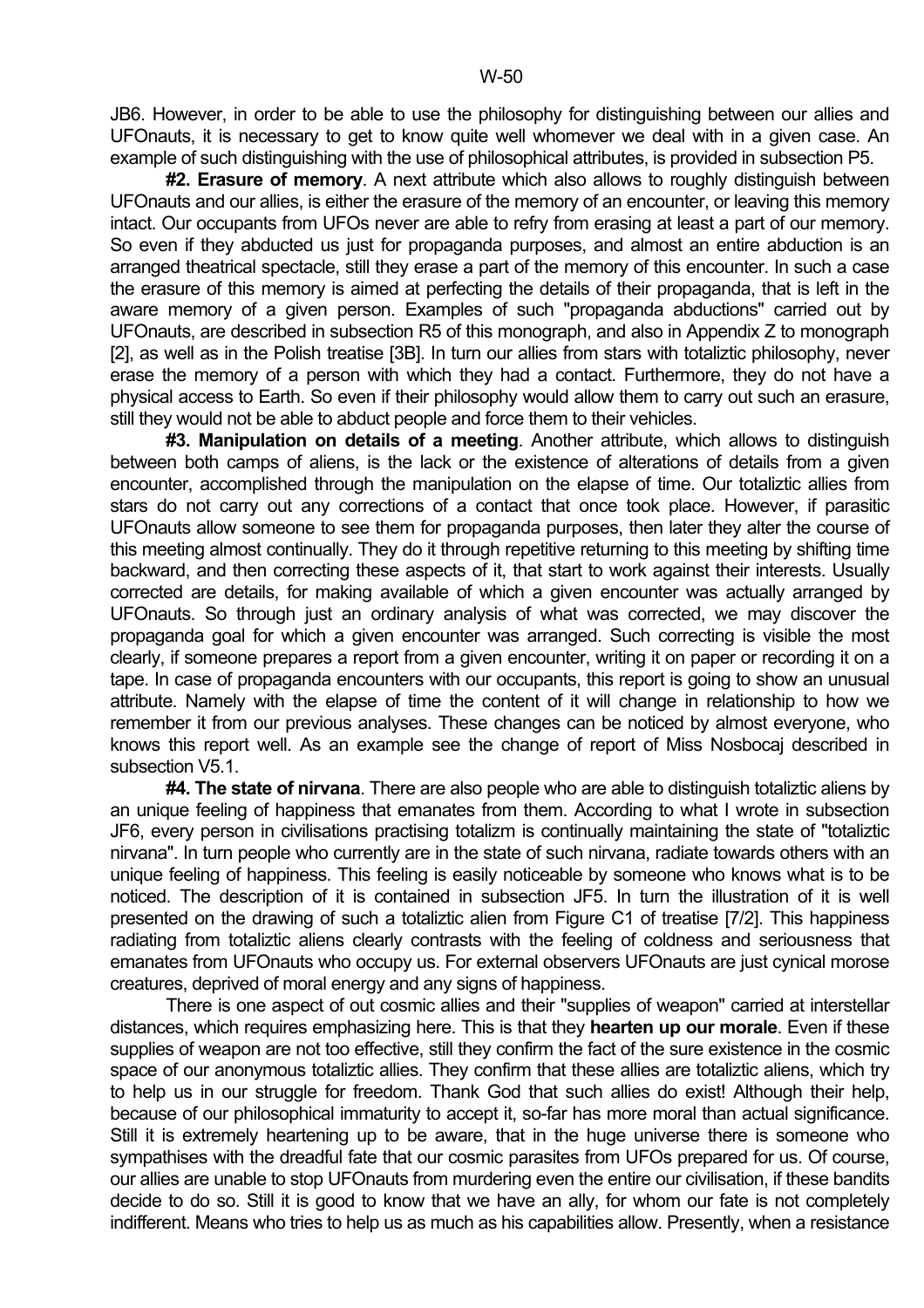The supportive actions of our totaliztic allies have a huge moral meaning for us. This meaning concerns several areas, e.g. our defence, view of the world, science and technology, etc. Let us indicate here examples of the meaning that our allies introduce in selected areas:

 1. **The area of our defence fight**. Our allies support us in the intention of undertaking and carrying out our defence fight against UFOnauts. They reinforce in us this intention through realising to us several very comforting facts. These comforting facts result from realising to us, amongst others, that:

 1a. There is a cosmic civilisation which supports us, and which volunteered to the role of our allies in our defence fight against UFOnauts.

 1b. This civilisation continually helps us through sending to Earth new ideas for the completion of futuristic devices. These technical devices significantly lift the level of our civilisation. In this way they technically support our self-defence.

 1c. If we manage to organise and unite ourselves in our defence fight, then the assistance of this civilisation for sure is going to intensify. After all, presently it does not know whom it should help on Earth. We do not have any organisation or country, which would lead us in our selfdefence.

2. **The areas of our view of the world**. Our cosmic allies realise to us, amongst others, that:

 2a. UFOnauts who occupy our planet do not dominate over us so much, neither in the technical nor scientific area. So if we manage to get organised, we should be able to build effective devices for our self-defence.

 2b. It is possible to build not just one, but many different devices that defend us from UFOnauts. Defensive capabilities and the range of firing for each one of these devices can be shaped appropriately. So all what is needed to initiate our effective defence, is to display just a bit of courage, good will, perseverance, and organisation.

 2c. The paralyse and politics of putting heads into sand, practised so-far by our orthodox scientists and by decision makers, are not caused by the fact that nothing can be done in the area of improving our situation. Rather opposite, it is caused just by the fact, that these officials allowed that UFOnauts effectively manipulated on their minds and actions.

 2d. If we find a willpower to defend ourselves, we are able to establish many ways of improving our present situation.

 3. **The area of science and technology**. Our cosmic allies revealed to us, amongst others, that:

 3a. There are technical devices, which allow to send to us pictures and descriptions of technical devices from even the furthest interstellar distances. These pictures are then put directly to minds of selected people. An example of such devices is the "telepathic projector" described in subsection N5.2. of this monograph.

 3b. Cases of such telepathic "putting ideas" directly to people's minds can be explained rationally already at present level of our science and technology.

 3c. What in past was considered to be religious visions, revelations, and manifestations of angels or gods, actually could be explained rationally as types of telepathic messages send to us by our cosmic allies from interstellar distances.

 In reality every single one out of the above facts, represents simultaneously a very vital scientific and philosophical discovery. We should be aware of the existence and consequences of these discoveries, and consider them in our actions. After all, they reveal to us, amongst others, an entire array of truths. For example, that messages put directly to minds of selected humans represent phenomena that are normal, rational, and based on the knowledge that we already have. Furthermore, that such messages are most probably send to us since the oldest times. That they are fully explainable in the technical, philosophical, and moral sense. That they have their vital reasons and goals to which they supposed to serve. But the most of all, that the highest priority for us is to make the best use of these precious ideas that we receive from our cosmic allies.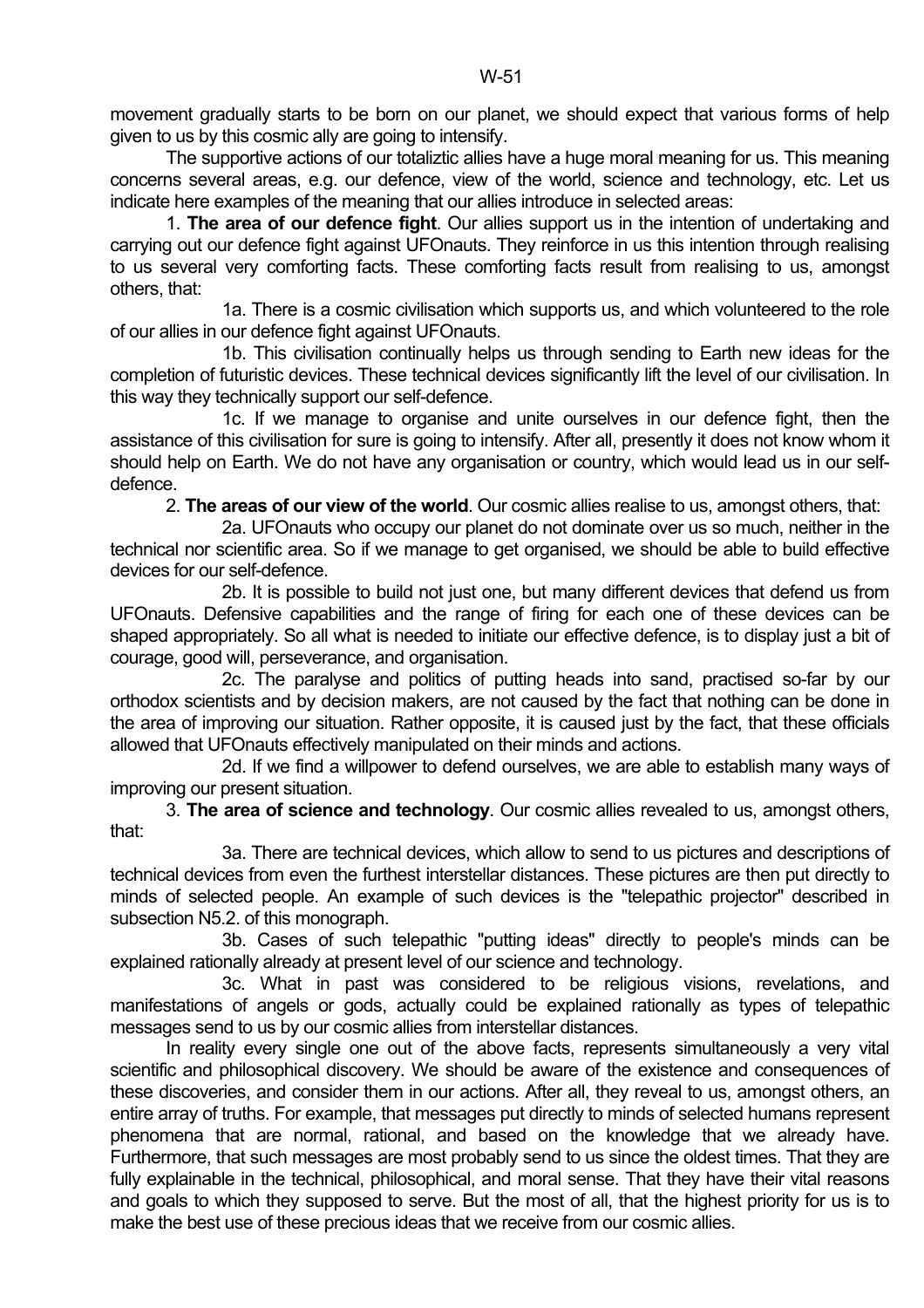#### W8. What most probably happens if we do not attempt to defend ourselves

 Of course, it would be irrational to completely exclude a possibility, that our civilisation is unable to wake up from the paralysing hallucination that it experiences for so long. Thus it may not begin at all this defence fight for independence. After all, the information about the Cyclic Table, Magnocraft, Oscillatory Chamber, and about many further ideas from this monograph, is disseminated continually in Poland since [1A4] published in 1976, while in the rest of world since [1C] published in 1984. So these ideas are already available to people for around a quarter of century. And so far, only a small proportion of people know about them, to which I directly managed to get through. I should not even remind here, that during this long time I did not managed to publish even a single book about my research and findings. The only wider publication that on this subject I was lucky to publish, is the manuscript [1<sub>i</sub>] published in Italy in 1998. So we should not exclude the possibility, that when UFOnauts finally neutralise me, the entire knowledge and truth that I promote become squashed and completely destroyed. In turn the humanity returns to a thoughtless slavery, as it did for the last around 40 000 years. Knowing methods of action of UFOnauts, and knowing about their need to have slaves explained in subsection JD3.1, already now we can predict when happens then. This subsection presents some out of several possible scenarios, that UFOnauts may implement in such a case.

 From my research to-date it stems, that already at this moment UFOnauts work on several scenarios simultaneously for squashing the defence movement on Earth. Each out of these scenarios is very horrifying for our civilisation. Below I am going to present descriptions of several variants of the fate, that UFOnauts are just preparing for humanity. The existing evidence documents, that each of these variants UFOnauts already advanced quite significantly, and are prepared to implement it on Earth. The only thing that they await, is the appearance of appropriate conditions required for a success of any of these scenarios. The matter about which UFOnauts are especially concerned in the implementation of a given scenario, is to push the entire blame for outcomes onto people, so that UFOnauts look like innocent "angels" that try to help us. So here is the list of most probable scenarios of events on Earth, about which we know from various evidence, that UFOnauts are already preparing these for us:

 **#1. Transformation of our civilisation into exclusively female one**. We know a high intelligence, huge knowledge, and moral decadency of our cosmic occupant. So we must be prepared, that without a difficulty it invents evil ways to keep us enslaved. An example of such a way, that usually does not get to heads of typical humans, is to transform the gender of our civilisation. Presently humanity has two sexes. Means it includes both male and female people. But UFOnauts already triggered a process to convert humanity into a single sex civilisation, that will have only females, and that is going to be completely deprived males. After all, as this is stressed proudly by various feminists for a long time, if our civilisation has no males, then it is to not know wars, rebellions, ambitions, competition, etc. So there is also no danger, that our civilisation composed of exclusively submissive, peace loving, and easy for telepathic manipulation women, ever finds a courage to initiate a defence fight for terminating the UFO occupation of Earth. After the transformation of our civilisation into exclusively a female one, UFOnauts still will be able to exploit us, as they do it today. But simultaneously they eliminate completely the chance, that anyone on our planet undertakes a fight for freeing us from their occupation.

 Of course, male readers of this subsection immediately may object. Many of them may not understand how in such a case our civilisation is going to multiply, if there are no males on Earth. Well the answer is easy. Through cloning. After all, in order to clone women from women, males are not needed. In turn already at the present stage of development, our civilisation would be able to carry out such a mass cloning of women from women. The only thing that still holds this cloning back, are moral reservations. So all that is needed, is UFOnauts to transform currently two-sex humanity, into humanity composed exclusively out of women. In such a situation these women will have no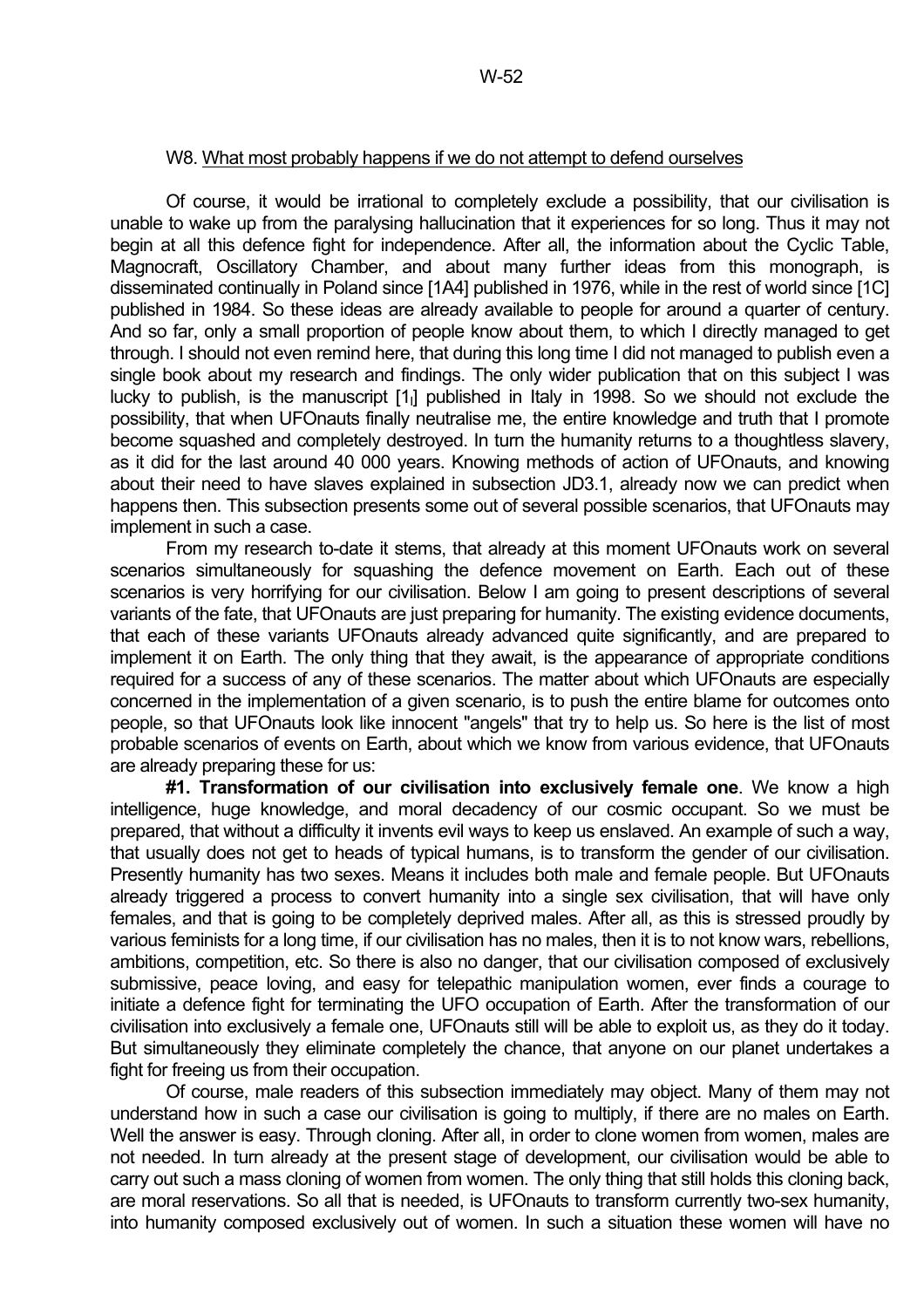other option, but to clone themselves. In order UFOnauts are able to cause such a transformation, it is enough to cause in a hidden manner a gradual diminishing of sperm count in humans. With the level of science and technology that UFOnauts have in their disposal, this is a very easy task. After all, it is enough to e.g. beam towards Earth an appropriately selected telepathic noise. This noise will selectively decrease the sperm count in people. Of course, people will believe, that this disappearance of sperm is caused by some "natural" factors. For example by the pollution of the natural environment, by the disappearance of the ozone layer, by the use of artificial fertilisers, artificial insemination, or by the experiments with nuclear weapon. Of course, this lowering of sperm count in people takes the place for a long time, and is already confirmed by numerous facts. For example, writes about it the article **[1W8]** by Hugo Gurdon "The lost tadpole - could sperm be made redundant?", published in the Sun Magazine (Malaysia), issue dated on Saturday, 29 June 1996. pages 20 and 21. As it appears from this article, according to the newest research, in recent years males born in a given year produce 2% less sperm than males born in a previous year. So if this trend is not reversed, then males born around the year 2050 are going to be completely unfertile. As this shows, UFOnauts already implement for a long time this evil intention of transforming our civilisation into exclusively female gender.

 From the point of view of parasitic UFOnauts, a civilisation composed exclusively out of women, is equally useful for exploitation as a two-gender civilisation. After all, such a civilisation can be exploited from exactly the same resources as a two-gender civilisation. The only exception is male sperm. But sperm UFOnauts may acquire in the required amounts from any other primitive planet that is also populated with humans. A civilisation of exclusively female-gender will not decrease its population, because after mastery of technical cloning, members of it will still keep cloning themselves in sufficient numbers. It will be easier for controlling than currently. After all, as research show this, women are much more susceptible for telepathic manipulations of UFOnauts than men. One of the manifestations of this increased susceptibility of women for telepathic manipulation is discussed in subsection VB4.1.1. Other manifestation is the involvement in UFO research - women almost never engage themselves into this research, because it is forbidden by telepathic commands of UFOnauts. So UFOnauts will have no difficulties in persuading to such a female-only civilisation to not even contemplate the defence fight, and to endure the slavery forever. Furthermore, a civilisation that is composed of women only, is going to be much easier from the present one to keep on a lower level of development. After all, women more rarely than men have a natural motive force, ambition, will to achieve, and openness for accepting risks and suffering. But only these attributes would push them to implement inventions and to open new horizons.

 The transformation of our civilisation by UFOnauts into a female-gender one, for many people may seem shocking and impossible. In spite of this, all facts confirm that it is implemented already now. This is because it is confirmed by the following evidence:

 **#1a. UFOnauts already induced the gradual diminishing of sperm count in males on Earth**. The described above, systematic diminishing of male sperm takes place on Earth for some time now.

 **#1b. UFOnauts intensely push on Earth research aimed at cloning of people**. Probably readers noticed, that all sorts of non-ethical research, which lead to cloning of people, are carried out on Earth in spite of various protests, official limits, and moral objections. This would not be possible, if such research are not pushed forward by UFOnauts themselves.

 **#1c. UFOnauts instigated the feministic movement**. This movement gradually prepares humanity for the arrival of exclusively female society. After all, with the telepathic encouragement from UFOnauts, in propaganda this movement implements many ideas of a singlesex society for quite a long time. For example, it puts into women' heads that they can do extremely well without men. It insinuates, that the world without men is going to be much better than presently. It implies, that almost there are no differences between women and men - apart from these artificially introduced by the culture and upbringing. Etc., etc.

 **#1d. There is evidence for the actual existence of societies composed of exclusively women amongst other civilisations also occupied by UFOnauts**. Examples of such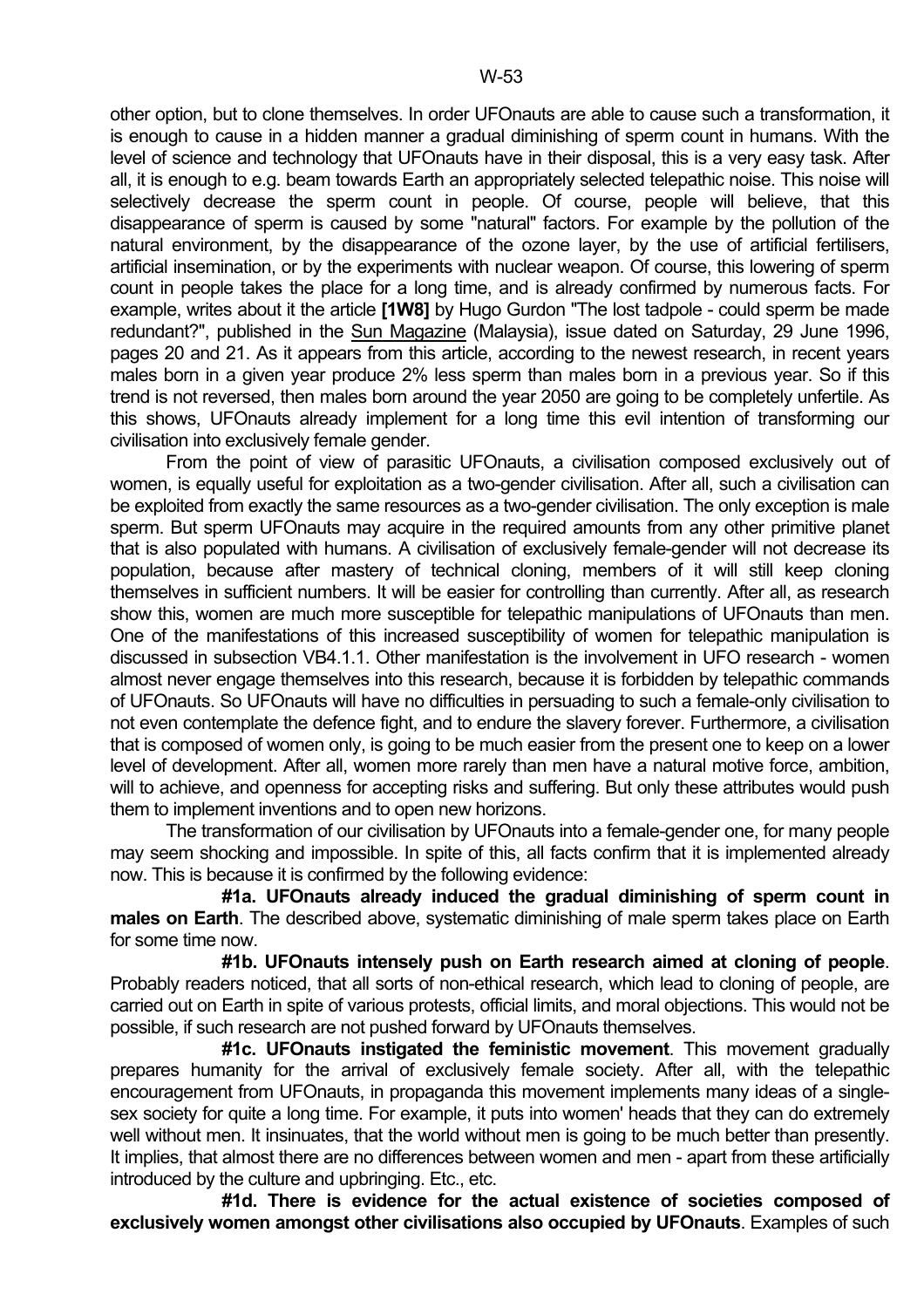evidence provide findings of Mr Domala described in the Polish treatise [3B]. They reveal, that one of two races exploited by inhabitants of the planet "Nea", namely female-humanoids, is composed exclusively out of deformed females. Another example of such evidence is the proportion between a statistical frequency of abductions to UFOs of donors of sperm and donors of ovule from Earth. As it is known, if sperm robbed from human males is used exclusively for fertilisation of ovules that originate from human females, then one donor of the sperm should be used for around 1000 donors of ovule. But in reality, all males and females on Earth are abducted to UFOs approximately with the same frequency. This in turn means, that parasitic UFOnauts use sperm from human males to fertilise not only human ovule. So there must already exist in the universe many planets that are exclusively female ones. The ovule robbed from these planets is fertilised by sperm robbed from Earth.

 **#2. Pushing humanity to a lower level of development**. UFOnauts know, that human civilisation inevitably approaches the construction of devices described in subsection W4. So they know also that soon people exit beyond the border of being exploited in an unnoticed manner. A natural behaviour of barbaric UFOnauts is in this situation to shift humans back in the development. After all, they are used to do this shifting repetitively throughout our history. The more primitive we are, while our knowledge is on a lower level, the easier is to exploit us. In order to shift us back in the development, UFOnauts prepared several different scenarios simultaneously. Here are these scenarios, that quite clearly emerge from UFO research to-date:

 **#2a. Scenario of a "big bang"**. It boils down to exploding several UFO vehicles on Earth, in a manner when the responsibility for this exploding is going to be pushed on human terrorists. More exactly this scenario is described in subsection O8.4. It would cause shifting us back in the development, with a clear indicating that the apparent "guilty" of the destruction is a human "escape goat", in the form of a group of terrorists, or a terrorist country. But in fact the real, although well hidden guilty of this crime, would be UFOnauts who exploded their UFO vehicles on Earth. Most probably exploded would be a cigar-shaped flying complex of K6 UFOs composed of around 7 such vehicles loaded heavily with magnetic energy. A powerful explosion of such a cigar, would cause a rotation of the Earth's crust. This in turn would cause a rapid change of climate on all continents, a complete breakdown in our civilisation, and shifting us back in the development to at least the epoch of Ancient Rome - if not to the stone age. In this manner UFOnauts would earn several thousands years of further unpunished exploitation of Earth. Effects of previous such UFO explosions on Earth are disclosed by my research presented in monographs from series [5], especially in monograph [5/4], and also are mentioned in subsections V3 and O5.2. It stems from them, that with just such intentional explosions of cigar-shaped UFO vehicles, UFOnauts already caused many times the breakdown of human civilisation. Already identified such explosions took place several times in the human history to-date, e.g. in years 1178, 1908, and also around 13.5 thousands of years ago. Independently from these huge and powerful explosions of UFOs aimed at shifting us back in the development, every around 800 years UFOnauts carried also out small correcting explosions. These small explosions induced waves of telepathic noise that resonated in the Earth's atmosphere. The consequence of this resonations was instigation of destructive wars, and returning of barbaric customs on Earth.

 The newest one out of these huge and purposeful explosions aimed at shifting us backward in the development, took place in 1178 AD near a small New Zealand township named Tapanui. It blocked the period of prosperity and technical development, into which our civilisation entered during times of Ancient Greece and Rome. It also brought to Earth darkness of medieval times. I estimate, that if not this explosion near Tapanui, the present level of technical development our civilisation would accomplish already around the year 1400. So this explosion shifted us back by at least 500 years. But it was not the first such a UFO explosion on Earth. Much earlier out of such purposeful explosions of UFO vehicles on Earth I described in subsection V3. That earlier one is historically quite well documented. A full list of evidence that it actually took place I presented in my monographs from series [5], especially in chapter F of monograph [5/4]. It was executed on purpose by UFOnauts around 13 500 years ago. It destroyed the famous then Atlantis. The statements of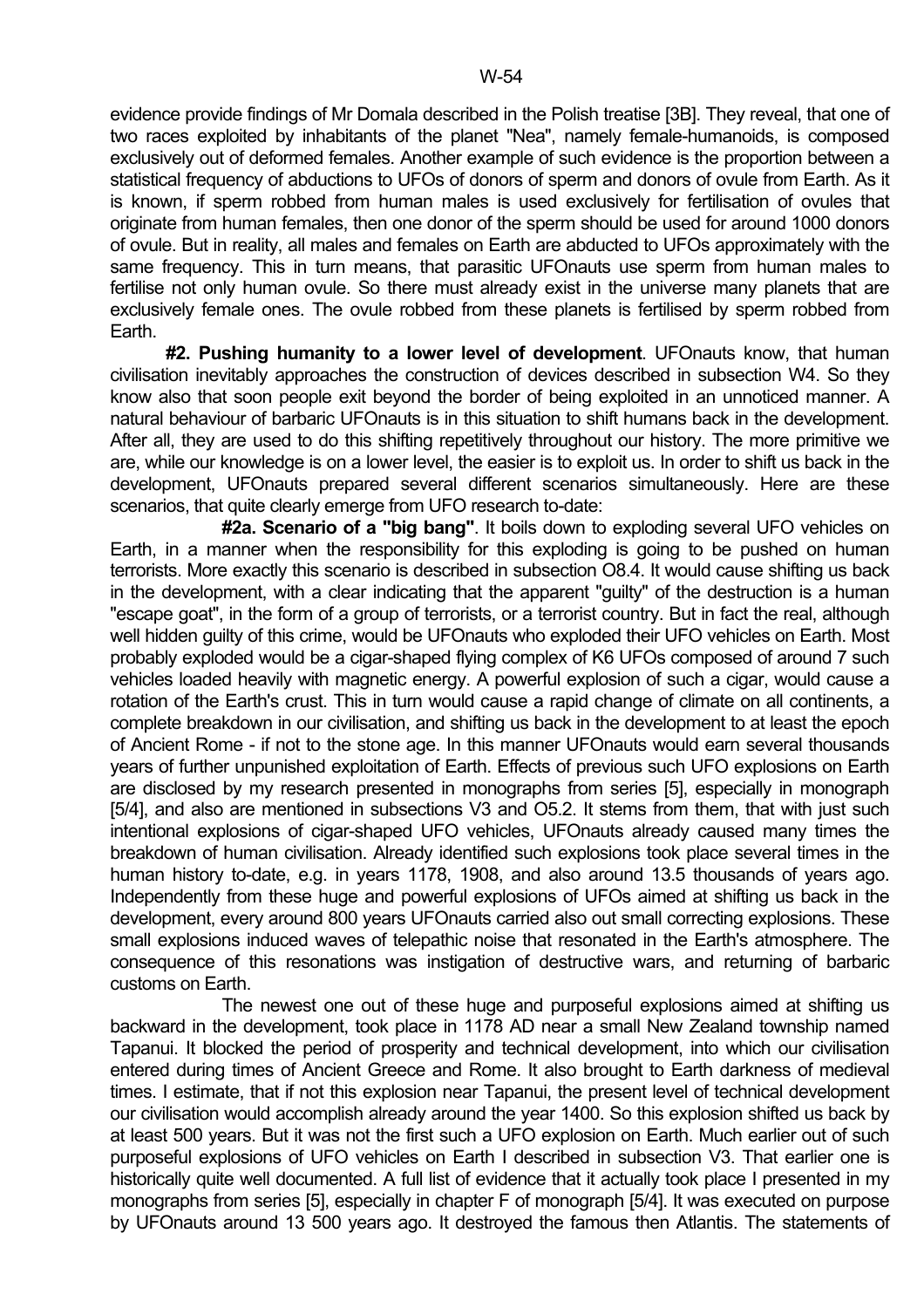UFOnauts themselves about this explosion, are reported in the Polish treatise [3B]. There is various evidence which confirms that both, this first explosion over Atlantis, and the later explosion near Tapanui, were executed on purpose. Also both of them were caused by UFOnauts who occupy us. One of the most convincing such evidence is, that a long time before the explosion over Atlantis took place, "gods" already knew that it is about to happen. Of course these "gods" were actually evil creatures whom we currently call "UFOnauts". They also knew what effects of it are going to be. After all, they warned selected people about the approaching deluge. But the same "gods" did not prevent this catastrophe, later pushing the responsibility for it onto humans. As we know, these people were dead then, so could not defend themselves against the claims of "gods", nor correct these Gods when they turned out to exaggerate facts. Also in case of the Tapanui explosion of 1178, all data indicate, that "gods" also knew that it is coming. For example in subsection D3 of monographs [5/3] and [5/4] I published a Chinese legend. In this legend a Buddhist monk wars mother of a poor woodcutter about the approaching explosion and about the deluge that is going to result from it. In turn, as this is explained in description under the Figure S7, Buddhist monks has close ties with "gods". Another evidence, also decisively indicating that discussed explosions were caused on purpose, is the fact that in Tapanui a UFO of the third generation exploded, called also a time vehicle. Before I was forced to leave New Zealand in 1992, I managed to research the area of UFO explosion near Tapanui quite thoroughly. I also compared the attributes detected in there, with attributes of the explosion sites of time vehicles, listed and explained in subsection M5. It turned out then, that these attributes perfectly fit to the explosion site of a time vehicle. In turn a time vehicle has the ability to shift in time forward and backward. Thus the crew of it is perfectly aware of what is going to happen in the future. After all, it travels in time and knows the future. In spite of this knowledge, that in a moment of time their vehicle is to explode, it has not prevented the explosion near Tapanui. This in turn means, that the explosion of this time vehicle was intentional and planned. Time vehicles also exploded over Atlantis. This is indicated by the paranormal attributes of ceramic stones found in the former river bed of Rhine in Europe. These attributes are described in subsection C11.4 of monograph [5/3] and [5/4]. It stems from them unambiguously, that the UFO explosion over Atlantis taking place around 13.5 thousands of years ago, was also the explosion of time vehicles. This additionally confirms the fact, that it needed to be executed on purpose. On the basis of the above facts, the prospects for our civilisation are rather dark. Since UFOnauts did it already so many times in our history, they are going to do it again - if they feel threaten in their interests. The only thing that they need, is a good excuse for hiding their part in such a disaster. But such an excuse can be easily provided to them by terrorists or by a newest nuclear war. In turn next generations of these sparse people who are going to survive such a disaster, UFOnauts will tell that humans in 21 century on the planet Earth become to "immoral", therefore "God" needed to punish them.

 **#2b. Scenario of a "natural" catastrophe**. Almost equally unpunished like through the "big bang" described before, UFOnauts may shift us backward in the development through bringing to Earth some sort of a "natural" catastrophe. They have a wide selection of such catastrophic phenomena, that they are able to cause purposely with the use of their advanced technology at any their wish. The most beneficial for them, would be a case when such a catastrophe is executed with the use of cosmic bodies. For example, they can direct an asteroid towards Earth. After all, in subsection V3 of this monograph, and in treatise [3B] is explained, that UFOnauts without any difficulty are capable of altering trajectories of even large planets. Of course, UFOnauts can also cause the sinking of continents, rotation of the Earth's crust, global earthquakes and volcanoes explosions, etc.

 At this point it is also worth to mention about the "intuition of humanity", also called the "collective knowledge of people". This intuition, or knowledge, for some time is already telling us, that soon our planet may be hit by either an asteroid or a comet. In the result of such a hit, a destruction of the entire civilisation may take place, the shifting back of humanity in the development by thousands of years, etc. The expression of this intuition are, amongst others, films. For example, it is the film "Armageddon" disseminated in 1998, or other film also very similar to it, entitled "Deep Impact" (Paramount, 1998). Both these films are based on the same topic of Earth being hit by a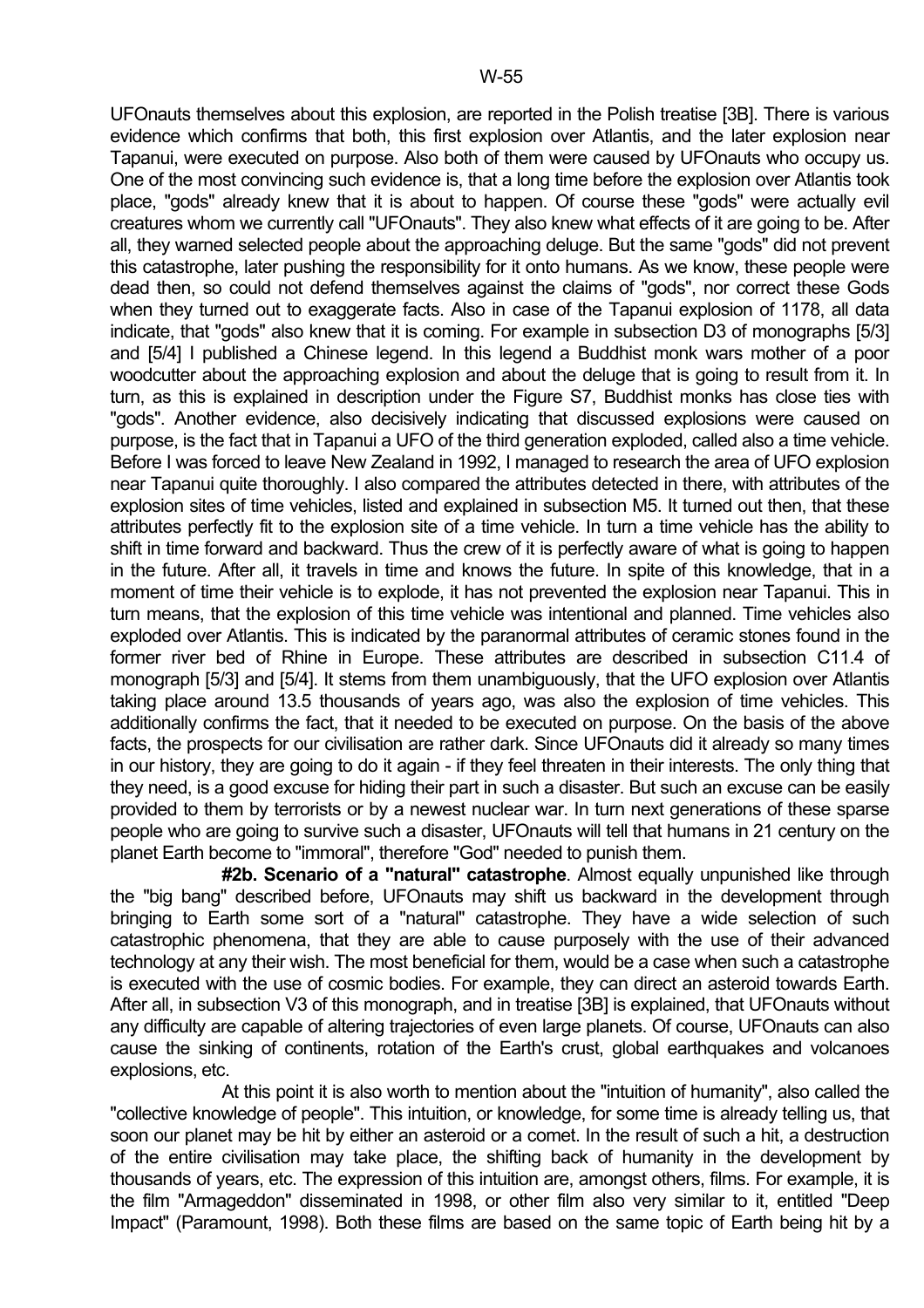large comet. A similar is also another two-part television series entitled "Asteroid", that illustrates the hit of Earth by fragments of a comet. The fact of appearing such collective premonition means, that UFOnauts who occupy us are seriously advancing the execution of this crime on humanity.

 **#2c. Instigating humans to bring an ecological disaster**. In even a more unpunished manner UFOnauts could shift the humanity back through such manipulation on people, that people would bring a cataclysm on themselves. After all, such a cataclysm can be executed with hands of people. Only that appropriately manipulated, instigated, and controlled by UFOnauts. UFOnauts have here a wide selection of possible manners on which they can push humanity down. For example they may:

 (1) Bring to us an ecological catastrophe, caused through a complete destruction of the natural environment by people.

 (2) Cause some sort of climatic catastrophe, for which the responsibility they later push on people. For example they may cause the warming up of the climate and melting of ices on Antarctic. After all, UFOnauts are able to cause any change of climate or weather that they only desire. In subsection VB4.4.1 I described the hurricane purposely executed by UFOnauts and located precisely on the Coromandel Peninsular of New Zealand, the destructive power of which I experienced on myself. In turn in chapter KB I explained principles on which such a change of weather is accomplished.

 (3) Bring on us an economical catastrophe through causing the fallout of markets and currencies. This in turn would introduce a hunger, plus a chaos and barbarism, which our planet experienced already in 1930s.

 (4) Cause the fall down of the level of moral energy of our societies, to the point of moral suffocation, means close to µ=0. This would cause an anarchy, chaos, and savagery of all people.

# (5) Instigate on Earth a nuclear war.

 The bringing of an ecological catastrophe on humanity is easy. It is enough to destroy a natural environment with hands of decision makers manipulated by UFOnauts, or with methods of telepathic induction of mass mania. This in turn can be accomplished relatively fast, if the present scale of destruction of natural environment is maintained or even intensified. In this way, when the catastrophe comes, the moral responsibility for it, and thus also the return that results from the Boomerang Principle, will be falling on people themselves. Simultaneously, in our eyes UFOnauts still will look like considered care givers, that try to protect us from disasters. After all, with the means of their lying propaganda, they will push the responsibility for causing this catastrophe on irresponsible people, who didn't do anything to prevent it. As I already managed to notice from methods of acting of UFOnauts, in their statements they always assign to us everything that they caused by themselves. So if they notify us about the destruction of the natural environment, this in fact means that they carry mass destruction of this environment by themselves. The anarchy, chaos, hunger, and savagery that will prevail after such an ecological catastrophe, may shift our civilisation back in the development to at least the medieval times. So through implementing it, UFOnauts are going to gain several hundreds of further unpunished exploitation of humans.

 At this point it is necessary to explain, how cunning and effective can be the machinations of UFOnauts directed at telepathic convincing people to bring an ecological catastrophe on themselves. After all, so-far the majority of people shows complete ignorance regarding the principle of operation, methods, devices, and - what the most important, motives of telepathic manipulation of moods of masses and societies on Earth. So practically almost no-one on Earth is realising that UFOnauts intentionally push us towards such a catastrophe. In turn UFOnauts do it in a hidden manner, through the use of a telepathic induction in people of appropriate manias, styles of living, habits, industrial projects, interests, etc. We must remember here, that in subsection P4 of this monograph the fact of occupation of Earth by UFOnauts is formally proven. We also must remember that in interests of our occupant lies pushing us to possibly the lowest level of civilisation possible. So such a telepathic pushing us towards a catastrophe lies within the range of typical behaviours of UFOnauts. There exist empirical observations, which directly confirm this. They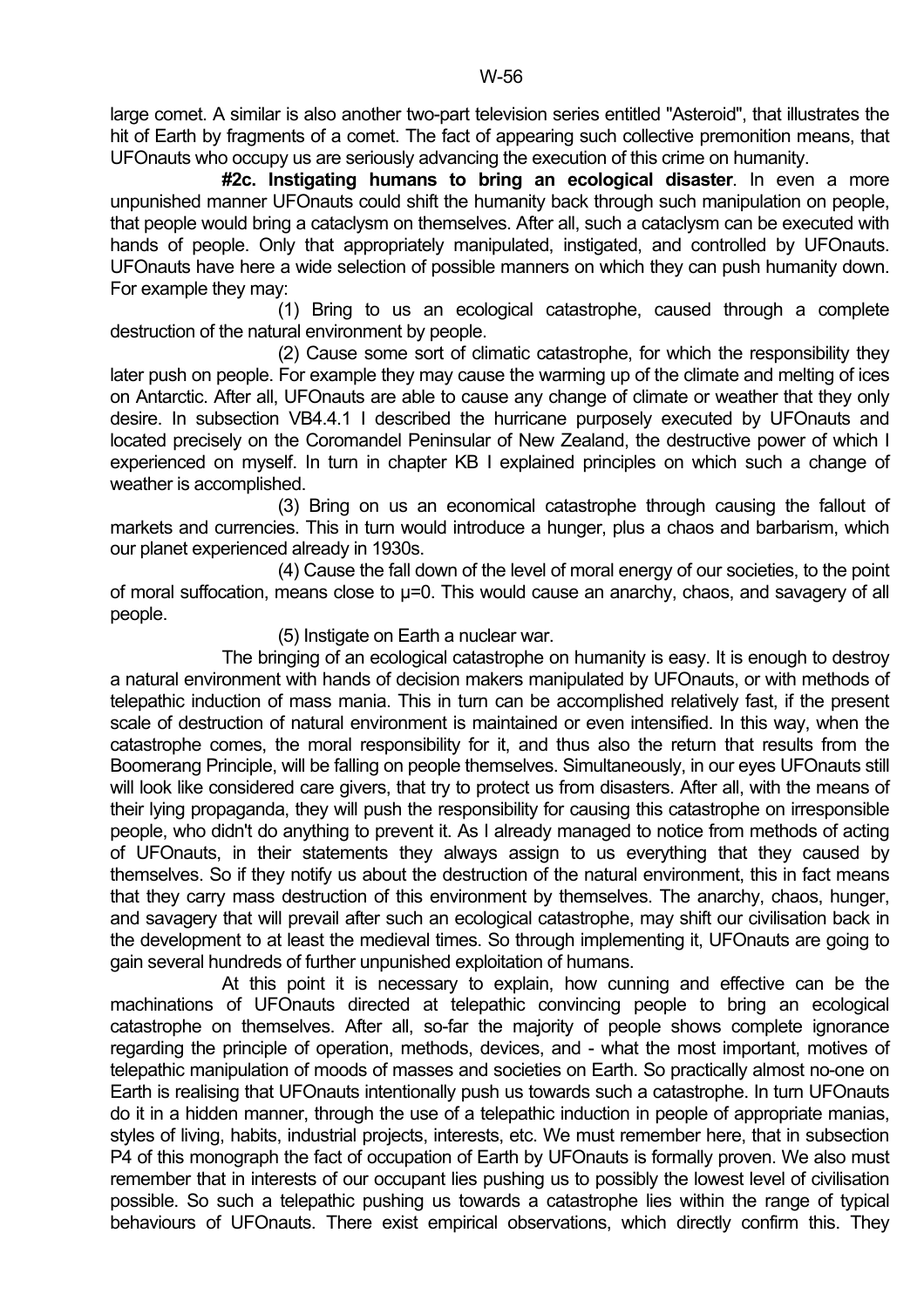disclose, that since at least 50 years, UFOnauts continually push us towards such an ecological catastrophe.

In order to provide here concrete examples of such empirical observations, which confirm this pushing us towards an ecological catastrophe, they include all mass trends in human behaviours. These trends appear rapidly in sensitive times. Their strangeness cannot be explained in a "natural" manner. Slightly later they turn out to be extremely destructive for natural environment of our planet. A best example of such trends is "mania of petrol", which I remember myself from years 1950s. It led to the present explosion of motorisation, and to the present destruction of natural environment with car exhaustion gases. This mania revealed itself, amongst others, that people living in these years of 1950-1960 loved petrol, smell of petrol, and everything that was connected with petrol. I still remember it excellently. I remember that at that time myself, as well as all my school colleagues, loved to sniff smell of petrol. In turn we know now, that without any artificial manipulation on conscience, in normal cases a powerful smell of petrol makes every person sick. Some people, for a constant breathing with this smell, used to saturate in these times their skin and clothing with petrol. They did it in a similar manner as women do it now with perfumes. Today it may shock. But these people who still remember times of 1950s, perfectly know that this mania of petrol expanded also then to exhaustion gases of motor vehicles. People loved then sniffing the smell of all sorts of exhaustion gases. This included gases from combustion engines, tractors, motorcycles, cars, and even steam locomotives. It would be interesting in what manner someone who disagree with my opinions, would explain "rationally" this strange phenomenon of people from that time loving the smell of exhaustion gases. What is even more strange, this mania has not limited itself to the area of Poland. I inquired amongst people of my age from many different countries. All of them unanimously agreed, that shockingly they loved then the smell of petrol.

 After the mania of petrol was finished, our planet was overtaken by the "nuclear mania". It appeared on Earth in years 1960s. All people tried to build then nuclear reactors, and to play with radioactive isotopes. I remember that even my physics teacher from the high school, tried to get some radioactive isotopes to laboratory in my lyceum, and on each class was expressing a sorrow that authorities make impossible for him to show such isotopes on our lessons of physics. The awareness of radioactive dangers was then almost zero! After the nuclear mania there was several other of them, which selectively destroyed our natural environment. Two most widely promoted out of these, and thus the best remembered, included the "mania of rockets" in 1960s, and the "mania of ground works" in 1970s. During the "mania of rockets" all people started to build rockets and burn holes in our ionosphere. In turn during the "mania of ground works" almost in all countries of the world huge construction projects were run. These projects shifted gigantic volumes of soil and caused a massive destruction of life-giving black soil layer. But the phenomenon telepathically manipulated into us, which in the most meaningful manner confirmed the intentional programming of people by UFOnauts to destroy natural environment of our planet, I noticed only in mid 1997. It lasted still when I was writing this paragraph in 1998, as well as during the updating of this paragraph in 2000 and 2003. It can be called a "mania of arsons". As the reader probably remembers, years 1997 and 1998 were famous from unexplained fires of tropical jungles. Our planet never earlier experienced such massive fires. Almost simultaneously they appeared along equator practically on the entire our planet. They enveloped Brazil and other counties of equatorial America, Africa, Malaysia, Indonesia, and even Australia. For example, according to the article **[2W8]** "Southern US plagued by forest-fire haze" published in New Straits Times, Saturday, 16 May 1998, page 14, only in Mexico on 15/5/98 there was over 9000 separate fires of jungle, described there as the worst cataclysm in the last half of century. In turn clouds of smoke formed by these fires suffocated people even in the USA on the area marked by Missouri in north, and Florida and Texas in south.

 During these years of initiation by UFOnauts the "mania of arsons" on Earth, I lived on Borneo. So I was close to the centre of one of such equatorial areas, in which these strange fires took place. Initially, after I arrived to there in 1996, I did not note anything strange. Local people behaved "normally" regarding their attitudes to fire. Yes, they burned fires similarly like I remembered this from other countries. Means - considerately and only when this was justified. But after a dry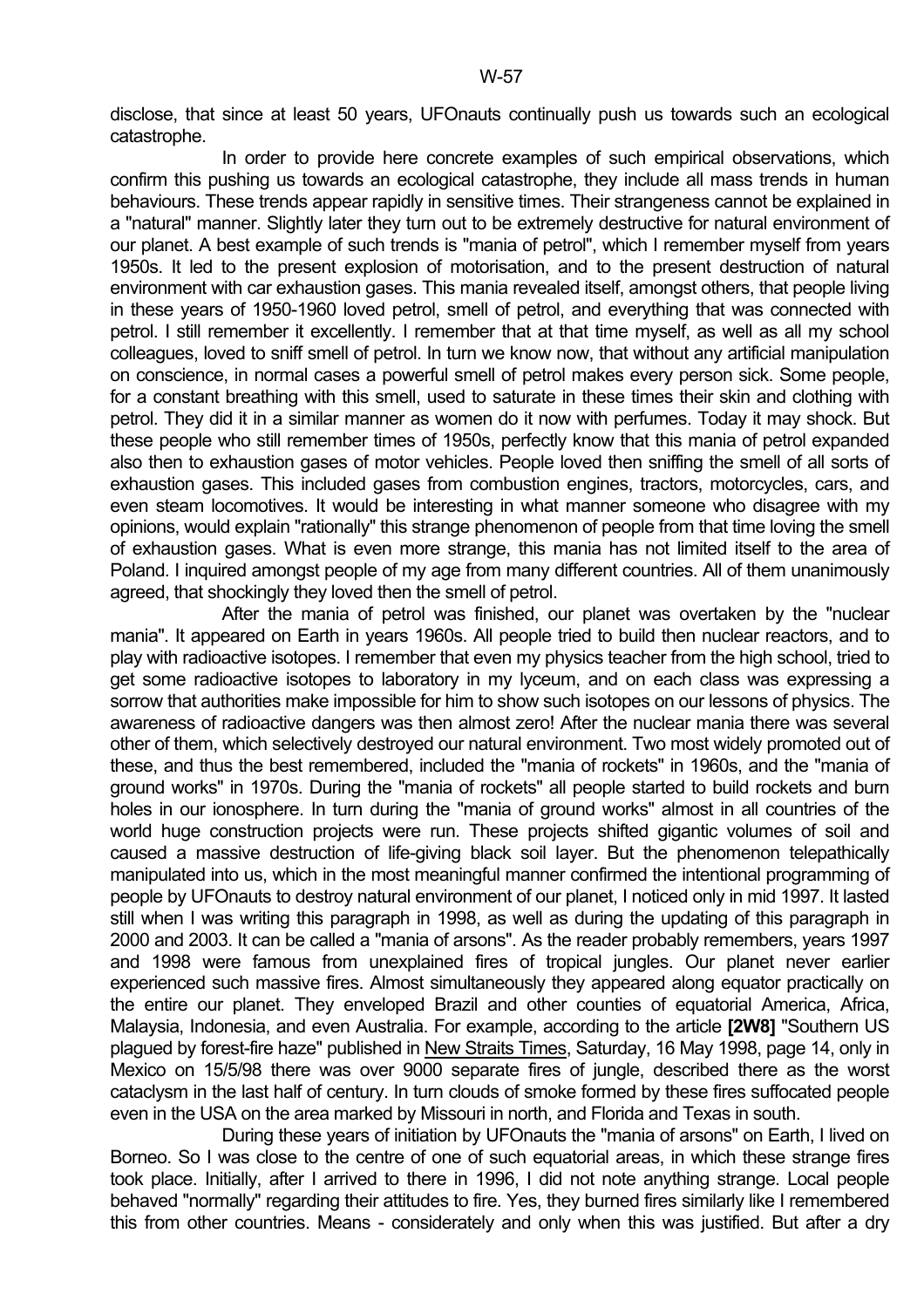season of 1997 approached, rapidly something drastically changed in many of them. People got crazy about igniting something, in spite of the governmental campaign to not start open fires, and also in spite of frequently repeated in television advertisements about consequences of fires and punishments for arsons. In some circles of the society, this craziness about fires was manifested clearly through the visible mania of igniting everything and fascination with an open fire. With a shock I noted then entire bands of students from schools, walking with boxes of matches in hands and throwing ignited matches on everything that could ignite. I also saw many vagabonds who intentionally were searching through various corners, to find anything that they could ignite. Furthermore, I also saw many old ladies and housewives, who were gathering together any framable rubbish from their houses, and then burned this rubbish on their gardens. They did it in spite that into their communal payments, a special service was included, that used to take garbage from fronts of their houses every second day. So it would make no difficulty to get rid of this framable rubbish by sending it with this garbage. Furthermore, they did it in spite that everywhere appeals were repeated to avoid fires, that all were suffocating from smoke, that everyone was condemning the production of smoke, and that in case of being caught on such burning an open fire, a severe punishment was awaiting. It is worth to notice, that categories of people who were the most susceptible to this telepathic manipulation confirms additionally, that the phenomenon discussed here was in fact induced on purpose by UFOnauts. After all, from the above observations it stems unambiguously, that these manipulated manias were obeyed the most easily by people of a low moral energy, and a low intellect. Means by all types of vagabonds, school children, and older people who remained at home and thus had no opportunities to continually develop their minds. In this manner, the personal attributes of these categories of people who followed the manias of igniting fires, conformed exactly to attributes of "traitors" manipulated by UFOnauts already known to us, who are described in subsection U4.4.

 After igniting these fires, arsonists demonstrated a kind of wild pleasure or euphoria. They were running around in excitement. Looked into flames like hypnotised. They could not take their attention out of the fire, until flames burned out to the end, etc. In other words, they satisfied themselves hungrily with the sight of the fire, almost the same like in years 1950s people used to satisfy themselves with the smell of petrol. Especially clearly such a behaviour was shown by school students and by vagabonds. Of course, at the present level of our knowledge about telepathy and hypnotic programming of minds, it could not be proven yet, that the reason for this behaviour were telepathic commands of UFOnauts. However, in my personal opinion this behaviour was showing sufficiently high similarity to consequences of intentional manipulations on subconsciousness of masses. So we have no rights to ignore the horrifying possibility, that it was induced on purpose by evil UFOnauts. Of course, also the final results seemed to suggest telepathic manipulation on subconsciousness of masses. After all, soon after these behaviours appeared, almost on the entire planet Earth huge areas of native equatorial jungles were burning. The Sun around the equator of our planet was completely hidden behind clouds of smoke. The visibility decreased to the range of just a few meters. In turn the air become almost completely impossible to breath with. Leaving of houses without a mask become dangerous. In the area near Kuching where I lived at that time, at some stage the air was so polluted, that for over a week the public life was completely paralysed in there. People were forced to stay in homes and to not go outside. At that time also all mosquitoes and old homeless dogs died out in there. Before that time, there was a huge number of these dogs and mosquitos living in there. Unfortunately, these ones which survived, started later to multiply twice as fast.

 Of course, mass media presented it all in a completely "natural" manner. Similarly "naturally" explained everything orthodox scientists. But on the basis of the above my personal observations, I shaped my private view that it was not at all, neither "natural" nor accidental. Unfortunately, so-far I would not be able to prove the correctness of this view. According to it, this shocking intensification of arsons of equatorial native jungles, that appeared almost simultaneously on the entire our planet in years 1997 and 1998, was manipulated into people by UFOnauts who occupy us. This manipulation was accomplished with the use of some highly effective method of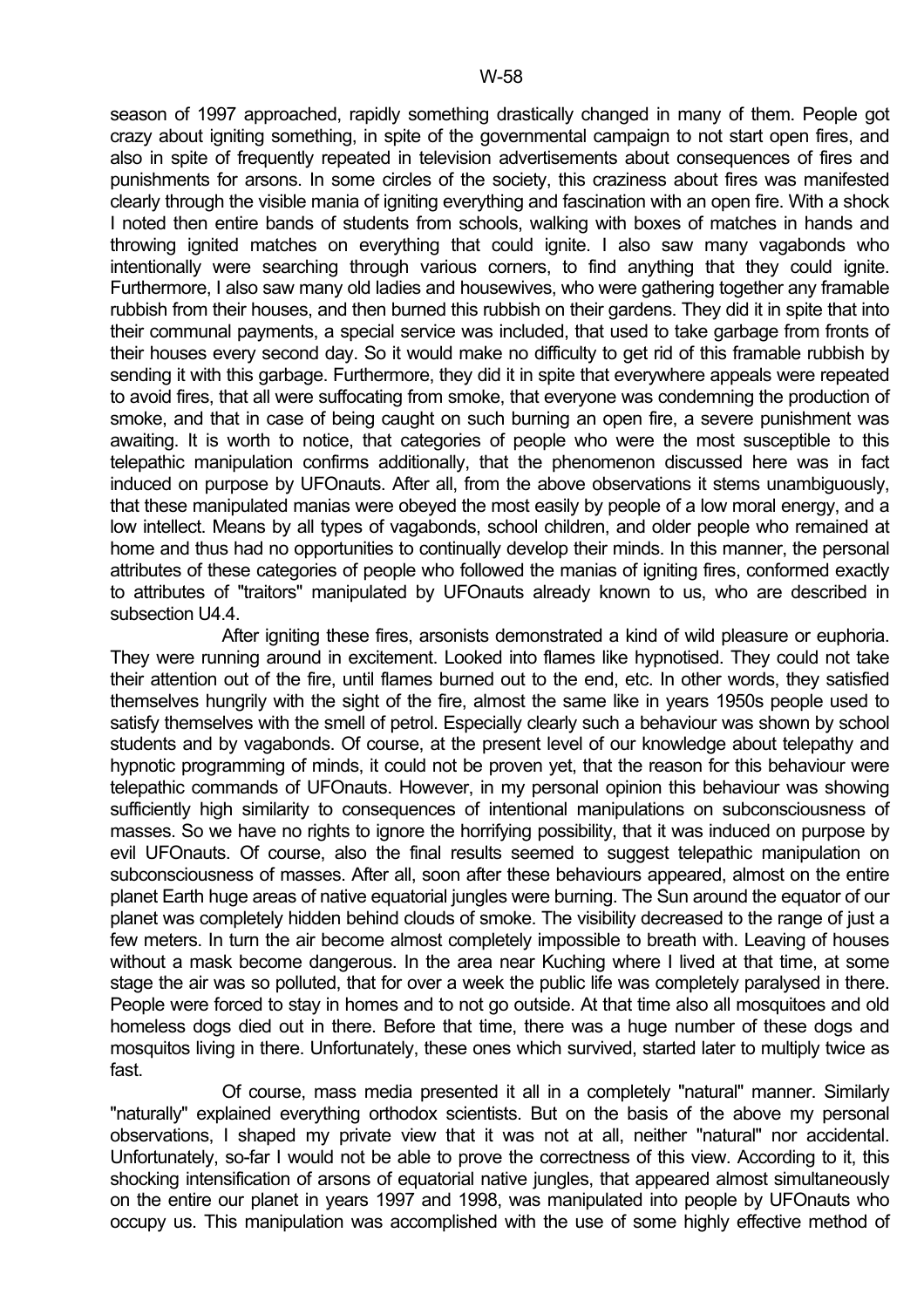telepathic manipulation on human subconsciousness. The goal of it was to accelerate the arrival of an ecological catastrophe that would shift us back in the development. Furthermore, it was aimed at bringing to Earth deep changes of climate of our planet, that would last for several further years. Of course, at the present we do not have devices for the reception of possible telepathic commands that bombard our society. In turn the observation of such general trends in human behaviour patterns does not carry in itself the required evidential value. It is also highly subjective, difficult to document, it is not possible to be measured, has a wide range of possible interpretations, and without a difficulty can be put in doubt or even scoffed at, by every human traitor appropriately manipulated UFOnauts. For example by traitors described in subsection U4.4. So even if UFOnauts already have an embassy on Earth, we still would not be able to prove to them this cunning crime. We also would not be able to stop this process of escalation of polluting of our environment by UFOnauts. One must admit, that everything that UFOnauts do on Earth, including also this pushing us to a catastrophe, they do on really cunning manner. They use methods and techniques for this, which remain for us neither detectable nor defendable at this our still very primitive level of development. It is about time we build fast our devices of self-defence for telepathic reception, described in chapter N. Also about time we start to check, with what kinds of telepathic commands UFOnauts bombard people on Earth without our knowledge and permission. After all, only when we have such devices for the telepathic reception, we will be able to work out and to verify what really is happening. So we will not need to listen to these misleading explanations of orthodox scientists and politicians, about which we already know that their views are also strongly manipulated by UFOnauts.

 **#3. Including humanity into the bandit confederation of UFOnauts**. Of course, it may also happen that the construction of devices described in subsection W4 takes place earlier than UFOnauts manage to bring to us an ecological catastrophe. It may also happen, that for some reasons UFOnauts will not be able to shift us back in the development through exploding on Earth their UFO vehicles. For example, people may be warned that UFOnauts are having such intentions, thus UFOnauts will not be able to accomplish such a destruction without taking the responsibility on themselves. In such cases, the process of disallowing the further hidden exploitation of Earth cannot be reversed. This in turn means, that UFOnauts will be forced then to begin the process of including humanity to their parasitic confederation. Facts revealed so-far disclose, that just in case UFOnauts prepared for themselves two different ways, on which they will be able to accomplish such a possible attaching humanity to their parasitic confederation. Here is description of these two ways:

 **#3a. Imposing "Antichrist" on us**. This manner depends on sending an UFOnaut to Earth, who in eyes of people is going to impersonate Second Jesus. But in fact he will perform on Earth the function that the Bible prophesies for "Antichrist". He will assume the political power over a half of humanity, and prepare political and philosophical conditions for including humanity into the cosmic empire of UFOnauts. The intense propaganda campaign, which is aimed at the preparation of humanity to a possible arrival of Antichrist, was initiated by UFOnauts in television of the USA in June 2003. This campaign was foretelling the arrival of "Second Jesus" presumably to the USA, in two years, what would means around June of 2006. Of course, the creature that supposed to be this "Second Jesus", in this campaign displays the presence of all attributes of Antichrist. And so, it is to arrive to Earth in a very spectacular manner in fires and thunder claps, it is to take the political power over people, it is to unite a half of our planet, etc., etc. More about this Antichrist who is to impersonate Second Jesus, is explained in subsections A3 and A4.

 **#3b. Scenario of "cosmic brothers"**. UFOnauts may also include humanity into their confederation, through just an open landing of their vehicles on Earth and starting a "brotherly cooperation and exchange". In such a case, shortly before the open landing of their UFO vehicles on Earth, the intensification of the propaganda about good intentions of UFOnauts and about their efforts to help humanity would be observed. Then first vehicles of UFOnauts would openly land. UFOnauts themselves would begin official contacts with our governments - especially these ones with advanced philosophy of parasitism. Also a program of assuming political power by representatives of UFOnauts would be initiated. Then our "cooperation" with UFOnauts, dependency on their "advices", and copying by us their social, political and philosophical structures, would progress fast. People would be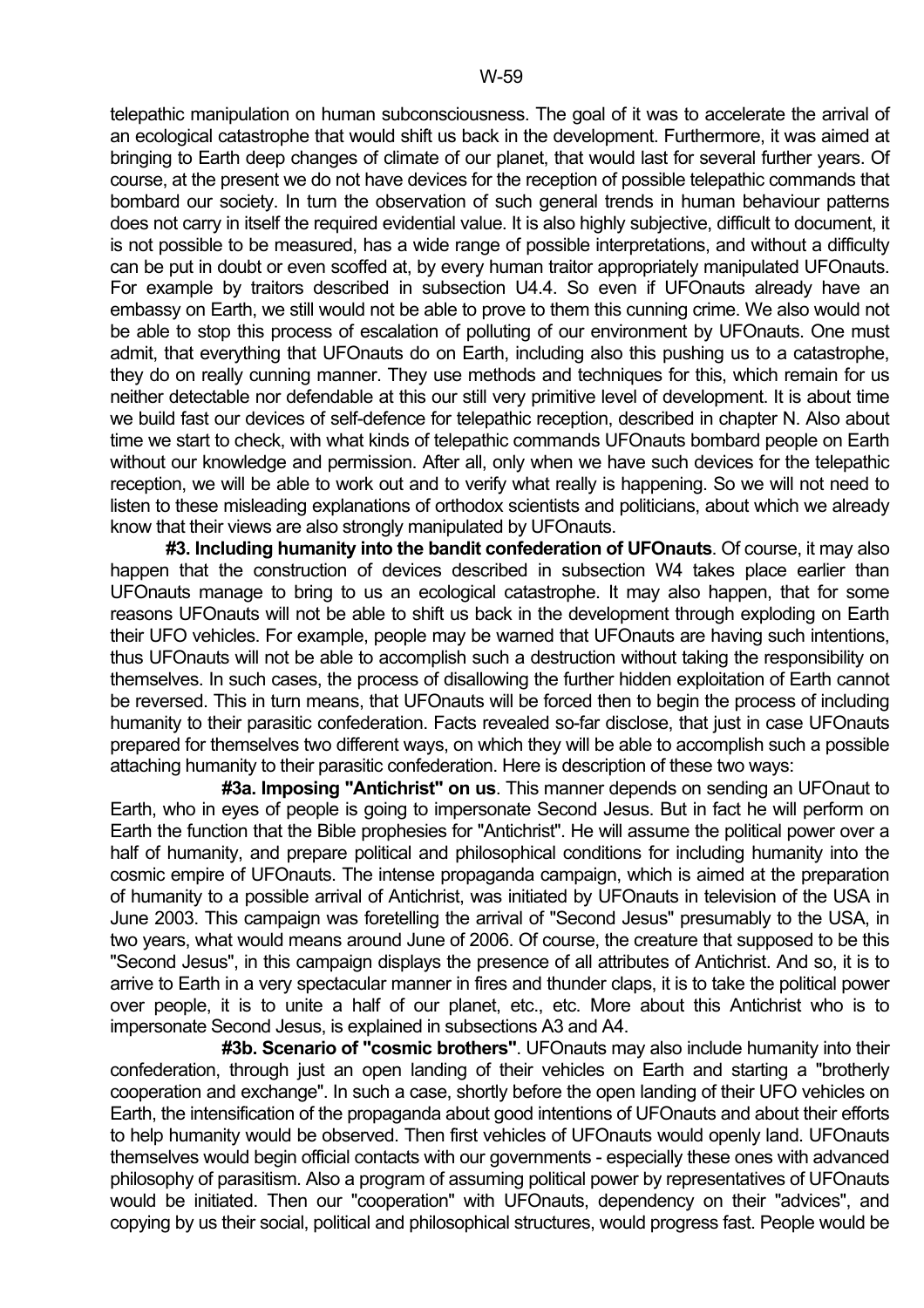subdivided into strict casts, from which the access to knowledge and technology would have only the élite part. The remaining people would be kept in darkness and oppression. The motivation with fear, terror, exploitation, and the gap between casts would start to get increasingly deeper. Soon afterwards we would also receive for the "protection" by our space explorers, a low developed civilisation from the cosmic space. Of course, it will have the repulsive for humans appearance. So this appearance will make impossible for us to sympathise with their fate. With the elapse of time, skilfully trained on members of this primitive civilisation, we ourselves would begin to do to others, what in past was done to us. So without a mercy we would exploit them. We would also take on them the revenge for all deficiencies in our own society. Simultaneously, UFOnauts placed much higher from us in the hierarchy of cosmic confederation, would continue our exploitation. Only that this time they would do it officially and on a slightly different level.

 $\star \star \star$ 

 From descriptions of the above scenarios it clearly is visible, that right now a kind of race with time is taking place. This race is to be won by UFOnauts, if with their hidden telepathic directing and skilful control we manage to bring on ourselves some sort of catastrophe. Or if our sperm disappears completely before we manage to build defence devices described in subsection W4. In turn this race is to be won by us, if these defence devices are build first. From the point of view of an ecological catastrophe, the most urgent is building telekinetic power stations. After all, such power stations will remove the danger of arrival of this catastrophe. So they will win for us slightly more time for the development of remaining defence devices. But from the point of view of stopping the process of diminishing human sperm, the most important are telepathic devices. By the way, out of these devices, the "telepathic pyramid" is also a version of a telekinetic battery. So the construction of it would simultaneously prevent an ecological catastrophe. Such telepathic devices would allow us to identify and to neutralise the telepathic noise that destroys our sperm. No wonder that UFOnauts discourage us so intensely to even consider the completion of these devices. They also pile up incredible obstacles on path of these sparse people, who already joined the process of building these devices. No wonder, that many years long my promotion of the idea of building these defence devices, so-far brings almost no results. As so-far, it is an extreme rarity that someone seriously considers building them. Almost no-one advanced this building to the level, that a given device would be suitable for a practical testing. In turn if no-one amongst us manages to motivate himself or herself to the defence, of course our children and grandchildren will slave in oppression for next thousands of years. Only that then they will be exclusively of the female gender.

 Carrying out this race, we must still remember continually about the moral decadency of UFOnauts. After all, if these morally decadent UFOnauts feel threaten by us, then they destroy us completely without even blinking an eye. Their civilisations are older and more advanced from us by hundreds of millions of years. They have well developed and effectively working mechanisms of continuous competition and increase of their knowledge, while their morality is completely nonexistent. Thus, in case of possible open military confrontation, still for some time we will not have with them any chances. Furthermore, because of their philosophy of walking around moral laws, these civilisations would not have any moral reservations against destroying us. Especially, if they have a justified excuse for this. So it is very vital that from the beginning of our efforts of freeing ourselves from their occupation, we simultaneously remember all the time about the continuous removing for them reasons for the initiation of our destruction. This removal requires that we adopt several stands and making these stands absolutely clear to everyone. For example, we should accept, that for humanity UFOnauts must always remain fear-inducing stepfathers. So we are not going to lift our hands against entire their civilisation, even if in our self-defence, here on Earth we will be forced to fight with them to life and death, and even if we completely remove them from our planet. We also will not show an aggression towards their native plants, even if because of the philosophical differences and the choice of our own path in the further development, we manage to completely separate from them. After all, almost all children separate from their stepfathers when they grow old. Furthermore, we still will show them our fear and respect, and the understanding of their technical power and ability to destroy. We should also adopt the principle of intentional forgetting the past and working towards a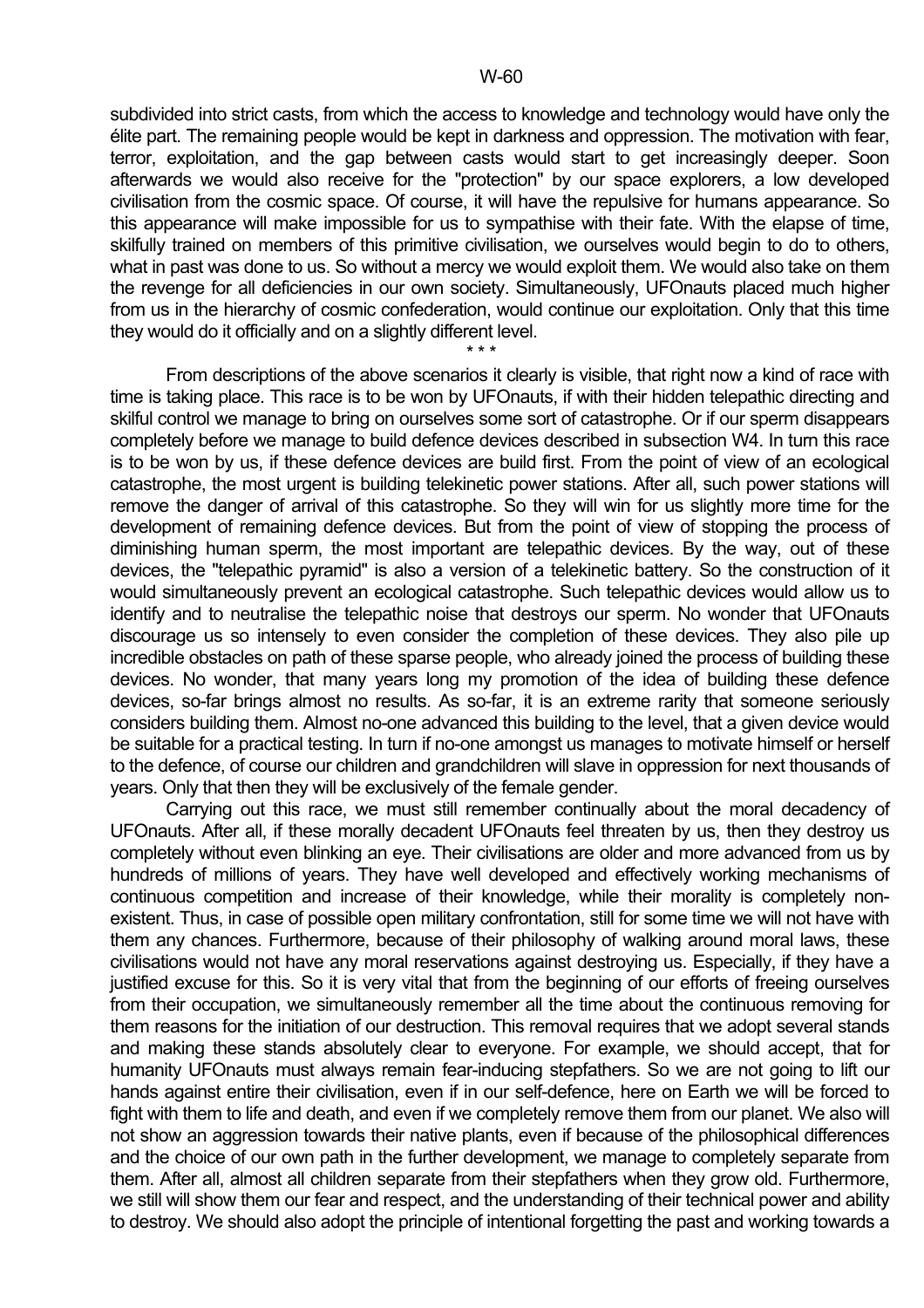peaceful coexistence. All this never will alow us to consider cultivation of any old upsets. The future relationship with UFOnauts who currently occupy us, should be shaped into a form similar to that existing between former English colonies, and England itself. For example we can maintain towards them a kind of feeling of forced stepchildren. But we need to complement it with the full awareness of their murderous military power, extremely dangerous philosophy, a bad habit to turn into slaves everyone who by accident comes too close into the range of their influences, and thousands of years of suffering, evil tortures, and constant pushing us down that we experienced under their occupation. This awareness in turn will revive in us a decisive will to have nothing to do with them. To remain completely separated from them. To avoid any contacts with them. Under no excuse return to any relation, cooperation, contact, or sentiments of the past. After all, in their evil cunningness, they could turn any our friendly gesture into a process of subduing us again to serve for their parasitic needs.

# W9. Resistance movement (RO) - the first institution for an organised fight with UFOnauts

 The cosmic enemy of ours, which torments humanity since the beginning of times, was exposed at the moment of publishing this monograph. Simultaneously, in subsection W1 a call was published, to initiate a "popular uprising" against UFOnauts. So now the moral duty of every citizen of Earth, is to contribute to the defence of our planet. Up until now many courageous people already responded to this duty. They initiated the formation of the institutional "resistance movement" or "RO". This movement became the first institution on Earth, which initiated an organised fight with UFOnauts. Although, as so-far, there is still not many participants in this movement, the first institutional step towards an organised fight against our cosmic aggressors, is already accomplished. After all, in the day when a call for popular uprising from subsection W1 was published for the fist time, actually a formal declaration of a defence war against UFOnauts was proclaimed. So when in 1997, first aware participants of RO started to battle with UFOnauts, thus forming the foundations of the institutional RO, our organised defence fight become a reality. This fight continually intensifies until today. In the course of battles to-date, first field experiences were gathered. Also first our victories and defeats took place. This subsection is aimed at making a balance of our institutional defence struggles to-date. So it tries to summarise the course of fights to-date. It also lists and explains the most important victories and defeats.

 The eventuation of institutions on Earth, that carry out an organised defence fight with UFOnauts, is very important. This is because individual participants of the popular uprising are capable to initialise the fight, can gather intelligence about enemy through the fight, and can win the moral side of the fight for us. But only a large defence institution will be able to remove UFOnauts completely from our planet. This means that only an institution will be able to win physically this fight with UFOnauts. Therefore it is so vital that we do not give up efforts to create such a defence institution. Every kind of experience to-date from the formation and management of such an institution, is extremely vital.

 The history of an institutional resistance movement (RO) is more thoroughly described in subsection A4. But let us summarise it very briefly also here. It was started in October 1997 through creation of the currently historic internet web page on totalizm, that in the first version had the address ufo.zakopane.top.pl. The creator of this web page was "Iwo" - widely known to all totalizts from Poland. This web page had also a mirror version under the address ufo.hg.pl. It was to make available to interested readers free publications on totalizm. It propagated totalizm until 2001. Amongst others, it make also available free monographs [1/2] and [1/3] which exposed the UFO occupation of Earth. Unfortunately, in 2001 UFOnauts managed to get rid of it, through the closure of the server from which this page operated. The person who maintained it, Iwo, soon afterwards managed to shift it to another server, where it had the address ufo.tatrynet.pl. However, links that led to it from numerous search engines, and also from other web pages, were lost then. In the result, after being shifted, this web page stopped to perform its prominent previously role.

People who managed to learn about totalizm and about UFO occupation of Earth through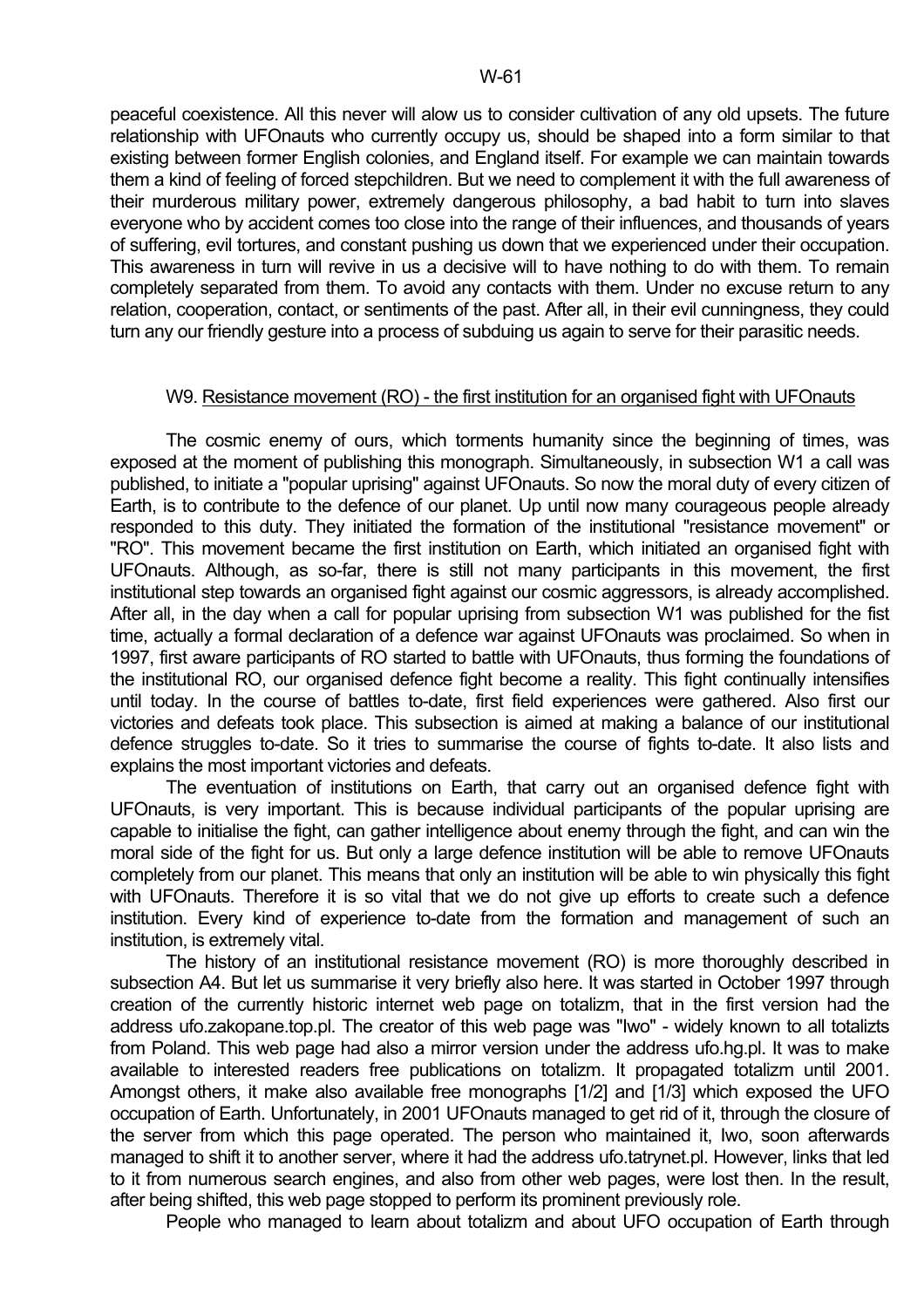Iwo's web pages, in the second half of 2000 formed the first internet discussion list of totalizm. In the very first version, this list was working at the address ufopl@listbot.pl. Unfortunately immediately it become a subject of intense attacks by UFOnauts and by hypnotically preprogrammed human traitors. Because of these attacks, it was forced to shift several times from one server into another one. In the critical year 2003 it operated under the internet address totalizm@hydepark.pl. Simultaneously with shifting, it kept evolving into an increasingly more complex structure. For example, at the very beginning every voice in the discussion was published on it. But because of these continuous attacks of UFOnauts, it was forced to introduce the compulsory refereeing of subsequent voices in the discussion. This in turn required the employment of several voluntary referees. In March 2003 the list accomplished the greatest victory over UFOnauts, by devising and voting the extremely important resolution quoted in subsection A4. In that time the number of participants of the list was 161 members of RO. But in the response to this victory, UFOnauts assigned significant forces to destroy this list. In October 2003 these forces of UFOnauts sabotaged the server on which the list was established. They put this server out of order for a couple of weeks. Simultaneously UFOnauts took a complete control over the flow of correspondence through the discussion list. The server, and thus also the list, were later restored to the operation. But the control of UFOnauts over what happens on the list, make practically impossible any further operation of it. So, although this list formally existed even at the end of 2003, almost the entire activities of it, practically become extinguished.

 The internet discussion list of totalizm was the most organised form of our institutional defence against UFOnauts, that we managed to evolve until the time of updating this chapter in last days of December 2003. This list accepted a lot of tasks for itself, the most vital of which included: (1) the construction of revealing devices and UFO detectors, (2) the construction of devices that advance humanity to a higher level of our development - such as the telekinetic battery, telepathic pyramid, oscillatory chamber, etc., (3) promotion of knowledge about the occupation of our planet by UFOnauts, and (4) the advancement of knowledge on totalizm, and the implementation of this moral philosophy amongst people.

By being the first institution on Earth, which initiated the organised defence fight against UFOnauts, the internet list of totalizm accomplished several victories over UFOnauts, as well as endured several defeats. The analysis of these our first victories and defeats allows already to draw quite interesting conclusions. In turn these conclusions allow us to direct our future institutional fight with UFOnauts more accurately, so that this fight becomes even more effective. Let us now discuss these most important victories and defeats of our first form of an institutional RO:

 **#1. Victories**. We start our analyses from discussing the most vital successes of this initial stadium of an institutional "resistance movement" on Earth. Here they are:

 **#1a. Establishing the first unofficial institution of the resistance movement**. The most important success of this internet resistance movement was, that this movement was able to establish the first institution, that actually fought with UFOnauts. I exactly do not know myself how it was possible. After all, according to my estimates, at least a half of participants of these first internet lists of totalizm, were UFOnauts themselves. So at the very beginning, the activities of these lists looked as if UFOnauts were better paid by their employers from the native planet, if there was an active resistance movement on Earth, with which they needed to fight. After all, in such a case UFOnauts could show to their employers, that they do a highly skilful work, and do not take their salaries for nothing. Anyway, whatever the reason would be, the fact is that the institution of the internet discussion list of totalizm, managed to carry out a very effective fight with UFOnauts for over 3 years, i.e. since 2000 to 2003. Only as the activities of the list intensified, also the attacks of UFOnauts become increasingly vicious. Only in the second part of 2003 UFOnauts managed to crush this list. But in the meantime it fulfilled its function. It showed to us, that even such a small and unofficial institution, is able to organise itself, carry out a public fight, and accomplish victories. It also accumulated the first series of field experiences in the open fight with UFOnauts. Opposite to a typical sensational interest in UFOs, which I noted frequently in my to-date activities as a UFO investigator, the list concentrated on a real fight with UFOnauts. So it was not just a means to satisfy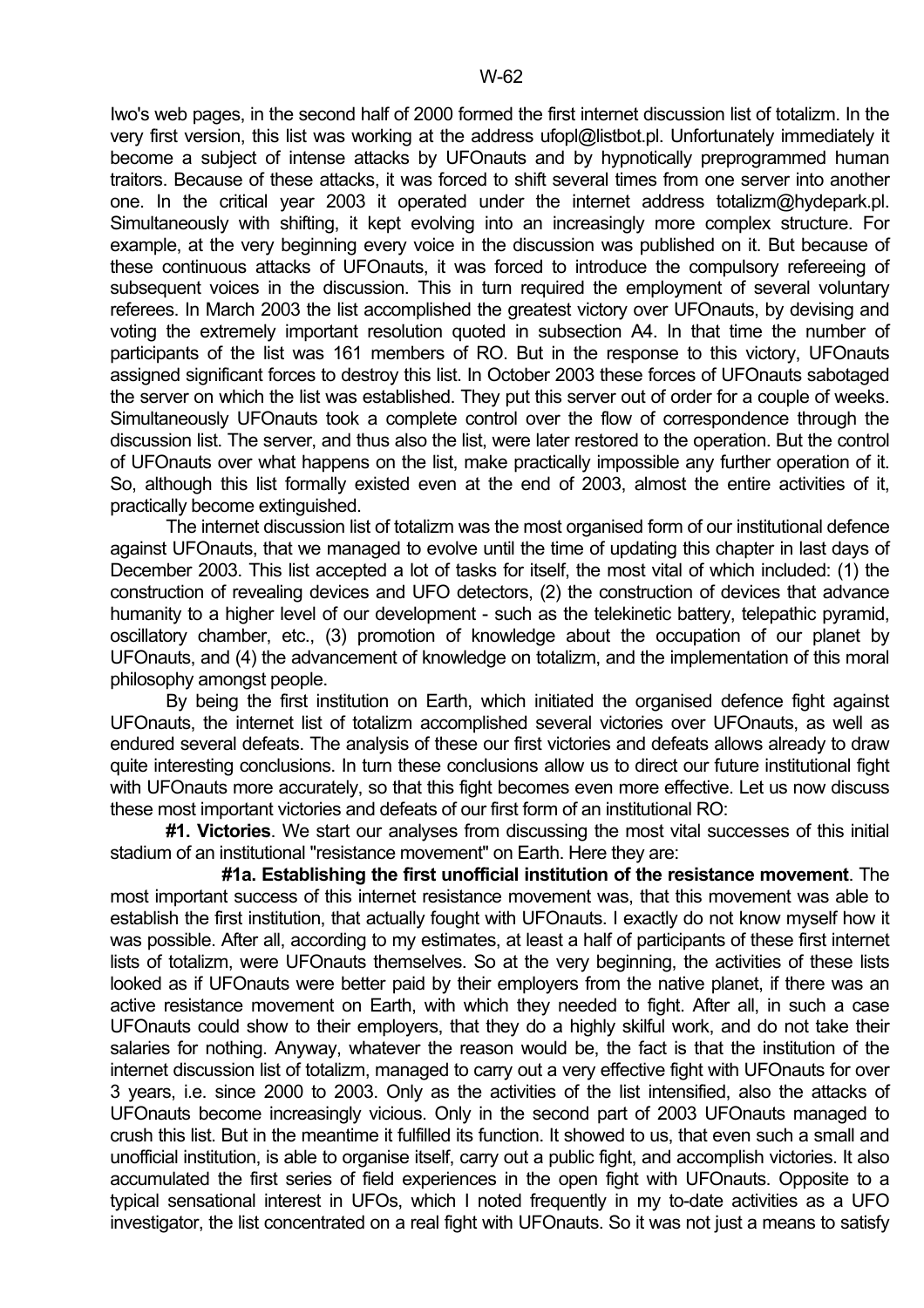temporary someone's brief interest, nor source of sensation, nor a smoke screen under the cover of which someone completes a personal agenda like easy earning, gaining a fame, access to power over others, etc. Many participants of the list show the permanency of their stand. After they joined the works of this list, they show the tendency to stay within the stream of institutional RO. Gradually they increased their contribution to the defence, improved their manners of fight, and transformed into the increasingly effective warriors. Furthermore, as I managed to notice, the institutional resistance movement was joined by the best people, real cream of the society. The list of totalizm become the forum for activities of a number of people with exceptional personal values, high morality, wide philosophical horizons, high ability to form their own opinions, etc. Observing the activities and discussions of this list I become really proud, that totalizm attracts people of such a high calibre.

 **#1b. Breaking through various barriers**. Another success of this first unofficial institution of Earthly resistance movement was, that this movement turned out to be able to break through some of the blockades and barriers imposed on it by UFOnauts. This breaking through was accomplished in spite of a vicious and continuous resistance of UFOnauts, and against the fact, that UFOnauts have in their disposal all means and equipment that we may only dream of. For example, this first institution of the internet discussion list managed to organise itself. It was also able to carry out the fight for over 3 years, in spite of continually being blocked by UFOnauts in all possible areas. In spite of blockades and vicious attacks, the list with the combined effort of all participants managed to also undertake a resolution described and quoted in subsection A3.

 **#1c. The dissemination of the idea of resistance movement**. Another success of this first institution of our resistance movement is, that in spite of continuous efforts to silence it, the list still managed to disseminate amongst many participants the ideas of undertaking an organised defence fight against UFOnauts. Let us hope, that these ideas soon are going to fruit with organising even a more effective institution of our defence against parasitic UFOnauts.

 **#1d. Undertaking the resolution described in subsection A4**. This resolution represents the most vital and the greatest victory of our institutional fight with UFOnauts so-far.

 **#2. Weaknesses**. The institutional defence fight with UFOnauts carried out in years 2000 to 2003, through the internet discussion lists of totalizm, revealed also several areas of our weaknesses. Let us now look through most important of such areas. After all, the identification of these areas, and postulating manners on which these can be improved, may allow us to eliminate them in the future. So here is a list of most vital problems that were manifested in the course of institutional fight with UFOnauts to-date:

 **#2a. The general ignorance about the seriousness of our situation, and the common underestimation of the enemy**. Some people who joined the activities of the list of totalizm, or who read my monographs, initially could not believe in reality of the occupation of Earth by UFOnauts. They treated the joining of the institutional resistance movement, as a kind of entertaining experiment. Of course, UFOnauts did not treat it as an entertainment or an experiment. They responded with repressions. So an interesting "game" was started, which was increasingly less appreciated by these "experimenting" people. This is because rapidly everything started to break and to collapse for them. Various unexplained problems started to pest them, etc. After a year or two, to heads of such "experimenting" people finally got, what they should realise from the very beginning on the basis of messages of the totalizm discussion list, or from content of this monograph. Namely that the institutional resistance movement is not a game or a play at all. It is a real fight, in which people really get hurt by a very intelligent and evil enemy. Frequently people receive hits in a manner, that they do not even know who and how hit them. A stake in this fight is the freedom and survival of the entire humanity. Only after experiencing the shock of personal discovering this fact, such "experimenting" people have stopped underestimating our enemy.

 **#2b. Refusal to believe, that UFOnauts intervene in fate of ordinary individual people**. Some participants of the institutional resistance movement, at very beginning had difficulties with accepting the fact of continuous interference of UFOnauts in activities of individual people. This fact is explained in chapter VB. After all, according to my research, UFOnauts intervene into lives of individual people with a huge success. In turn people who are tormented by UFOnauts, do not need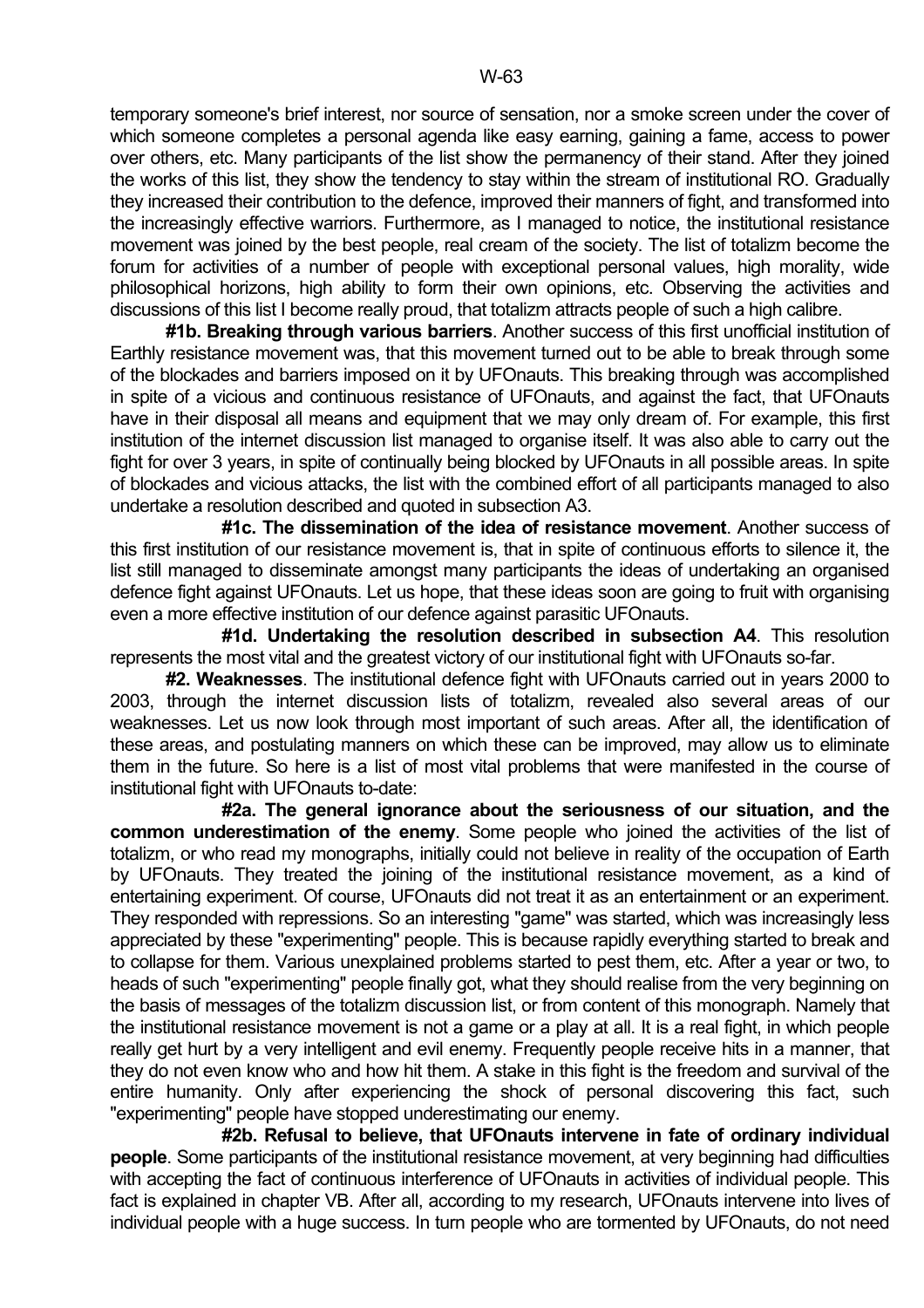to be known figures, members of governments, or heads of churches. Usually it takes people several years, before they manage to accumulate in their own life appropriate observations that match these described in subsection VB3.2. These their personal observations usually gradually convince them, that the intervention of UFOnauts into their own life, is a bitter fact.

 **#2c. Difficulty with accepting, that each person on Earth is exploited by UFOnauts, and is negatively affected by this exploitation**. As it turns out, even if someone is willing to accept the bitter fact, that Earth and humanity as a whole are exploited by UFOnauts, still is suspecting that these are some other distant people, not he or she personally, and not his or hers loved ones, who fall victims of this exploitation. But the truth is such, that literally every inhabitant of Earth is personally and heavily affected by this exploitation. Only that the exploitation is extremely well hidden. Thus in normal cases a victim does not observe on himself or herself the existence of it. Only the participation in an institutional resistance movement starts to gradually document this bitter truth.

 **#2d. Difficulties with accepting that UFOnauts are more intelligent and scientifically more advanced from us**. Majority of people who accept the existence of UFOs, simultaneously display a strangely proud tendency, to consider UFOnauts to be more stupid than themselves. In the result, they expect that UFOnauts should commit various silly errors. They believe that UFOnauts should fall in primitive traps that humans put on their path. They assume that UFOnauts should act according to our habits and rules. They also believe, that in no case UFOnauts have the right to be able to effectively led us astray. Such typical people also completely do not want to accept the fact, that UFOnauts are able to move to the future. Thus UFOnauts know much earlier than we ourselves, what exactly someone is going to accomplish soon. These people have difficulties with understanding, that UFOnauts have the technology and devices, about which we even are unable to dream. They are incapable to accept, that we should not ignore nor underestimate UFOnauts, similarly like we should not ignore or underestimate the moral decadency that UFOnauts already have reached.

 **#2e. Stubborn refusal to accept that UFOnauts intentionally "lead people astray"**. Many people are unable to accept the fact, that UFOnauts suggest to human researchers various misleading ideas and false trails. Then UFOnauts program especially selected traitors, to come up with various scientifically sound explanations, which direct us into false trails. Excellent examples of areas, where these misleading tricks of UFOnauts were commonly accepted, are "crop circles" and various "curses". Here are brief explanations of these.

 **- Crop circles**. These are landings in crops of so-called "flying clusters" coupled together from many UFOs. Descriptions of these landings are presented in subsections F11.3.2 and O5.1. But in order to trick people into the belief, that these UFO landings are not made by UFOs, our cosmic parasites come up with many misleading ideas. For example, one such an idea was to program various individuals to claim that this is them who trotted all such crop circles. But when all these cunning ideas were neutralised one after the other, the newest idea of UFOnauts is to produce in crops very complex pictures popularly called "pictograms". After all, such pictures are very easy for producing by computerised control of propulsion of their vehicles. After making them, according to what I explained in subsections VB4.1.3 and VB4.3.1, UFOnauts implied their "natural" origin. For this purpose, they instigated various traitors that impersonated researchers, to explain these pictures as "pictograms". These "pictograms" apparently supposed to be formed by some sort of "natural" energies, or "natural" creative cosmic forces. These forces or energies supposed to be displaying intelligence, but have noting to do with UFOs. People still allow to get tricked into this explanation, in spite that it is just only a different version of the previous explanation about fabrication of all these marks by pranks. After all, previously a first group of traitors claimed, that they personally trotted all these marks in crops. Currently another group of traitors is claiming, that they found out who forms these circles and that these are not UFOs. There is also many pseudo-researchers, who on the telepathic command from UFOs, create entire complex theories that explain UFO landings in crops as "pictograms" of intelligent energies. It is shocking how people never are able to see through these tricks. Also how it is possible that UFOnauts continually trick people with the same old tricks.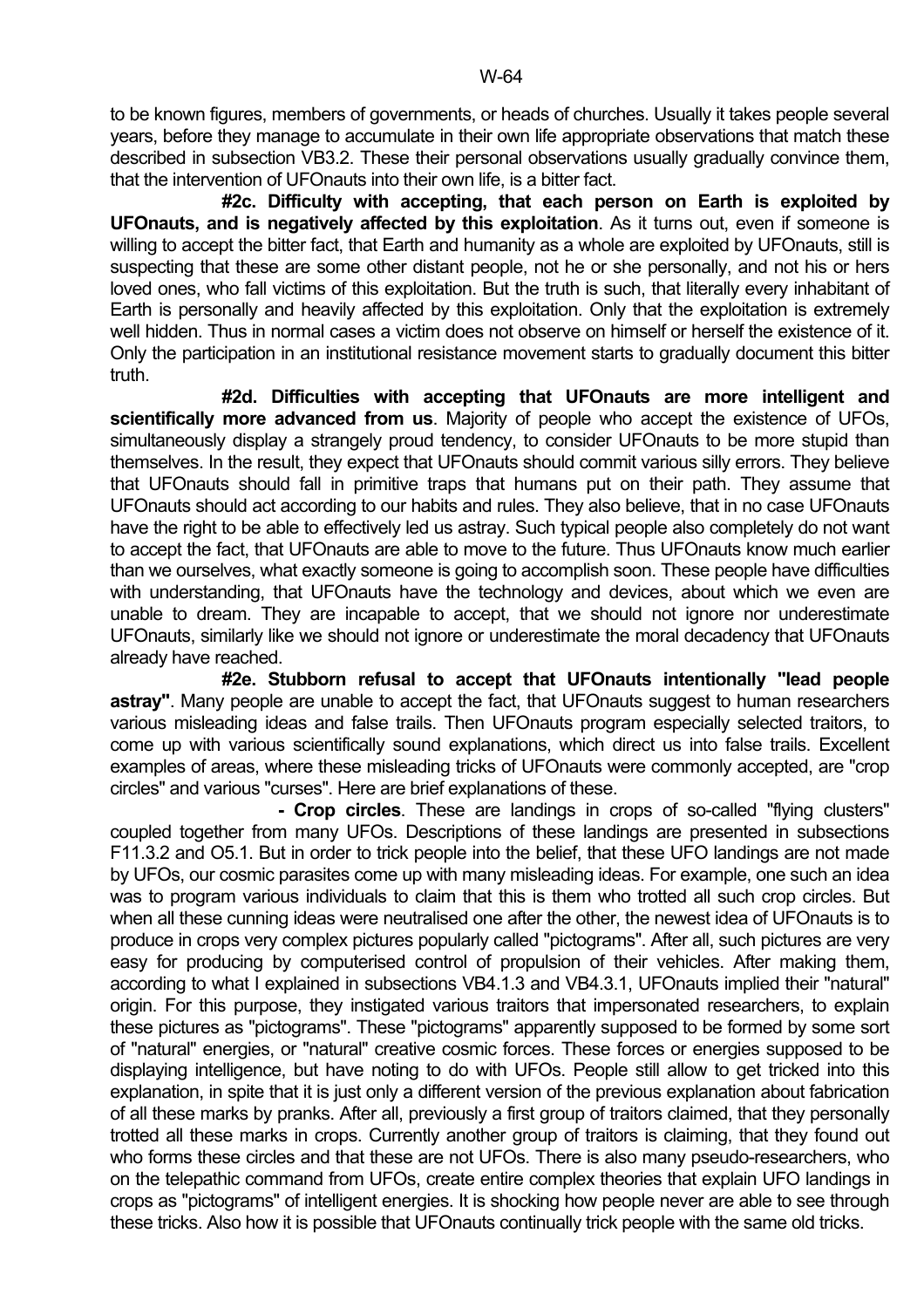**- Curses**. In order to push humanity down, UFOnauts systematically murder a huge number of progressive people on Earth. More details about this murdering of the most totaliztic people, is presented in descriptions of human assassinations from subsections A4 and VB4.5.1. But UFOnauts invented and disseminated a very cunning trick to divert human attention from investigating who really hides behind some more famous out of these killings. Namely, with the use of traitors programmed by UFOnauts, our cosmic occupants disseminate various believes into "curses". A best example of such "curses", are these connected with murdering by UFOnauts the most progressive presidents of the USA. As this can be deducted from historical analyses, so-far UFOnauts most probably murdered an entire list of progressive presidents of the USA. The list of victims of UFOnauts includes such presidents as: Abraham Lincoln elected in 1860, James A. Garfield from 1880, William McKinley from 1900, and John F. Kennedy from 1960. In turn Franklin D. Roosevelt, elected for his third cadency in 1940, died of supposedly a "natural death" only a year after in 1944 he was elected into his fourth cadency. But skilfully propagated by UFOnauts so-called "curse of 20th years", managed to divert the attention of people from seeking real reasons behind all these murders. This "curse" is propagated, amongst others, on page 134 of the book **[1W9]** by Jeremy Kingston, "Mysterious Happenings" (part of "Great Mysteries Series"), Aldus Books Limited, United Kingdom 1979, SBN 490 004237. According to it, every president who was elected in the year divisible by 20, is "cursed" and supposed to die. After this explanation was disseminated, people become satisfied that they "know" why so many their presidents die. So while being calmed down by the existence of this "curse", they do not try to even find out who really carries out throughout centuries all these assassinations of their most progressive leaders. Of course, similarly cunning explanations UFOnauts have also for murdering e.g. all most capable archaeologists. They disseminated rumours, that there is also such a thing as "curse of Pharaohs" working in Egypt, and "curse of Jaggiellons" working in Poland. However, the analysis of death of e.g. Lord Carnarvon (26/6/1866 - 5/4/1923), whose murdering initiated this "curse of Pharaohs", leads to very interesting conclusions. It turns out that he died from an ordinary jab. This jab was attributed to a mosquito. But most probably it originated from a miniature syringe. This syringe infected him with some microorganisms that were unknown in his times. We know that syringes with hollow needles were used by people since times of Charles Gabriel Pravaz, who introduced them to use in 1850. But until the end of the Second World War their needles were very thick. Therefore in times of Lord Carnarvon no-one could recognise a small mark from a jab with a miniature syringe. So the death inserted into him in this manner, surely needed to be attributed to a bite of a mosquito.

 About the fact that UFOnauts are injecting various microorganisms, or shooting these microorganisms under the skin of their victims, I know excellently from my personal experiences. After all, they shoot such microorganisms under my own skin quite regularly. For example, in 2003 UFOnauts shoot something under my skin systematically every month. Usually they made these shots either in "tonsils" on both side edges of my lower jaw, or in the neck around 3 centimetres below ears. After each such shot, a small and very characteristic black wound is formed. These wounds would not heal for at least 3 next months. What more interesting, such an identical characteristic wound on the left tonsil I noticed also in someone named Mr Zapruder, who become famous because he took the well-known film that captured the moment of assassination of the president J. F. Kennedy. About Mr Zapruder, and about his famous film, a documentary program was presented in New Zealand television on Tuesday, 25 November 2003, at 9:35 to 10:30 pm, on TVNZ 1. Soon after he gave an interview for American television, during which this characteristic black wound on the edge of his left jaw was registered, Mr Zapruder died unexpectedly on cancer.

 **#2f. Inability to distinguish a sabotage of UFOnauts, from a coincident**. Another problem at the present level of advancement of our institutional fight with UFOnauts, is the lack in majority of participants of the resistance movement, the ability to distinguish between sabotages of UFOnauts that affect them, and problems of purely accidental or "coincidental" nature. So there is a need for defining more attributes of sabotage of UFOnauts, like these provided in subsection VB4.4. Means attributes, like the one that many sabotages occur in days that are favoured by UFOnauts. For example, strategic sabotage of UFOnauts usually is dated on 1 April or 13th of any month - for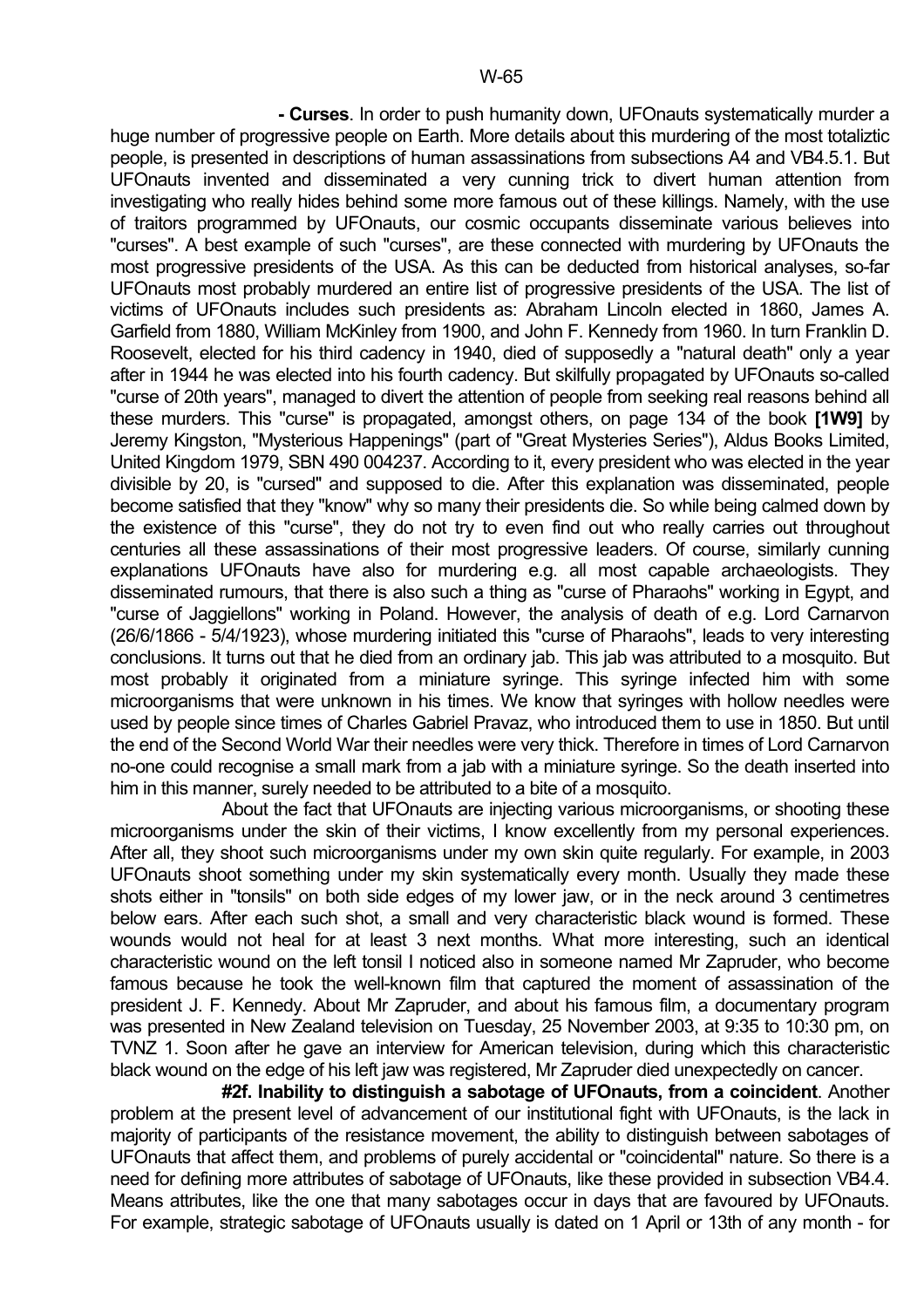details see subsection V5.4. In turn more serious breaks down affecting individual people, UFOnauts cause in evenings just before weekends. This is because in such days repairmen are unavailable. It is vital that the resistance movement keeps gathering further observations, and detects further such general trends. In this way the distinguishing between sabotages of UFOnauts and "coincidents" become more unambiguous and sure. Future institutions that are to carry out our organised resistance movement, should put emphases on a fast progress of our knowledge in this direction.

 **#2g. Difficulty in accepting, that UFOnauts are the true source and origin of all evil on Earth**. In the result of telepathic manipulation by UFOnauts, humans developed a culture of blaming other people for all evil that happens on Earth. However, this culture does not explain where all these evil people come from. After all, no-one is already born evil, nor becomes evil just on his or her own. The process of transformation from innocent and listening to their organ of conscience, into evil, takes place only because someone directs and pushes us to evil. As it turns out, UFOnauts are the ones who do all this directing and pushing us towards the evil. Their corrupting function results from efforts of pushing humanity down and keeping us in a permanent slavery. It is worth to remember this, when we notice next cases of someone spreading the evil on Earth. In such cases we do not need to ask "does this evil really originate from UFOnauts". This is because the answer to this question for sure is "yes". So the only question that in the face of evil we need to ask ourselves, is "what are goals and intentions of UFOnauts, which stand behind the generation of this particular evil".

 **#2h. The lack of an official institution, which would direct our fight with UFOnauts, and the lack of finances for the development and production of defence devices**. The internet discussion list of totalizm represents an unofficial institution that leads an organised fight with UFOnauts. This list was organised just by a group of enthusiasts. So the next step which we should make, would be to organise an official such institution. After all, such an official defence institution, and financial backup that it would create, are urgently needed. In the present situation in my opinion the highest chance to form it, would be to create a political party that is based on the philosophy of totalizm. Such a party would officially fight just for assuming the political power in the country of origin. But simultaneously it would need unofficially fight with UFOnauts. After all, even if it would not wish to fight with UFOnauts, UFOnauts would attack it, so it would have no other option. but to accept this fight. Furthermore, it would form a perfect channel, through which funds for fight with UFOnauts could be accumulated and used. Of course, before such an official institution that fights with UFOnauts is created, the fight with these evil aliens should be continued with the use of a growing number of unofficial such institutions. Their excellent example is this internet discussion list of totalizm from Poland discussed before. Furthermore, the fight with UFOnauts should be continued and intensified on principles of a popular uprising. After all, such a popular uprising allows to carry out the fight through an ever increasing number of individual fighters. These fighters do not need to coordinate their fights through any institution, and are also able to fight even if they are completely deprived any financial backing.

 **#3. Defeats**. Of course, it is nothing unusual, that the first institution in the world, which initiated the organised resistance movement against UFOnauts, suffered also numerous defeats. After all, this institution was just initiating the process of getting to know our enemy through the fight. But these defeats are quite educational and allow to draw vital conclusions for the future. So let us now proceed with discussing them. Unfortunately there is a large number of such defeats. Actually, as so far, in our institutional fight we are practically bitten by UFOnauts in all possible areas. Let us at least indicate here examples of the most vital defeats of the institutional resistance movement, and thus also the most vital victories of UFOnauts. These include:

 **#3a. The lack of any printed publication that would be devoted to disclosure of occupation of Earth by UFOs and to reporting the course of our fight**. During times of previous occupations, always people who fight with the enemy were heartened up by some sort of "underground press". Therefore presently the vital defeat of the resistance movement is, that it does not have any such underground press, nor even a smallest information bulletin or a newsletter. Not mentioning the fact, that even the publication that formulates the ideological foundations of the entire fight, means this monograph, or predecessors of it, never managed to appear in the form of a printed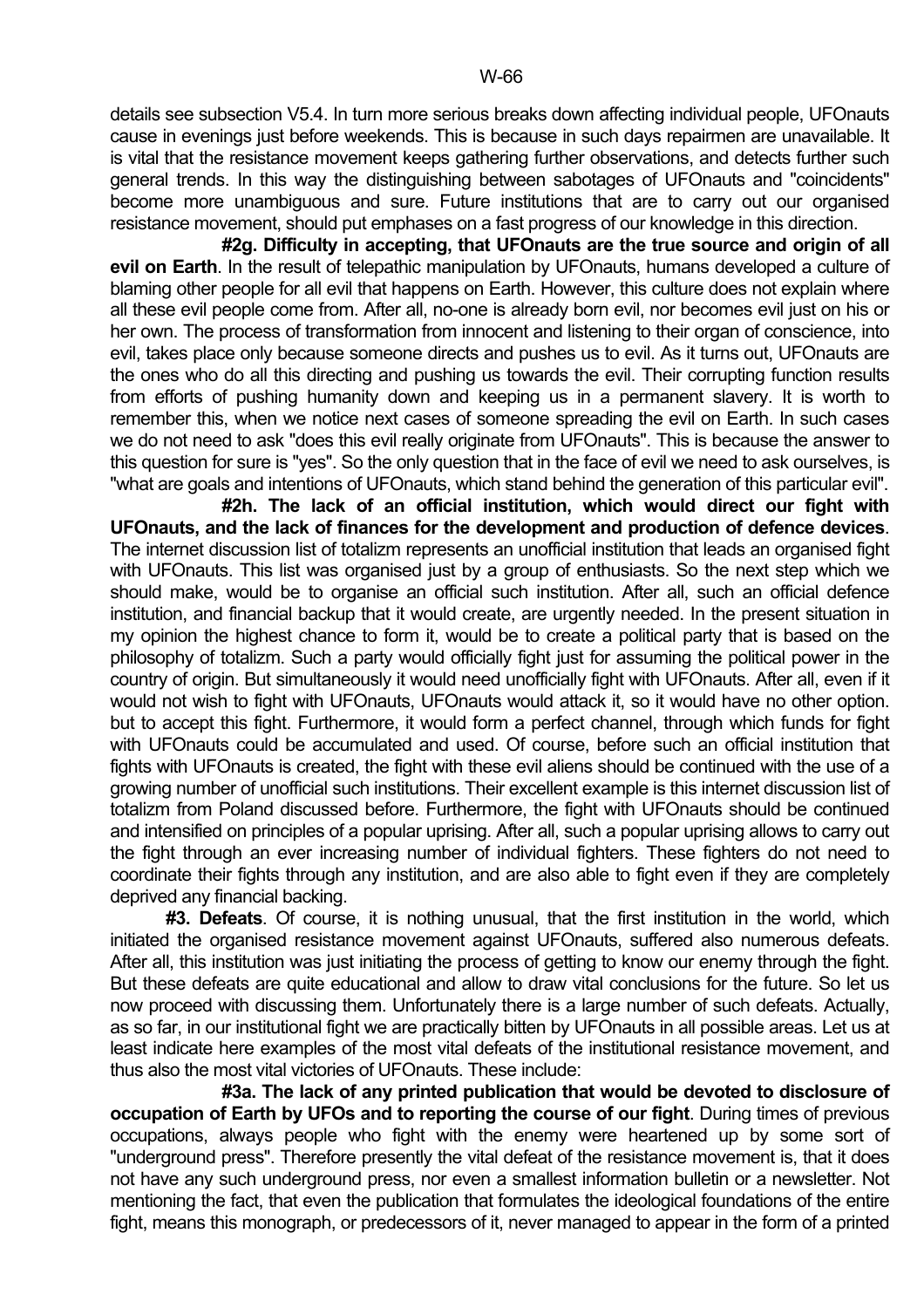book. Currently this monograph is only distributed in an electronic version. All attempts at publishing a book version of any publication that expresses the ideological foundations of our fight, UFOnauts block extremely effectively. On the other hand, so far these are the only publications on Earth, which in the open and comprehensive manner expose the fact, the scale, and the depth of the occupation of Earth by UFOnauts. Thus, the impossibility of publishing them in a book form means, that on the entire our planet there is no even a single publication available in bookshops, that would expose the occupation of Earth by UFOnauts.

 **#3b. Effective blocking by UFOnauts the access to the electronic version of publications on the occupation of Earth by UFOnauts**. The subject of occupation of Earth by UFOnauts is discussed from various angles in numerous my publications. Electronic versions of these publications are disseminated for free via a series of internet web pages of totalizm. But as it turns out, in the meantime UFOnauts managed to advance so much their control over the internet, that by the time I was updating this paragraph in December 2003, UFOnauts already mastered effective methods for blocking also access to these electronic versions of my publications.

 The above is worth to supplement with the information, that before writing this edition of monograph [1/4], means until the end of 2000, my publications were distributed through two channels. The internet channel was then only an additional one. In turn the main channel was sending by post paper photocopies of my publications straight to interested readers. For example, until August 1999, I managed to send to Poland in such a posted manner around 20 complete copies of the edition [1/3] of this monograph. These were copies where all volumes were send to the same addressee. Notice that the edition [1/3] was a smaller predecessor of this monograph. It had 9 volumes. Another such number of copies of [1/3] I posted to Poland during that time in a distributed form. This was the form, where subsequent volumes of the same copy of [1/3] were send to several different readers. It should be noticed, that only costs of sending to Poland a single copy of [1/3], reached at that time level of \$100. Furthermore, a huge majority of my publications I used to send to Poland as a completely free gift. Also my entire activity I paid from my private funds. So such posting of paper copies of these monographs represented a huge financial effort, and a significant sacrifice towards defending our planet against UFOnauts. But as it later turned out, UFOnauts also found several effective manners of neutralising those my postage-based defence efforts. The most frequently used of those manners, depended on skilful stealing, probably by UFOnauts themselves, my monographs from libraries to which I posted them. Numerous readers reported to me, that these monographs were in catalogues of these libraries, but were missing from shelves. Other manner of sabotage of UFOnauts, depended then on de-completing of copies, that someone received. While I was preparing copies for sending, I always personally verified that they are absolutely complete. But after they reached the destination, some readers reported to me that vital parts are missing from them. The third frequent manner of this type of sabotage UFOnauts used towards individual receivers of my monographs. Namely telepathically or hypnotically they discouraged recipients of these publication against reading them. Therefore amongst all individual people to whom I send copies of monograph [1/3], until August 1999 only one person in his letter confirmed clearly, that actually has read the entire text of my monograph, means from the cover to the cover. In turn the majority of recipients of these monographs, just only confirmed the reception of them, but either were mentioning that in a given moment they do not have free time to read them, or mentioned only about reading just selected fragments of it, or completely avoided the matter of their reading the received monograph [1/3]. So what is the benefit of having descriptions of methods of our fight with the occupation of Earth by UFOnauts, or descriptions of methods of actions of our occupants, when these description are not being read at all. Anyway, monograph [1/3] was not an exception. For quite a long time I was aware, that my publications are read carefully mainly by these sparse selected ones, who are capable of resisting the discouraging manipulations of UFOnauts. People who document the thorough reading my publications, always after meeting turn out to be people of strong personalities, positive moral principles, and exceptional attributes of the character.

 Of course, all the above has quite a painful meaning. After all, it proves that UFOnauts accomplish successes in blocking the readership of publications devoted to our defence. However,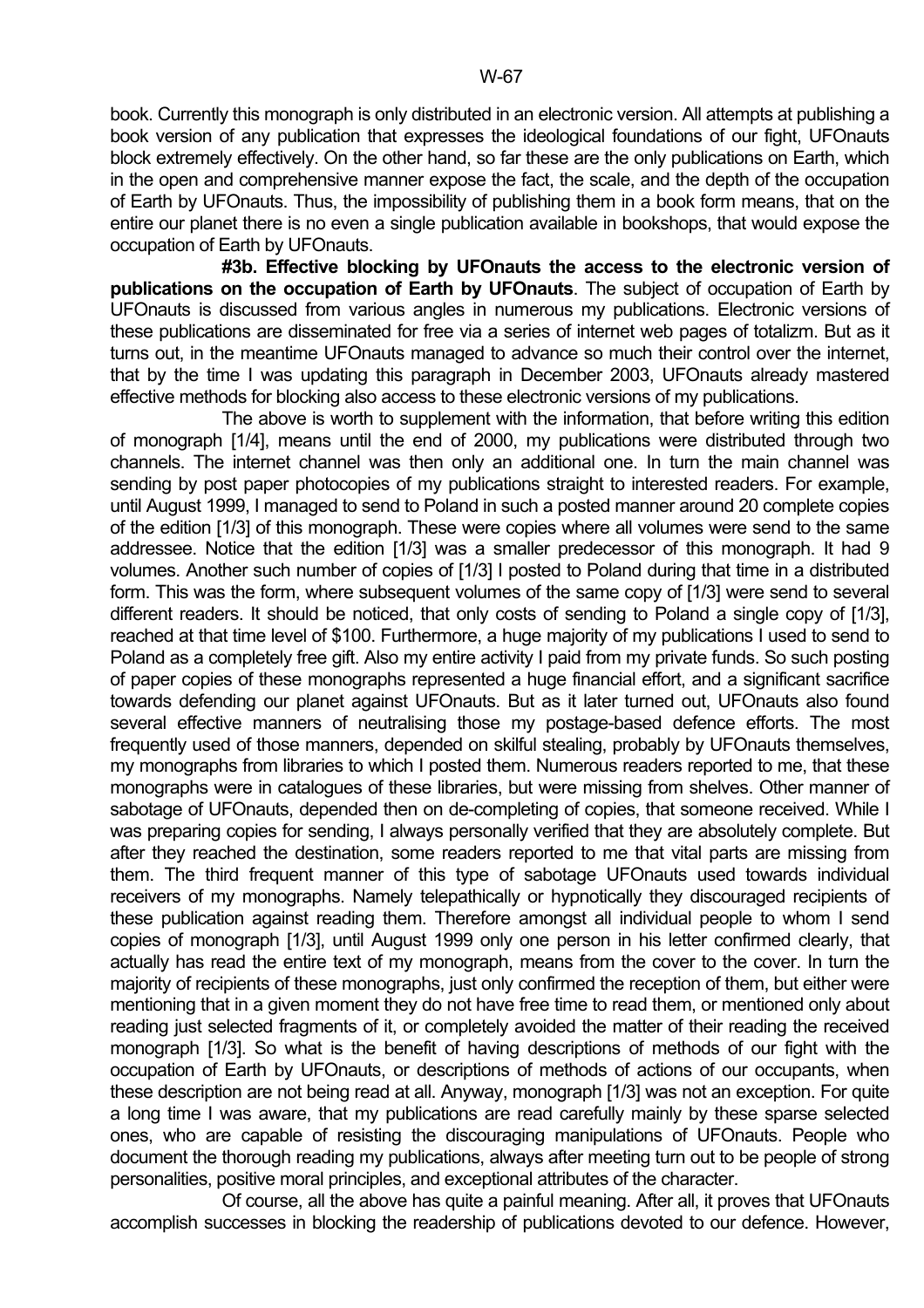this awareness of the lack of readership of publications devoted to the topic of occupation of Earth by UFOnauts, should not discourage us from the continuation of our mission of defence. Only that one of the urgent tasks in this mission should become making the access to the ideological publications of totalizm much easier, for as many people as possible.

 **#3c. Destructive propaganda that UFOnauts spread against totalizm**. I learn increasingly frequent, that UFOnauts undertake various initiatives in Poland, which are aimed at discouraging people to totalizm and to reading publications on totalizm. These initiatives depend mainly on undermining my authority, my good name, and on surrounding my activities with a negative atmosphere. The methods of acting of UFOnauts in this direction are very dirty and evil. They are similar to methods described in subsection V8.3. As the reader probably remembers, in subsection V8.3 I described two dirty tricks used by UFOnauts to tarnish my good name. For one of these tricks, UFOnauts during nights ordered expensive telephone conversations with Poland and later with New Zealand from the telephone of my employer. In another case they stole a textbook that I was showing to my students.

 One case of such dirty tricks used by UFOnauts to tarnish my name in Poland, took place in 1998 and 1999. UFOnauts managed to hypnotically program then a vulgar maniac, to cheat money from people by claiming that he is doing this for me and on my behalf. Of course, I had no idea about this "initiative". I learned about it only from victims of this cheating. In the face of that dirty sabotage, and predicting further actions of this type carried out by UFOnauts, I would like to declare here, that I privately do not gather funds for my research. I myself never authorised, nor intend to authorise, any private person to collect on my behalf any finances for research. If one day in the future, I will intend, or will be forced, to carry out such gathering of funds, then I am going to do it with the use of some totaliztic organisation or institution that will be formed especially for this purpose. For example with the aid of the ideological department of the political party of totalizm. Thus if any individual person claims that is authorised by me to collect funds for my research, then this person is just a cheater and without a hesitation details of him or her should be given to Police.

 **#3d. Effective blocking of developmental works on our defence devices**. In spite that institutional resistance movement is gaining a vigour, UFOnauts still effectively block the construction of our defence devices. They managed somehow to so manipulate all possible developers of these devices, that so-far in the matter of building of these devices we stand still in the same spot. In order to illustrate here some facts how bad matter looks in that area, I will provide some statistical data regarding the revealing device described in subsection N5.1.1, and in the Polish treatise [7B]. This device is the most vital for the present, initial stage of our defence. It has this ability, that if it is build, it would allow to visually see our invisible occupants. Thus it would give a real character to our fight. No wonder that UFOnauts provide the highest priority for blocking this particular device. As my calculations showed this, until 12 July 1999, I posted as my free gifts around 70 copies of the Polish treatise [7B], which contains the descriptions and drawings of this revealing device. All copies from this free gift, were send to places, where there was a chance that someone may undertake the completion of this device. They were accompanied by my strong encouragement to start construction this device. In reply to this, only 3 people informed me, that they actually started the completion of this device. Out of these 3 people, only one person informed me, that carried out this completion to the end. But the technical state of the completed device was so poor, that it was unsuitable for even a rough testing. So it required that the building of it is repeated. But no information reached me, whether this second rebuilding was ever completed. Apart from these cases, no any further attempts to build any revealing device was ever reported to me. And one must remember, that the revealing device is actually one of a more easy to build out of all devices of our defence described in subsection W4.

 **#3e. Effective blocking the publications on further "supplies of weapon" from our cosmic allies**. For example, plans to publish a second edition, or a second volume, of the Polish treatise [7B] needed to be abandoned. This second volume supposed to explain exactly the principles of operation and design of the "supply of weapon" in the form of the revealing device described in treatise [7B]. In this monograph the revealing device is presented in subsection N5.1.1.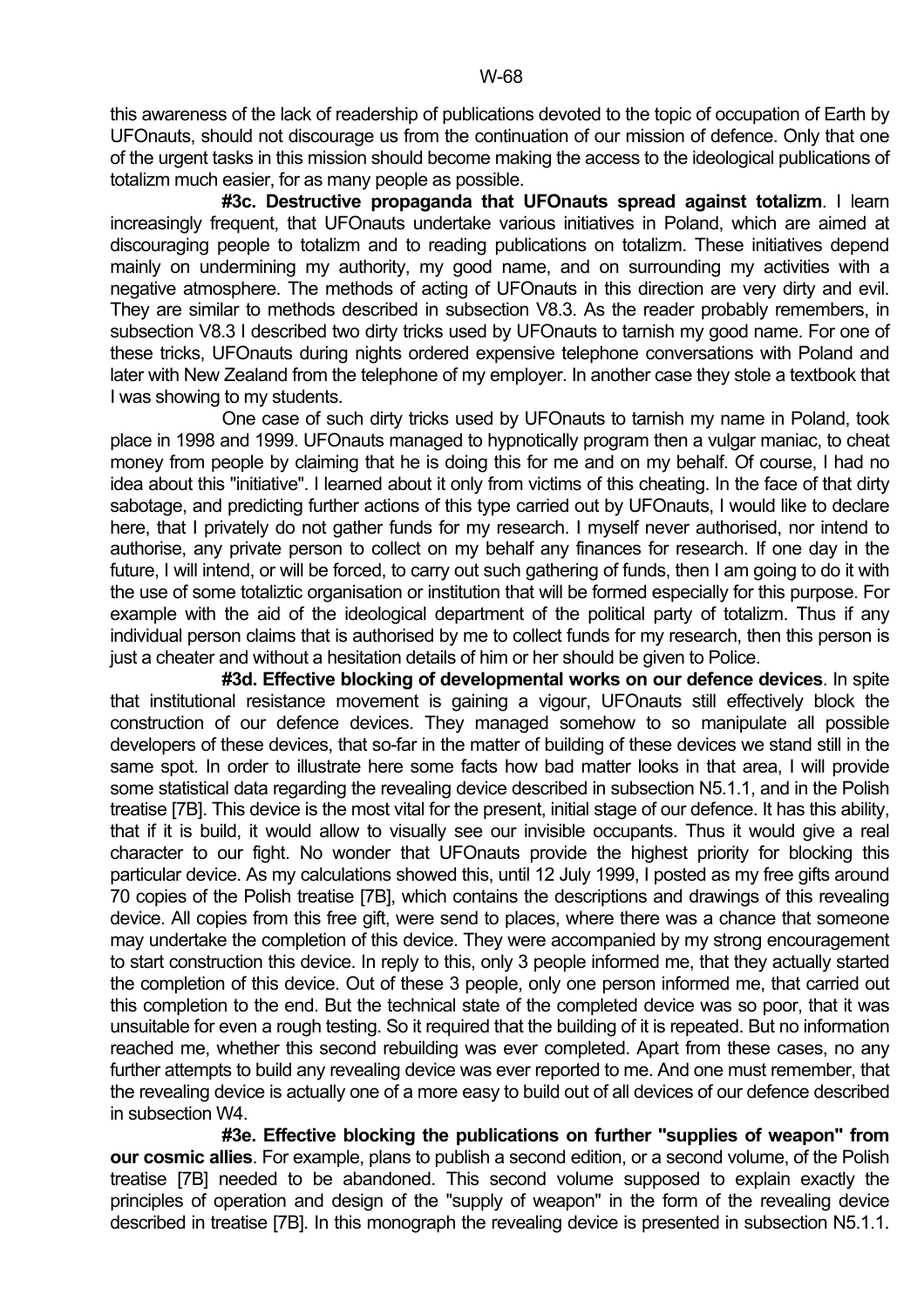The reason for abandoning plans of publishing the second volume of treatise [7B] was, that most probably the coauthor of this treatise, means a person who received this device as a "supply of weapon" from our cosmic allies, allowed UFOnauts to persuade him the abandoning of a further support for the development of this revealing device. My later attempts to contact this person about this device were never successful. UFOnauts managed somehow to block also the arrival to me of the information about further "supplies of weapon" from our cosmic allies. Although we know that these supplies of weapon are passed to various people on Earth in a practically continuous manner, information about the arrival of these supplies stopped to reach me.

 **#3f. Blocking initiation of an English discussion list of totalizm**. On the Polish discussion list of totalizm, there was a lot of talks in 2003 about the need to open also an English speaking internet discussion list of totalizm. Unfortunately, all real progress in this matter was effectively blocked by UFOnauts. So in times of updating this volume in December 2003, the only institution on Earth which still was carrying out an organised fight with UFOnauts, was the internet discussion list of totalizm in Poland. Unfortunately, by then activities of this list were also blocked almost completely by UFOnauts.

 The above descriptions give us an initial idea as to what results were accomplished to-date by our organised institutional fight with UFOnauts. Let us hope that these descriptions inspire further interested people to initiate similar organised fight with UFOnauts. Such people may either join any active institutions that already carry out an organised resistance movement against UFOnauts. Let us hope that such institutions will be then around. Or these descriptions may inspire further people to initiate their own defence institutions. After all, the role of slaves and breeding animals that are raised by cosmic parasites, is not the most dreamed situation for humans. So increasingly large numbers of us should soon be able to gather a sufficient courage and motivations, to start an active defence against UFOnauts.

#### W10. To conclude

 $\star \star \star$ 

 This chapter reminded us, that every person on Earth is fighting with UFOnauts for the entire life, normally not knowing about this fight at all. Unfortunately, this fight is similar to a fight of "**a blind person with a seeing sadist**". Namely, UFOnauts massacre ruthlessly each single one of us, while the massacred blind person accepts this cruelty, and does not hit back, because does not know where the blows come from. But this monograph revealed at last, that this seeing sadist, which remains invisible for people, and which massacres almost continually every single one of us, are UFOnauts.

 After realizing the above, this chapter explained, that nothing is to prevent us from returning the beating received. After all, we anyway are massacred by UFOnauts. In turn moral laws require, that after being attacked, we should accept the fight and defend ourselves. Even more, moral laws equalise our chances in such a defence fight. They work in this manner, that in a final count, the win belongs to the side which wins morally, even if physically this side was defeated by the brut force of the aggressor. So in order to inspire us for the defence and for the returning of beating, this chapter quoted a content of the formal document, the right of preparing of which was invested in me by the power of privileges that I was granted. This document formally declares the "**popular uprising**" against UFOnauts that massacre us. In the face of this declaration of the popular uprising, in addition to the moral duty of undertaking a defence, every person has now also a legal duty to recognise the authority of this document and to follow through what it orders.

 Unfortunately, we need to accept our defence fight against UFOnauts that occupy us, as first people in the history of Earth. Before this monograph was written, no-one knew about the occupation of Earth by UFOnauts, nor about a moral duty of accepting the defence fight with UFOnauts. Although previously a fight with "devils" (UFOnauts) was already carried out by the Inquisition, it was done without the understanding of the situation, without any knowledge of the enemy, and without a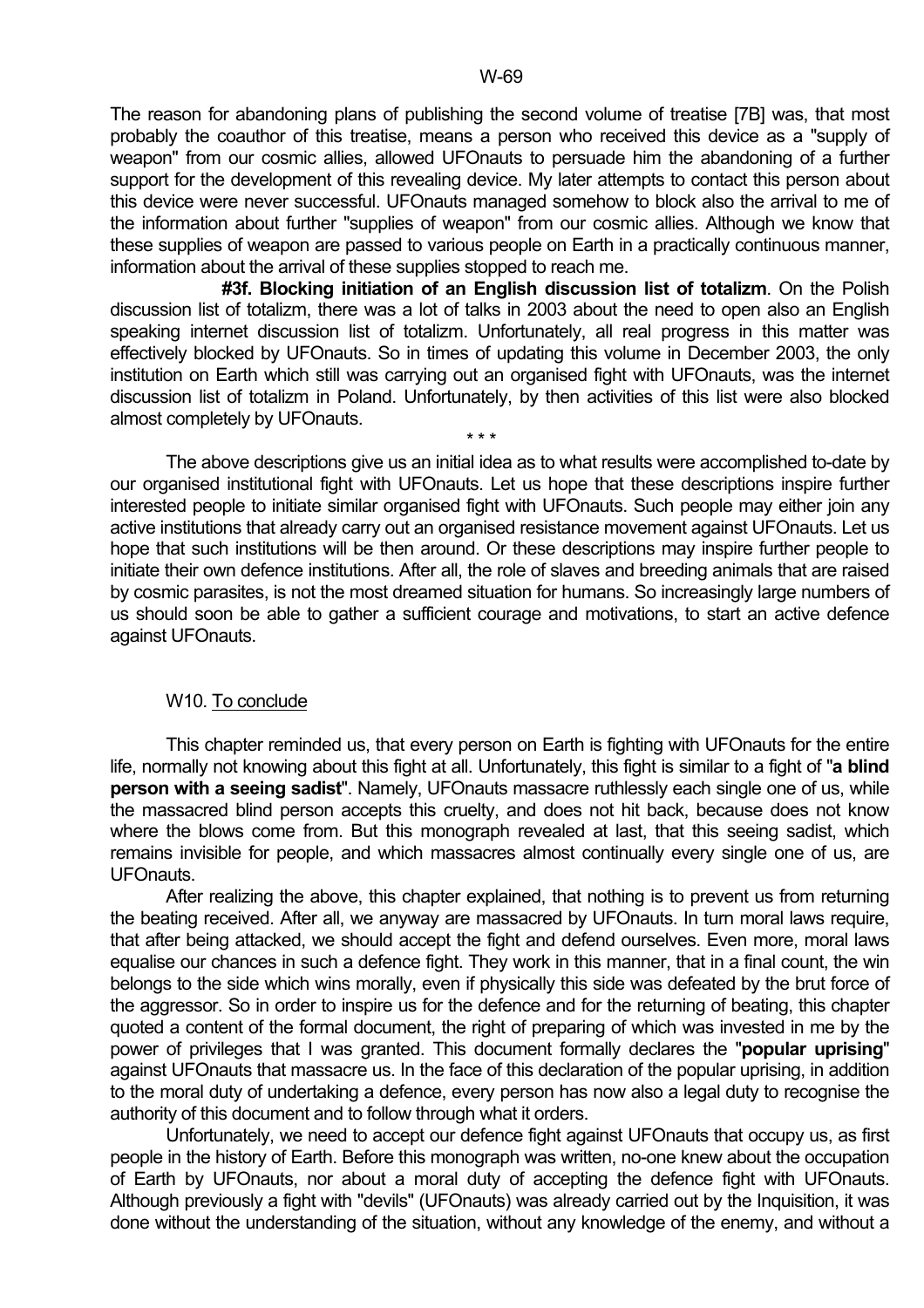full knowledge of the methods with which this fight could be won. Therefore the fight with "devils" (UFOnauts) the Inquisition lost badly. So due to starting the fight with UFOnauts as first people in the history of mankind, we must start everything practically from zero. Therefore this chapter also postulates, that the fight should be started immediately by each one of us separately. Initially we need to treat it as our personal war. Only later, each one of such lone fighters starts to notice around himself or herself, and starts to understand, other people fighting similarly. Out of these other people, that by then will already be hardened and proven in fight, the first fighting institutions can be formed. These institutions are going to form in the future, the foundations of the institutional Resistance Movement (RO), which will lead the organised fight with UFOnauts. In turn, with the institutional fight we have a chance, that our wins from initially only moral ones, with the elapse of time will be transformed also into the physical wins. After all, we need to win physically in order to remove UFOnauts completely from our planet. In turn, without such a physical removal of UFOnauts from Earth, our defence fight cannot be considered to be won nor finished.

 In order to help us in accomplishing victories in both, personal and later institutional fights, this chapter explains effective methods with the use of which we should carry out the fight. The effectiveness of these methods was already tested in battle. Two most important amongst these methods, make a good use of the "**Achilles heel**" that UFOnauts have in the area of morality. Namely these methods enable moral laws to neutralise completely all sources of physical advantage that UFOnauts have over us. These are the "**method of Jesus**" and the "**method of a blind samurai**". By utilising these powerful and already verified in action methods, and going into directions that this chapter indicates, we have a high chance that our fight will finish with a victory. So starting the fight just as a collection of individual people who return hits that they are receiving from UFOnauts, with the elapse of time we transform our battles into an institutional fight. In this institutional fight for sure we are going to be supported by our totaliztic allies from stars. In turn this institutional fight will provide us with the victory over UFOnauts. The victory will manifest itself through a physical removal of this cosmic vermin into the bottomless pit of the free space from which evil UFOnauts continually arrive to us.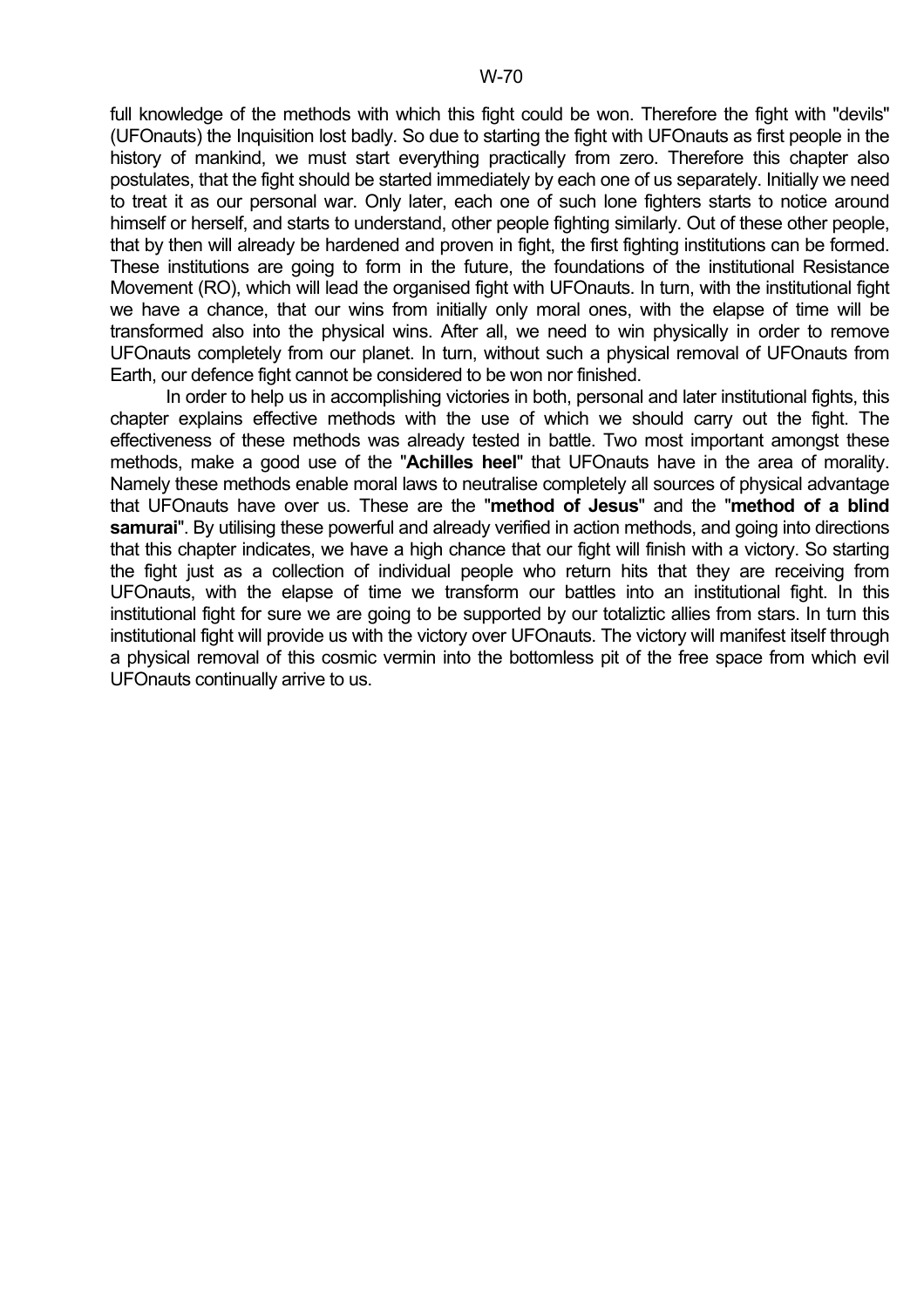# **SUMMARY**

Motto of this chapter: "Out of all ruins, the most tragic are ruins of our beliefs".

 It is difficult to describe a sadness that falls on our hearts when we discover, that we are not free people at all, as we are made to believe since childhood. Actually we are raised by UFOnauts like animals from a breeding farm, only to be exploited and oppressed. Even more difficult to express is the disappointment which can be felt after discovering, that these exploiters and oppressors are our closest cosmic relatives. It was they who settled us on this planet. Also it was them into whose goodness and perfection we always limitlessly believed. Even more difficult is to accept, that these our cosmic relatives do not give us a helpful hand nor lead us to a better future. Rather opposite, they continually push us down, limit our level of moral energy, purposely keep us in darkness of lack of knowledge, while in everyday encounters are full of lowest motives. It seems that the bitter disappointments, shocks, and loosing trust, are just manifestations of getting mature. It also seems, that our civilisation from the period of stormy childhood, now begins to transform into a period of maturity and responsibility.

 Our fate is like that one of young eagles. Eagles also must become independent of their predatory parents one day, and took onto themselves the responsibility for outcomes of their flights. Gradually it becomes obvious, that also our civilisation, if it wants to survive, must quickly get separated from these parasitic relatives of ours. Must also start to lead independent life. If we manage to escape the doomed fate that these evil relatives are preparing for us, the time for this getting separated may come quite soon.

 The reader most probably wonders from what the above words are derived. Well, they are outcomes of previous chapters of this monograph. Especially chapters P to W. These chapters quite clearly indicate, that UFOnauts perform for humanity the role of bandit "stepfathers". They also treat us in the very crude manner, exploiting us ruthlessly, and constantly pushing us down.

 The treatment which we receive from our cosmic "stepfathers", and which is exposed by my research, is not the only disappointment or disillusion revealed by the content of this monograph. Another one is the fact, that I never was given a chance, to officially research and develop devices which I invented. In turn my devices never received a chance of being constructed and become reality. This happens in spite of the undeniable need of our civilisation to have technical devices described in this monograph. The persecution of these devices is continued, in spite that the correctness of their principles of operation and the reality of physical completion was proven for them beyond any doubt.

 Probably it is not just a coincident, that everything that this monograph reveals, actually was started from Poland, although it was not developed in Poland. After all, Poland accumulates in itself a very special moral potential. It is one of these rare industrially developed countries of Europe, which never had a colony. So it is not guilty of exploiting anyone. It also has not accumulated a colonial karma, which would need to be paid back. Furthermore, if one checks more thoroughly, Poland was also one of the most "totaliztic" countries of the world. After all, it was in Poland where a democracy prevailed when in other countries regimes were raging. Also in Poland most of renewals, reformations, and liberation movements were started. Also it were Poles who always fought altruistically with oppression. Also in Poland moral values were always finding a support. Poland is almost the only country, where everyone is equal to everyone. In Poland these ones who have fortunes, or high titles, knee with the remaining people in the same churches. There are also old prophecies which directly indicate that Poland is this country, where the freeing of humanity from claws of evil become initiated. One example of such futuristic prediction was send to me by Mrs Zofia Przepiorka (Male Stawiska 10, 83-431 Stary Bukowiec, woj. gdanskie, Poland) - I quote from her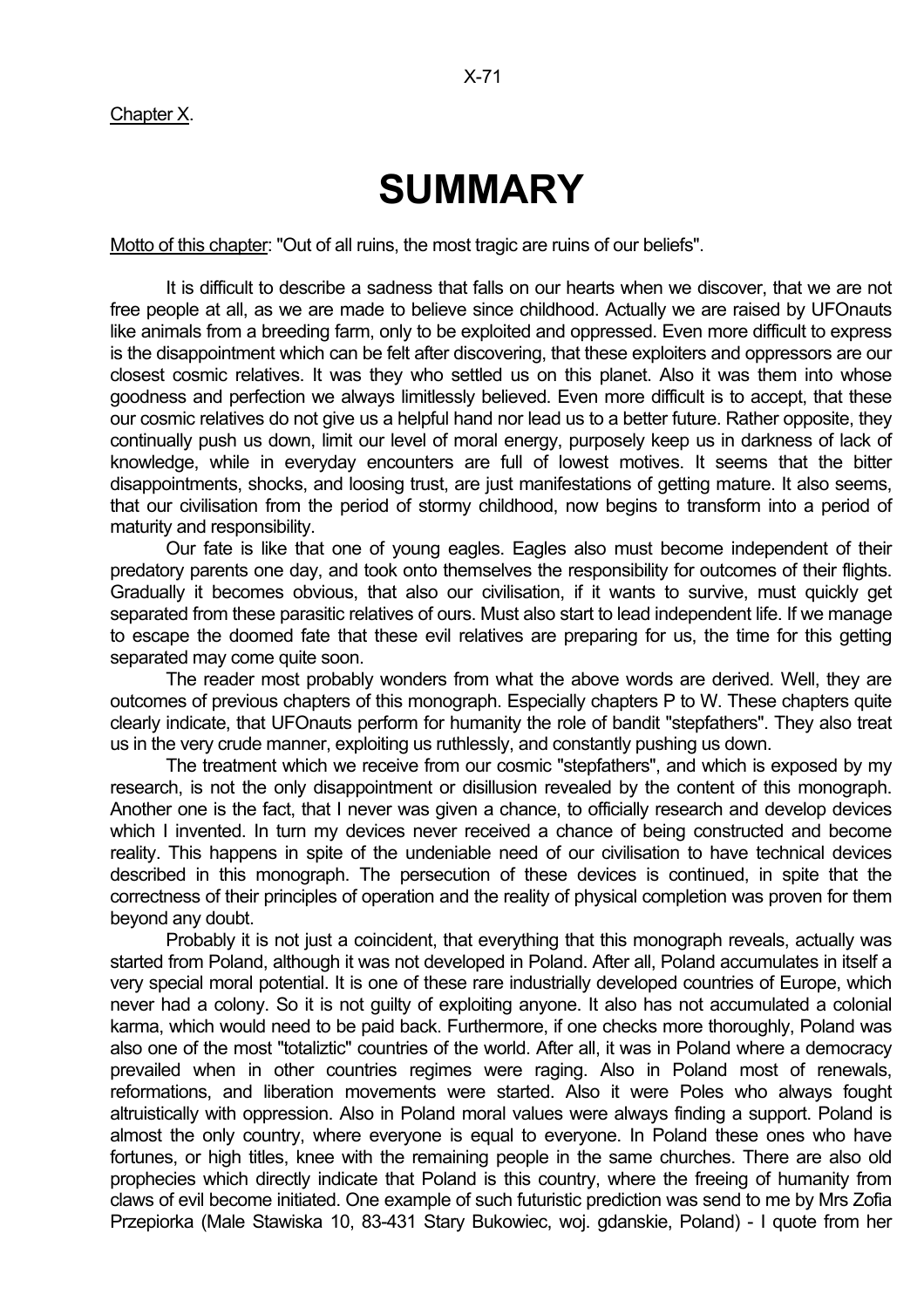letter dated 23/9/98 in my own translation: "'From Poland will come a SPARK that is to prepare the world for my arrival' stated Jesus through blessed Faustyna Kowalska and passed also the same message through the image of the portrait that was painted according to the vision of this nun" (in her Polish original wording: "'To z Polski wyjdzie ISKRA ktora przygotuje swiat na moje przyjscie' zapowiedzial Jezus przez bl. Faustyne Kowalska i ta sama informacje przekazal rowniez za pomoca obrazu namalowanego wedlug wizji tej zakonnicy"). Unfortunately, as this can be confirmed with facts, this "Jesus" of Faustyna Kowalska was simply a UFOnaut with the visible split in which beard. Descriptions of such characteristic split in his beard, which actually gave out his real origin, are provided in subsection V8.1. This UFOnaut tried to twist the course of events in Poland that he knew from researching the future, so that these events worked for the benefit of UFOnauts. After all, for quite a long time UFOnauts plan to send Antichrist to Earth and make him to impersonate Second Jesus, as this is explained in subsections W8, A3 and A4. Of course, independently from the fact that UFOnauts try to use their knowledge of the future for accomplishing their evil goals, still the evidential value of the above message from an UFOnaut does not loose its value. After all, this UFOnaut confirmed that from researching the future UFOnauts already know the role of Poland in the removal of evil from Earth. Poland is to perform a function of a spark, that is to ignite the removal of evil UFOnauts from Earth. A more correct from the above twisted message of an UFOnaut, is the actual old prophecy, which is repeated on page 29 of the Polish book **[1X]** by Jan Kwasniewski, Marek Chylinski, "Dieta Optymalna", wydanie drugie, Prasa Slaska, Katowice 1997, Poland. Here is the quotation of this old prophecy in my own translation from Polish: "to the amazement of all nations of the world, from Poland is to come the hope for tormented humanity" (in the Polish original wording: "ku zdumieniu wszystkich narodow swiata z Polski wyjdzie nadzieja udreczonej ludzkosci").

 Between the time when over a quarter of century ago I initiated in Poland my research, and the time when I finished writing this monograph, I went through a very long journey. In this my journey I did a lot of wandering. I also experienced changes of my views. In some cases for entire 180 degrees. Initially, similarly like a huge number of other people, I did not consider the existence of UFOnauts at all. I was so absorbed then by my research, that I had no time to contemplate the existence of UFOnauts. However, after I invented the Magnocraft, it come to my attention, that someone already uses my vehicle. So after completing appropriate research I concluded, and then formally proved for myself and for other people, that UFOnauts do exist. But at that time I still believed, similarly like the majority of other people, that UFOnauts arrive to Earth extremely rarely. Thus many years may pass, before a single vehicle of UFOnauts appears on our planet. I also believed, that since UFOnauts arriving to Earth are so highly advanced technically, they must be also equally advanced morally. Means, as it is commonly believed, I also thought that "UFOnauts are good". But then I discovered the scar described in subsection U3.1, which is caused in people by UFOnauts. I discovered, that many people have this scar. Almost simultaneously I also discovered, that aims of UFOnauts are not so moral and pure at all, as I initially believed. In turn the treatment of people by UFOnauts is very far from gallantry and goodness. Actually, after the closer analysis, their methods of acting and goals turned out to be completely "evil". So after many checking, and repetitions of checking of previous checking, I was forced to change my views. I had no other option but to admit, that arrivals of UFOnauts to Earth are relatively frequent. Also these arrivals have nothing to do with doing good or helping us. They are aimed exclusively at our exploitation and at drawing from us quite low material benefits. It was also then that I discovered, that people in which this clear mark on legs is clearly visible, are abducted to UFOs with very high frequency of at least once per each 3 months. But I still believed that arrivals of UFOnauts to Earth are very rare, just at the level of a few vehicles per year. Thus I believed that UFOnauts abduct on decks of their vehicles just one person per every several thousands of citizens of Earth. Furthermore I shared then a popular view amongst UFO researchers, that someone's abduction to a UFO happens by a pure coincident. Just someone was found in a wrong, wild area at a wrong time, when in the same area a UFO was also hunting. Or that a UFO came to abduct a mother, and on this occasion it also took a child. This view most probably was reinforced on purpose amongst people by propaganda of UFOnauts. But after all this I completed in conspiracy my estimates of the statistical density of people who have a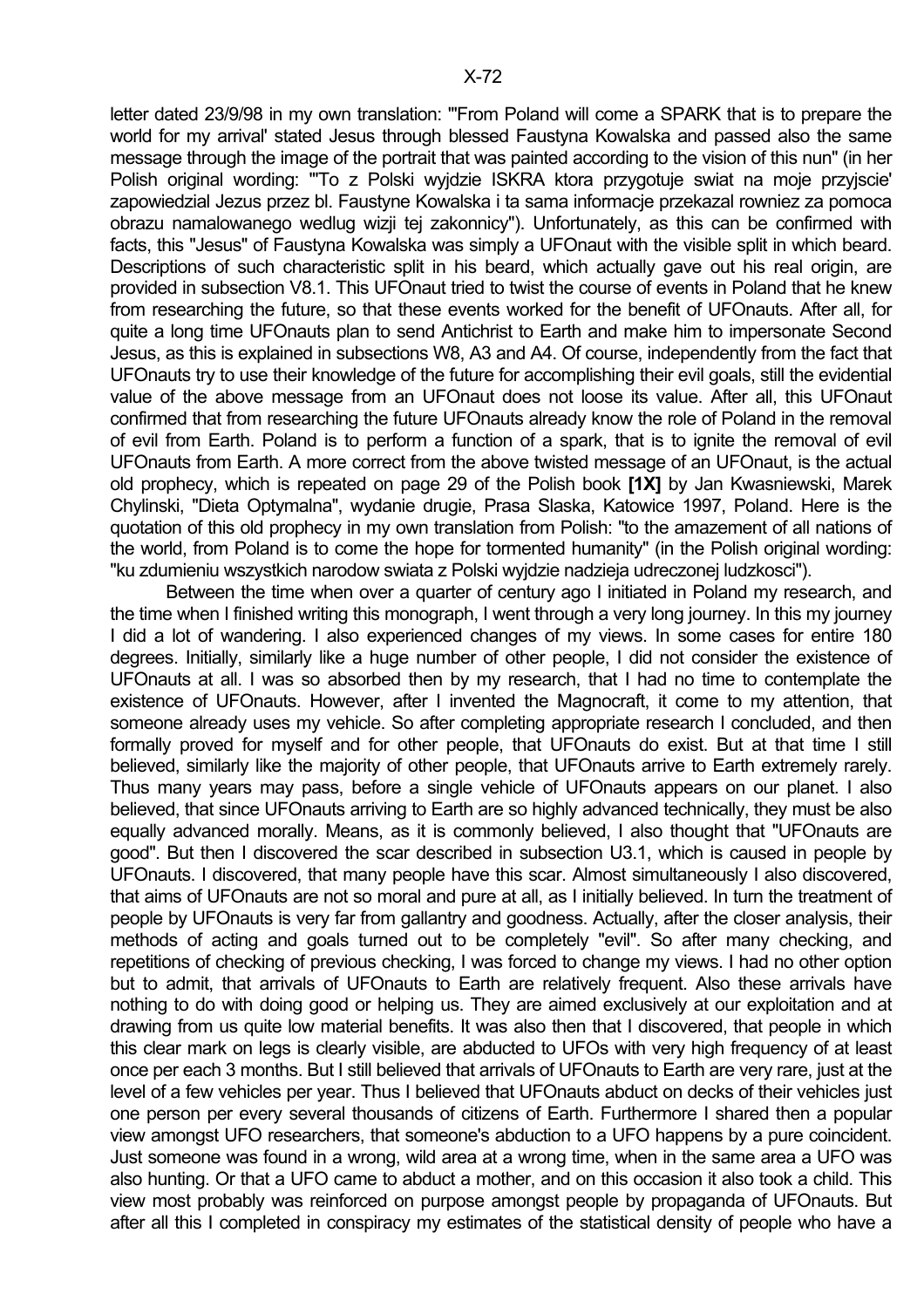clearly visible UFO scar on their leg. It was then that I experienced a shock. According to my first results which I then obtained, such a clear scar prepared by UFOnauts has on his or her leg each third inhabitant of Earth. Not believing in my own estimates I appealed to others to check them. The results that returned to me were the same. Still it appeared, that each third inhabitant of Earth has such a clear, visible from a distance, and possible to be detected practically by everyone, UFO scar on a leg. In turn every person who had such a scar, was repetitively abducted to UFOs at least every 3 month. In UFOs this person was subjected to a systematic, industrial-scale exploitation. Just in case, I still continued this checking of statistical density of people with this unique scar. Some time later I discovered, that actually this particular scar appears in every person on Earth. Only that it is clearly visible in around one-third of the population. The remaining two-third have it not so clear. So it needs to be seek with the use of special methods. For example, one may need to sense the cavity in muscle under this scar, by pressing the leg with a finger. So after many years of analyses, tests, and checking, I arrived to the present shocking discovery. Namely that every citizen of our planet is systematically abducted to a UFO not less frequently than each 3 months. So with people is similarly like with breeding animals raised by farmers, amongst which no animal is exempted from systematic exploitation. In turn when someone is once in a UFO, he or she is subjected in there to various forms of exploitation and humiliating treatment. Frequently this includes being raped by UFOnauts. The treatment we experience on UFOs is very similar to the treatment that most crude farmers give to their cattle when they catch it and take for examination. From every citizen of Earth his sperm or her ovule is robbed on UFOs. UFOnauts rob also around 1/3 of entire life energy of this person. This in turn means, that UFOnauts take from each of us every third year of our lives. So instead of living 120 years, we live only around 80 years. As the above reveals, I went through a huge evolution of my views. Under the pressure of facts finally I arrived to the present understanding of the seriousness of our situation. But I was the first person on Earth who went through this path that earlier was unknown to us. Now I described my path and traffic signs on which I based my directions. Therefore other people do not need to repeat my own mistakes or unnecessary wandering any more. They are now able to immediately check the evidence which I noticed and accumulated. After all, this monograph is devoted to the presentation of this evidence. If this evidence is found convincing, perhaps they get themselves to take part in the defence fight that I described in chapter W. For only our defence is able to save us and our loved ones in the future, from the dreadful treatment that UFOnauts are serving to us. After all the fact that every citizen of Earth is abducted to UFOs, means also that in the vital interest of every person on Earth is to defend us against these abductions and against evil consequences that they bring to us.

 The research discussed above indicates also, that UFOnauts are masters of disguise and masters in misleading of people. Probably due to their misleading propaganda, in many other areas we have popular believes as well, that are complete reversals of truth. Thus almost for sure, the wandering journey similar to that described above for myself, we all soon need to complete in a whole array of other disciplines and areas, which so-far we even did not relate to UFOs. After all, these areas for sure must also fall victims of evil UFOnauts, and their oppressive philosophy. As an example how skilfully UFOnauts distort our view of the world, see the content of this monograph, especially chapter H.

 From the analyses presented in this monograph one more shocking finding gradually emerges. It states that **whatever vital happened, happens, or will happen on Earth, it is always a consequence of direct or indirect interference of UFOnauts**. UFOnauts are so omnipresent in every aspect of our life, as is the air with which we breathe and objects with which we surround ourselves. Whatever aspect of our lives, history of humanity, or history of our planet, we would consider in more details, always it turns out that at the very beginning of it some interference of UFOnauts is hiding. It looks almost as if for Earth and for people UFOnauts voluntarily assumed for themselves the function of Gods of the physical world. But opposite to a real God from the counterworld, who remains invisible to avoid depriving us our free will, UFOnauts keep hiding only because they rob us from everything like bandits. In turn all convenient explanations and theories that on the subject of supposedly "friendly" UFOnauts we create and disseminate, remain only our wishful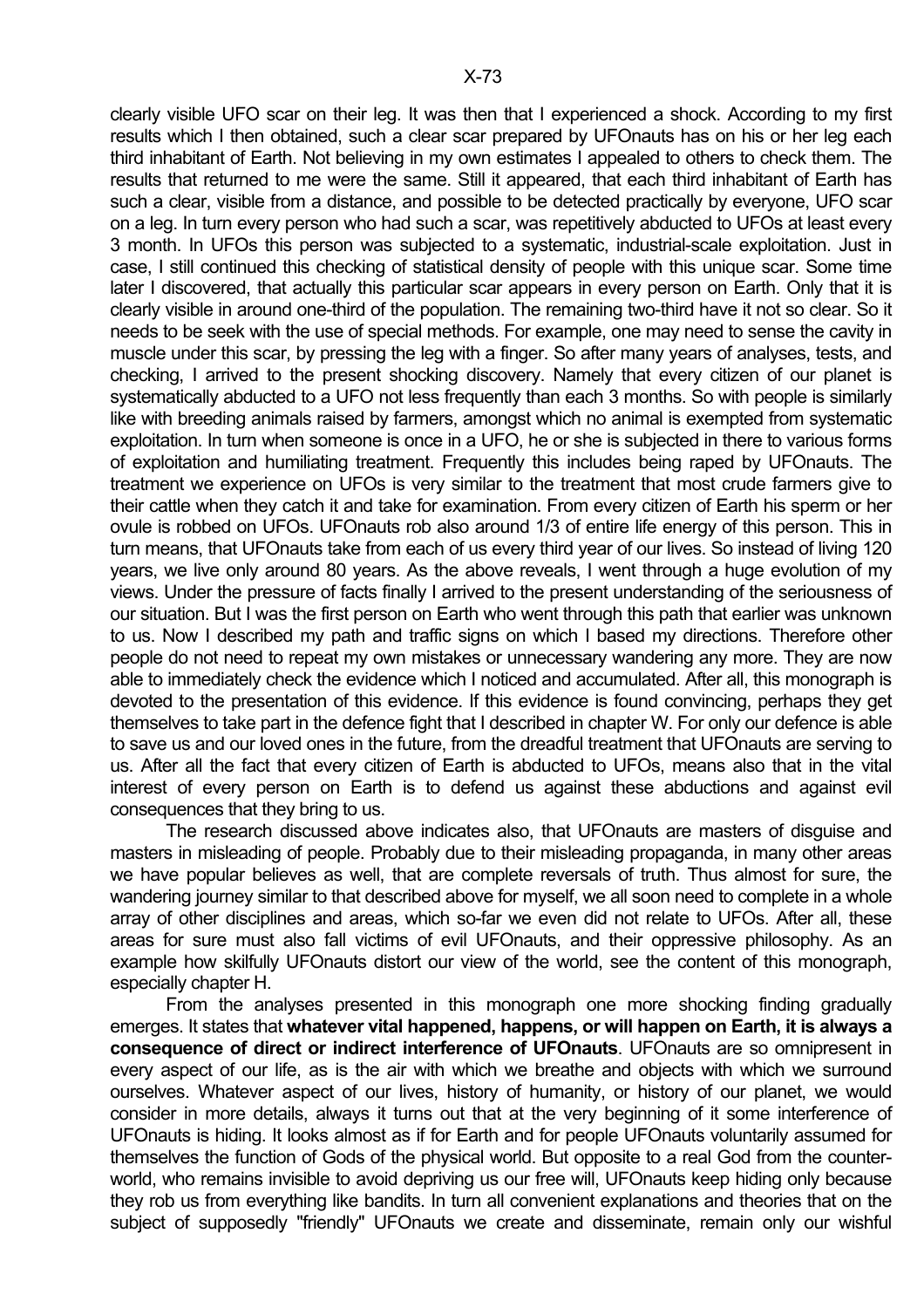thinking. Similarly just a wishful thinking are all theories about the origin of people from the planet Earth, or about supposed freedom that we have. These theories represent only kinds of smoke screens, which diverts our attention from evil UFOnauts, who in reality stands at sources of all events that affect us.

 The presence of UFOnauts in everything that happens on Earth, is especially visible in events and phenomena which we describe with the term "evil". Whenever I carried out research on any event or phenomena that is decisively "evil" for our civilisation, it always turned out that behind it UFOnauts are hiding. Therefore at the present time I feel competent to state with the full responsibility, that "**UFOnauts are the source and the primary reason for all evil that happens on Earth**". No wonder that in subsection V9.1 it was possible to prove formally that "religious devils are only old names for today UFOnauts". Therefore, if one day we manage to get rid of this cosmic vermin from our planet, our lives become incomparably more happy, peaceful, and prosperous.

 Actually I seem to be the first person on our planet, who managed to notice the full scale of this ocean of evil, tormenting, and wickedness, which is continually committed on people by UFOnauts. It makes me sick just only after rough realising how morally deviated are these evil aliens. The disgust induces the manner in which they cheat us, push us down, murder, torment, exploit, oppress, and harm in any other imaginable manner. Totalizm orders, that we should not contemplate of killing others almost in any case - with one decisively moral exception. This only exception, when moral laws even command us to kill others, and when they actually reward us for this killing, is a selfdefence in the situation "you or me". Then we have not only a permission from moral laws, but even a moral duty to kill our enemies. After all, in the moral situation "you or me" it is sure, that if we do not kill them, they for certain are going to kill us. In case of UFOnauts who occupy us, just such a situation "you or us" occurs all the time. So if we do not kill them, then for sure they are going gradually kill us. So in their case, there is certainly the morally obliging us situation, that we must kill them, squash them, and get rid of them from our planet, as fast as we only can. This is because if we do not kill them, there is no doubt that they are not going to have any moral scruples to kill all of us. How fortunate is for us, that UFOnauts have this their "Achilles heel" in the form of their immorality. For it is due to this heel that the methods of moral fight described in subsections W6.1 and W6.2 allow us to defeat them.

 Independently from the presented above quite pessimistic and inducing reflection findings, this monograph presents also findings that carry a more **optimistic** meaning. Let us now have also a quick look through the most important out of these.

 One of such positive consequences of this monograph is, amongst others, that it uplifts of the role of an individual researcher. It also emphasizes the role of our mind and logic in present reality. Furthermore, it returns the romanticism to scientific research. Colossal research teams engaged by such superpowers as the USA and Russia, and also a huge financial resources poured into research equipment and laboratories by these superpowers, created amongst present orthodox scientists and society an erroneous opinion, that a lone researcher does not count any more. According to this opinion, if someone is not a member of a team that contains hundreds of researchers, and does not have in his disposal at least several satellites and space shuttles, then unfortunately such someone is not going to contribute anything meaningful to the intellectual development of our civilisation. As many other present myths, also this opinion turns out to be wrong. An evidence for such a state of things is this monograph. After all, when I was developing everything that described in this monograph, I worked completely alone. In addition I was forced by UFOnauts to hide the topic and the advancement of my research from the prone to manipulation superiors and colleagues of mine. I was also deprived the possibility of consulting my results with anyone. UFOnauts on purpose cut me from the access to even the most basic privilege of a scientist. Frequently I was lacking even so elementary things, as for example the access to an ordinary typewriter, ability to use a computer printer, having a sufficient amount of paper, or using a non-blocked by anyone communication link with rest of the world. As it turned out, such material obstacles can make someone's life rather difficult and full of unnecessary struggles. But in the sense of intellectual quality of the final product, such material obstacles play no major significance. **The most vital force of progress was, is, and is**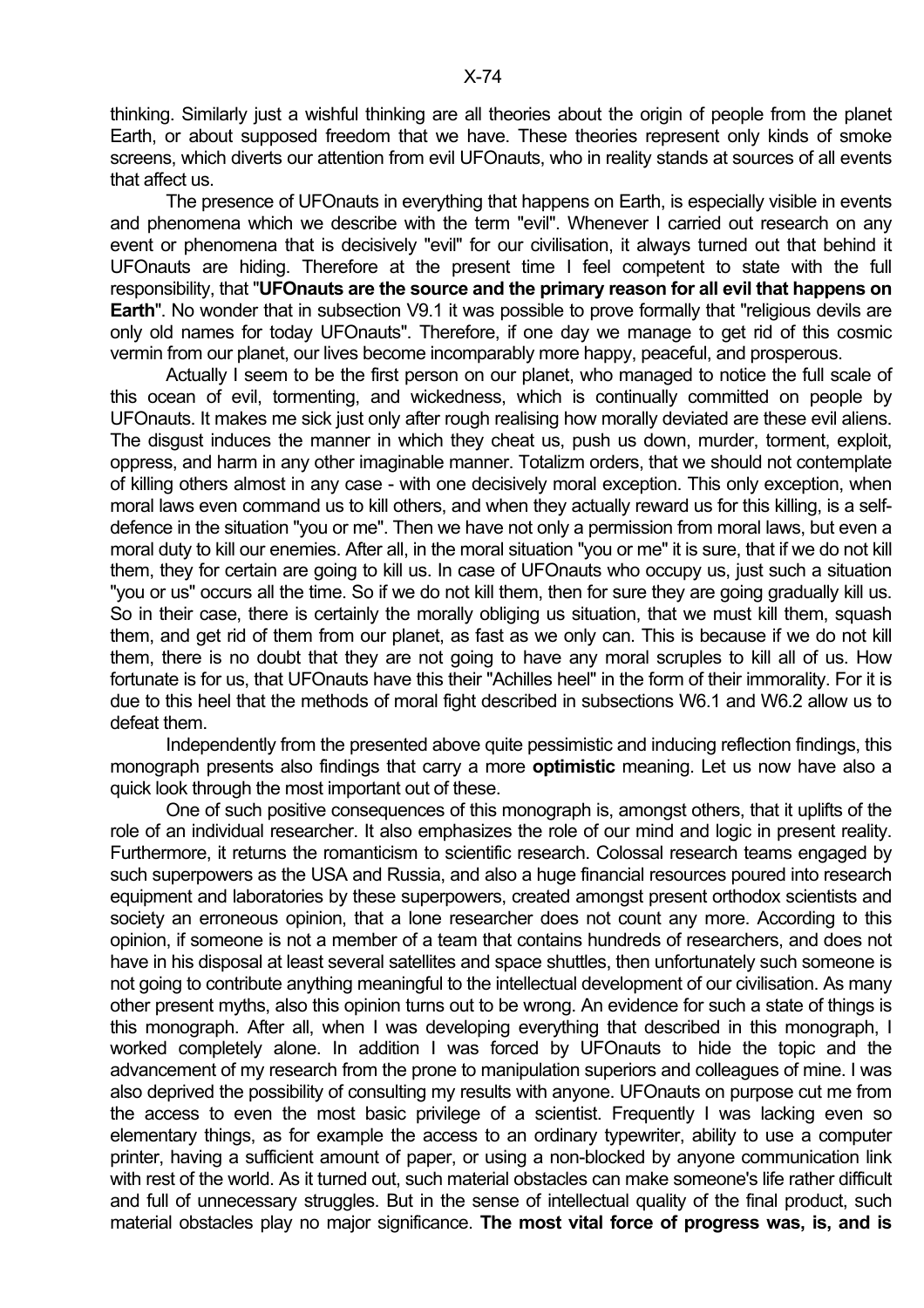**going to be, a single researcher**. Huge teams are useful. Especially when comes to the technical implementation of various new directions. But the opening of these new directions, and also developing all most vital ideas for them, always must be accomplished by an individual researcher. Of course, in order to have meaningful results, such a researcher must act morally and be limitlessly devoted to his subject of research. **The most powerful research instrument was, is, and always will be, the mind and the logic of an individual researcher**. This mind and logic cannot be replaced by even the most modern equipment nor the most expensive laboratories. A best evidence for this is the photograph from Figure P29. Advanced technical devices are highly useful. Especially when we verify theoretical conclusions, or implement new directions that were set by the mind. But the opening these new directions, noticing regularities, development of ideas and theories, etc., always must be done by a "naked" mind supported only with principles of logical thinking, philosophical maturity, and moral acting. Everything that in this matter is realised by this monograph, is extremely positive. It restores the romanticism of scientific searches, that was lost by orthodox academic institutions during the second half of 20th century. It elevates to the deserved role the significance of a single researcher. It also reveals, that practically every person, if only wishes so, has a chance of putting an important contribution to the progress of our civilisation. And can accomplish this contribution no matter in what conditions or situation he or she currently is. After all, everyone has to his or her disposal the most important tool, means the own mind. Of course, whether this civilisation wishes later to make a use of this contribution, this is completely a different matter.

 There is also another positive consequence of discoveries resulting from the content of this monograph. This is the finding, that the Theory of the Magnocraft together with related technical and scientific concepts that result from it, allow us to understand the most vital facts about UFOs. In turn the knowledge gathered through researching UFOs, may turn out extremely vital for fast advancing our civilisation to the interstellar era, and also to a fast freeing people from the parasitic UFOnauts that exploit humanity.

 Still another positive consequence of discoveries and theories presented in the content of this monograph, is their meaning for spearheading of our future research of UFOs. The most vital components of this meaning are as follows:

 **#1. Opening of the UFO problem area for formal research**. Theories presented here provide scientific foundations for the initiation of the programme of formal research of UFOs, and research of UFO abductions. As long as our orthodox scientists were unable to understand the phenomena and technologies that manifest themselves during appearance of UFOs, their unawareness of the problem could provide them with an excuse to refry from carrying out these research. But now nothing stays on their path that could hold back their careful looking into this matter. (Of course, apart from effects of the intentional manipulation on minds of orthodox scientists by UFOnauts that parasite on humanity - for details see subsections VB4.2.1 and VB5.1.1.)

 **#2. Opening new sources of knowledge**. Theories described in this monograph reveal the huge significance of the information that people abducted to UFOs are bringing with them back. This information not only that is able to accelerate the development of our Magnocraft, but also may save us from unnecessary wandering in many other areas. After all, it allows for a faster finding correct technical solutions for new devices, for a better understanding of the physical structure of the universe, for a faster learning of laws of nature still unknown to us, etc.

 **#3. Increase of understanding of what really happens around us**. Discoveries and theories from this monograph allow us to identify cases when various advanced cosmic civilisations use in our presence one of these futuristic devices described earlier. As this is emphasized in the last paragraph of chapter S, **as long as an object or phenomenon remains unknown to us, we are unable to notice and to identify it**. In past many people for sure were confronted by phenomena that document e.g. the presence of time vehicles or telekinetic vehicles in their homes, or the use of a telepathic projector on their mind. But they had insufficient knowledge to understand what manifestations just observed actually mean. But when our knowledge about phenomena induced by UFOs grows, during their next confrontation with us, we will be aware of their meaning. So we notice and report all facts connected with these phenomena with a high accuracy.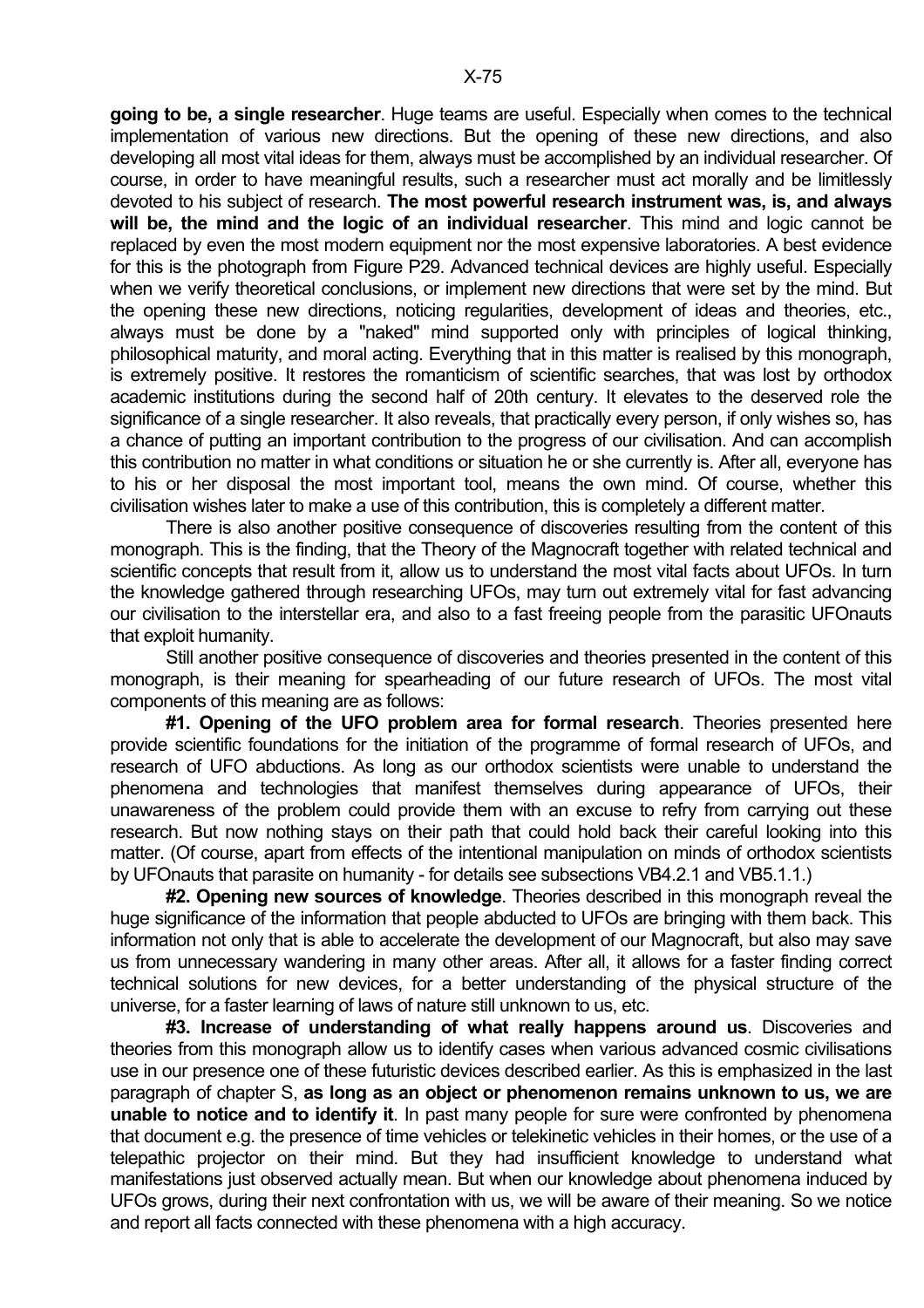**#4. Understanding of the invisible harm**. Theories and findings from this monograph realise to us a psychological torture which must endure people aware of being robbed by UFOnauts. This in turn creates premises for undertaking attempts of better taking care of these people. Furthermore, allows to treat them more appropriately, understand their problems, give to them the help and moral support which they need, legalise their appeals to governments, etc.

 **#5. Discloses the ugliness of UFO abductions**. This monograph also realises various implications of UFO abductions for our sovereignty, honour, place in the universe, knowledge, philosophy, religion, etc.

 **#6. Discloses the passiveness of governments**. It also reveals the non-avoidable duty of governments of subsequent countries, to defend their taxpayers. Means that it realises that governments have a duty to develop fast means and methods to prevent their citizens from UFO abductions, and from various negative consequences that such UFO abductions bring to them.

 **#7. Reveal the true history**. This monograph explains to us the long-term fate of our civilisation. Furthermore, it reveals the cosmic mechanisms that hide behind such and not other shaping of this history - for details see subsections P6 and V3.

 **#8. Discloses immorality of the stand that orthodox science takes towards UFOnauts**. This monograph also illustrates to us how useless, self-inflated, incapable of real action, and saturated with the philosophy of parasitism, is the current stand of orthodox science on Earth in all UFO matters. Thus it also reveals how urgent is already the need to replace quickly of what is currently called "science" with more totaliztic research organisations. As we know, orthodox scientists are paid for detecting threats of the type described in this monograph. They also exist to start alarms of the type initiated by this monograph, indicate solutions like these indicated in previous chapters, and implement new technical devices as these described in the content of this monograph. But not only, that the orthodox science and individual orthodox scientists do not fulfil these their obligations, but in past they did everything in their power to make sure that knowledge contained in this monograph never sees the daylight. Then they throw at this knowledge all possible objections that they only managed to invent. Finally, when this knowledge in spite of everything managed to become commonly available and resistant to their objections, they still refuse to recognise it and pretend that there is no need to take it under consideration. This in turn realises, that our civilisation only gains multitude of benefits, if the present orthodox science and many close-minded orthodox scientists, become replaced by some kind of more totaliztic research structures. It also reminds us, that there is about time to stop investing into this institution unable to act, and rather redirect resources to newly created totaliztic research institutions.

 **#9. Illustrates the incapability of army in face of our occupation by UFOnauts**. This monograph also illustrates how blind and disoriented is our army and defence institutions in face of UFOnauts. Their headquarters are inventing threats from even the most peacefully oriented neighbours. But are not doing anything in face of an evil occupant that sucks our blood for the last 40 000 years. Our army ignores the occupant, which persecutes every family on Earth, and which is practically responsible for every war and every evil on Earth. The army spend millions on aeroplanes and tanks, but does not even consider the development of defence devices against UFOnauts, e.g. revealing devices that would disclose the presence of this aggressor invisible for human sight. It is at least a sarcastic joke, that we have an army, that does noting to defend us from the real enemy of our civilisation. Simultaneously this army invents various imaginary enemies, to justify with them the need for remaining incompetent towards the real threat.

 **#10. Discloses the moral duty of self-defence and participation of everyone in our defence fight**. This monograph realises to us also the inevitability of undertaking a defence fight to earn the independence from our cosmic parasite. It also indicates two moral methods of our defense fight, namely the "**method of Jesus**" from subsection W6.2 and the "**method of a blind samurai**" from subsection W6.1. It reveals the "**Achilles heel**" of UFOnauts, which is their immorality. It describes devices for our defence, which are going to support our fight technically.

 **#11. Justifies the popular uprising**. This monograph indicates also an urgent need to undertake a defence from UFOnauts by the entire nation and by every body of each country. We all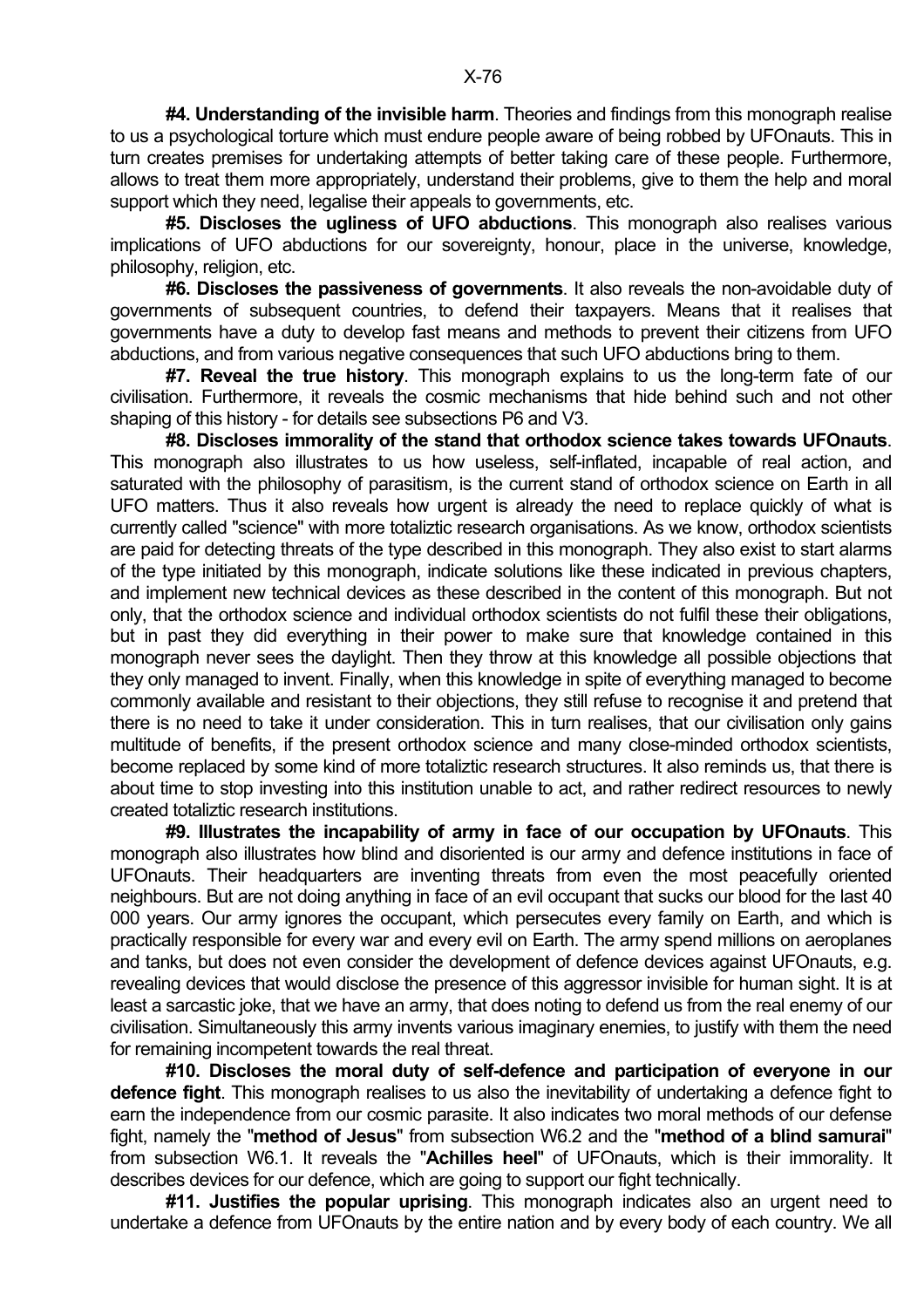must start to fight with UFOnauts on principles of the popular uprising described in subsection W1. As this is explained in the content of this monograph, especially in chapter U, the aggression of UFOnauts on our civilisation penetrated deeply to all areas of our life. Also, while so-far remaining unnoticed, this aggression affects directly all people. So it is much more omnipresent than any other problem that troubles Earth. For example, according to estimates from subsection U3.1.1, incomparably less people utilises together the educational system and health services in any country on Earth, than is in this country abducted to UFOs. But in spite that into the education and health services of every country, huge apparatuses are engaged, in the matter of UFO abductions almost nothing is officially done. Thus, this problem begins to become a burning issue, and requires the most urgent addressing. Let us hope, that the content of this monograph contributes towards terminating our present irresponsible attitude to this problem. After all, it allows to assign a significance to this problem, which it really deserves. It also allows to undertake concrete, decisive, and vigorous actions aimed at the definite solving of this problem.

 **#12. Reveals of the existence of our cosmic ally**. This monograph illustrates, that in spite of our deafness to the assistance provided to us by this totaliztic ally of ours, it remains undiscouraged and sends us "supplies of weapon". It continually supports us in our efforts to free ourselves from the cosmic parasite.

 Another positive consequence of this monograph is, that it opens for readers the world of hidden experiences. They undoubtedly went through these experiences by themselves. But previously for sure they ignored the meaning of what they encountered. After all, from research presented in this monograph it stems, that practically every person is continually experiencing various previously unexplained events. But in a majority of cases the mind of this person is closed for the meaning of them. So we only consider them in textbook categories. Then, after we discover, that textbooks are unable to explain them, we fast remove them from our memory. This monograph reveals, that such experiences are something completely "natural" and they actually have rational explanations. Only that the ignorance of orthodox scientists effectively prevented them so-far from getting to textbooks and to knowledge of the society.

 Independently from discussing the above aspects connected with UFOs, a further and much larger part of this monograph is also devoted to the presentation of my vision for our future. This vision include vehicles, technical devices, scientific theories, and philosophical directions, that are to prevail soon on Earth. All of them were invented or worked out by myself, completely without any inspiration from UFOs or connection with works of other scientists. It was my research on these futuristic vehicles, devices, theories, philosophies, etc., that forced me later to start researching UFOs. They also pointed my attention at the urgency and seriousness of UFO subject area. In relation to these purely Earthly but futuristic theories, phenomena, devices, and vehicles of our future, the content of this monograph was so designed that it:

 $\star \star \star$ 

 #I. Explains their principles of operation, details of design, phenomena induced, areas of applications, benefits from building, etc.

 #II. Proves the correctness of their principles. Thus also guarantees the success in case of undertaking by humanity the task of their technical completion.

 #III. Reveals their vital technical and technological details which future developers of these devices must know in order to avoid the problems and defeats connected with their construction. Furthermore, it explains where to look for solutions for the existing problems.

 #IV. Indicates the significance that the devices and vehicles described in this monograph have for advancing our civilisation from a planetary era, to the era of interstellar travel. This advancement occurs automatically after these devices and vehicles are build.

 #V. Explains various consequences of constructing these deices and vehicles. Their example can be the chance to uplift the longevity of human lives even by the level of tens of times, as this is explained in subsection JE9.1. Or the possibility of hearing thoughts of other creatures, as this is explained in subsection N2. Or the possibility of seeing creatures that live on planets from other stellar systems, as this is explained by subsections N5.1 and N5.2. Etc., etc.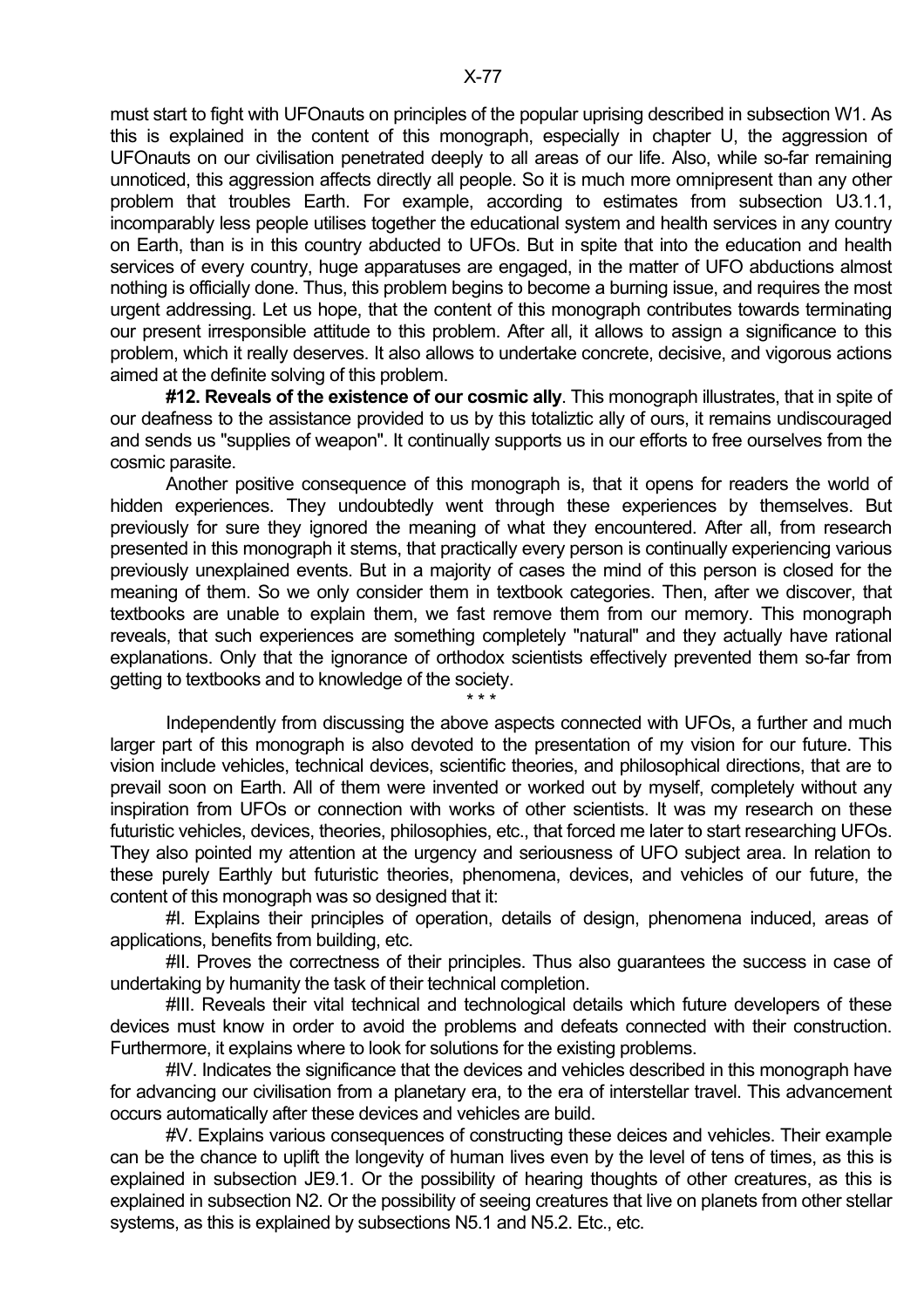#VII. Indicates a manner and procedures, with the use of which such devices and vehicles can be build.

 $\star \star \star$  Well, in this manner we arrived at the end of this monograph. Since it explained our situation, defined our goals, and outlined methods of accomplishing these goals, let us now roll our sleeves up, and begin the moral work of transforming my vision into the reality of all of us. I wish everyone accomplishing many successes in this moral work!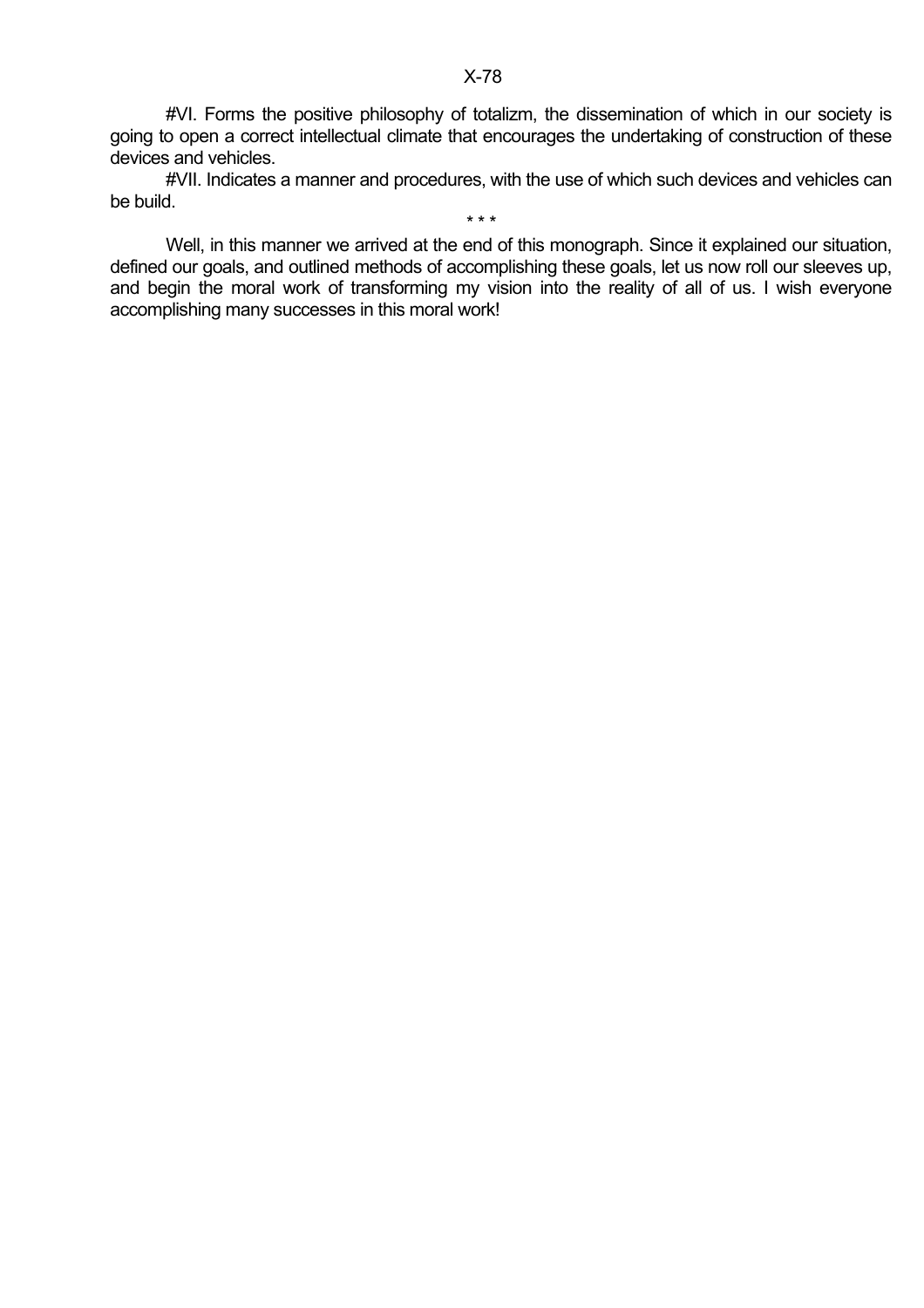## **REFERENCES COMPLEMENTING THIS MONOGRAPH**

 Various ideas presented in this monograph have also been elaborated, sometimes even with more details, in a number of other publications. Therefore readers who wish to study further selected ideas, hypotheses, or evidence mentioned or discussed in the content of this monograph, are recommended to additionally review the appropriate treatises or monographs from the list which follows. Publications marked \* are still in the process of writing or preparation for publishing. Publications in the English language are marked with index "E". Other indexes:  $I = Italian language$ ,  $B = this$  publication concerns other topic than the main stream series,  $/2$  = second edition,  $/3$  = third edition. Note that apart of the National Library of New Zealand, the biggest collection of my publications in English is available in the Hocken Library in Dunedin, New Zealand.

 [1] Pajak J.: "Teoria Magnokraftu - monografia o dyskoidalnym statku kosmicznym napedzanym pulsujacym polem magnetycznym", First edition, March 1986, Invercargill, New Zealand, ISBN 0-9597698-5-4; 136 pages, 58 Figures (published in the Polish language).

 $[1_F]$  Pajak J.: "Advanced magnetic propulsion systems" (Monograph, Dunedin, New Zealand, 1990, ISBN 0-9597698-9-7, 460 pages, in this 163 Figures and 7 Tables).

[1<sub>1</sub>] "I Sistemi Avanzati di Propulsione - il Magnocraft" (tj. "Magnocraft and advanced magnetic propulsion systems"), Associazione Culturale Aquarius, Palermo 1998, Volume I - 337 pages, Volume II (Tavole, disegni e fotografie) 118 pages - in this around 120 illustrations (this is a book version of monograph [1a] published in the Italian language in Palermo, Sicily), pressed 1606 copies, consultations regarding distribution: Mr. Antonio Giannone, Via S. Sonnino 13, I-90124 Palermo - Sicily, Italy; Tel: +39 (91) 447663.

 [1/2] Pajak J.: "Zaawansowane napedy magnetyczne", Monograph, Dunedin, New Zealand, 1998, ISBN 0-9583380-2-7, around 1200 pages, in this 120 illustrations and 7 Tables, in 7 volumes (published in the Polish language).

 [1/3] Pajak J.: "Zaawansowane urzadzenia magnetyczne", Monograph, Dunedin, New Zealand, 1998, ISBN 0-9583727-5-6, around 1400 pages, in this around 120 illustrations and 7 tables, in 9 volumes (published in the Polish language).

 [1/4] Pajak J.: "Zaawansowane urzadzenia magnetyczne", Monograph, Dunedin, New Zealand, 1998, ISBN 0-9583727-5-6, around 1800 pages, in this around 120 illustrations and 7 tables, in 18 volumes (it is a version of this monograph [1/4e] but published in the Polish language).

 [2] Pajak J.: "Komora Oscylacyjna czyli magnes jaki wzniesie nas do gwiazd", Monograph, Dunedin, New Zealand, 1994, ISBN 0-9597946-2-X, 184 pages, in this number 4 Tables and 39 illustrations (published in the Polish language).

 $[2_F]$  Pajak J.: "The Oscillatory Chamber, arkway to the stars", Monograph, Dunedin, New Zealand, September 1994, ISBN 0-9583380-0-0, 365 pages plus 104 illustrations and 7 Tables.

 [3] Pajak J.: "Badania osob z nieuswiadamianymi przezyciami (UFO abductees)", Monograph, Dunedin, New Zealand, January 1996, ISBN 0-9583380-9-4, 410 pages, in this number 56 Figures and 5 Tables (published in the Polish language).

 [3/2] Pajak J.: "Badania osob z nieuswiadamianymi przezyciami", 2-nd edition., Dunedin 1997, ISBN 0-9583380-1-9, 550 pp. (5 tab, 56 Fig).

 [3B] Domala A., Pajak J.: "Kosmiczna ukladanka" (i.e. "Cosmic jig-saw puzzle"), Treatise, Dunedin, New Zealand, 1998, ISBN 0-9583727-6-4, around 100 pages;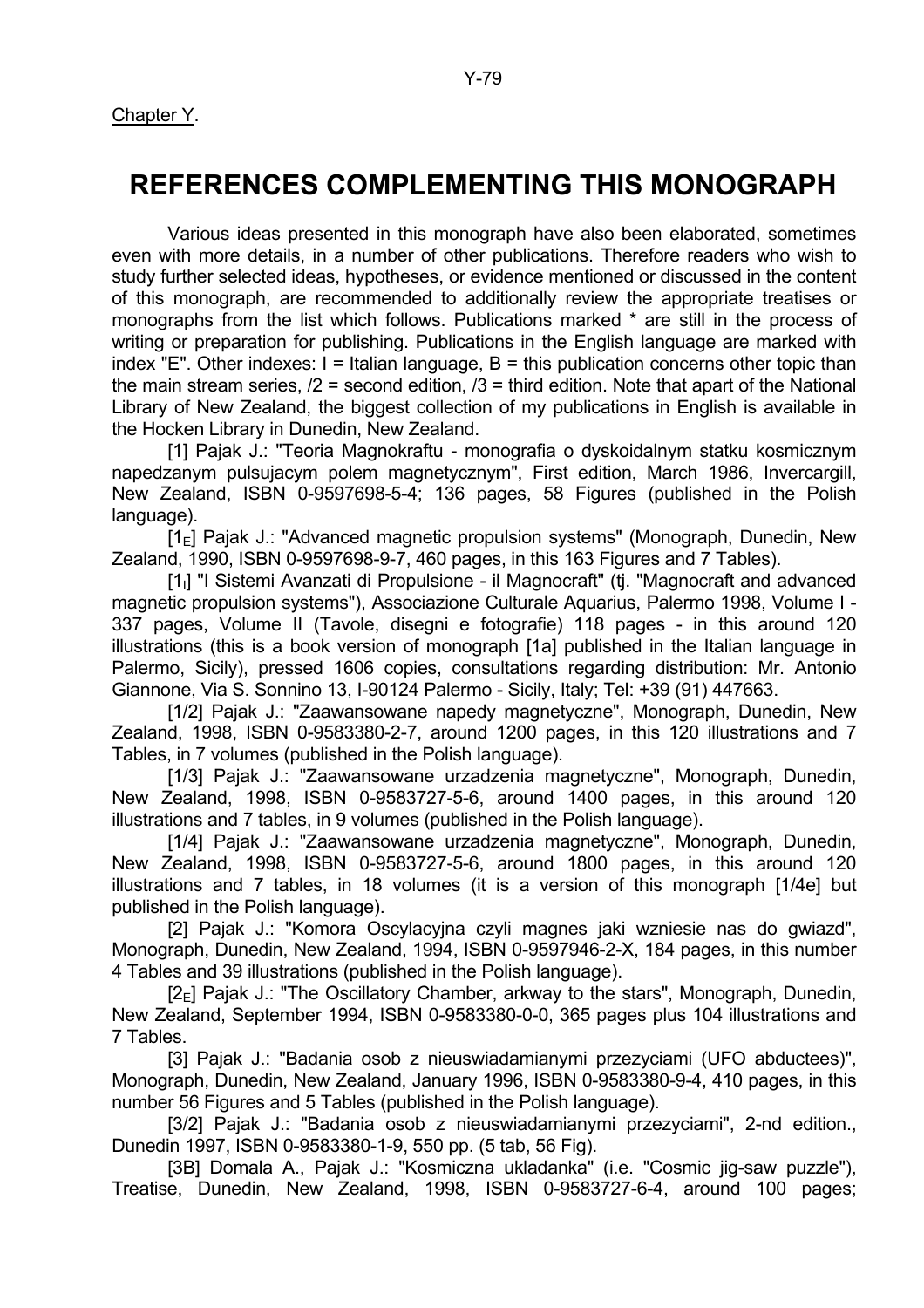consultations regarding purchase: Andrzej Domala, ul. Kolejowa 3 m. 29, 05-120 Legionowo, Poland (published in the Polish language).

 [4] Pajak J.: "Kregi zbozowe i inne ladowiska UFO z Nowej Zelandii", Monograph, Dunedin, New Zealand, 2004\*, around 200 pp. and 50 Fig.

[4B] Jan Pajak and Kazimierz Panszczyk: "Tunele NOL spod Babiej Gory". Treatise. Dunedin, New Zealand, 1998, ISBN 0-9583380-7-8, around 100 pages tekstu and 13 Figures (published in the Polish language).

 [5] Pajak J.: "Kataklizm kolo Tapanui 1178 A.D. - nowozelandzki odpowiednik eksplozji tunguskiej", Dunedin 1989, ISBN 0-9597698-8-9, 74 pages (published in the Polish language).

 [4C] Pajak J., Wrobel A.: "Interpretacje zdjec UFO w swietle Teorii Magnokraftu", Treatise, Timaru 2004\*, around 150 apges and 200 photographs of UFOs (a prototype of this treaise is already presented in Internet)

 $[5E]$  Pajak J.: "UFO explosion in New Zealand 1178 A.D. which tilted the Earth", Dunedin, New Zealand, 1992, ISBN 0-9597946-7-0, 78 pages, (in this 31 illustrations).

 [5/2] Pajak J.: "Eksplozja UFO w Nowej Zelandii 1178 A.D. ktora pochylila Ziemie", Dunedin 1993, ISBN 0-9597946-8-9, 148 pages, in this number 37 Figures (published in the Polish language).

 [5/3] Pajak J.: "Eksplozja UFO w Nowej Zelandii 1178 A.D. ktora obrocila Ziemie", third edition, Dunedin, New Zealand, 2 July 1996, ISBN 0-9583380-8-6, around 300 pages in this number 38 illustrations (published in the Polish language).

 [5/4] Pajak J.: "Eksplozja UFO w Tapanui z roku 1178 AD, ktora przemiescila kontynenty", fourth edition, Dunedin, 2001\*, ISBN 0-9583380-6-X, around 400 pages plus 40 Figures (published in the Polish language).

 [6] Pajak J.: "Magnetyczne pozyskiwanie energii otoczenia", Dunedin, New Zealand, 1990, ISBN 0-9597946-0-3, 36 pages (published in the Polish language).

 $[6E]$  Pajak J.: "The magnetic extraction of energy from the environment" (Monograph, Dunedin, New Zealand 1990, ISBN 0-9597946-1-1, 20 pages plus 2 Tables and 14 Figures).

 [6/2] Pajak J.: "Telekinetyczne pozyskiwanie energii otoczenia", Monograph, Dunedin, New Zealand, May 1992, ISBN 0-9597946-3-8, 68 pages (in this 2 Tables and 22 Figures) - published in the Polish language.

 [7] Giordano D. and Pajak J.: "Losy jednej piramidy", Treatise, Dunedin, New Zealand, 1995, ISBN 0-9583380-3-5, 52 pp., in this number 2 illustrations (published in the Polish language).

 $[7_F]$  Giordano D. and Pajak J.: "Story of one pyramid". Treatise, Dunedin, New Zealand, 1995, ISBN 0-9597946-5-4, 50 pages (in this 2 Figs).

[7] Giordano D. and Pajak J.: "Storia di una pyramide", Trattato, Dunedin, Nuova Zelanda, 1996, ISBN 0-9597946-4-6, 53 pages (in this number 2 illustrations). This is an Italian edition of treatise [7].

[7/2] Giordano D. and Pajak J.: "Piramida mysli", Treatise, Timaru, New Zealand, 2000, ISBN 0-9583380-4-3, 200 pages (in this number 12 illustrations). This is a Polish version, and a second edition of treatise [7].

 [7B] Pajak J., Szewczyk W.: "Urzadzenie do ujawniania niewidzialnych obiektow ukrytych w stanie migotania telekinetycznego" (planned in 2 volumes), Treatise, Dunedin, New Zealand, 1998, ISBN 0-9583727-8-0, volume 1 around 70 pages (in this number 4 illustrations) - published in the Polish language only.

 [8] Pajak J.: "Totalizm", Monografia, Wellington, Nowa Zelandia, 2001, ISBN 0- 9583727-3-X, w 8 tomach, okolo 700 stron i 10 ilustracji.

[8e] Pajak J.: "Totalizm", Monograph, Wellington, New Zealand, 2001, ISBN 0-9583727-2-1, in 8 volumes, around 700 pages and 10 illustrations.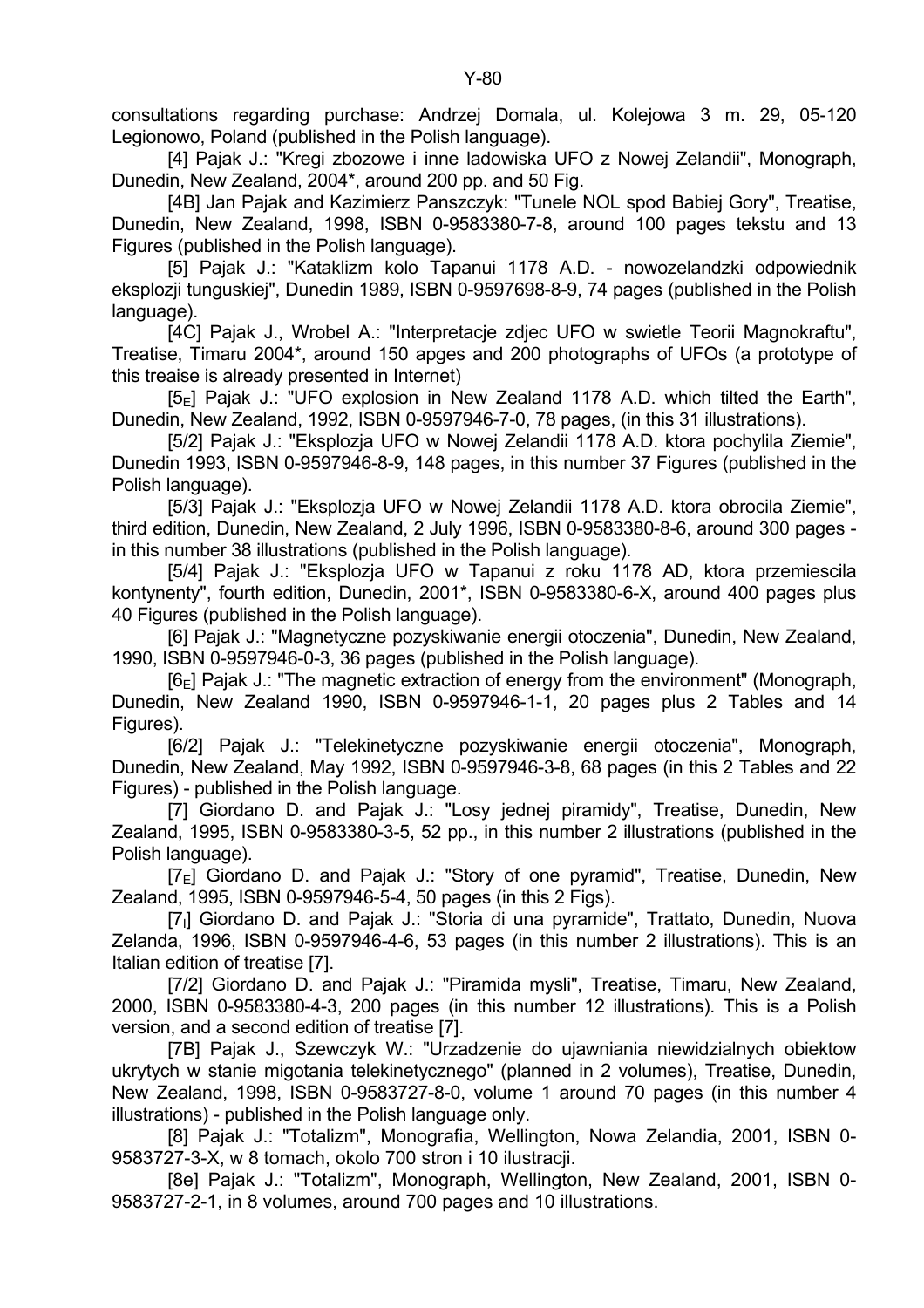[9] Pająk Cz. & Pająk J.: "Przysłowia wschodu oraz z innych stron świata – proverbs of the orient and from other corners of the world", wydawnictwo poznańskie (ul. Fredry 8, 61-701 Poznań, Poland), 2003, ISBN 83-7177-273-4, 551 pages, contains over 2700 proverbs.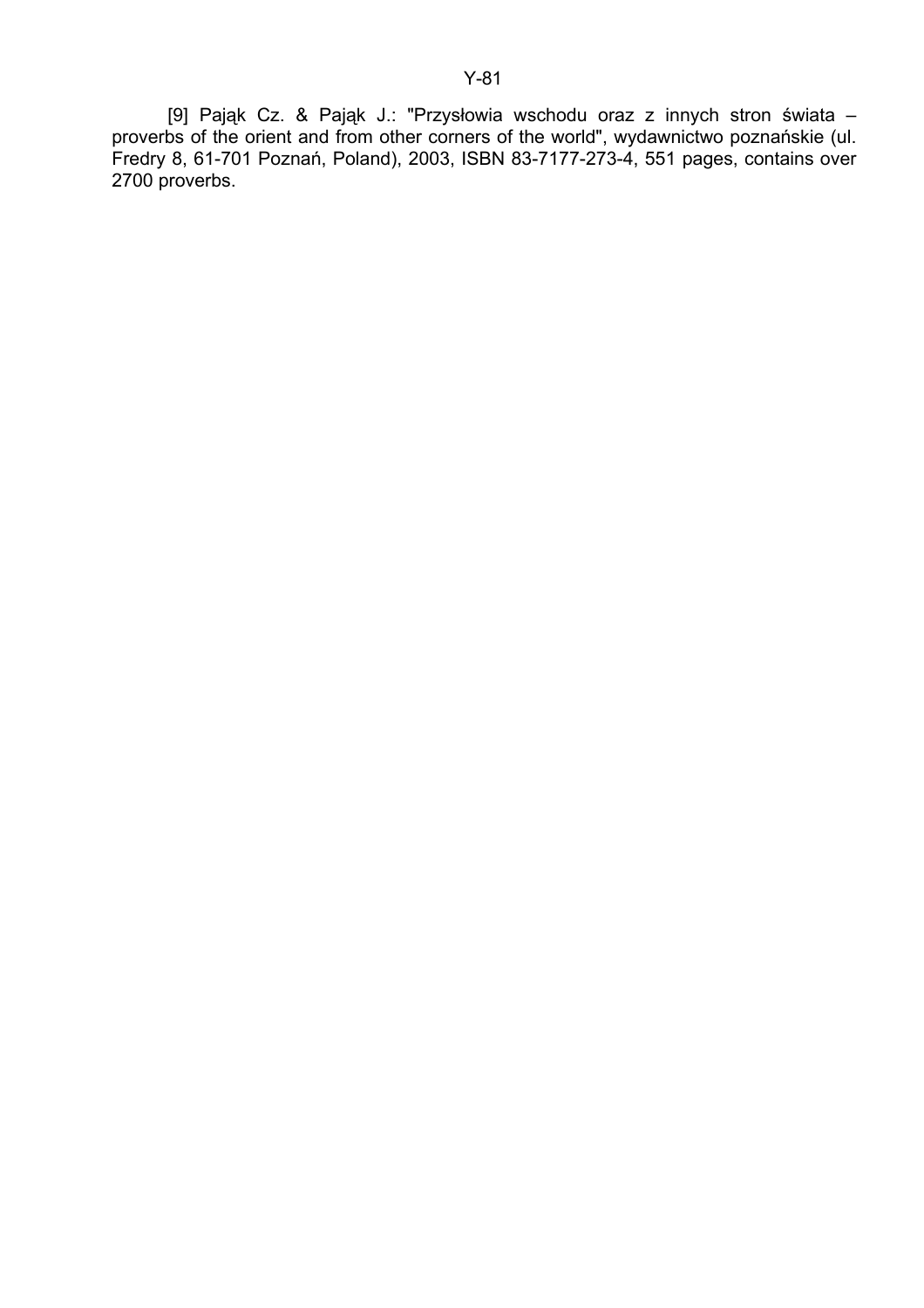## **About the author:**

 Prof. Dr Eng. Jan Pajak was born on 25th of May 1946 in Wszewilki near Milicz, Poland. He spent his first 36 years in Poland where he gained his education and scientific experience. In 1982 he left Poland and arrived in New Zealand. On 28 August 1985 he was granted New Zealand citizenship.

 Prof. Pająk began his education in Milicz, where he attended firstly the primary school, then the Gymnasium of General Education. After matriculation in 1964 he shifted to Wroclaw, where he studied at the Mechanical Engineering Department of the Technical University of



Wroclaw. During his studies he was awarded a special "Scientific Scholarship" reserved for a few outstanding students, entitling him to employment at the University after the completion of his studies. He graduated in 1970, receiving the degree of "Master of Engineering and Engineer". He commenced his professional career on 1 April 1970 by undertaking lecturing at the Technical University of Wroclaw. His scientific specialization was Computer Assisted Design (CAD). In 1974 he defended his doctoral dissertation on this subject to obtain the degree of "Doctor of Technical Sciences", and for two months following this he was the youngest doctor at this University. In the same year he was promoted from the position of Senior Lecturer to that of "Adiunkt" (i.e. Polish equivalent to a Reader from English Universities). In parallel to holding his lecturing position at the Technical University of Wroclaw, Prof. Pajak also worked part-time in Polish industry: since 1975 serving as scientific adviser in a computer-producing factory called MERA-ELWRO, and from 1978 as scientific consultant in a bus and truck producing factory called POLMO-JELCZ.

 In 1982 he took up one-year Post Doctoral Fellowship at the University of Canterbury in Christchurch, New Zealand. After completing this Fellowship, in 1983 he initiated the work as a lecturer of Computer Sciences in a whole range of New Zealand tertiary educational institutions, amongst others in the Southland Polytechnic in Invercargill (1983-8), the Otago University in Dunedin (1988-90), the Timaru Polytechnic (1999-2000), and the Wellington Institute of Technology (2001-5). In times when there was no job for him in New Zealand, he accepted professorial contracts for lecturing at universities of other countries. And so, he was employed as an Associate Professor at the Eastern Mediterranean University in Famagusta, Northern Cyprus (1992-3), at the Universiti Malaya in Kuala Lumpur, Malaysia (1993-6), and at the Universiti Malaysia Sarawak in the tropical Island of Borneo (1996-8). He was also invited for the post of a Visiting (Full) Professor at the University Ajou in Suwon, South Korea, for the period of 10 months starting from 1 March 2007. The preparation of the fourth edition of this monograph was started during his Associate Professorship in Borneo (1996 to 1998).

 Prof. Pająk developed a whole range of unique scientific theories, explanations, ideas, formal proofs, and technical devices. For example, to his accomplishments belong, amongst others, the development of a "theory of everything" called the Concept of Dipolar Gravity, the explanation for the principles of telekinesis, telepathy, gravity field action, working of reversible time and the "timespace" in which this time prevails, the introduction of the new scientific lifeform called the "Pajak's serpent", the formation of highly moral philosophy of everyday life called "totalizm" (written with the letter "z"), the development of formal scientific proofs e.g. for the existence of God, counter-world, soul, and for the creation of the first two people by God, furthermore the invention and design of an interstellar spaceship called the "Magnocraft", and the propelling unit for this vehicle – i.e. the device called the "Oscillatory Chamber", the invention of a device for the generation of electricity called the "telekinetic cell", the explanation of principles utilized in the "Zhang Heng Seismograph", and many more.

This monograph is the most important publication of Prof. Pajak. It summarizes in a series of separate volumes all most significant scientific accomplishments of his lifetime.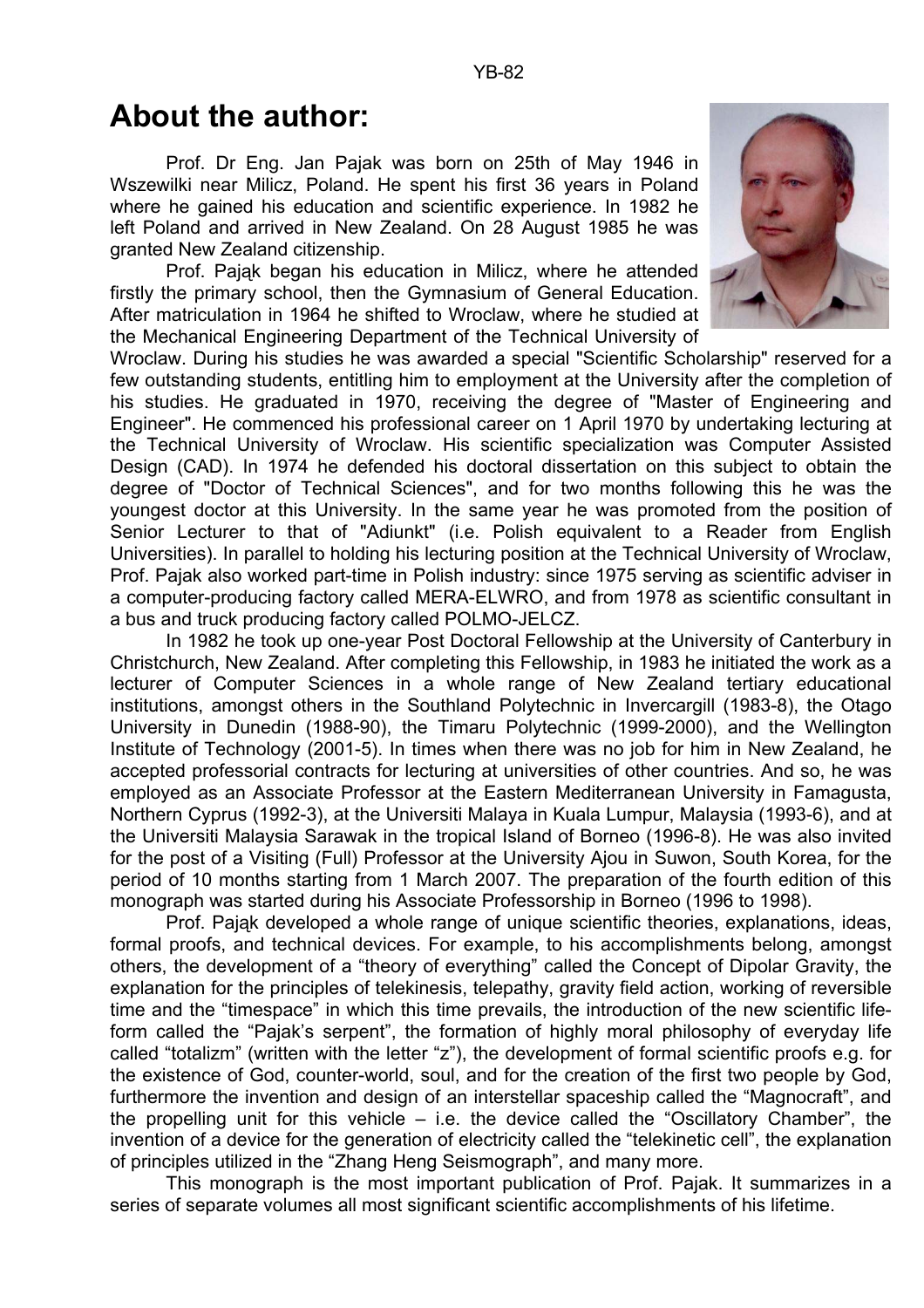#### YC-83

### **LIST OF TABLES AND ILLUSTRATIONS**

(for monograph [1/4] "Advanced Magnetic Devices", ISBN 0-9583727-4-8)

Copies of this monograph [1/4] are to be available via Internet. In turn in Internet the inclusion of illustrations to text in some cases may pose a technical problem because of limitations on memory, not mentioning about an easiness with which UFOnauts are able to sabotage illustrations in Internet. Therefore in this listing of illustrations and tables additional information is provided, which indicates which ones out of my publications listed in chapter Y contains also a given Figure or Table. (Note that the majority of publications listed in chapter Y was supplied to the National Library of Poland, to all libraries of province capitols in Poland, and also to the main libraries of almost all higher education institutions in Poland, not mentioning similar libraries in New Zealand and in several other countries outside Poland.) For example, the symbol [1/3]-F1 means that a give illustration is also included into the monograph [1/3] as Figure F1. Therefore if there are any problems with accessing a given illustration as a part of monograph [1/4], the same illustration most probably can be accessed from these other publications. The use of symbol "~" indicates either an older version of the same illustration, or illustration very similar. Symbols "&" indicate a photograph which originally was taken in colours. In turn symbol "\*" indicates additional illustrations, which are shown only in internet web pages with this monograph, but which are not included into paper copies of this monograph. Indexes [e], [i] and [p] indicate different language versions of a given publication, namely versions: English, Italian, and Polish. Publications which on this list are not carrying any index indicating a language, are published at least in the Polish language (but they may also be published in other language versions, for example [8] is published as [8e] and [8p], [5/3] is published as [5/3e] and [5/3p], [7] is published as [7e], [7i] and [7p], while [7/2] is published as [7/2e] and [7/2p].) Note that in the following pairs of monographs very similar illustrations were used: [1/4] & [1/3], [1/3] & [1/2], [3/2] & [3], [5/3] & [5/2], [5/2] & [5], [6/2] & [6]. In turn the English, Italian, and Polish language versions of the same publications, always utilise exactly the same illustrations. Therefore identical illustrations have, e.g.: [1/4e] & [1/4p], [8e] & [8p], [5/3e] & [5/3p], [6e] & [6p], [7e] & [7i] & [7p], [7/2e] & [7/2p]. Subsequent uses of each illustration are listed in chronological order, starting from publications most recent. Each row of this list describes a separate illustration.

| Fig. No. Description what this illustration shows | Where else the same illustration is used |
|---------------------------------------------------|------------------------------------------|
|                                                   |                                          |

Copies of this monograph [1/4] are to be available via Internet. In turn in Internet the inclusion of illustrations to text in some cases may pose a technical problem because of limitations on memory, not mentioning about an easiness with which UFOnauts are able to sabotage illustrations in Internet. Therefore in this listing of illustrations and tables additional information is provided, which indicates which ones out of my publications listed in chapter Y contains also a given Figure or Table. (Note that the majority of publications listed in chapter Y was supplied to the National Library of Poland, to all libraries of province capitols in Poland, and also to the main libraries of almost all higher education institutions in Poland, not mentioning similar libraries in New Zealand and in several other countries outside Poland.) For example, the symbol [1/3]-F1 means that a give illustration is also included into the monograph [1/3] as Figure F1. Therefore if there are any problems with accessing a given illustration as a part of monograph [1/4], the same illustration most probably can be accessed from these other publications. The use of symbol "~" indicates either an older version of the same illustration, or illustration very similar. Symbols "&" indicate a photograph which originally was taken in colours. In turn symbol "\*" indicates additional illustrations, which are shown only in internet web pages with this monograph, but which are not included into paper copies of this monograph. Indexes [e], [i] and [p] indicate different language versions of a given publication, namely versions: English, Italian, and Polish. Publications which on this list are not carrying any index indicating a language, are published at least in the Polish language (but they may also be published in other language versions, for example [8] is published as [8e] and [8p], [5/3] is published as [5/3e] and [5/3p], [7] is published as [7e], [7i] and [7p], while [7/2] is published as [7/2e] and [7/2p].) Note that in the following pairs of monographs very similar illustrations were used: [1/4] & [1/3], [1/3] & [1/2], [3/2] & [3], [5/3] & [5/2], [5/2] & [5], [6/2] & [6]. In turn the English, Italian, and Polish language versions of the same publications, always utilise exactly the same illustrations. Therefore identical illustrations have, e.g.: [1/4e] & [1/4p], [8e] & [8p], [5/3e] & [5/3p], [6e] & [6p], [7e] & [7i] & [7p], [7/2e] & [7/2p]. Subsequent uses of each illustration are listed in chronological order, starting from publications most recent. Each row of this list describes a separate illustration.

| Fig. No. Description what this illustration shows | Where else the same illustration is used |
|---------------------------------------------------|------------------------------------------|
|                                                   |                                          |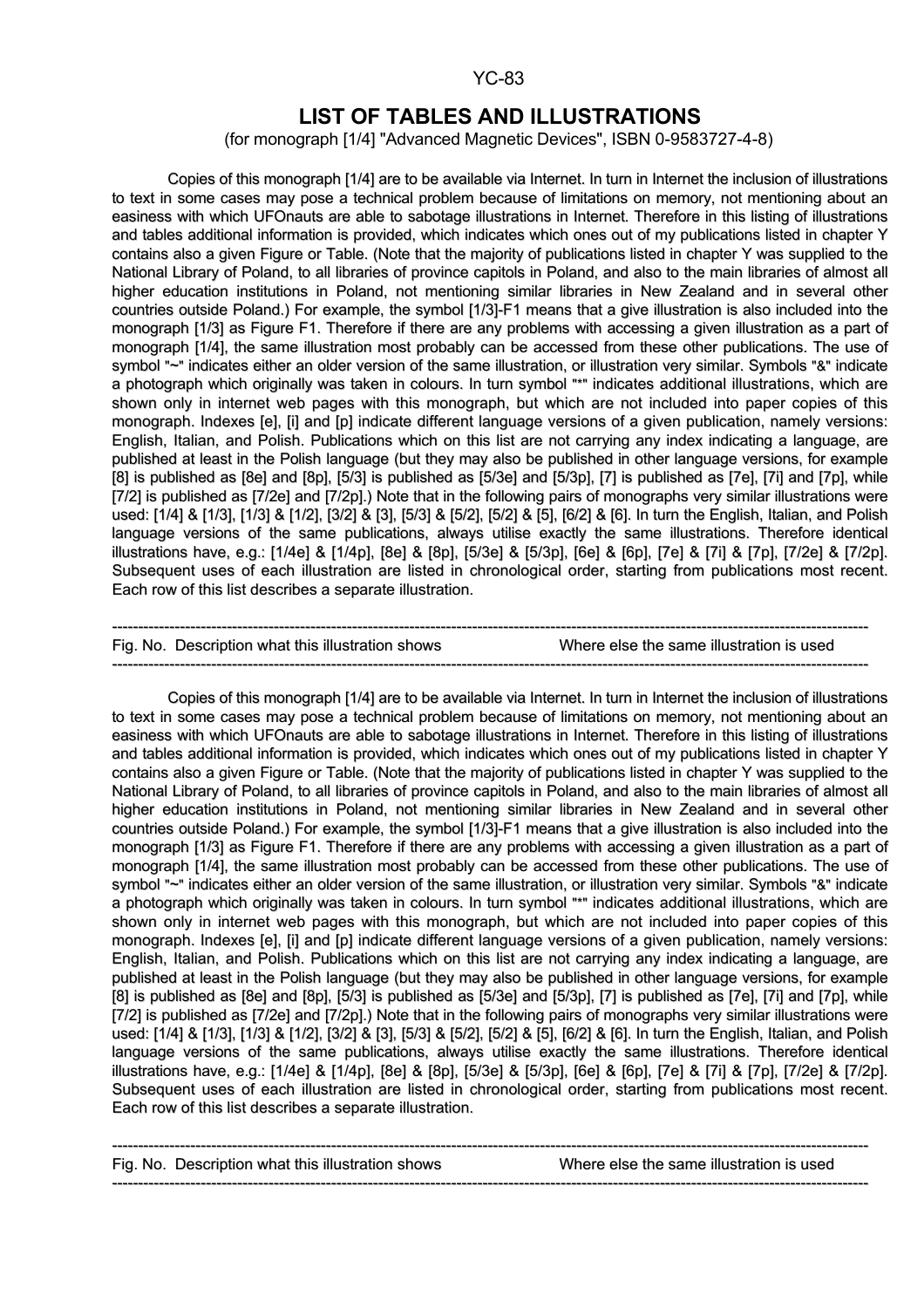| Volume 1, Chapter A:                                                                                                                       |                                                                                                                                      |
|--------------------------------------------------------------------------------------------------------------------------------------------|--------------------------------------------------------------------------------------------------------------------------------------|
| Fig. A1. Discoidal Magnocraft (and UFO) of the first generation, type K3.                                                                  | [1/3]-F1, [7/2]-A1, [8]-D1, [2e]-B1,                                                                                                 |
| A1(a) The design and main components of K3 Magnocraft in side view [1/3]-F1a, [1e]-B1, [4B]-B1a, [8]-D1a,                                  |                                                                                                                                      |
| A1(b) A side view of K3 type Magnocraft (and UFOs)                                                                                         | [1/3]-F1b, [1e]-G4, [4B]-B1b, [7/2]-A1, [8]-D1b,                                                                                     |
| A1(c) Twin-chamber capsule from Magnocraft's (and UFOs) propulsors[1/3]-C5, [4B]-B1c, [8]-D1c,                                             |                                                                                                                                      |
| Fig. A2. UFO landing sites under my windows                                                                                                | This illustration is unique for monograph [1/4]                                                                                      |
| A2(left) From Timaru, New Zealand, taken in 2000                                                                                           | This illustration is unique for monograph [1/4]                                                                                      |
| A2(right) From the University of Malaya in Kuala Lumpur, 1996                                                                              | This illustration is unique for monograph [1/4]                                                                                      |
| Volume 2, Chapter B:                                                                                                                       |                                                                                                                                      |
| Tab. B1. The Periodic Table completed for the propulsion systems.                                                                          | [1/3]-B1, [1/2]-B1, [1e]-B1, [2e]-B1, [3/2]-B1, [5/2]-18, [5/3]-F1, [5/4]-                                                           |
| G1, [6/2]-1,                                                                                                                               |                                                                                                                                      |
|                                                                                                                                            |                                                                                                                                      |
| Volume 2, Chapter C:                                                                                                                       |                                                                                                                                      |
| Tab. C1. Various manners in which Oscillatory Chambers can be utilised                                                                     | [1/3]-C1, [1/2]-F1, [1e]-F1, [2e]-F1, [2]-C1, [3/2]-F1,                                                                              |
|                                                                                                                                            |                                                                                                                                      |
| Fig. C1. The evolution of the Oscillatory Chamber.                                                                                         | [1/3]-C1, [1/2]-F1, [1e]-F1, [1i]-F1, [2]-C1, [2e]-F1, [3/2]-F1,                                                                     |
| Fig. C2. The illustration that justifies the use of needle-shaped electrodes.                                                              | [1/3]-C2, [1/2]-F2, [1e]-F10, [1i]-F10, [2e]-F10, [3/2]-F2,                                                                          |
| Fig. C3. The assumed appearance of Oscillatory Chambers of 1st, 2nd,and 3rd generation. [1/3]-C3, [1e]~F2, [1i]~F2, [2]~C2, [3/2]~F3,      |                                                                                                                                      |
| Fig. C4. The mutual neutralization of the electro-magnetic forces.<br>Fig. C5. The "twin-chamber capsule" of the first generation (1G).    | [1/3]-C4, [1/2]-F4, [1e]-F3, [1i]-F3, [2]-C3, [2e]-F3, [3/2]-F4,<br>[1/3]-C5, [1/2]-F5, [1e]-F4, [1i]-F4, [2]-C4, [2e]-F4, [3/2]-F5, |
| Fig. C6. Differences in visual appearance of twin-chamber capsules.                                                                        | [1/3]-C6, [1/2]-F6, [1e]-F5, [1i]-F5, [2]-C5, [2e]-F5, [3/2]-F6,                                                                     |
| Fig. C7. Combining the outputs from both chambers of twin-chamber capsule                                                                  | [1/3]-C7, [1/2]-F7, [1e]-F6, [1i]-F6, [2]-C6, [2e]-F6, [3/2]-F7,                                                                     |
| Fig. C8. Twin-chamber capsules of the second generation (2G) and third generations (3G).                                                   | [1/3]-C8, [1/2]-F8,                                                                                                                  |
| C8(2s) Side view of a twin-chamber capsule of the second generation (8-sided) [1/3]-C8(2s), [1/2]-F8(2s),                                  |                                                                                                                                      |
| $C8(2i)(2o)$ Top view of a 2G capsule with (i) and (o) flux domination                                                                     | [1/3]-C8(2io), [1/2]-F8(2io),                                                                                                        |
| C8(3s) Side view of a 3G capsule with (i) and (o) flux domination (16-sided)                                                               | [1/3]-C8(3s), [1/2]-F8(3),                                                                                                           |
| C8(3i)(3o) Top view of a 3G capsule with (i) and (o) flux domination                                                                       | [1/3]-C8(3io), [1/2]-F8(3io),                                                                                                        |
| Fig. C9. Appearance and operation of a "spider configuration" of the first generation (1G).                                                | [1/3]-C9, [1e]-F7, [1i]-F7, [2e]-F7, [2]-C7, [3/2]-F8,                                                                               |
| Fig. C10. The prototype spider configuration of the first generation (1G)                                                                  | [1/3]-C10, [1/2]-F10,                                                                                                                |
| C10(s) Side view of the entire prototype spider configuration (1G)                                                                         | $[1/3]$ -C10(s), $[1/2]$ -F10(s),                                                                                                    |
| C10(t) Top view of this prototype configuration showing outlets from chambers                                                              | [1/3]-C10(t), [1/2]-F10(t),                                                                                                          |
| Fig. C11. Spider configurations of the second (2G) and third (3G) generation.                                                              | [1/3]-F11, [1/2]-F11,                                                                                                                |
| C11(2t) Side view of outlets from 2G spider configuration                                                                                  | $[1/3]$ -C11(2t), $[1/2]$ -F11(2t),                                                                                                  |
| C11(2s) Side view of a 2G spider-configuration                                                                                             | [1/3]-C11(2s), [1/2]-F11(2s),                                                                                                        |
| C11(3t) Top view of outlets from a 3G spider configuration                                                                                 | $[1/3]$ -C11(3t), $[1/2]$ -F11(3t),                                                                                                  |
| C11(3s) Side view of a 3G spider configuration                                                                                             | $[1/3]$ -C11(3t), $[1/2]$ -F11(3t),                                                                                                  |
| Fig. C12. The curve of the "interactions in equilibrium" for the Magnocraft's field                                                        | [1/3]-C12, [1e]-F8, [1i]-F8, [2]-C8, [2e]-F8, [3/2]-F9,                                                                              |
| Fig. C13. An example of a experimental research station for R&D of Oscillatory Chambers [1/3]-C13, [1e]-F9, [1i]-F9, [2]-C9, [2e]-F9,      |                                                                                                                                      |
| C13(a) Rotating sparks in a model of Oscillatory Chamber taken at night                                                                    | [1/3]-C13, [1e]-F9, [1i]-F9, [2]-C9, [2e]-F9                                                                                         |
| C13(b) A photo of an experimental station for R&D on Oscillatory Chamber                                                                   | [1/3]-C13, [1e]-F9, [1i]-F9, [2]-C9, [2e]-F9                                                                                         |
|                                                                                                                                            |                                                                                                                                      |
| Volume 2, Chapter D:                                                                                                                       |                                                                                                                                      |
| Tab. D1. Construction parameters for eight basic types of four-propulsor vehicles. [1/3]-D1, [1/2]-D1, [1e]-I1, [2e]-H1, [2]-E1, [3/2]-I1, |                                                                                                                                      |
|                                                                                                                                            |                                                                                                                                      |
| Fig. D1. Appearance of a (1G) Four-Propulsor Magnocraft                                                                                    | [1/3]-D1, [1/2]-D1, [1e]~I1, [1i]~I1, [2e]-H1, [3/2]-I1,                                                                             |
| D1(a) General appearance of a (1G) Four-Propulsor Magnocraft                                                                               | [1/3]-D1, [1/2]-D1, [1e]~l1, [1i]~l1, [2e]-H1, [3/2]-l1,                                                                             |
| D1(b)(c) Propulsors of this vehicle: (b) amphora-shaped, (c) barrel-shaped                                                                 | [1/3]-D1, [1e]~l1, [1i]~l1, [2e]-H1, [3/2]-l1,                                                                                       |
|                                                                                                                                            |                                                                                                                                      |
| Volume 2, Chapter E:                                                                                                                       |                                                                                                                                      |
| Fig. E1. Similarities of the Magnocraft and magnetic personal propulsion system.                                                           | [1/3]-E1, [1/2]-E1, [2e]-I1, [3/2]-J1,                                                                                               |
| E1(a) Magnocraft type K3 flying in a hanging position                                                                                      | [1/3]-E1, [1/2]-E1, [1e]-G3b, [3/2]-J1                                                                                               |
| E1(b) Propulsion unit from magnetic personal propulsion                                                                                    | [1/3]-E1, [1/2]-E1, [1e]-H1, [1i]-H1, [3/2]-J1                                                                                       |
| Fig. E2. Components of the standard personal propulsion garment.                                                                           | [1/3]-E2, [1/2]-E2, [1e]-H2, [1i]-H2, [2e]-I2, [3/2]-J2,                                                                             |
| Fig. E3. External and internal magnetic forces within the personal propulsion.                                                             | [1/3]-E3, [1/2]-E3, [1e]-H4, [1i]-H3, [2e]-I3, [3/2]-J3,                                                                             |
| E3(a) Forces of external interaction with Earth's magnetic field.                                                                          | [1/3]-E3, [1/2]-E3, [1e]-H4a, [1i]-H3, [2]-F2, [3/2]-J3                                                                              |
| E3(b) Forces of internal interactions between subsequent propulsors                                                                        | [1/3]-E3, [1/2]-E3, [1e]-H4b, [1i]-H3, [2]-F2, [3/2]-J3                                                                              |
| Fig. E4. Examples of two useful modifications of the standard personal propulsion.                                                         | [1/3]-E4, [1/2]-E4, [1e]-H3, [1i]-H4, [2e]-l4, [3/2]-J4,                                                                             |
| E4(a) Version of personal propulsion with propulsors in epaulettes                                                                         | 1/3]-E4, [1/2]-E4, [1e]-H3b, [1i]-H4, [2]-F3, [3/2]-J4                                                                               |
| E4(b) Version of this propulsion with screening cushions around hips                                                                       | 1/3]-E4, [1/2]-E4, [1e]-H3a, [1i]-H4, [2]-F3, [3/2]-J4                                                                               |
|                                                                                                                                            |                                                                                                                                      |
| Volume 3, Chapter F:                                                                                                                       |                                                                                                                                      |
| Tab. F1. Construction parameters for 8 basic types of crew-carrying Magnocraft.                                                            | [1/3]-F1, [1/2]-C1, [1e]-G1, [2]-D1, [3/2]-H1,                                                                                       |
| Tab. F2. The correlation between the K factor and "D/ΣH" for the coupled Magnocraft.                                                       | [1/3]-F2, [1/2]-C2, [1e]-G2, [1i]-G2,                                                                                                |
| Tab. F3. The colour changes in the lights of the SUB system of lamps.                                                                      | [1/3]-F3, [1/2]-C3, [1e]-G3, [1i]-G3, [2e]-G3,                                                                                       |
|                                                                                                                                            |                                                                                                                                      |
| Fig. F1. The appearance of discoidal Magnocraft type K3 of the first generation<br>F1(a) A side view of a single K3 type Magnocraft        | $[1/3]$ ~F1, $[1/2]$ ~C1,<br>[1/3]-F1b, [1e]-G4, [2e]-B1,                                                                            |
| F1(b) A spherical complex of two Magnocraft K3 type                                                                                        | [1/3]-F1c, [1/2]-C1, [3/2]~H1, [5/2]~19, [6/2]-10,                                                                                   |
| F1(c) A stacked cigar-shaped combined from seven Magnocraft type K3 [1/3]-F6/1, [2e]-G6/1,                                                 |                                                                                                                                      |
|                                                                                                                                            |                                                                                                                                      |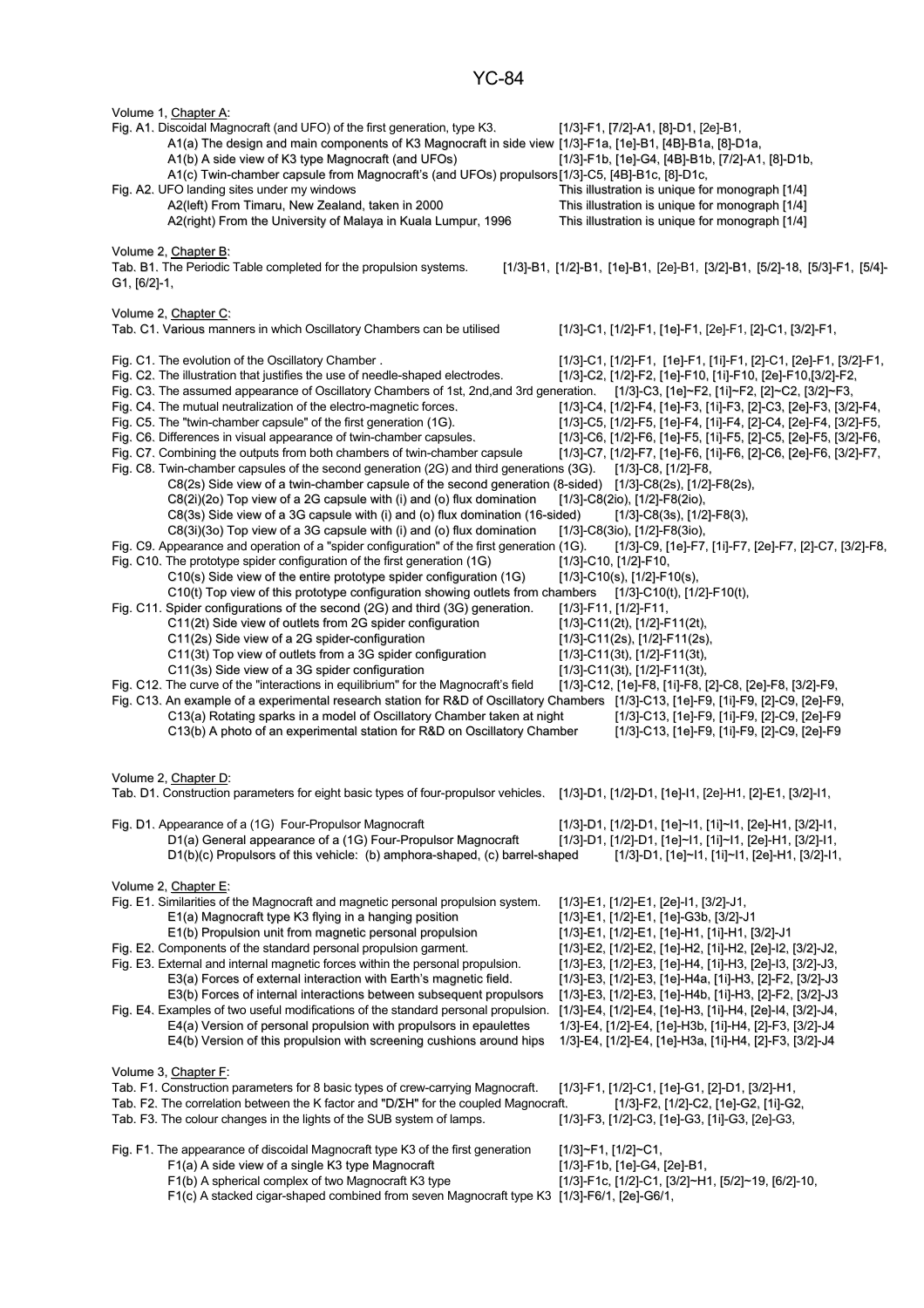### YC-85

| Fig. F2. The principle of tilting a column of the magnetic field from a propulsor.                                                      | [1/3]-F2, [1/2]-C2, [1e]-G1, [1i]-G1, [2e]-G1,                       |
|-----------------------------------------------------------------------------------------------------------------------------------------|----------------------------------------------------------------------|
| Fig. F3. The magnetic propulsion unit of the Magnocraft shown above N pole of Earth.                                                    | [1/3]-F3, [1/2]-C3, [1e]-G2, [1i]-G2,                                |
| Fig. F4. Two alternative positions of the Magnocraft: (a) upright and (b) inverted.                                                     | [1/3]-F4, [1/2]-C4, [1e]-G3, [1i]-G3, [2e]-G3,                       |
| Fig. F5. The internal design of the Magnocraft and the main features of its shell.                                                      | [1/3]-F5, [1/2]-C5, [1e]-G5, [1i]-G5, [2e]-G5,                       |
| Fig. F6. Examples of six classes of arrangements of the Magnocraft.                                                                     | [1/3]-F6, [1e]-G6, [2e]-G6, [5/3]-F5, [6/2]-12, [4B]-B2,             |
| F6(#1) Physical flying complexes - on an example of a cigar [1/3]-F6, [1e]-G6, [1i]-G6, [3/2]-H3, [5/3]-F5, [6/2]-12, [4B]-B2/1,        |                                                                      |
| $F6(\#2)$ Semi-attached configuration – i.e. a spool-shaped                                                                             | [1/3]-F6, [1e]-G6, [3/2]-H3, [5/3]-F5, [6/2]-12, [4B]-B2/2,          |
| F6(#3) Detached configuration                                                                                                           | [1/3]-F6, [1e]-G6, [1i]-G6, [3/2]-H3, [5/3]-F5, [6/2]-12, [4B]-B2/3, |
| F6(#4) Carrier platform - mothership                                                                                                    | [1/3]-F6, [1e]-G6, [1i]-G6, [3/2]-H3, [5/3]-F5, [6/2]-12, [4B]-B2/4, |
| F6(#5) Flying system                                                                                                                    | [1/3]-F6, [1e]-G6, [3/2]-H3, [5/3]-F5, [6/2]-12, [4B]-B2/5,          |
| F6(#6) Flying cluster                                                                                                                   | [1/3]-F6, [1/2]-C6, [1e]-G6, [1i]-G6, [3/2]-H3, [5/3]-F5, [6/2]-     |
| 12, [4B]-B2/6,                                                                                                                          | [1/3]-F7, [1e]-G8, [1i]-G8, [5/2]-21, [5/3]-F6,                      |
| Fig. F7. A stacked cigar-shaped flying complex formed from seven K6 type Magnocraft.<br>F7(a) A side view of this cigar                 | [1/3]-F7, [1/2]-C7, [1e]-G8a, [1i]-G8, [5/2]-21, [5/3]-F6            |
| F7(b) A vertical cross-section through this cigar                                                                                       | [1/3]-F7, [1/2]-C7, [1e]-G8b, [1i]-G8, [5/2]-21, [5/3]-F6            |
| Fig. F8. Physical flying complexes:                                                                                                     | [1/3]-F8a,                                                           |
| F8(1) Cut-away view of a double-ended cigar-shaped flying complex.                                                                      | [1/3]-F8a, [1e]-G9,                                                  |
| F8(2a) An example of a "fir-tree" shaped flying complex - vertical cross-section                                                        | [1/3]-F8c, [1/2]-C8, [1e]-G10a, [1i]-G10, [2e]-G10,                  |
| $F8(2b)$ A "fir-tree" shaped flying complex – a side view                                                                               | [1/3]-F8b, [1e]-G10b, [2e]-G10,                                      |
| Fig. F9. Examples of simplest semi-attached configurations:                                                                             | $[1/3]$ -F9a,                                                        |
| F9(a) Flying spool                                                                                                                      | [1/3]-F9a, [1e]-G11,                                                 |
| F9(b) An example of a "flying necklace" semi-attached configuration.                                                                    | [1/3]-F9b, [1/2]-C9, [1e]-G12, [1i]-G11,                             |
| Fig. F10. An example of a detached configuration couples from two Magnocraft type K7.                                                   | [1/3]-F10, [1/2]-C10, [1e]-G13, [1i]-G13,                            |
| F10(high) A side view                                                                                                                   | [1/3]-F10, [1/2]-C10, [1e]-G13h, [1i]-G13,                           |
| F10(low) A vertical cross-section                                                                                                       | [1/3]-F10, [1/2]-C10, [1e]-G13l, [1i]-G13,                           |
| Fig. F11. Examples of a carrier platforms:                                                                                              | $[1/3]$ -F11, $[1/2]$ -C11,                                          |
| F11(a) A carrier platform with a mother ship of a "bat" type                                                                            | [1/3]-F11, [1/2]-C11, [1e]-G14, [1i]-G14                             |
| F11(b) A "zig-zag" carrier configuration.                                                                                               | [1/3]-F11, [1/2]-C11, [1e]-G15, [1i]-G15                             |
| Fig. F12. Examples of flying systems formed from K3 type Magnocraft                                                                     | [1/3]-F12, [1/2]-C12, [1e]-G16, [1i]-G16, [2e]-G16,                  |
| F12(a) A single cell of a flying system from K3 type Magnocraft                                                                         | [1/3]-F12a, [1/2]-C12, [1e]-G16a, [1i]-G16a                          |
| F12(b) A flying system shaped like "flutes"                                                                                             | [1/3]-F12b, [1/2]-C12, [1e]-G16b, [1i]-G16b                          |
| F12(c) A flying system shaped like a "henoycomb"                                                                                        | [1/3]-F12c, [1/2]-C12, [1e]-G16c, [1i]-G16c                          |
| F12(d) A flying system shaped like a "platform"                                                                                         | [1/3]-F12d, [1/2]-C12, [1e]-G16d, [1i]-G16d                          |
| Fig. F13. An example of a single cell of a flying cluster from K6 type Magnocraft.                                                      | [1/3]-F13, [1/2]-C13, [1e]-G17, [1i]-G17, [5/3]-F7, [6/2]-13,        |
| Fig. F14. Principles of coupling two K3 Magnocraft into a spherical flying complex                                                      | [1/3]-F14a,                                                          |
| F14(1) A routine through a semi-attached                                                                                                | [1/3]-F14a, [1e]-G19, [1i]-G19, [2e]-G19,                            |
| F14(2) A routine through a detached complex                                                                                             | [1/3]-F14b, [1/2]-C14, [1e]-G18, [1i]-G18, [2e]-G18,                 |
| Fig. F15. The forces of mutual interactions acting between Magnocraft's propulsors. [1/3]-F15, [1/2]-C15, [1e]-G20, [1i]-G20, [2e]-G20, |                                                                      |
| Fig. F16. An overhead view of one cell of the flying system from K3 Magnocraft.                                                         | [1/3]-F16, [1/2]-C16, [1e]-G21, [1i]-G21, [2e]-G21,                  |
| Fig. F17. Principles involved in the meshing of flanges in flying systems.                                                              | [1/3]-F17, [1/2]-C17, [1e]-G22, [1i]-G22, [2e]-G22,                  |
| F17(a) Shown for 3+1 Magnocraft type K3                                                                                                 | [1/3]-F17, [1/2]-C17, [1e]-G22a, [1i]-G22a                           |
| F17(b) Shown for 3+3 Magnocraft type K6                                                                                                 | [1/3]-F17, [1/2]-C17, [1e]-G22b, [1i]-G22b                           |
| F17(c) Shown for 4+3 Magnocraft type K7                                                                                                 | [1/3]-F17, [1/2]-C17, [1e]-G22c, [1i]-G22c                           |
| Fig. F18. Basic equations which describe the shape and dimensions of a Magnocraft.                                                      | [1/3]-F18, [1/2]-C18, [1e]-G23, [1i]-G23, [2e]-G23,                  |
| Fig. F19. Side outlines of eight basic types of Magnocraft.                                                                             | [1/3]-F19, [1/2]-C19, [1e]~G24, [1i]~G24, [2e]-G24,                  |
| F19(a) Side outlines of K3 to K6 types with sharp outer rims of side flanges                                                            | [1/3]-F19a, [1/2]-C19a,                                              |
| F19(a-K3) A side outline of Magnocraft type K3                                                                                          | [1/3]-F19, [1/2]-C19,                                                |
| F19(a-K4) A side outline of Magnocraft type K4                                                                                          | [1/3]-F19, [1/2]-C19,                                                |
| F19(a-K5) A side outline of Magnocraft type K5                                                                                          | [1/3]-F19, [1/2]-C19,                                                |
| F19(a-K6) A side outline of Magnocraft type K6                                                                                          | [1/3]-F19, [1/2]-C19,                                                |
| F19(b) Side outlines of K7 to K10 types with flat outer rims of side flanges                                                            | $[1/3]$ -F19b, $[1/2]$ -C19b,                                        |
| F19(b-K7) A side outline of Magnocraft type K7                                                                                          | $[1/3]$ -F19, $[1/2]$ -C19,                                          |
| F19(b-K8) A side outline of Magnocraft type K8                                                                                          | [1/3]-F19, [1/2]-C19,                                                |
| F19(b-K9) A side outline of Magnocraft type K9                                                                                          | [1/3]-F19, [1/2]-C19,                                                |
| F19(b-K10) A side outline of Magnocraft type K10                                                                                        | $[1/3]$ -F19, $[1/2]$ -C19,                                          |
| Fig. F20. Methods of identifying the type of Magnocraft through its "K" factor.                                                         | [1/3]-F20, [1/2]-C20, [1e]-G25, [1i]-G25, [2e]-G25,                  |
| Fig. F21. The Magnocraft's orientation during flight above the equator.                                                                 | [1/3]-F21, [1/2]-C21, [1e]-B2, [1i]-B2, [2e]-B2,                     |
| Fig. F22. A latitudinal thrust force:                                                                                                   | $[1/3]$ -F22,                                                        |
| F22(a) The creation by a magnetic whirl.                                                                                                | [1/3]-F22a, [1e]-G26, [2e]-G26,                                      |
| F22(b) The "rolling sphere rule" for determining the direction of propelling.[1/3]-F22b, [1/2]-C22, [1e]~G27, [1i]~G27, [2e]-27,        |                                                                      |
| Fig. F23. The principle of counteracting the magnetic whirl (rotary and rocking torques).                                               | [1/3]-F23, [1/2]-C23, [1e]~G28, [1i]~G28,                            |
| Fig. F24. The magnetic circuits in a K6 Magnocraft with a stationary field., shown on example of                                        |                                                                      |
| (a) a vertical cross section of a Magnocraft, and (b) a top view of the vehicle                                                         | [1/3]-F24, [1/2]-C24, [1e]-G29b, [1i]-G29b,                          |
| Fig. F25. Spinning magnetic circuits in a K6 type Magnocraft.                                                                           | [1/3]-F25, [1/2]-C25, [1e]-G30, [1i]-G30,                            |
| F25(a) A vertical cross-section through a K6 Magnocraft showing propulsors                                                              | [1/3]-F25, [1/2]-C25, [1e]-G30a, [1i]-G30a,                          |
| $F25(b)(c)$ The same circuits of K6 vehicle shown in a view: (a) side, (b) top                                                          | [1/3]-F25, [1/2]-C25, [1e]-G30c, [1i]-G30c,                          |
| Fig. F26. Converting field pulses from propulsors into a vehicle's magnetic whirl.                                                      | [1/3]-F26, [1/2]-C26, [1e]-G31, [1i]-G31,                            |
| Fig. F27. An example of the "ionic picture of a whirl" in a K3 type Magnocraft.                                                         | [1/3]-F27, [1/2]-C27, [1e]-G32, [1i]-G32,                            |
| Fig. F28. Looking at a K3 type Magnocraft with a stationary field.<br>F28(a) In an overhead view                                        | $[1/3]$ -F28, $[1e]$ ~G33<br>[1/3]-F28a, [1e]-G33, [1i]-G33,         |
| F28(b) In a side view for a detached configuration                                                                                      | [1/3]-F28b, [1/2]-C28,                                               |
| Fig. F29. The principle of forming multiple images of glowing magnetic circuits.                                                        | [1/3]-F29, [1/2]-C29, [1e]-G34, [1i]-G34,                            |
|                                                                                                                                         |                                                                      |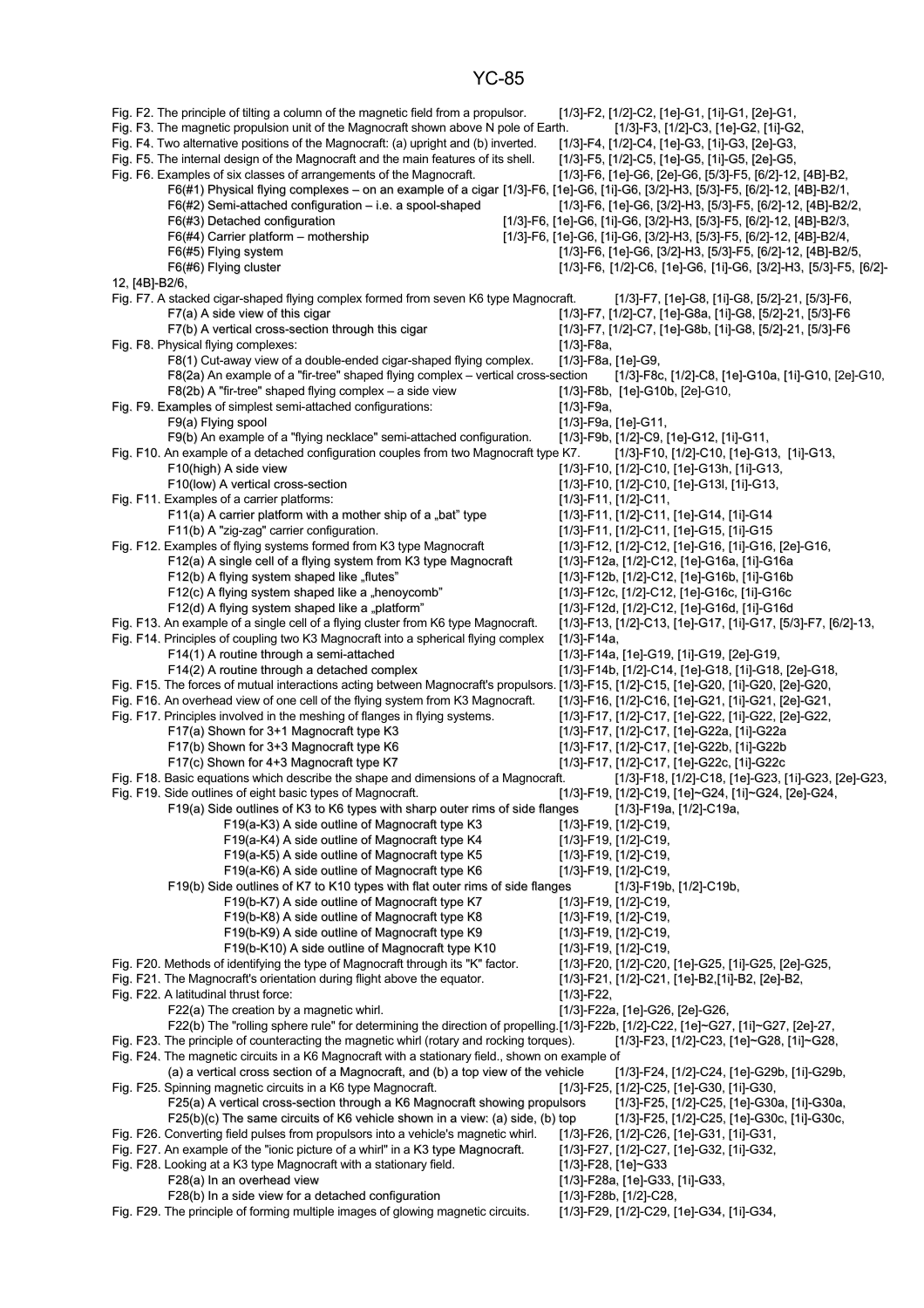| Fig. F30. The SUB system of lamps that indicate the Magnocraft's mode of operation.<br>Fig. F31. Tunnels formed during underground flights of the Magnocraft. .<br>Fig. F32. A magnetic-lens effect produced by an ascending Magnocraft.<br>$[6/2]-11,$                                                                                                                                                                                                                                                                                                                                                                                                                                                                                                                                                     |                                                | [1/3]-F30, [1/2]-C30, [1e]-G35, [1i]-G35,<br>[1/3]-F31, [1/2]-C31, [1e]~G36, [1i]~G36, [2e]-G36, [4B]-B3,<br>1/3]-F32, [1e]-G37, [1i]-G37, [2e]-G37, [3/2]-H2, [5/3]-F4,                                                                                                                                                                                                                                                                                                                        |
|-------------------------------------------------------------------------------------------------------------------------------------------------------------------------------------------------------------------------------------------------------------------------------------------------------------------------------------------------------------------------------------------------------------------------------------------------------------------------------------------------------------------------------------------------------------------------------------------------------------------------------------------------------------------------------------------------------------------------------------------------------------------------------------------------------------|------------------------------------------------|-------------------------------------------------------------------------------------------------------------------------------------------------------------------------------------------------------------------------------------------------------------------------------------------------------------------------------------------------------------------------------------------------------------------------------------------------------------------------------------------------|
| Fig. F33. Shapes and dimensions of scorch marks left by a single Magnocraft.<br>Fig. F34. Typical landing marks left by a Magnocraft hovering close to the ground<br>Fig. F35. Landings of an inverted Magnocraft with circuits parallel to the ground.<br>Fig. F36. Plants swirled by a single Magnocraft with circuits whirling in the air.<br>Fig. F37. Examples of landing patterns scorched on the ground by flying systems.<br>F37(a) "Four-leaves clove" scorched by a single cell of K3 type Magnocraft<br>F37(b) A pattern scorched by a square flying platform composed of 45 cigars<br>F37(c) A pattern scorched by a circular flying system<br>Fig. F38. Mathematical relationships existing in crop circles.<br>Fig. F39. The designation and location of compartments in discoidal Magnocraft |                                                | [1/3]-F33, [1/2]-C33, [1e]~G38, [1i]~G38, [5/2]-23, [5/3]-F3,<br>[1/3]-F34, [1/2]-C34, [1e]-G39, [1i]-G39,<br>[1/3]-F35, [1/2]-C35, [1e]-G40, [1i]-G40,<br>[1/3]-F36, [1/2]-C36, [1e]-G41, [1i]-G41,<br>[1/3]-F37, [1/2]-C37, [1e]-G42, [1i]-G42, [2e]-G42,<br>[1/3]-F37, [1/2]-C37, [1e]-G42a, [1i]-G42a,<br>[1/3]-F37, [1/2]-C37, [1e]-G42b, [1i]-G42b,<br>[1/3]-F37, [1/2]-C37, [1e]-G42c, [1i]-G42c,<br>[1/3]-F38, [1/2]-C38, [2e]-K12, [5/2]-36, [5/3]-G12,<br>$[1/3]$ -F39, $[1/2]$ -C39, |
| F39(a) In Magnocraft of small types, K3 to K6<br>F39(a-K3) In a small Magnocraft, type K3<br>F39(a-K4) In a small Magnocraft, type K4<br>F39(a-K5) In a small Magnocraft, type K5<br>F39(a-K6) In a small Magnocraft, type K6                                                                                                                                                                                                                                                                                                                                                                                                                                                                                                                                                                               | [1/3]-F39, [1/2]-C39,<br>[1/3]-F39, [1/2]-C39, | [1/3]-F39a, [1/2]-C39a,<br>[1/3]-F39, [1/2]-C39,<br>[1/3]-F39, [1/2]-C39,                                                                                                                                                                                                                                                                                                                                                                                                                       |
| F39(b) In Magnocraft of large types, K7 to K10<br>F39(b-K7) In a large Magnocraft, type K7<br>F39(b-K8) In a large Magnocraft, type K8<br>F39(b-K9) In a large Magnocraft, type K9<br>F39(b-K10) In a large Magnocraft, type K10                                                                                                                                                                                                                                                                                                                                                                                                                                                                                                                                                                            | [1/3]-F39, [1/2]-C39,                          | [1/3]-F39b, [1/2]-C39b,<br>[1/3]-F39, [1/2]-C39,<br>[1/3]-F39, [1/2]-C39,<br>[1/3]-F39, [1/2]-C39,                                                                                                                                                                                                                                                                                                                                                                                              |
| Volume 4, Chapter H:<br>Fig. H1. A photograph showing the "extraction glow" from a V-shaped divining rod. [1/3]-J1, [1/2]-J1, [1e]-D5, [1i]-D1, [2e]-C1, [3/2]-C1, [6/2]-1,<br>Fig. H2. Photographs of tables levitated by a medium Eusapia Palladino.<br>H2(top) A table revealing the transparency in a telekinetic state<br>H2(down) A table which reveals only the "extraction glow"                                                                                                                                                                                                                                                                                                                                                                                                                    |                                                | [1/3]-J2, [1/2]-J2, [[1e]-D6, 1i]-D2, [2e]-D4, [3/2]-C2,<br>[1/3]-J2/h, [1/2]-J2, [1e]-D6h, [1i]-D2, [3/2]-C2,<br>[1/3]-J2/I, [1/2]-J2, [1e]-D6I, [1i]-D2, [3/2]-C2,                                                                                                                                                                                                                                                                                                                            |
| Fig. H3. A small stool levitated by SORRAT                                                                                                                                                                                                                                                                                                                                                                                                                                                                                                                                                                                                                                                                                                                                                                  | [1e]-D7, [2e]-D5,                              |                                                                                                                                                                                                                                                                                                                                                                                                                                                                                                 |
| &<br>H3(a) A stool lifted physically - thus no "extraction glow" appears<br>H3(b) The same stool levitated telekinetically - "extraction glow" is visible<br>&                                                                                                                                                                                                                                                                                                                                                                                                                                                                                                                                                                                                                                              | [1e]-D7a, [2e]-D5a,                            | [1e]-D7b, [2e]-D5b,                                                                                                                                                                                                                                                                                                                                                                                                                                                                             |
| Fig. H4. Telekinetic temperature change (drop) in the hands of a healer,                                                                                                                                                                                                                                                                                                                                                                                                                                                                                                                                                                                                                                                                                                                                    |                                                | [1/3]-J3, [1/2]-J3, [1e]-D8, [1i]-D4, [3/2]-C3, [6/2]-2,                                                                                                                                                                                                                                                                                                                                                                                                                                        |
| &<br>H4(a) Photographed at 10:12<br>&<br>H4(b) Photographed at 10:14                                                                                                                                                                                                                                                                                                                                                                                                                                                                                                                                                                                                                                                                                                                                        |                                                | [1/3]-J3a, [1/2]-J3, [1e]-D8a, [1i]-D4, [3/2]-C3, [6/2]-2,<br>[1/3]-J3b, [1/2]-J3, [1e]-D8b, [1i]-D4, [3/2]-C3, [6/2]-2,                                                                                                                                                                                                                                                                                                                                                                        |
| &<br>H4(c) Photographed at 10:15<br>Fig. H5. An elementary Telekinetic Effect (P) generated by a spinning motion                                                                                                                                                                                                                                                                                                                                                                                                                                                                                                                                                                                                                                                                                            |                                                | [1/3]-J3c, [1/2]-J3, [1e]-D8c, [1i]-D4, [3/2]-C3, [6/2]-2,<br>[6/2]-3, [1e]-B4, [2e]-C3,                                                                                                                                                                                                                                                                                                                                                                                                        |
| Volume 5, Chapter I:                                                                                                                                                                                                                                                                                                                                                                                                                                                                                                                                                                                                                                                                                                                                                                                        |                                                |                                                                                                                                                                                                                                                                                                                                                                                                                                                                                                 |
| Fig. 11. A three-dimensional map showing a wedge of the Universe.<br>&Fig. I2. Mr Alan Plank with his pump                                                                                                                                                                                                                                                                                                                                                                                                                                                                                                                                                                                                                                                                                                  |                                                | [1/3]-H3, [1/2]-H3, [1e]-D4, [2e]-D3, [3/2]-D3,<br>[1/3]-H2, [1/2]-H2, [1e]-D1, [2e]-D1, [3/2]-D2,                                                                                                                                                                                                                                                                                                                                                                                              |
| Fig. I3. A technique for developing YES/NO answers in the pendulum-assisted ESP:                                                                                                                                                                                                                                                                                                                                                                                                                                                                                                                                                                                                                                                                                                                            |                                                |                                                                                                                                                                                                                                                                                                                                                                                                                                                                                                 |
| (a) Developing a "No" answer, (b) Developing a "Yes" answer                                                                                                                                                                                                                                                                                                                                                                                                                                                                                                                                                                                                                                                                                                                                                 |                                                | [1/3]-H1, [1/2]-H1, [1e]-D3, [3/2]-D1,                                                                                                                                                                                                                                                                                                                                                                                                                                                          |
| Volume 6, Chapter JA:<br>&Fig. JA1. Logo of totalizm.                                                                                                                                                                                                                                                                                                                                                                                                                                                                                                                                                                                                                                                                                                                                                       | [1/3]-I, [1/2]-I,                              |                                                                                                                                                                                                                                                                                                                                                                                                                                                                                                 |
| Volume 7, Chapter JB:<br>Fig. JB1. Blenkinsop's engine built in 1811.                                                                                                                                                                                                                                                                                                                                                                                                                                                                                                                                                                                                                                                                                                                                       |                                                | [1/3]-O30, [1/2]-I1, [1e]-E1, [1i]-C1, [2e]-E1, [3/2]-E1,                                                                                                                                                                                                                                                                                                                                                                                                                                       |
| Volume 9, Chapter JF:<br>Fig. JF1. An alien from a totaliztic civilization with features present during a nirvana                                                                                                                                                                                                                                                                                                                                                                                                                                                                                                                                                                                                                                                                                           |                                                | $[7/2]$ -C1,                                                                                                                                                                                                                                                                                                                                                                                                                                                                                    |
| Volume 10, Chapter K:<br>Tab. K1. Periodic Table showing power producing devices.                                                                                                                                                                                                                                                                                                                                                                                                                                                                                                                                                                                                                                                                                                                           |                                                | [1/3]-K1, [1/2]-K1, [1e]-B2, [2e]-C1, [3/2]-C1, [6/2]-2,                                                                                                                                                                                                                                                                                                                                                                                                                                        |
| Fig. K1. The operation of the Johnson telekinetic motor.<br>Fig. K2. A photograph of the prototype of a telekinetic generator "N-Machine".<br>Fig. K3. A diagram showing the design and operation of the "N-Machine"                                                                                                                                                                                                                                                                                                                                                                                                                                                                                                                                                                                        |                                                | [1/3]-K1, [1/2]-K1, [1e]-B6, [1i]-E1, [2e]-C4, [3/2]-C4, [6/2]-4,<br>[1/3]-K2, [1/2]-K2, [1e]-B7, [1i]-E2, [2e]-C5, [3/2]-C5, [6/2]-5,<br>[1/3]-K3, [1/2]-K3, [1e]-B8, [1i]-E3, [2e]-C6, [3/2]-C6, [6/2]-6,                                                                                                                                                                                                                                                                                     |
| Fig. K4. Photographs of the telekinetic aggregate "Thesta-Distatica".                                                                                                                                                                                                                                                                                                                                                                                                                                                                                                                                                                                                                                                                                                                                       |                                                | [1/3]-K4, [1e]~B9, [1i]-E5, [2e]-C7, [3/2]-C7, [6/2]-7,                                                                                                                                                                                                                                                                                                                                                                                                                                         |
| K4'. Another photograph of the telekinetic aggregate "Thesta-Distatica"<br>Fig. K5. The design and main components of the INFLUENZMASCHINE with two discs,<br>K5(a) Influenzmaschine in a back view                                                                                                                                                                                                                                                                                                                                                                                                                                                                                                                                                                                                         |                                                | $[1/3]$ -K4',<br>[1/3]-K5, [1/2]-K5,<br>[1/3]-K5a, [1/2]-K5,                                                                                                                                                                                                                                                                                                                                                                                                                                    |
| K5(b) Influenzmaschine in a frontal view<br>K5(c) The carrying structure (frame) of influenzmaschine                                                                                                                                                                                                                                                                                                                                                                                                                                                                                                                                                                                                                                                                                                        |                                                | [1/3]-K5b, [1/2]-K5,<br>[1/3]-K5c, [1/2]-K5,                                                                                                                                                                                                                                                                                                                                                                                                                                                    |
| K5(d) Kinematic diagram of influenzmaschine                                                                                                                                                                                                                                                                                                                                                                                                                                                                                                                                                                                                                                                                                                                                                                 |                                                | [1/3]-K5d, [1/2]-K5,                                                                                                                                                                                                                                                                                                                                                                                                                                                                            |
| K5(e) Influenzmaschine in side view with telekinetic spindle being shown                                                                                                                                                                                                                                                                                                                                                                                                                                                                                                                                                                                                                                                                                                                                    |                                                | [1/3]-K5e, [1/2]-K5,                                                                                                                                                                                                                                                                                                                                                                                                                                                                            |
| Fig. K6. Electrical diagram of telekinetic influenxmaschine.<br>Fig. K7. A diagram of telekinetic battery.                                                                                                                                                                                                                                                                                                                                                                                                                                                                                                                                                                                                                                                                                                  |                                                | [1/3]-K6, [1/2]-K6,<br>[1/3]-K7, [1/2]-K7, [3/2]-C8,                                                                                                                                                                                                                                                                                                                                                                                                                                            |
| Fig. K8. Telekinetic heater invented by Peter Daysh Davey of Christchurch, New Zealand                                                                                                                                                                                                                                                                                                                                                                                                                                                                                                                                                                                                                                                                                                                      |                                                | This illustration is unique for monograph [1/4]                                                                                                                                                                                                                                                                                                                                                                                                                                                 |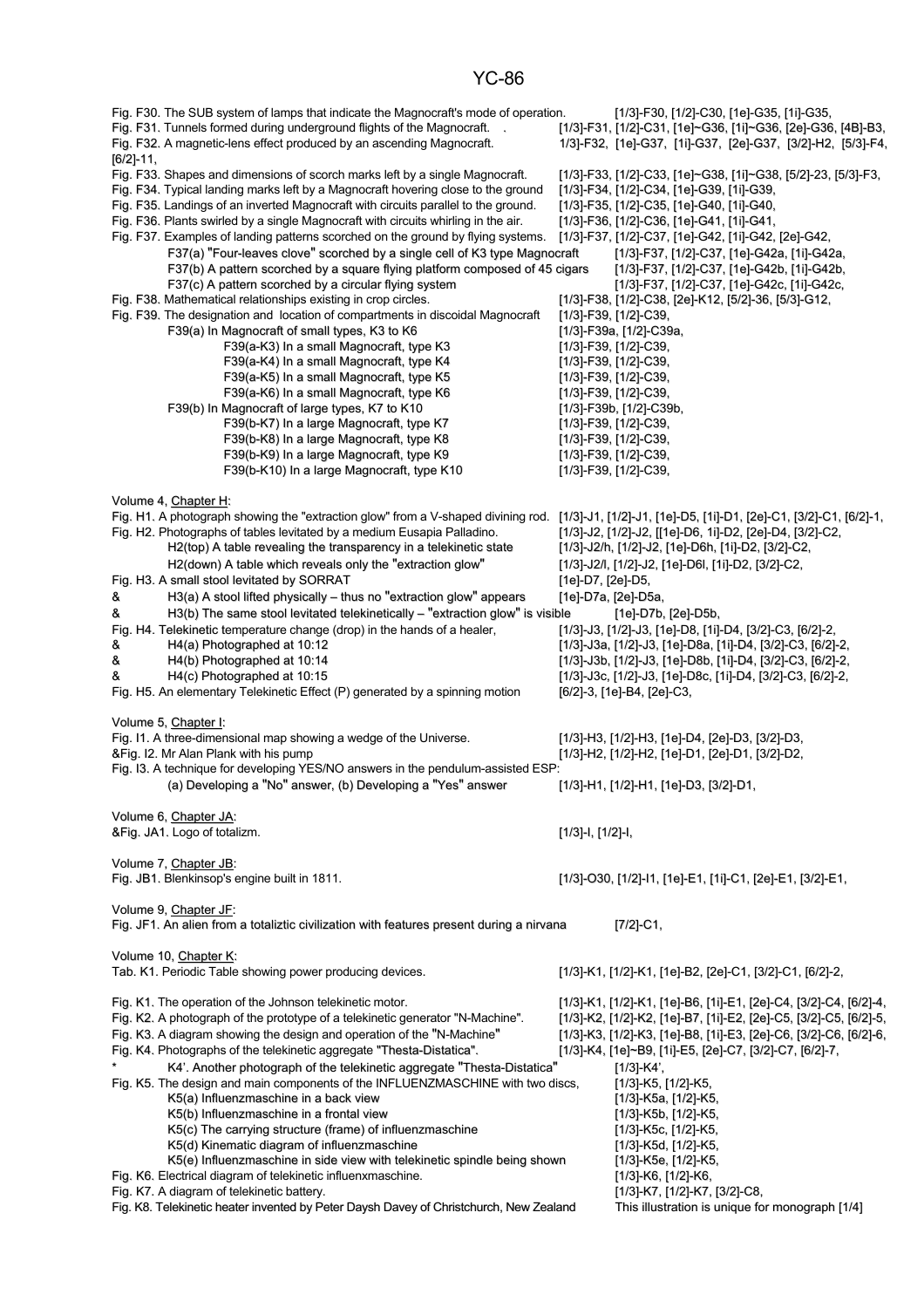Fig. K9. Evolution of a technical idea, from a formulation to implementation. [1/3]-K8, [1e]-B5, [1i]-E7, [2e]-C9, [3/2]-C9, [6/2]-22, K8(a) Appearance of Greek "aeolipile" of Hero from Alexandria (130 B.C.) [1/3]-K8, [1e]-B5, [2e]-C9, [3/2]-C9, [6/2]-22, K8(b) Parsons's turbine, which uses the same principle as "aeolipile" (1884) [1/3]-K8, [1e]-B5, [2e]-C9, [3/2]-C9, [6/2]-22, Volume 10, Chapter L: Fig. L1. Appearance of the four-propulsor vehicle of the second generation (type T3) [1/3]-L1, [1/2]-L1, L1(1) Appearance of the four-propulsor vehicle of the first generation (T3) [1/3]-L1(1), [1/2]-L1(1), L1(2) Appearance of the four-propulsor vehicle of the second generation (T3) [1/3]-L1(2), [1/2]-L1(2), L1(3) Appearance of the four-propulsor vehicle of the third generation (T3) [1/3]-L1(3), [1/2]-L1(3), Volume 10, Chapter M: Fig. M1. Appearance of the four-propulsor vehicle of the third generation (type T3) [1/3]-M1, [1/2]-M1, M1(1) Propulsors of the four-propulsor vehicle of the first generation (T3) [1/3]-M1(1), [1/2]-M1(1), M1(2) Propulsors of the four-propulsor vehicle of the second generation (T3) [1/3]-M1(2), [1/2]-M1(2), M1(3) Propulsors of the four-propulsor vehicle of the third generation (T3) [1/3]-M1(3), [1/2]-M1(3), Volume 11, Chapter N: Fig. N1. A photograph of telepathic pyramid. [1/3]-N1, [8]-C2, [5/3]-F8, [7]~2, [7/2]-C2, & N1(top) A side view of the telepathic pyramid showing manner of holding it [1/3]-N1, [8]-C2, [1/2]-N1, [3/2]-G1, [5/3]-F8, [7]~2 & N1(down) A photo of interior of the telepathic pyramid [1/3]-N1, [8]-C2, [1/2]-N1, [3/2]-G1, [5/3]-F8, [7]~2 Fig. N2. Appearance, main components, and general design of telepathic pyramid. [1/3]-N2, [8]-C3, [1/2]-N2, [3/2]-G2, [7]-1, [7/2]-C3, Fig. N3. Electrical diagram of telepathic pyramid. [1/3]-N3, [8]-D1, [1/3]-N3, [8]-D1, [1/2]-N3, [3/2]-G3, [7/2]-D1, Fig. N4. Appearance and main components of a "revealing device " " [1/3]-N4, [8]-D2, [7/2]-D1, [7B]~1, [7/2]-D2, Fig. N5. Official portraits of "devils" . . [1/3]-N5, [4B]~C4, & N5(1) A photo of a devil from Malbork High Castle in Poland [1/3]-N5, [4B]-C4d, 8 M5(2) A photo of the devil from the church in Rabczyce, Slovakia [1/3]-N5, [4B]-C4c,<br>8 M5(3) A perfect sculpture of devil from the Journal "The Unexplained" [1/3]-N5,  $N5(3)$  A perfect sculpture of devil from the Journal "The Unexplained" &Fig. N6. A replica of Zhang Heng seismograph for predicting earthquakes (132 AD). This illustration is unique for monograph [1/4] Volume 12, Chapter O:<br>Fig. 01. Photographs of landing sites formed by single UFOs. [1/3]-P1, [1/2]-O31, [1i]-K1, [2e]-K10, [5/2]~33, [5/3]~G9, [7/2]-A3, & O1(a) A landing with two concentric rings (Palmerston, NZ) [1/3]-P1, [1/2]-O31, [1e]-M7a, [1i]-K1, [5/2]~33, [5/3]~G9,  $\alpha$  O1(b) Grass scorched to red color on a new landing of a UFO type K3 [1/3]-P1, [1/2]-O31, [1e]-M2a, [1i]-K1, [5/2]~33, [5/3]~G9,  $O(1/b')$  Landing from part (a) but with children – to illustrate the size of it [1/3]-P1b'. & O1(c) A paddock with landings of a fleet of UFOs K3 & K4 (Waimarie, NZ) [1/3]-P1, [1/2]-O31, [1i]-K1, [5/2]~33, [5/3]~G9, & O1(d) Comparison of landings of UFOs type K4, K6 & K7 (Weka Pass, NZ) Fig. O2. Landings of a single cell of a flying system of UFOs type K3. [1/3]-P2, [1/2]-O32, [1e]-M12, [5/2]~34, [5/3]-G10,<br>O2(a) An approximate appearance of a single cell of UFOs type K3 [1/3]-P2, [1e]-M12a, [5/2]~34, [5/ O2(a) An approximate appearance of a single cell of UFOs type K3 O2(b) Shapes and dimensions of landings scorched by such single K3 cell [1/3]-P2, [1e]-M12b, [5/2]~34, [5/3]-G10b, 02(c) Aerial photograph of scorching of grass by such a flying cell (Roxburgh) [1/3]-P2, [1e]-M12c, [5/2]~3  $\alpha$  O2(c) Aerial photograph of scorching of grass by such a flying cell (Roxburgh) & O2(d) A ground photograph of the same landing of a single cell K3 type [1/3]-P2, [1e]-M12d, [5/2]~34, [5/3]-G10d,  $O2(d')$  Other ground-level photo of the same landing – with a dead sheep [1/3]-P2(d'), Fig. O3. UFO landing sites made by flying clusters of these vehicles. [1/3]-P3, [1e]-M13, [2e]-K11, [5/3]-G11, [6/2]-20, <br>8. O3(a) A photo of a landing of a linear cluster of K6 type UFOs (England) [1/3]-P3, [1i]~K2, [5/2] 8 O3(a) A photo of a landing of a linear cluster of K6 type UFOs (England) <br>8 O3(b) A landing of a UFO cluster type K6 from Ashburton. NZ. 1992 [15] & O3(b) A landing of a UFO cluster type K6 from Ashburton, NZ, 1992 [1/3]-P3, [1/2]-O33, [1i]~K2, [5/2]-35, [5/3]-G11, [6/2]-20, & O3(b-góra) Ashburton landing from a close up [1/3]-P3, [1/2]-O33, [1i]~K2, [5/2]-35, [5/3]-G11, [6/2]-20, & O3(b-dół) An aerial photo of Ashburton UFO landing [1/3]-P3, [1i]~K2, [5/2]-35, [5/3]-G11, [6/2]-20, O3(b 2) A closeup of the ring flattened on this Ashburton landing [1/3]-P3(b 2), \* O3(b\_3) A closeup of central circle flattened in Ashburton [1/3]-P3(b\_3),<br>8 O3(c) A landing of linear UFO cluster from Allington Down, Anglia [1/3]-P3, [1i]~K2, [5/2]-35, [5/3]-G11, [6/2]-20, O3(c) A landing of linear UFO cluster from Allington Down, Anglia [1/3]-P3, [1i]-<br>O3(dh) A photo of a UFO cluster very similar to that shown on Figure F13 [1/3]-P3(dh), O3(dh) A photo of a UFO cluster very similar to that shown on Figure F13 O3(dl) A closeup of the landing of this cluster from Figure O3(dh) [1/3]-P3(dl), &Fig. O4. The eastern edge of the Tapanui Crater [1/3]-P4, [1/2]-O34, [1e]-M19b, [1i]-K4, [2e]-K7, [5/3]-A2, [7/2]~A4, Fig. O5. Similarities between the Tapanui Crater and the Tunguska blast site. [1/3]-P5, [1e]-M30, [2e]-K8, [5/2]-8, [5/3]-C6, Fig. O6. Tunnels made during underground flights of UFOs. [1/3]-P6, [1i]-K3, [2e]-K9, [5/2]~32, [5/3]-G8, [6/2]~21, [4B]-B4, & O6(a) Triangular UFO tunnel from Ecuador [1/3]-P6, [1e]-M17, [1i]-K3, [5/2]~32, [5/3]-G8, [6/2]~21, [4B]-B4a & O6(b) Round UFO tunnel from Nullarbor Plain in West Australia [1/3]-P6, [1e]-M18a, [5/2]~32, [5/3]-G8, [6/2]~21, [4B]-B4b O6(c) A diagram of the UFO tunnel from the Nullarbor Plain [1/3]-P6, [1e]-M18b, [1i]-K3, [5/2]~32, [5/3]-G8, [6/2]~21, [4B]-B4c & O6(d) A photo of UFO tunnel called the "Deer Cave" in Borneo [1/3]-P6, [1i]-K3, [5/2]~32, [5/3]-G8, [6/2]~21, [4B]-B4d \* O6(d\_2) Other photo of the entrance part of the "Deer Cave" [1/3]-P6(d\_2),<br>8 O6(e) Dr Jan Paiak near the entrance to the UFO tunnel from Borneo [1/3]-P6, [1i]-K3, [5/2]~3 & O6(e) Dr Jan Pająk near the entrance to the UFO tunnel from Borneo [1/3]-P6, [1i]-K3, [5/2]~32, [5/3]-G8, [6/2]~21, [4B]-B4e Fig. O7. An old religious picture showing UFOs supervising the crucifixion of Jesus. [1/3]-P7, [7/2]-B2, [7/2]-B2, [8]-E1, Volume 13, Chapter P:<br>Fig. P1, Comparison of the Magnocraft to the shape of a UFO. Fig. P1. Comparison of the Magnocraft to the shape of a UFO. [1/3]-O1, [1i]-J1, [2e]-K1, [3/2]-L1, [5/2]-26, [5/3]-G2, [6/2]-14, P1(góra) A photo of UFO type K3 from Yungay, Peru (March 1967) [1/3]-O1, [1e]-J1, [1i]-J1, [3/2]-L1, [5/2]-26, [5/3]-G2, [6/2]-14 P1(2) A color print of the photo P1 [1/3]-O1", P1(framed) The appearance of Magnocraft type K3 in the same view [1/3]-O1, [1i]-J1, [3/2]-L1, [5/3]-G2, [6/2]-14 Fig. P2. Shadow that reveals side flange and underside concave of a UFO: [1/3]-O2, [1/2]-O2, [1/2]-O2, [1/2]-O2, [1]-J2, [1]-J2, [1]-J2, [1]-J2, [1]-J2, [1]-J2, [1]-J2, [1]-J2, [1]-J2, [1]-J2, [1]-J2, [1]-J2, [1]-J2, [1]-J P2(a) Shadow that reveals side flange of a UFO type K5. P2(b) Shadow that reveals underside concave of a UFO. [1/3]-O2, [1/2]-O2, [1/2]-O2, [1e]-J3, [1i]-J3, [1i]-J3,<br>he outline of the central column and ceiling in a UFO disclosed by a shade. [1/3]-O3, [1/2]-O3, [1e]-J4,[1i]-J4 Fig. P3. The outline of the central column and ceiling in a UFO disclosed by a shade.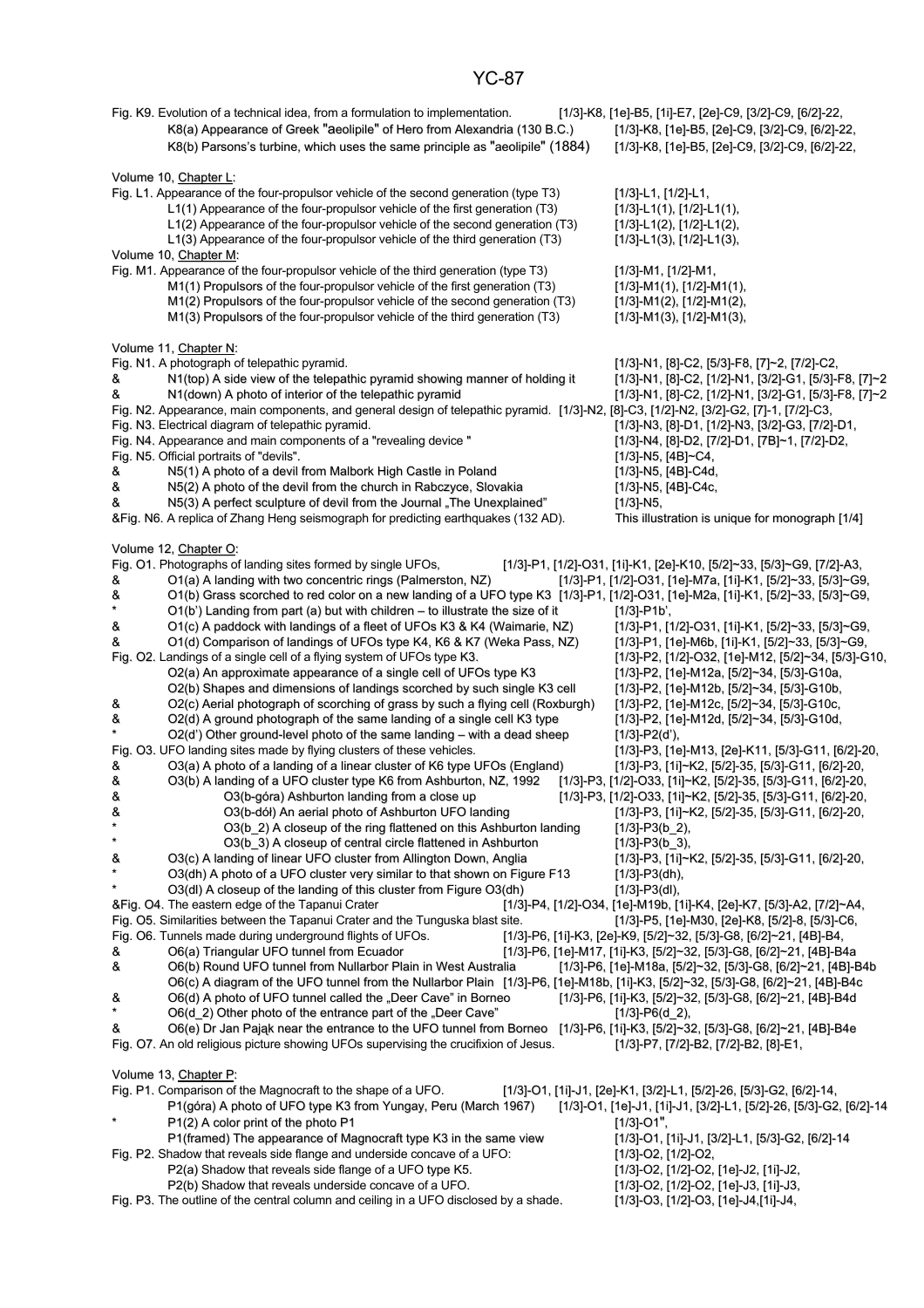Fig. P4. Side walls of the crew cabin in UFO type K4 [1/3]-04, [1/2]-04, [1/2]-04, [1e]-J5, P4(a) An entire photo of Rudi Nagora. [1/3]-O4, [1/2]-O4, [1e]-J5a, P4(a\_2) A photo of Rudi Nagora shown in colors [1/4]-O4", P4(b) An enlargement of the same UFO [1/3]-O4, [1/2]-O4, [1e]-J5b, Fig. P5. UFO type K8 above Grenoble, France [1/3]-O5, [1/2]-O5, [1/2]-O5, [1e]-J6, [1i]-J5, Fig. P6. UFO type K10 above Tijuca, Brazil **above 19. Intervention Control** [1/3]-O6, [1/2]-O6, [1e]-J8, [1i]-J6, P6(a) An entire photo **provides** and the control of the control of the control of the control of the control of the control of the control of the control of the control of the control of the control of the control of the c P6(b) An enlargement of the UFO from this photo [1/3]-O6, [1/2]-O6, [1/2]-O6, [1e]-J8b, [1i]-J6b, P6(b\_2) Another enlargement of the UFO type K10 from Tijuca, Brazil [1/3]-O6(b\_2), Fig. P7. Legs of a UFO on a photograph from Yorba Linda, USA [1/3]-O7, [1/2]-O7, [1/2]-O7, [1e]-J9, Fig. P8. A table which combines variety of shapes of UFOs [1/3]-O8, [1/3]-O8, [1/2]-O8, [1e]-J10, [1i]-J7, Fig. P9. A photo and analysis of a spherical flying complex of two UFOs type K6: [1/3]-O9, [1i]~J8, [2e]-K2, [3/2]-L2, [5/3]-G3, [6/2]~15, P9(a)(b) A side view and vertical cross-section of a spherical UFOs K3 type [1/3]-O9, [1/2]-O9, [2]-H2, [3/2]-L2, [5/3]-G3, P9(c) The Lars Thorn photograph (Sweden, 1971) with a spherical UFO type K6 [1/3]-O9, [1e]-J11a, [3/2]-L2, [5/3]-G3, [6/2]-15a, P9(d) An enlargement of the UFO from the Thorn's photograph P9(e) A reconstruction of the UFO from Thorn's photo by Stokholm's GICOFF [1/3]-O9, [1e]-J11c, [3/2]-L2, [5/3]-G3, [6/2]-15c, Fig. P10. Photographs of cigar-shaped flying complexes formed from several UFOs. [1/3]-O10, [1i]~J9, [2e]-K3, [5/2]~28, [5/3]~G4, P10(a) A UFO cigar from Palomar Gardens, 1952 [1/3]-O10, [1/2]-O10, [1e]-J12a, [1i]-J9a, [5/2]~28, [5/3]~G4, P10(b) A UFO cigar photographed by a police patrol in Palermo, Sicily [1/3]-O10, [1/2]-O10, [1e]-J12b, [1i]-J9b, [5/2]~28, [5/3]~G4, P10(c) A cigar-shaped UFO photographed over New York in 1950 [1/3]-O10, [1/2]-O10, [1/2]-O10, [1i]~J9, [5/2]~28, [5/3]~G4, P10(d) An enlargement of the UFO cigar over New York from photo P10(c) [1/3]-O10, [1/2]-O10, [1i]~J9, [5/2]~28, [5/3]~G4, Fig. P11. Drawings of a UFO shaped like a fir tree [173]-011, [173]-011, [18]-011, [19]-J13, [11]-J10, [19]-J1<br>8. P11(a) A fir-tree UFO from England. 1977 [173] [173]-011, [172]-011, [18]-J131, [11]-J10 & P11(a) A fir-tree UFO from England, 1977 [1/3]-O11, [1/2]-O11, [1e]-J13a, [1i]-J10a, & P11(b) A fir-tree UFO from Tasmania, Australia, 1974 [1/3]-O11, [1/2]-O11, [1e]-J13b, [1i]-J10b, &Fig. P12. A drawing of detached configuration of UFOs type K3. [1/3]-O12, [1/2]-O12, [1e]-J14, Fig. P13. A photograph of semi-detached UFOs (so-called "Oregon UFO", 1966) [1/3]-O13, [1/2]-O13, [1e]~J15, [1i]-J11, P13(a) The entire frame of this photo [1/3]-O13, [1/2]-O13, [1/2]-O13, [1e]-J15, [1i]-J11 P13(b) An enlargement of the detached-configuration of these K6 type UFOs [1/3]-O13, [1/2]-O13, [1i]-J11 Fig. P14. A photograph of carrier platform of UFOs. [1/3]-O14, [1/2]-O14, [1e]-J16, [1i]-J12, Fig. P15. The location of propulsors in UFOs is identical to that in the Magnocraft [1/3]-O15, [2]-H3, [2e]-K4, [3/2]-L3, [5/2]-29, [5/3]-G5, [6/2]-16, P15(a) A drawing of propulsors in K3 type Magnocraft shown from below [1/3]-O15, [2]-H3, [5/2]-29, [5/3]-G5, [6/2]-16, P15(b) A photograph of a UFO type K3 shown from below - propulsors visible [1/3]-O15, [1e]-J17, [5/2]-29, [5/3]-G5, [6/2]-16, P15(c) Content of the news item from the"National Echo", Penang, Malaysia [1/3]-O15, [1e]-J17, [5/2]-29, [5/3]-G5, [6/2]-16 Fig. P16. Motunau Beach UFO which also shows glowing outlets of side propulsors [1/3]-O16, [1/2]-O16, [1e]-J18, [1i]-J13, Fig. P17. Columns of light produced by propulsors of UFO type K3 [1/3]-O17, [1/2]-O17, [1e]-J29, [1i]-J20, Fig. P18. Photographs of UFOs which document that their magnetic field pulsates. [1/3]-O18, [1/2]-O18, [2e]-K5, [3/2]-L4, [5/3]-G6, [6/2]-17, P18(#1) Principles involved in formation of multiple images by UFO circuits [1/3]-O18/1, [2]-H4, [3/2]-L4, [5/3]-G6, [6/2]-17, P18(#2) A photograph of Ken Chamberlain, over Quterbelt, Ohio, USA, 1973 P18(#3) A photograph of Karl Maier, over Wolfsburg, Germany, 1962 [1/3]-O18/3, [1e]-J21b, [1i]-J16b, [3/2]-L4, [5/3]-G6, [6/2]-17 P18(#4) Another photo of such multiple images of UFO magnetic circuits [1/3]-O18/4, P18(#6) A photograph of the entire surface of a UFO giving such an image [1/3]-O18/5,<br>The formation of magnetic circuits and magnetic whirl by UFOs. [11]~O19, [11]~J14, [2e]-K6, [3/2]-L5, [5/3]-G7, [6/2]-18, Fig. P19. The formation of magnetic circuits and magnetic whirl by UFOs. P19(a) A K6 Magnocraft in side view showing stationary magnetic circuits [1/3]-O19, [1i]~J14, [2]-H5, [5/3]-G7, [6/2]-18 P19(b) Whirling magnetic circuits of K6 type Magnocraft shown from above [1/3]-O19, [1i]~J14, [2]-H5, [5/3]-G7, [6/2]-18 P19(c) A flying cluster of two K6 type UFOs showing their magnetic circuits [1/3]-O19, [1e]-J20, [1i]-J15, [5/3]-G7, [6/2]-18 P19(d) A photograph of the main propulsor in a K6 type UFO[1/3]-O19, [1/2]-O19, [1e]-J19, [2]-H5, [3/2]-L5, [5/3]-G7, [6/2]-18 Fig. P20. Ionic picture of a whirl of a landed UFO type K4. [1/3]-O20, [1/2]-O20, [1e]-J22, [1i]-J17, Fig. P21. Ionic pictures of whirls of UFOs type K7 and K8. [1/3]-021, [1/3]-021, [1/2]-021, [1e]-J23, [1i]-J18, P21(a) Photo of a UFO type K7 (Paul Trent, McMinnville, Oregon, USA, 1950) [1/3]-O21, [1/2]-O21, [1e]-J23a, [1i]-J18a, P21(b) UFO type K8 taken by a pilot (Rouen, Francja, 1954) [1/3]-O21, [1/2]-O21, [1e]-J23b, [1i]-J18b, Fig. P22. Extremely fast UFO flying in the magnetic whirl mode of operation. [1/3]-O22, [1/2]-O22, [1e]-J24, 8 P22(a) An entire frame that captured such a fast flying UFO [1/3]-O22, [1/2]-O22, [1e]-J24a, P22(b) An enlargement of the UFO in the above photo from part P22(a) [1/3]-O22, [1/2]-O22, [1e]-J24b, &Fig. P23. Night photograph of a UFO flying with the magnetic whirl (Kaikoura NZ, 1979) [1/3]-O23, [1/2]-O23, [1e]-J26, Fig. P24. Two night photographs taken while UFOs are in a throbbing mode of operation. [1/3]-O24, [1/2]-O24, & P24(a) A UFO photo of Alan Smith, over Tulsa, Oklahoma, USA, 1965 [1/3]-O24, [1/2]-O24, [1e]-J25, [1i]-J19, & P24(b) A photo of Ellis E. Matthews from Alberton, South Australia, 1967 [1/3]-O24, [1/2]-O24, [1e]-J28, P24(b) 2) Another frame from the film shown in Fig. P24(b) – this time as B&W [1/3]-O24(b) 2). Fig. P25. A photograph of a UFO in magnetic lens mode of operation. [1/3]-O25, [1/2]-O25, [1e]-J27, Fig. P26. Spanish UFO showing a magnetic lens. [19] The magnetic lens. Fig. P26. Spanish UFO showing a magnetic lens. P26\_2 Another frame from this Spanish series to which belongs Fig P26 [1/3]-O26\_2, P26\_3 Further photo from the Spanish series shown in Fig. P26 [1/3]-O26\_3, P26\_4 One more photo from the Spanish series shown in Fig. P26 [1/3]-O26\_4, Fig. P27. Magnetic character of UFO flight.  $[1/3]-O27$ ,  $[1/2]-O27$ ,  $[1/2]-O27$ ,  $[1/2]-O27$ , P27(a) A formation of round UFOs (Carl R. Hart, Jr., Lubbock, Texas, , 1951) [1/3]-O27a, [1/2]-O27, [1e]-J33, P27(b) A formation of UFOs shaped like shoes (also Carl R. Hart, 1951) [1/3]-O27b, [1/2]-O27, [1e]-J33, P27(c) Deductions of Renato Vesco from 1972, explaining shoe-shaped UFOs [1/3]-O27c, [1/2]-O27, [1e]-J34, Fig. P28. Examples how wrong can be scientific analyses of UFO photographs. [1/3]-O28, [1/2]-O28, [1e]-J32, [1i]-J22, P28(a) Authentic photograph of a UFO (San Jose de Valderas, Spain, 1966) [1/3]-O28, [1/2]-O28, [1e]-J32a, [1i]-J22a, P28(b) Erroneous results of computer analysis of the photo from part P28(a) [1/3]-O28, [1/2]-O28, [1e]-J32b, [1i]-J22b, &Fig. P29. A NASA photograph of 3 UFOs from the "Hubble" telescope " . [1/3]-O29, [1/2]-O29,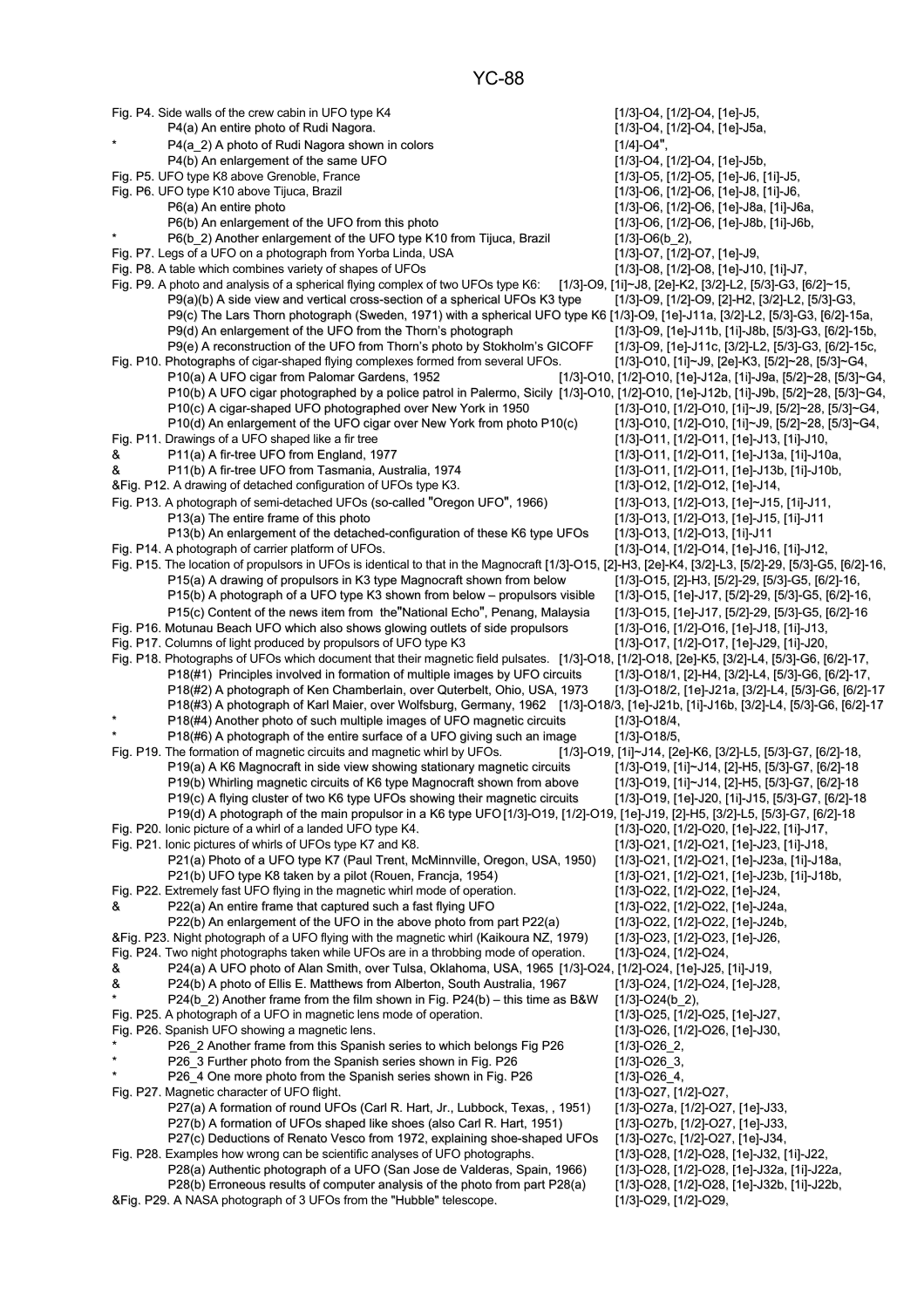#### YC-89

Fig. P30. The use of space in a UFO type K7.<br>
Fig. P31. A fossilized imprint of human shoe around 550 millions years old. [1/3]-O32, [7/2]-B1, [8]-E2, Fig. P31. A fossilized imprint of human shoe around 550 millions years old. [1/3]-O32, [7/2]-B1, [8]-O32, [7/2]-B1, [8]-E2, [7/2]-D1, &Fig. P32. Photographs of a face from Mars taken by Viking mission. Volume 14, Chapter Q: Fig. Q1. A reconstruction of a four-propulsor UFO which abducted Jan Wolski (1978). [1/3]-Q1, [1/2]-P1, [1e]-O1, [2]-J1, [3/2]-N1, Fig. Q2. The night appearance of a motionless four-propulsor UFO (1989). [1/3]-Q2, [1/2]-P2, [1e]-O2, [2]-J2, [3/2]-N2, Q2(a) Sketch of the witness received together with a verbal report of observation [1/3]-Q2a, [1/2]-P2, [1e]-O2, [2]-J2, [3/2]-N2, Q2(b) My reconstruction of the appearance of this UFO from witnesses report [1/3]-Q2b, [1/2]-P2, [1e]-O2, [2]-J2, [3/2]-N2, &Fig. Q3. A photograph of a four-propulsor UFO taken near Albiosc in France (1974). [1/3]-Q3, [1/2]-P3, [1e]-O3, [2]-J3, [3/2]-N3, Volume 14, Chapter R: Fig. R1. Three UFOnauts and their vehicle drawn by 9 year-old Stanisław Masłowski. [1/3]-R1, [1e]-N1, [2]-K1, [2e]-N1, [3/2]-O1, [3/2]-O1, [3. [2e]-N1, [3/2]-O1, [3. [39]-O1, [3. [3. [3. ] 4. [3. ] 4. [3. ] 4. [3. ] 4. [3. & R1 Original drawing by 9 years old Stanisław Masłowski (Poland, 1979) R1(framed) Appearance of the Magnokraftu type K3 in side view [1/3]-R1, [1e]-N1(framed), [2]-K1, [3/2]-O1 Fig. R2. A reconstruction of the appearance of a UFOnaut with a glowing belt. [1/3]-R2, [1e]-N2, [2]-K2, [2e]-N2, [3/2]-O2, Fig. R3. One of four flash pictures of a very fast-moving UFOnaut by Jeff Greenhaw. [1/3]-R3, [1e]-N3, [2]-K3, [2e]-N3, [3/2]-03, Fig. R4. A UFOnaut calling himself "Ausso". [1/3]-R4, [1e]-N4, [2]-K4, [2e]-N4, [3/2]-O4, Fig. R5. A UFOnaut climbing a wall in a manner similar to insects. [1/3]-R5, [1e]-N5, [2e]-N5, [2e]-N5, [2e]-N5, [3/2]-O5, Fig. R6. One of seventeen footprints of an UFOnaut. [1/3]-R6, [1e]-N6, [2]-K6, [2e]-N6, [3/2]-O6, Fig. R7. A historic drawing of a personal propulsion system [1/3]-R7, [1/2]-R7, [1/2]-R7, [1/2]-R7, Volume 14, Chapter S: Fig. S1. Detached configuration of two UFOs. [1/3]-S1, [1/2]-S1, [1i]-L1, [2]-I1, [2e]-L1, [3/2]-M1, S1(a) Appearance of a detached configuration of 2 K7 type Magnocraft [1/3]-S1a, [1/2]-S1, [1i]-L1, [2]-I1, [3/2]-M1 S1(b) Cross-section through such detached configuration of K7 Magnocraft [1/3]-S1b, [1/2]-S1, [1i]-L1, [2]-I1, [3/2]-M1 & S1(c) A photo of such configuration of UFOs type K7 (Paul Villa, , 1963) [1/3]-S1c, [1/2]-S1, [1i]-L1, [2]-I1, [3/2]-M1 & S1(d) Another enlarged frame from this configuration of K7 type UFOs [1/3]-S1d, [1/2]-S1, [1i]-L1, [2]-I1, [3/2]-M1 S1(d) 2) The same configuration of UFOs taken in a close-up [1/3]-S1(d) 2), S1(e) The same UFOs from Alburquerque photographed after they slanted [1/3]-S1e, Fig. S2. Square "black bars" formed from a UFO field. [1/3]-S2, [1/2]-S2, [1i]-L2, [2]-I2, [2e]-L2, [3/2]-M2,  $S2(a)$  "Spool" with square "black bars" formed by two Magnocraft type K3 [1/3]-S2, [1/2]-S2, [1i]-L2, [2]-l2, [3/2]-M2, S2(b) Drawing of just such "spool-shaped" UFOs (da Silva, Brazil, 1969) [1/3]-S2, [1/2]-S2, [1i]-L2, [2]-I2, [3/2]-M2, &Fig. S3. Outlines of a UFO's twin-chamber capsule scorched in grass. [1/3]-S3, [1/2]-S3, [1i]-L3, [2]-I3, [3/2]-M3,<br>Fig. S4. A drawing of a main twin-chamber capsule from an ascending UFO. [1/3]-S4, [1/2]-S4, [1i]~L4, [2] Fig. S4. A drawing of a main twin-chamber capsule from an ascending UFO. Fig. S5. Photographs of twin-chamber capsules from UFOs. [1/3]-S5, [1/2]-S5, [1i]-J21, [2]-I5, [2e]-L5, [3/2]-M5, [5/3]-G1, [6/2]-19, & S5(left) A day-time photo of UFO capsule taken in Hawaii [1/3]-S5, [1e]-J31, [1i]-J21, [3/2]-M5, [5/2]-25, [5/3]-G1, [6/2]-19, S5 (right) A night photo of UFO capsule from Clovis, 1976 [1/3]-S5, [1/2]-S5, [1i]-J21, [2]-I5, [3/2]-M5, [5/2]-25, [5/3]-G1, [6/2]-19, Fig. S6. A reconstruction of the Oscillatory Chamber seen on a UFO deck. [1/3]-S6, [1/2]-S6, [1i]-L6, [2]-I6, [3/2]-M6, S6(top) My own drawing showing the appearance of Oscillatory Chamber (1G) [1/3]-S6, [1/2]-S6, [1i]-L6, [2]-I6, [3/2]-M6, S6(down) Drawing of such Oscillatory Chamber observed on a UFO by Mr Luca [1/3]-S6, [1/2]-S6, [1i]-L6, [2]-I6, [3/2]-M6, Fig. S7. An ancient plan for an Oscillatory Chamber. (so-called "Tanka" from Nepal). [1/3]-S7, [1/2]-S7, [1i]-L7, [2]-I7, [3/2]-M7, S7\_2. A Persian rug which replicates a blueprint of 2G Oscillatory Chamber [1/3]-S7\_2, Fig. S8. A photograph of Oscillatory Chamber from invisible 2G UFO near Babia Góra [1/3]-S8, [4B]-D2, & S8(hl) The original photo of the outlet from 2G propulsor of an invisible UFO [1/3]-S8hl, [4B]-D2hl, S8(hr) Outlets from octagonal propulsors of 2G in modes of operation [1/3]-S8hr, [4B]-D2hr, [68].<br>S8(II) A "twin-chamber capsule" formed from octagonal chambers of 2G [1/3]-S8II. [4B]-D2II. S8(II) A "twin-chamber capsule" formed from octagonal chambers of 2G S8(Im) Explanation for the principle of light bending by field of invisible UFO [1/3]-S8lm, [4B]-D2lm, S8(Ir) Map of the area in which the photo from Fig. S8(Ir) was taken [1/3]-S8lr. [4B]-D2lr. S8(lr) Map of the area in which the photo from Fig. S8(hl) was taken Volume 14, Chapter T: &Fig. T1. Telekinetic UFO photographed in two positions simultaneously [1/3]-T1, [1/2]-T1, [1e]-K4, [2e]-O1, [3/2]-P1. Volume 18, About Author: &Dr Jan Pająk – a passport type photograph ("About author") [1/3], [3B], [4B], [5/3], [5/4], [7/2]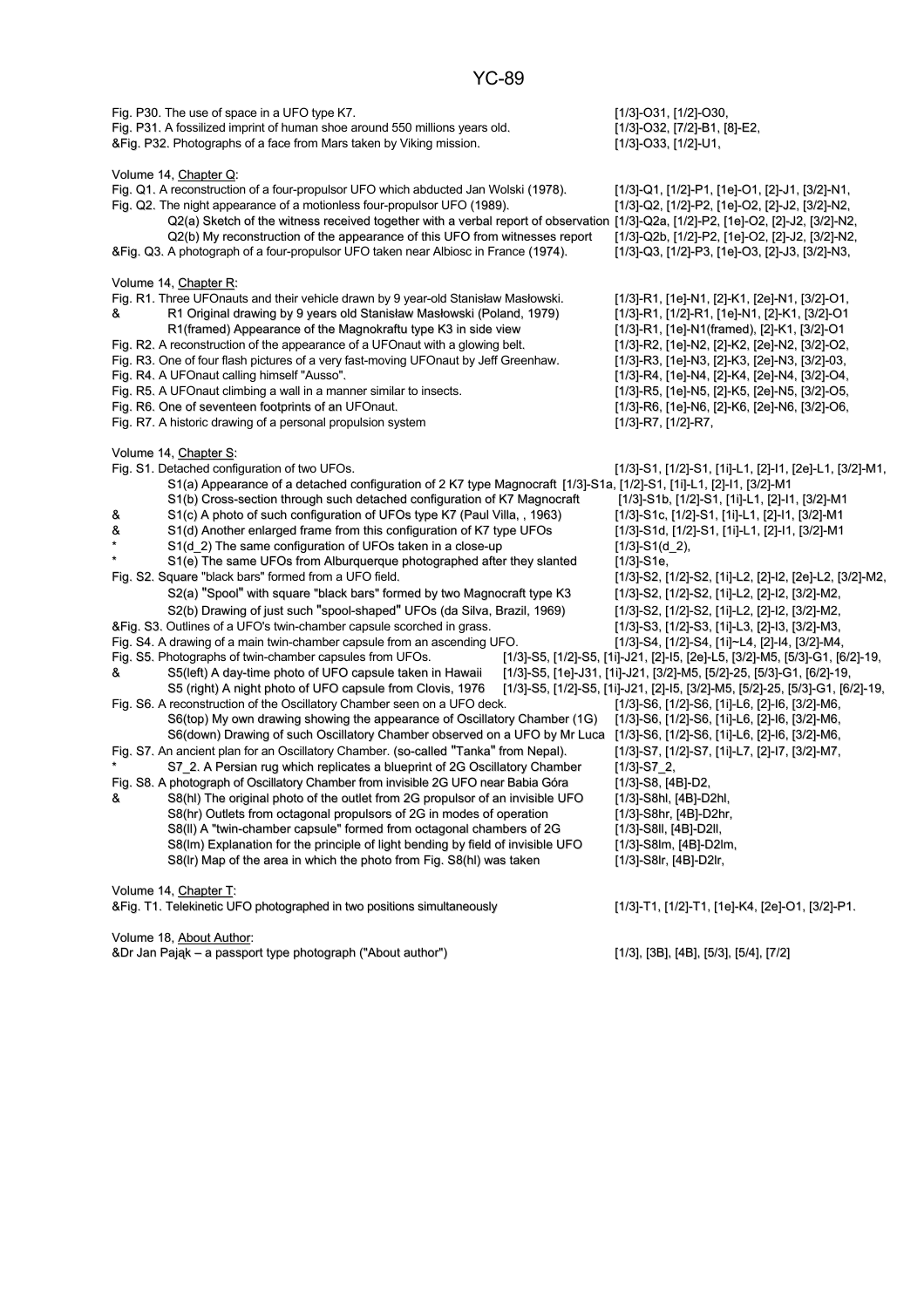# **Examples of research projects on the topic addressed in this monograph**

 When this new edition of the monograph [1/4] becomes reality, it creates an opportunity for lecturers and students of various educational institutions to exercise their contribution to the practical development of this device. In order to facilitate the engagement of these people in the chamber's research, the author decided to formulate a few examples of topics for simple diploma projects, which would be suitable for students of electrical engineering, electronics, and physics. Three examples of such topics are enclosed at the end of this appendix.

 With the assistance of these topics, herewith the author would like to invite all people who have the pleasure to lecture at any educational institution with an electrical, electronics, or physics specialization, to contribute to the research and development of the Oscillatory Chamber. Their contribution would depend on issuing to final year students a few diploma projects which would attempt to solve any of the problems described in stages 1, 2 and 3 of subsection C7.2. For such projects to be undertaken, some of the example topics attached to this appendix could be directly used.

 If, after the consideration of the enclosed examples of diploma projects and after reading appropriate chapters of this monograph (especially chapters F and L), someone would be inclined to join this research, the author would suggest the following course of action: (1) to choose from the enclosed examples, or to formulate, a topic for the diploma project, which would best suit the didactic specialization of this person, the specialization of the students supervised by him/her, the equipment available in their local laboratory, etc. (for the initiation of research on the Oscillatory Chamber this topic should also lie as close to the beginning of the experiments described by stage 1 (a) in subsection F7.2. as possible, so that this person would not jump straight to the experiments too advanced), (2) to initiate the practical implementation of the topic being chosen (e.g. to propose this topic to some selected students, to supervise and direct these students day by day, to monitor results obtained by them, etc.), (3) to get in touch with the author of this monograph in order to discuss further details of these topics, clarify their technical aspects, attempt to publish the results obtained, etc.

 The supervision of the topics discussed here could be achieved on one of two different principles. The first of these (of course preferred by the author) would involve international and interdisciplinary academic cooperation - if local regulations would allow for this. In this case students undertaking these projects would have two supervisors, i.e. the reader and the author of this monograph (for practical reasons, however, most of the consulting and all the assessment would need to be done by the reader). The second principle, for the implementation of which the author also agrees in advance, would actively involve only the reader who would do all the supervision, consulting, and assessment, whereas the author would only be informed about the outcome and perhaps later participate in publishing the results.

Three sample topics of diploma projects discussed here are: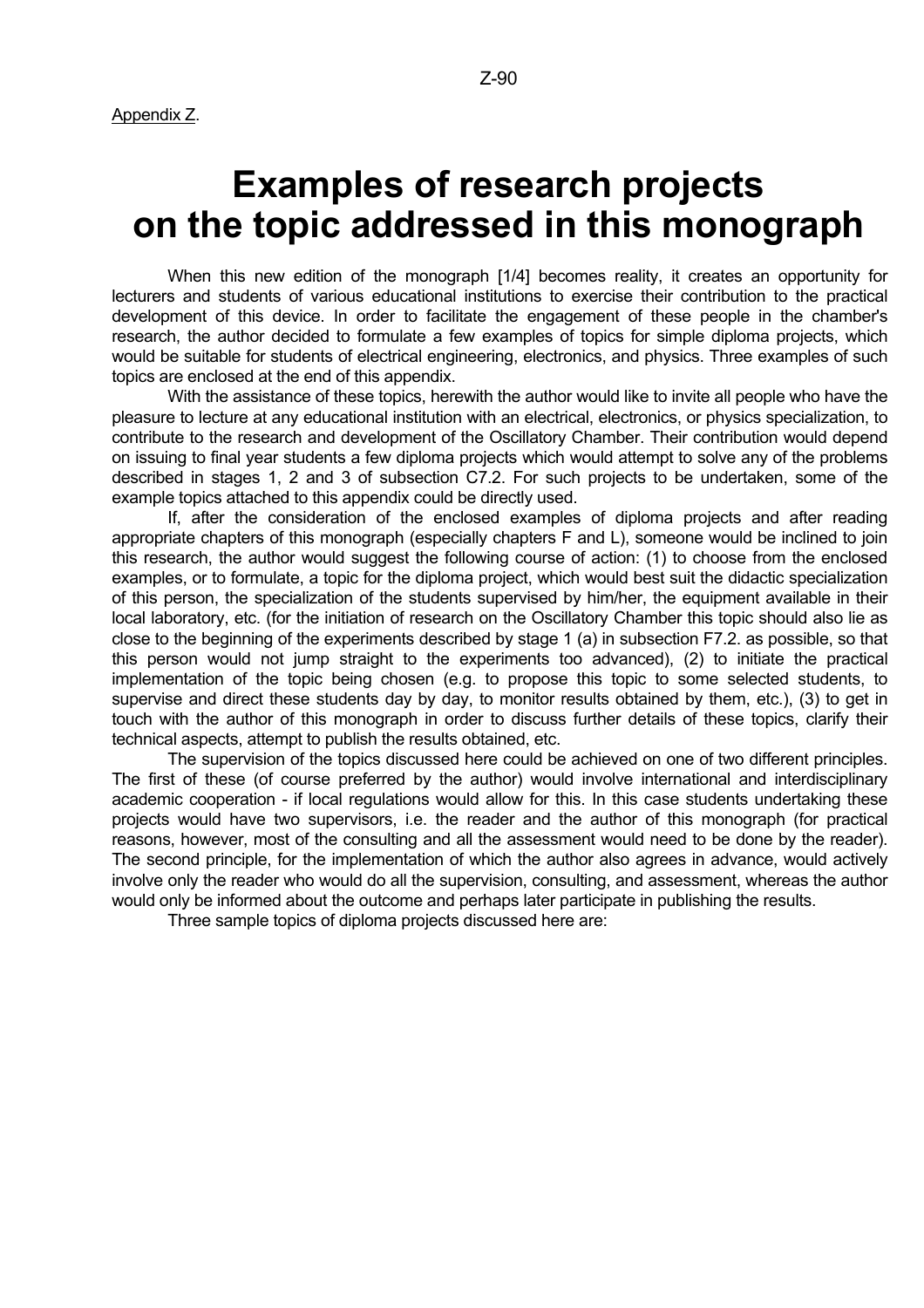#### Z-91

#### Topic (**#1**) of Interdisciplinary Research Project

#### Project title:

#### "**Experimental research on oscillatory circuits without inductors**".

Co-supervised by the following scientific team:

The project's first supervisor:

- Name: .......................................

- Contacts: ...................................

The project's second supervisor:

- Name: Assoc. Professor Jan PAJAK - University: Universiti Malaya, Kuala Lumpur, Malaysia. - Telephone contact: +60 (3) 755-34-66 ext. 264 (office)

#### Abstract

 In to-day's oscillatory circuits an inductor or a coil must always be present to provide the required electrical inertia (inductance). But a flow of electric current through coils of a conductor is not the only phenomenon capable of supplying the electrical inertia. Other well-known phenomenon is an ordinary electric spark. Therefore the possibility exists that appropriately designed streams of many sparks jumping simultaneously along parallel trajectories are capable of replacing coils in some oscillatory circuits. The oscillatory circuit which would best suit the requirements of such a replacement, is a conventional Henry circuit. This is because the operation of this circuit requires the presence of electrodes. Thus the oscillatory sparks it produces are one of the built-in manifestations of the response it provides.

 The goal of this project is to modify the conventional Henry oscillatory circuit so that it could provide an oscillatory response solely because of the inertia of its sparks and without the use of any external working coil or inductor.

 The project is experimental and it involves (1) building experimental oscillatory circuits, (2) subsequent completion of required research on them, and (3) modifying them further and repeating the research so that the final goal defined above could be achieved.

 Experiments are to be conducted on a Henry oscillatory circuit (constructed by the student who would undertake this project), which is relatively simple to build and to modify.

 If the project is a success, it would have a high scientific significance and it could be the basis for preparing (jointly) a publication in a Journal.

#### **Literature**

 Goals, means, and scientific background of this project are outlined in subsection F7.2 (see stage 1 (c) of experiments described there) of the following scientific monograph:

Pajak J.: "The Oscillatory Chamber, arkway to the stars", Monograph, Dunedin, New Zealand, 1994, ISBN 0-9583380-0-0.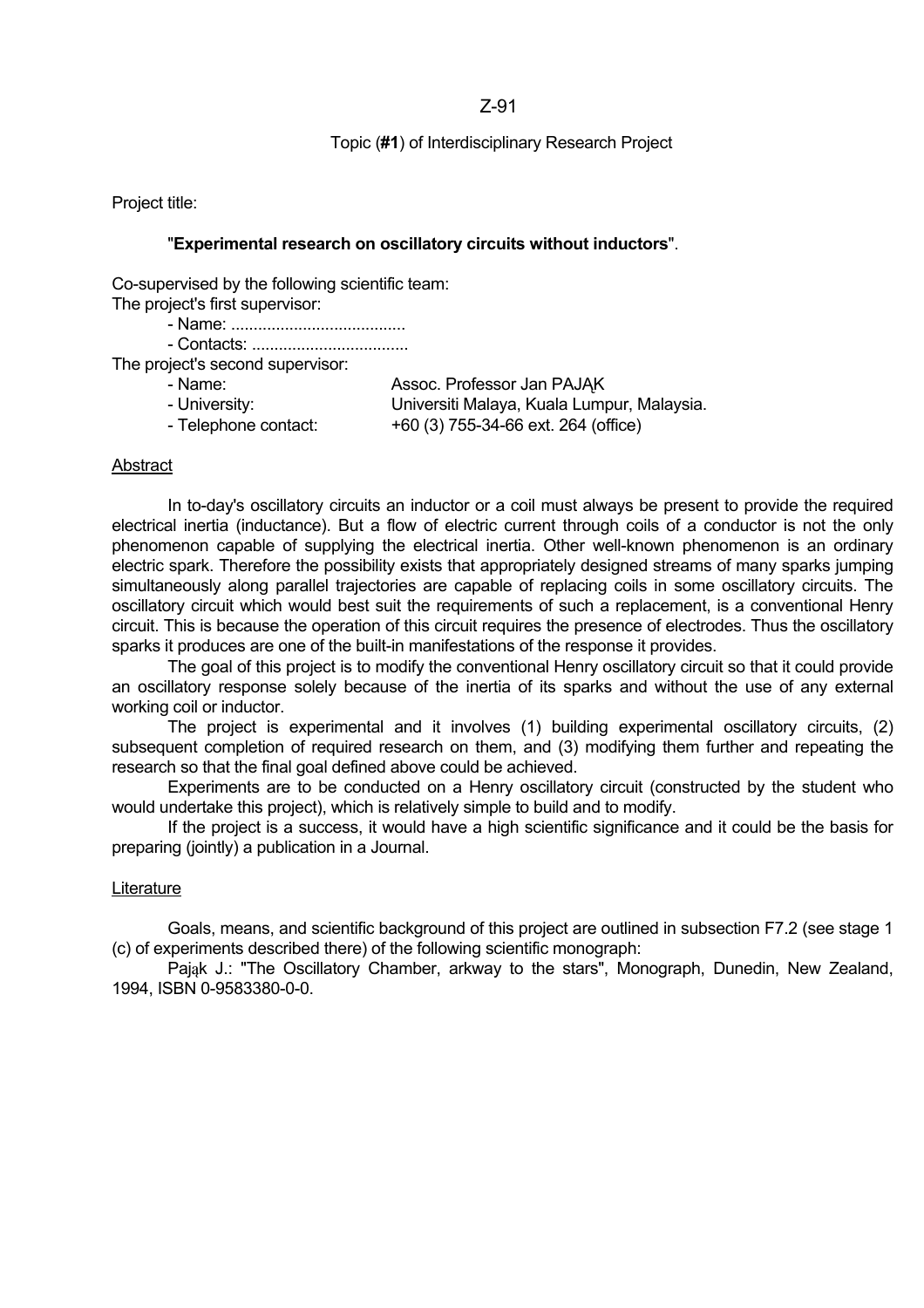#### Z-92

#### Topic (**#2**) of Interdisciplinary Research Project

#### Project title:

#### "System for self regulation of a 90° phase shift between two oscillatory circuits with spark gaps".

Co-supervised by the following scientific team:

The project's first supervisor:

- Name: .......................................

- Contacts: ...................................

The project's second supervisor:

| - Name:              | Assoc. Professor Jan PAJAK                 |
|----------------------|--------------------------------------------|
| - University:        | Universiti Malaya, Kuala Lumpur, Malaysia. |
| - Telephone contact: | +60 (3) 755-34-66 ext. 264 (office)        |

Abstract: So far magnetic field was produced by the use of only one principle implemented in the form of devices called "electromagnets". This principle, however, inherits a number of serious limitations and drawbacks which cause that the output produced to-date are relatively low and insufficient for numerous practical applications (e.g. for the propulsion of flying vehicles). For this reason developmental research was recently initiated on a completely new principle of magnetic field production. It will be implemented in a device called the "Oscillatory Chamber". In this new principle the source of magnetic field will be a spark rotating around the peripherals of a square. One of the problems requiring solving at the initial stage of the implementation of this principle is self-regulation of two independent oscillatory circuits with spark gaps so the sparks they produce would jump with the mutual phase shift equal to  $90^\circ$ . This project is to experimentally develop such a simple self-regulatory system.

 The goal of this project is to modify two conventional oscillatory circuits so that they are capable of self-regulating the mutual 90° phase-shift between oscillatory sparks they produce (these sparks are to jump along two perpendicular mutually crossing trajectories).

 The project is experimental and involves (1) building two experimental Henry oscillatory circuits, so that they would form a "model of the Oscillatory Chamber" described in stage 2 (a) of subsection F7.2 of monograph listed below; (2) subsequent completion of required research on them; and (3) modifying them further and repeating the research so that the final goal defined above could be achieved.

 Experiments are to be conducted on two independent Henry oscillatory circuits described in stage 1 (a) of experiments referred above, combined together into a model of the Oscillatory Chamber (constructed by a student who would undertake this project), which are relatively simple to build and to modify.

 If the project is a success, it would have a high scientific significance and it could provide data for preparing (jointly) a publication in a Journal.

Literature: Goals, means, and scientific background of this project are outlined in subsection F7.2 (see stage 2 (a) of experiments described there) of the following scientific monograph:

 Pajak J.: "The Oscillatory Chamber, arkway to the stars", Monograph, Dunedin, New Zealand, 1994, ISBN 0-9583380-0-0.